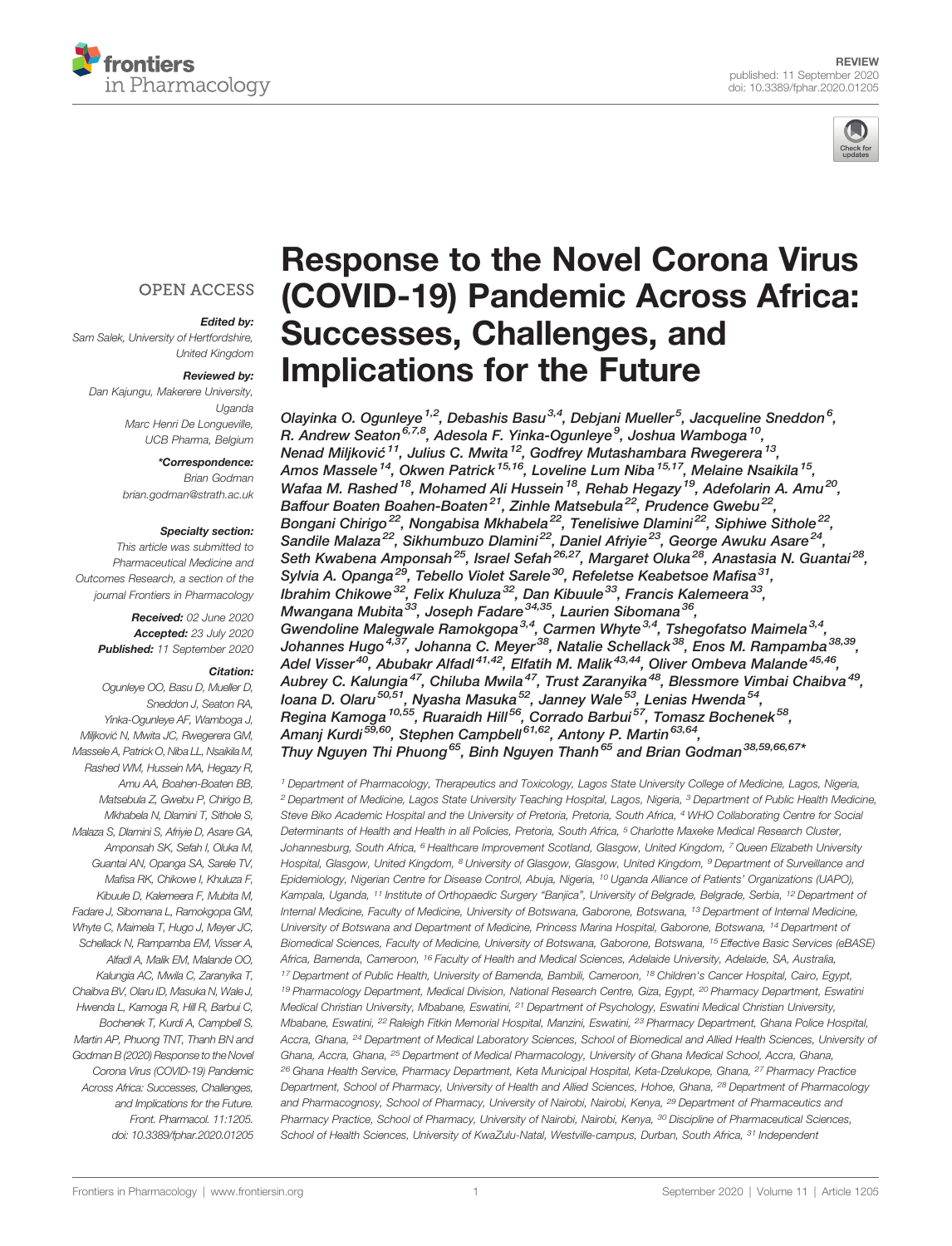Researcher, Mafeteng, Lesotho, <sup>32</sup> Pharmacy Department, College of Medicine, University of Malawi, Blantyre, Malawi, 33 Department of Pharmacy Practice and Policy, Faculty of Health Sciences, University of Namibia, Windhoek, Namibia, <sup>34</sup> Department of Pharmacology and Therapeutics, Ekiti State University , Ado-Ekiti, Nigeria, <sup>35</sup> Department of Medicine, Ekiti State University Teaching Hospital, Ado-Ekiti, Nigeria, <sup>36</sup> Department of Epidemiology, Graduate School of Public Health, University of Pittsburgh, Pittsburgh, PA, United States, <sup>37</sup> Department of Family Medicine, Steve Biko Academic Hospital and University of Pretoria, Pretoria, South Africa, <sup>38</sup> School of Pharmacy, Sefako Makgatho Health Sciences University, Pretoria, South Africa, <sup>39</sup> Department of Pharmacy, Tshilidzini Hospital, Shayandima, South Africa, <sup>40</sup> Eugene Marais Hospital, Pretoria, South Africa, <sup>41</sup> National Medicines Board, Federal Ministry of Health, Khartoum, Sudan, <sup>42</sup> Unaizah College of Pharmacy, Qassim University, Qassim, Saudi Arabia, <sup>43</sup> Faculty of Medicine, University of Khartoum, Khartoum, Sudan, <sup>44</sup> Community Medicine Council, SMSB, Khartoum, Sudan, <sup>45</sup> Department of Child Health and Paediatrics, Egerton University, Nakuru, Kenya, <sup>46</sup> East Africa Centre for Vaccines and Immunization (ECAVI), Kampala, Uganda, <sup>47</sup> Department of Pharmacy, University of Zambia, Lusaka, Zambia, <sup>48</sup> Department of Medicine, University of Zimbabwe College of Health Sciences, Harare, Zimbabwe, <sup>49</sup> Ministry of Health and Child Care, Harare, Zimbabwe, <sup>50</sup> London School of Hygiene and Tropical Medicine, London, United Kingdom, <sup>51</sup> Biomedical Research and Training Institute, Harare, Zimbabwe, <sup>52</sup> Zimbabwe College of Public Health Physicians, Harare, Zimbabwe, <sup>53</sup> Independent Consumer Advocate, Brunswick, VIC, Australia, <sup>54</sup> Medicines for Africa, Johannesburg, South Africa, <sup>55</sup> Community Health and Information Network (CHAIN), Kampala, Uganda, <sup>56</sup> Liverpool Reviews and Implementation Group, University of Liverpool, Liverpool, United Kingdom, <sup>57</sup> WHO Collaborating Centre for Research and Training in Mental Health and Service Evaluation, Section of Psychiatry, Department of Neuroscience, Biomedicine and Movement Sciences, University of Verona, Verona, Italy, <sup>58</sup> Department of Nutrition and Drug Research, Faculty of Health Sciences, Jagiellonian University Medical College, Krakow, Poland, <sup>59</sup> Strathclyde Institute of Pharmacy and Biomedical Sciences, University of Strathclyde, Glasgow, United Kingdom, 60 Department of Pharmacology, College of Pharmacy, Hawler Medical University, Erbil, Iraq, 61 Centre for Primary Care, Division of Population Health, Health Services Research and Primary Care, University of Manchester, Manchester, United Kingdom, <sup>62</sup> NIHR Greater Manchester Patient Safety Translational Research Centre, School of Health Sciences, University of Manchester, Manchester, United Kingdom, <sup>63</sup> Faculty of Health and Life Sciences, University of Liverpool, Liverpool, United Kingdom, <sup>64</sup> HCD Economics, The Innovation Centre, Daresbury, United Kingdom, <sup>65</sup> Pharmaceutical Administration & PharmacoEconomics, Hanoi University of Pharmacy, Hanoi, Vietnam, <sup>66</sup> Division of Clinical Pharmacology, Karolinska Institute, Karolinska University Hospital Huddinge, Stockholm, Sweden, <sup>67</sup> School of Pharmaceutical Sciences, Universiti Sains Malaysia, Penang, Malaysia

**Background:** The COVID-19 pandemic has already claimed considerable lives. There are major concerns in Africa due to existing high prevalence rates for both infectious and non-infectious diseases and limited resources in terms of personnel, beds and equipment. Alongside this, concerns that lockdown and other measures will have on prevention and management of other infectious diseases and non-communicable diseases (NCDs). NCDs are an increasing issue with rising morbidity and mortality rates. The World Health Organization (WHO) warns that a lack of nets and treatment could result in up to 18 million additional cases of malaria and up to 30,000 additional deaths in sub-Saharan Africa.

Objective: Document current prevalence and mortality rates from COVID-19 alongside economic and other measures to reduce its spread and impact across Africa. In addition, suggested ways forward among all key stakeholder groups.

**Our Approach:** Contextualise the findings from a wide range of publications including internet-based publications coupled with input from senior-level personnel.

**Ongoing Activities:** Prevalence and mortality rates are currently lower in Africa than among several Western countries and the USA. This could be due to a number of factors including early instigation of lockdown and border closures, the younger age of the population, lack of robust reporting systems and as yet unidentified genetic and other factors. Innovation is accelerating to address concerns with available equipment. There are ongoing steps to address the level of misinformation and its consequences including fines. There are also ongoing initiatives across Africa to start addressing the unintended consequences of COVID-19 activities including lockdown measures and their impact on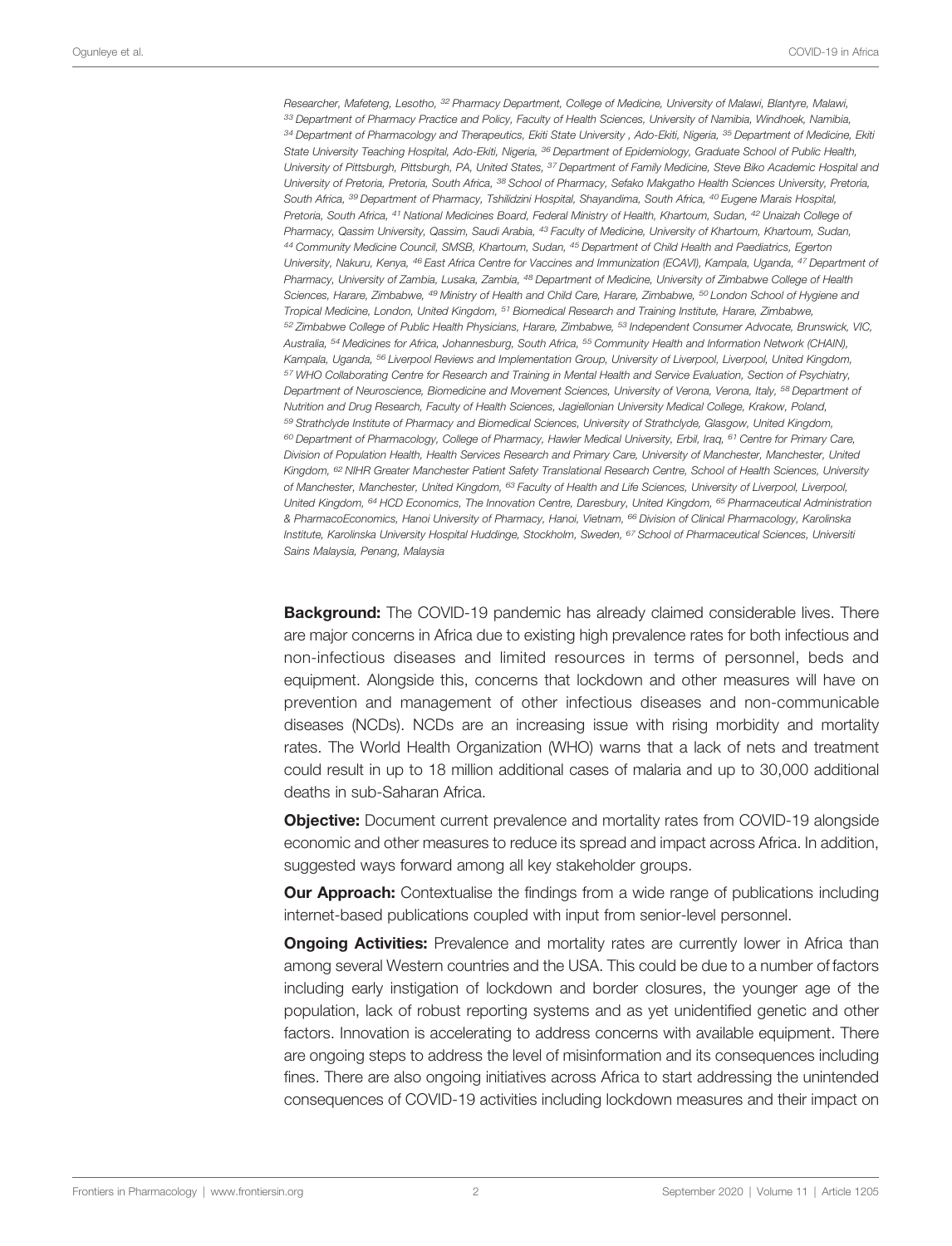NCDs including the likely rise in mental health disorders, exacerbated by increasing stigma associated with COVID-19. Strategies include extending prescription lengths, telemedicine and encouraging vaccination. However, these need to be accelerated to prevent increased morbidity and mortality.

**Conclusion:** There are multiple activities across Africa to reduce the spread of COVID-19 and address misinformation, which can have catastrophic consequences, assisted by the WHO and others, which appear to be working in a number of countries. Research is ongoing to clarify the unintended consequences given ongoing concerns to guide future activities. Countries are learning from each other.

Keywords: COVID-19, Africa, prevalence, treatment, misinformation, health policy, unintended consequences, review

# INTRODUCTION

### COVID-19 and Key Risk Factors

The novel coronavirus named SARS-CoV-2 causing COVID-19 was first reported in Hubei Province in China in December 2019 ([Guan et al., 2020](#page-26-0); [Li Q. et al., 2020](#page-28-0); [World Health Organisation,](#page-34-0) [2020a;](#page-34-0) [Wu and McGoogan, 2020\)](#page-34-0), and has subsequently spread to all continents [\(WHO, 2020a\)](#page-33-0). COVID-19 is transmitted from person to person through respiratory droplets as well as directly through touching surfaces and other fomites [\(Chiang and El](#page-24-0) [Sony, 2020](#page-24-0); [Huang et al., 2020](#page-27-0); [Perencevich et al., 2020;](#page-30-0) [WHO,](#page-33-0) [2020b](#page-33-0); [World Health Organisation, 2020b](#page-34-0)). Initial observations from China suggested a case fatality ratio (CFR) of 2.3% ([Wu and](#page-34-0) [McGoogan, 2020](#page-34-0)). In their July 1, 2020 report, the World Health Organization (WHO) suggested a case fatality ratio (CFR) of 4.91% based on 10,357,662 confirmed cases worldwide and 508,055 recorded deaths [\(WHO, 2020a](#page-33-0)).

Increased morbidity and case fatality from COVID-19 is associated with a number of underlying health conditions, alongside male gender and older age. These include hypertension, cardiovascular disease (CVD), diabetes, obesity, chronic kidney disease, chronic obstructive pulmonary disease (COPD), and history of smoking and shortness of breath, as well as some immunosuppressive conditions and potentially blood type ([Basu,](#page-23-0) [2020;](#page-23-0) [Bode et al., 2020](#page-24-0); [CDC COVID-19 Response Team, 2020](#page-24-0); [Centre for Disease Prevention and Control, 2020;](#page-24-0) [Di Lorenzo and](#page-25-0) [Di Trolio, 2020;](#page-25-0) [Dietz and Santos-Burgoa, 2020;](#page-25-0) [Docherty et al.,](#page-25-0) [2020;](#page-25-0) [Du et al., 2020;](#page-25-0) [Ellinghaus et al., 2020;](#page-25-0) [Fang et al., 2020;](#page-25-0) [Hamid](#page-26-0) [et al., 2020](#page-26-0); [Huang et al., 2020;](#page-27-0) [Inciardi et al., 2020](#page-27-0); [Khunti et al.,](#page-27-0) [2020;](#page-27-0) [Kirby, 2020](#page-28-0); [Kluge et al., 2020](#page-28-0); [Matos and Chung, 2020](#page-29-0); [Richardson et al., 2020;](#page-31-0) [Ryan et al., 2020](#page-31-0); [Shah et al., 2020](#page-32-0); [Vardavas](#page-33-0) [and Nikitara, 2020;](#page-33-0) [Williams et al., 2020;](#page-34-0) [Zheng Z. et al., 2020\)](#page-34-0). Ethnicity, particularly for people of Black Afro-Caribbean origin alongside those from South Asia, has also emerged as a significant factor associated with a higher mortality risk versus the white population in Europe and the United States of America (USA) [\(Bambra et al., 2020;](#page-23-0) [Khunti et al., 2020](#page-27-0); [Kirby, 2020;](#page-28-0) [Pan et al.,](#page-30-0) [2020;](#page-30-0) [Pareek et al., 2020](#page-30-0); [Public Health England, 2020\)](#page-30-0). However, it is currently not fully understood how ethnicity, poverty and deprivation, cultural and behavioral differences, as well as underlying health, interplay in morbidity or mortality risk especially with currently lower mortality rates in Africa at the end of June 2020 compared with a number of European countries and the USA ([WHO, 2020a](#page-33-0)).

# Prevention and Treatment of COVID-19

Response activities to the COVID-19 pandemic typically included personal protection through physical distancing and hand washing coupled with respiratory precautions through face covering [\(Courtemanche et al., 2020](#page-24-0); [Ng et al., 2020;](#page-29-0) [WHO,](#page-29-0) [2020b](#page-29-0); [WHO, 2020c;](#page-30-0) [WHO, 2020d;](#page-33-0) [World Health Organisation,](#page-34-0) [2020b](#page-34-0)). Increased testing and screening with contact tracing are fundamental to transmission control, and this has been variably combined with "locking down" of public places including educational establishments, retail outlets, factories and offices combined with closure of borders and quarantining suspected persons ([Nussbaumer-Streit et al., 2020](#page-30-0); [Rajendran et al., 2020;](#page-30-0) [WHO, 2020d\)](#page-33-0). Case management of patients includes supportive care with supplementary oxygen coupled with ventilatory support for those most severely affected [\(Berlin et al., 2020;](#page-23-0) [Marini and Gattinoni, 2020](#page-28-0); [Matos and Chung, 2020;](#page-29-0) [Meng et al.,](#page-29-0) [2020](#page-29-0); [Nigeria Centre for Disease Control, 2020a](#page-29-0); [World Health](#page-34-0) [Organisation, 2020b\)](#page-34-0). Depending on the threshold for hospital admission, it is estimated that up to 17% of hospitalized patients will require intensive care, with an appreciable proportion needing mechanical ventilation [\(World Health Organisation](#page-34-0) [Europe, 2020](#page-34-0); [Docherty et al., 2020;](#page-25-0) [Mahase, 2020a](#page-28-0); [Richardson](#page-31-0) [et al., 2020](#page-31-0)). This is a concern even in high-income countries where there have been challenges with the availability of critical care beds, appropriately trained staff and personal protective equipment (PPE) [\(Di Lorenzo and Di Trolio, 2020;](#page-25-0) [IHME,](#page-27-0) [2020a](#page-27-0); [IHME, 2020b](#page-27-0); [Lacobucci, 2020;](#page-28-0) [Massonnaud et al., 2020\)](#page-28-0).

An encouraging example of a positive response among lowand middle- income countries (LMICs) is Vietnam where multiple activities including extensive testing, contact tracing, and social distancing, under the government slogan "Fighting the epidemic is like fighting against the enemy", have been successful in limiting the tranmission of COVID-19 with only 355 confirmed cases by the end of June 2020 and no recorded attributable mortality [\(Hall, 2020;](#page-26-0) [Jones, 2020;](#page-27-0) [Ministry of](#page-29-0) [Health, VietNam, 2020;](#page-29-0) [Pearson and Nguyen, 2020;](#page-30-0) [Thai et al.,](#page-32-0) [2020](#page-32-0); [WHO, 2020a](#page-33-0)).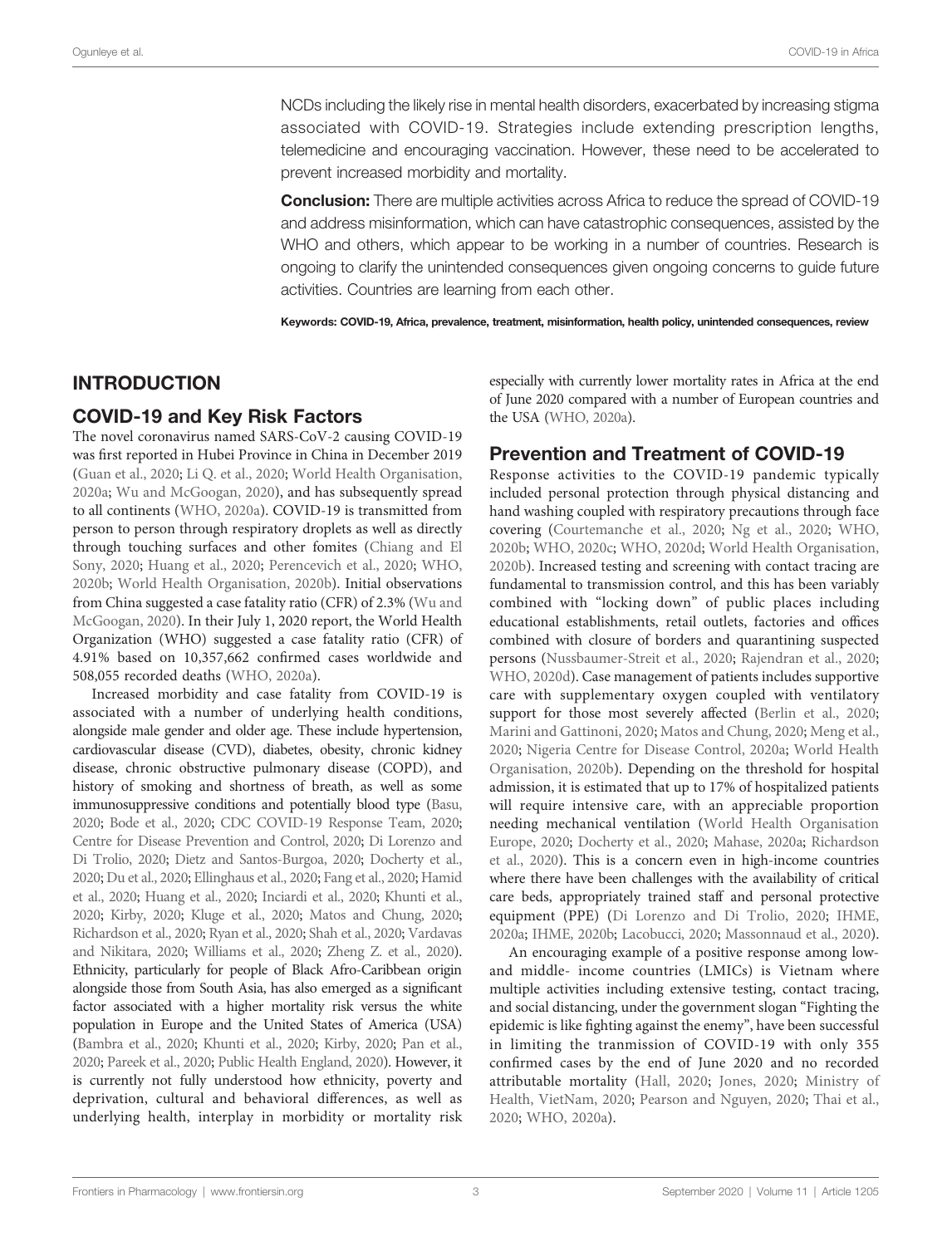Ogunleye et al. COVID-19 in Africa

Currently, there does not appear to be a cure for COVID-19; however, there are a number of medicines undergoing trials including antivirals, steroids, antimalarials, immunomodulators, and herbal medicines, some of which have shown positive findings although there have been concerns with the trial design of a number of studies ([Das et al., 2020](#page-25-0); [ECDC, 2020a](#page-25-0); [Geleris et al., 2020](#page-26-0); [Luo L. et al., 2020;](#page-28-0) [Mehta et al., 2020;](#page-29-0) [Pradhan](#page-30-0) [et al., 2020;](#page-30-0) [Recovery Collaborative Group, 2020](#page-31-0); [Sanders et al.,](#page-31-0) [2020;](#page-31-0) [Scavone et al., 2020;](#page-31-0) [Zhong H. et al., 2020\)](#page-34-0).

The most promising therapeutic breakthrough to date has come from the UK-based adaptive randomised Recovery trial ([ECDC, 2020a](#page-25-0); [Recovery Collaborative Group, 2020](#page-31-0)). The low cost corticosteroid dexamethasone has recently been shown to significantly reduce mortality in the most severely affected patients with COVID-19; patients with an oxygen requirement and those requiring ventilatory support [\(Recovery Collaborative](#page-31-0) [Group, 2020\)](#page-31-0). Other recent studies have also shown benefit from corticosteroids in critically ill patients increasing the number of days alive and free of mechanical ventilation as well as reducing mortality ([Sterne et al., 2020;](#page-32-0) [Tomazini et al., 2020](#page-32-0)). The prescribing of 6mg of dexamethasone daily for 10 days is now recommended for widespread use in the UK unless contraindicated for other reasons as well as endorsed by the National Institute of Health (NIH) in the USA [\(NIH, 2020a](#page-30-0); [Rees, 2020](#page-31-0)). However, currently optimal dosing and duration of dexamethasone in COVID-19 is unknown; consequently, current recommendations reflect those used in the Recovery trial.

Initial studies with remdesivir failed to demonstrate clinical benefit over placebo although these were underpowered [\(The](#page-32-0) [Guardian, 2020a;](#page-32-0) [BMJ Best Practice - Coronavirus disease 2019](#page-23-0) [\(COVID-19\), 2020;](#page-23-0) [Wang Y. et al., 2020\)](#page-33-0). More recently, larger scale studies conducted by NIH in the USA have shown encouraging results including a reduction in the time to recovery and a trend towards lower mortality (hazard ratio for  $death = 0.70)$  leading to the issuance of an Emergency Use Authorization by the US FDA as well as endorsement by the European Medicines Agency and the NHS in the UK ([Beigel et al., 2020](#page-23-0); [EMA, 2020;](#page-25-0) [NIH, 2020b](#page-30-0); [UK Medicines &](#page-32-0) [Healthcare products Regulatory Agency, 2020;](#page-32-0) [US Food](#page-33-0) [and Drug Administration, 2020\)](#page-33-0). However, further studies are needed before the prescribing of remdesivir can be fully endorsed.

However, much controversy surrounds the use of chloroquine and hydroxychloroquine with or without azithromycin for both the prevention and treatment of COVID-19. Following initial studies in China, coupled with the findings of Gautret et al. (2020) [\(Boulware](#page-24-0) [et al., 2020;](#page-24-0) [Das et al., 2020](#page-25-0); [Cortegiani et al., 2020;](#page-24-0) [Gao et al., 2020](#page-25-0); [Gautret et al., 2020](#page-25-0)), its use was endorsed among a number of governments and medical societies ([Bokpe, 2020;](#page-24-0) [Channnel News](#page-24-0) [Asia, 2020](#page-24-0); [East African, 2020;](#page-25-0) [Rich, 2020;](#page-31-0) [Sciama, 2020;](#page-31-0) [Tilangi](#page-32-0) [et al., 2020](#page-32-0)). However, the lack of a comparator arm in the initial studies has been heavily criticised coupled with concerns with sideeffects including cardiac side-effects with hydroxychloroquine ([International Society of Antimicrobial Chemotherapy, 2020](#page-27-0); [Gautret et al., 2020](#page-25-0); [ISAC/ Elsevier, 2020](#page-27-0); [Borba et al., 2020](#page-24-0); [Ferner and Aronson, 2020](#page-25-0); [Littlejohn, 2020](#page-28-0)) as well as reports of

fatal overdoses [\(Abena et al., 2020;](#page-22-0) [Das et al., 2020](#page-25-0); [GuruGamer,](#page-26-0) [2020;](#page-26-0) [Nga et al., 2020;](#page-29-0) [Politi, 2020\)](#page-30-0). Recent studies have failed to demonstrate any clinical benefit for both the prevention and treatment of COVID-19 [\(Boulware et al., 2020](#page-24-0); [Geleris et al.,](#page-26-0) [2020;](#page-26-0) [Recovery Trial, 2020a;](#page-31-0) [Rosenberg et al., 2020](#page-31-0)). The study by Mehra et al. ([Mehra et al., 2020](#page-29-0)) also showed increased mortality with chloroquine or hydroxychloroquine; however, this has now been retracted subject to external auditing [\(Mehra et al., 2020;](#page-29-0) [The](#page-32-0) [Lancet, 2020\)](#page-32-0). The European Medicines Agency now advises caution with the prescribing of hydroxychloroquine outside of clinical trials ([European Medicine Agency, 2020a](#page-25-0)), and the WHO has halted the hydroxychloroquine arm in its ongoing Solidarity Trial with the NIH in the USA also halting the use of hydroxychloroquine in its studies [\(WHO, 2020e](#page-33-0); [ECDC, 2020a;](#page-25-0) [NIH, 2020c](#page-30-0)). In South Africa, the South African Pharmacy Council has also warned against the misuse of hydroxychloroquine for the treatment of COVID-19, which builds on concerns from the regulatory agency given the lack of evidence [\(Masango, 2020;](#page-28-0) [SAHPRA, 2020a\)](#page-31-0).

The antiretroviral treatment (ART) lopinavir-ritonavir, which showed activity against MERS-CoV, has also been recommended for treating COVID-19 patients alongside arbidol [\(Cao et al.,](#page-24-0) [2020](#page-24-0); [Kumar et al., 2020;](#page-28-0) [Mitjà and Clotet, 2020;](#page-29-0) [Zhong H. et al.,](#page-34-0) [2020;](#page-34-0) [Zhu et al., 2020](#page-34-0)). However, there have also been contrasting data regarding its effectiveness in COVID-19 patients, with most studies failing to show any clinical benefit including the UK Recovery study ([Cao et al., 2020;](#page-24-0) [ECDC, 2020a;](#page-25-0) [Ford et al., 2020;](#page-25-0) [Recovery Trial, 2020b](#page-31-0)). Consequently, lopinavir-ritonavir cannot currently be recommended for use outside of clinical trials and more recently the WHO has discontinued the lopinavir-ritonavir arm in the Solidarity Trial [\(WHO, 2020e](#page-33-0)). A recent study though by Hung et al. (2020) found that early triple antiviral therapy with interferon beta-1b, lopinavir/ritonavir and ribavirin alleviated the symptoms and shortened the duration of viral shedding and hospital stay compared with lopinavir/ ritonavir alone in patients with mild to moderate COVID-19 ([Hung et al., 2020\)](#page-27-0). Any positive findings though with combination therapies need confirmation before they can be endorsed. Studies regarding the potential effectiveness of nasal irrigation are also ongoing ([US National](#page-33-0) [Library of Medicine - ClinicalTrials.gov, 2020a](#page-33-0); [US National](#page-33-0) [Library of Medicine - ClinicalTrials.gov, 2020b](#page-33-0)). This follows a pilot randomised study showing improvements in the duration of symptoms and viral shedding in patients with upper respiratory tract infections [\(Ramalingam et al., 2019\)](#page-30-0), with a post-hoc re-analysis with a focus on those infected with coronaviruses also showing benefit [\(Ramalingam et al., 2020\)](#page-31-0).

A number of other treatments focusing on the late inflammatory complications of COVID-19 ([Gaborit et al.,](#page-25-0) [2020](#page-25-0); [Jose and Manuel, 2020;](#page-27-0) [Monteleone et al., 2020\)](#page-29-0) are also under review. These include tocilizumab, which is widely used in rheumatoid arthritis and blocks Interleukin-6 (IL-6), a combination of emapalumab, anakinra and sarilumab ([Clinical](#page-24-0) [Trials Arena, 2020;](#page-24-0) [Di Lorenzo and Di Trolio, 2020](#page-25-0); [Luo et al.,](#page-28-0) [2020](#page-28-0); [Roumier et al., 2020](#page-31-0); [Toniati et al., 2020](#page-32-0); [Xu et al., 2020;](#page-34-0) [Zhang C. et al., 2020\)](#page-34-0), and interferons [\(Andreakos and Tsiodras,](#page-23-0)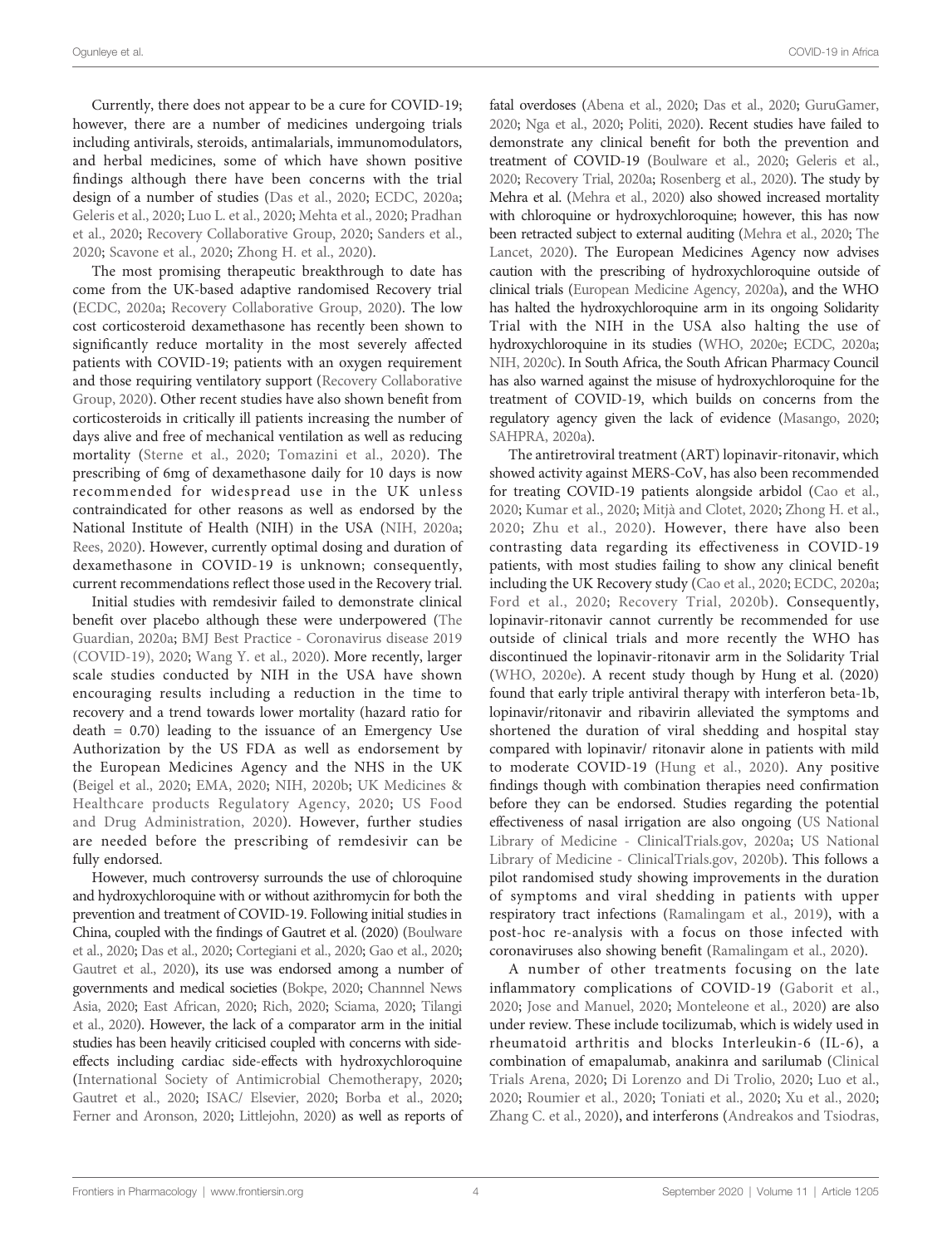Ogunleye et al. COVID-19 in Africa

[2020;](#page-23-0) [Prokunina-Olsson et al., 2020](#page-30-0); [Shalhoub, 2020;](#page-32-0) [Tu et al.,](#page-32-0) [2020\)](#page-32-0). These are currently not recommended for use outside of clinical trials. Ongoing studies are also using the plasma from affected patients along with prior titration of neutralising antibodies ([Bloch et al., 2020;](#page-23-0) [ECDC, 2020a;](#page-25-0) [UK Department](#page-32-0) [of Health and Social Care, 2020;](#page-32-0) [Tu et al., 2020;](#page-32-0) [Wu et al., 2020\)](#page-34-0), and anticoagulants for hypercoagulability states ([Cunningham](#page-24-0) [et al., 2020](#page-24-0); [Paranjpe et al., 2020](#page-30-0); [Shi et al., 2020;](#page-32-0) [Tang et al., 2020](#page-32-0); [Xu et al., 2020\)](#page-34-0). Again, these experimental therapies cannot be recommended until more clinical trial data becomes available.

There has also been controversy surrounding BCG vaccination as possible protection against COVID-19 [\(O'Neill](#page-30-0) [and Netea, 2020;](#page-30-0) [Schaaf et al., 2020\)](#page-31-0). The WHO is warning against claims of effectiveness based on current ecological studies, with the South African Government and leading scientists also warning against diverting stocks away from neonatal vaccination programmes given concerns with shortages until more trial data becomes available ([Medical](#page-29-0) [Brief, 2020a](#page-29-0); [SAHPRA, 2020b](#page-31-0); [Schaaf et al., 2020](#page-31-0); [WHO, 2020f\)](#page-33-0).

There are also concerns with the inappropriate use of medicinal plants to prevent and treat COVID-19, which such use particularly prevalent in some sub-Saharan African countries as this can cause more harm than good [\(Ekor, 2014](#page-25-0); [Liwa et al.,](#page-28-0) [2014;](#page-28-0) [Nkeck et al., 2020;](#page-30-0) [Nordling, 2020](#page-30-0); [Yang, 2020](#page-34-0)). Safety fears are enhanced by the lack of data when used to prevent or treat COVID-19 along with other treatments that patients may be taking including antivirals, antibiotics as well as medicines for non-communicable diseases (NCDs) ([Nkeck et al., 2020](#page-30-0); [Yang,](#page-34-0) [2020\)](#page-34-0). We are aware that some herbal medicines are showing promise based on in vitro and small-scale clinical studies [\(Ang](#page-23-0) [et al., 2020](#page-23-0); [Luo E. et al., 2020](#page-28-0); [Luo L. et al., 2020](#page-28-0); [Vellingiri et al.,](#page-33-0) [2020;](#page-33-0) [Yang, 2020](#page-34-0); [Zhang L. et al., 2020\)](#page-34-0). However, their use outside of such studies is a concern until more data becomes available especially if their use causes delay in patients seeking appropriate care from healthcare professionals as their symptoms develop ([Yang, 2020\)](#page-34-0).

The controversies and issues surrounding a number of the treatments, the redaction of recent studies, as well as concerns with trial design in a number of studies ([Bae et al., 2020;](#page-23-0) [ECDC,](#page-25-0) [2020a;](#page-25-0) [International Society of Antimicrobial Chemotherapy,](#page-27-0) [2020;](#page-27-0) [ISAC/ Elsevier, 2020;](#page-27-0) [Mehta et al., 2020](#page-29-0); [The Lancet, 2020\)](#page-32-0), means it is essential that treatment recommendations should only be made once the results of robust trials are known [\(Council](#page-24-0) [for International Organizations of Medical Sciences, 2020](#page-24-0); [Godman, 2020\)](#page-26-0).

### Consequences of Lockdown and Other Measures to Prevent and Treat COVID-19

There are a number of unintended consequences arising from COVID-19. These include Governments diverting personnel and resources away from priority diseases including both infectious and non-infectious diseases. Reducing antimicrobial resistance (AMR) is a key activity across countries especially among LMICs as it increases morbidity, mortality and costs [\(Founou et al., 2017](#page-25-0); [Cassini et al., 2019](#page-24-0); [Hofer, 2019;](#page-27-0) [Khan et al., 2019\)](#page-27-0). However, diverting attention away from AMR, including ongoing efforts to

reduce inappropriate self-purchasing of antibiotics, which is prevalent across many countries, as well as routine immunisation programmes for existing infectious diseases, will inevitably have a significant impact on future patient care [\(Ghosal and Milko, 2020;](#page-26-0) [World Health Organization, 2020c;](#page-34-0) [Health 24, 2020;](#page-26-0) [Kalungia et al.,](#page-27-0) [2016;](#page-27-0) [Auta et al., 2019](#page-23-0); [Kalungia and Godman, 2019](#page-27-0); [Godman et al.,](#page-26-0) [2020a;](#page-26-0) [Hofman and Goldstein, 2020](#page-27-0); [Jerving, 2020](#page-27-0); [Lorgelly and](#page-28-0) [Adler, 2020](#page-28-0); [Thornton, 2020;](#page-32-0) [UN News, 2020](#page-32-0); [World Health](#page-34-0) [Organisation, 2020d\)](#page-34-0). Self-purchasing of antibiotics is a particular concern with the clinical presentation of COVID-19 overlapping with other infectious diseases including tuberculosis (TB), viral and bacterial respiratory tract infections, and pneumonia, making a differential diagnosis challenging exacerbated by limited diagnostic facilities in most communities [\(Godman et al., 2020b;](#page-26-0) [Kasozi et al.,](#page-27-0) [2020;](#page-27-0) [Ongole et al., 2020](#page-30-0)). In hospitals, establishing antimicrobial stewardship programmes and other activities ([Mendelson and](#page-29-0) [Matsoso, 2015;](#page-29-0) [Ghana Ministry of Health, 2018;](#page-26-0) [Schellack et al.,](#page-31-0) [2018;](#page-31-0) [Anand Paramadhas et al., 2019](#page-23-0); [Afriyie et al., 2020;](#page-23-0) [Godman](#page-26-0) [et al., 2020b](#page-26-0)) can improve antibiotic prescribing where there is little evidence of bacterial co-infection [\(Godman et al., 2020a](#page-26-0); [Seaton,](#page-31-0) [2020;](#page-31-0) [Zhou et al., 2020\)](#page-34-0). Consequently, it is essential that such activities be introduced where necessary to guide future antibiotic prescribing among suspected COVID-19 patients ([Seaton, 2020\)](#page-31-0).

We are aware that the Ebola outbreak in Guinea, Liberia, and Sierra Leone between 2014 and 2016 resulted in as many people dying from HIV/AIDS, TB, and malaria as Ebola due to reduced access to health care [\(Parpia et al., 2016;](#page-30-0) [Ghosal and Milko, 2020;](#page-26-0) [Krubiner et al., 2020\)](#page-28-0). There are also concerns that an appreciable reduction in the distribution of protective bed nets (75%) and medicines for treating malaria due to lockdown measures, combined with no media campaigns, could result in up to 18 million additional cases and up to 30,000 additional deaths in sub-Saharan Africa alone compared to 2018 [\(Cash and Patel, 2020;](#page-24-0) [Krubiner et al., 2020](#page-28-0); [World Health Organisation, 2020c](#page-34-0)). Whilst the latest evidence suggests that HIV positive patients do not have a higher COVID-19 infection rate, or a significantly different disease course than HIV-negative individuals ([Blanco et al., 2020;](#page-23-0) [Guo et al.,](#page-26-0) [2020](#page-26-0); [Härter et al., 2020;](#page-26-0) [Tarkang, 2020\)](#page-32-0), patients' fears of contracting COVID-19 when they attend clinics, as well as limited access to health facilities and treatment during lockdown, will negatively impact on treatment and adherence to medicines as well as initial diagnosis [\(Africa News, 2020a;](#page-22-0) [Chaiyachati et al., 2014;](#page-24-0) [Mbuagbaw et al., 2015](#page-29-0); [Jerving, 2020;](#page-27-0) [Krubiner et al., 2020;](#page-28-0) [Tarkang,](#page-32-0) [2020\)](#page-32-0). Medicine supplies can potentially be addressed through differentiated service delivery and other programmes ([Jerving,](#page-27-0) [2020](#page-27-0); [Tarkang, 2020](#page-32-0); [Wilkinson and Grimsrud, 2020](#page-34-0)). Telemedicine and other technologies could also potentially help with consultations, with mobile technologies helping with tracking and tracing COVID-19 patients ([Cohen et al., 2020;](#page-24-0) [IOL, 2020;](#page-27-0) [LinksCommunity, 2020](#page-28-0)).

There are also concerns that lockdown measures will negatively impact of the management of patients with noncommunicable diseases (NCDs) ([Kluge et al., 2020\)](#page-28-0). This includes a lack of support and access to facilities to improve lifestyle management, monitor patient and regularly provide essential medicines [\(Kluge et al., 2020\)](#page-28-0). Ongoing national plans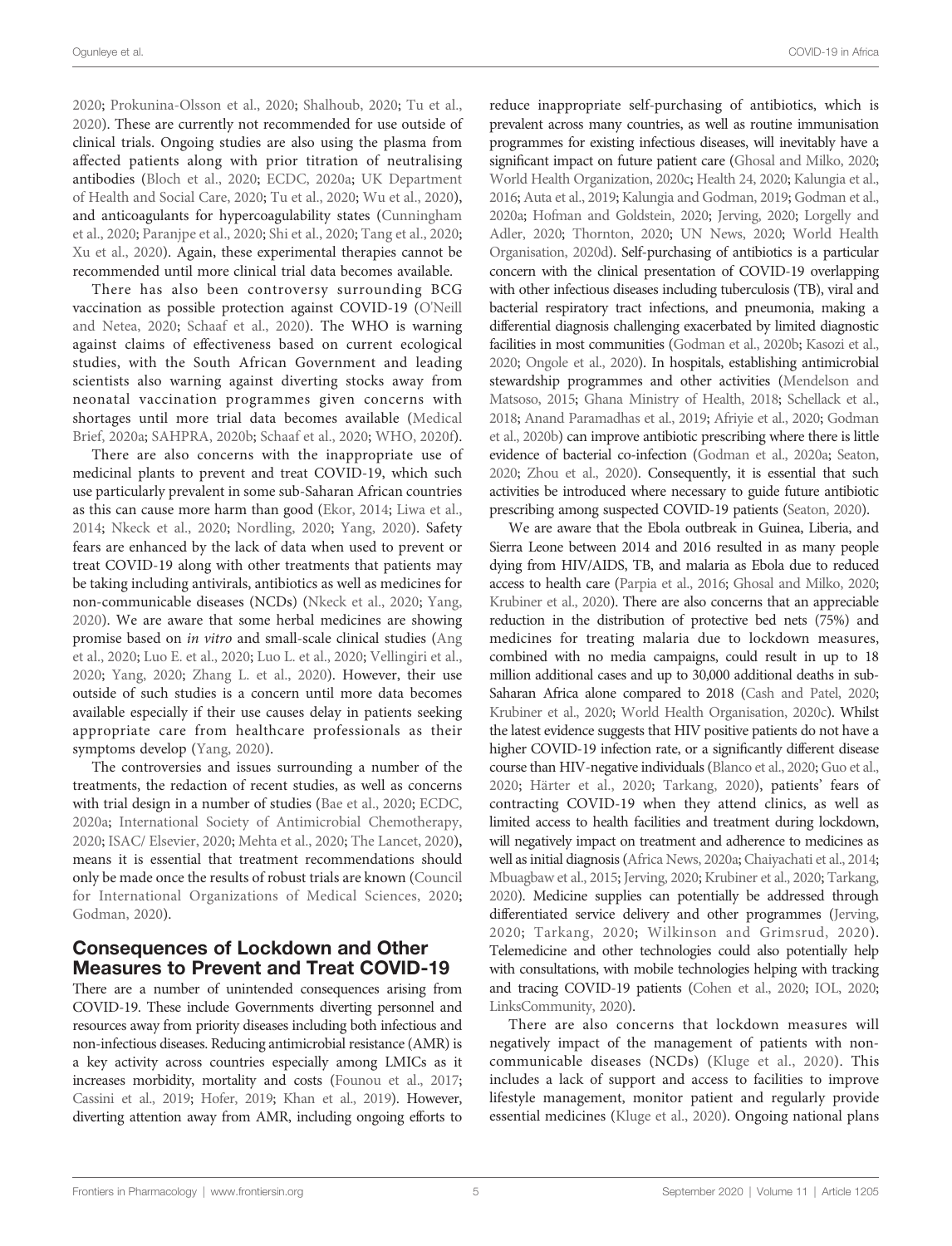to reduce morbidity and mortality due to NCDs, especially CVD and diabetes, across continents including Africa ([Mensah et al.,](#page-29-0) [2015;](#page-29-0) [Amegah, 2018](#page-23-0); [Godman et al., 2020c;](#page-26-0) [Godman et al.,](#page-26-0) [2020d\)](#page-26-0) could also be compromised by reduced access to medicines, cancelled or missed appointments due to patients' reduced access to facilities and fear of coming into contact with COVID-19 patients in healthcare facilities, and not following lifestyle advice ([Kabale et al., 2020;](#page-27-0) [Kluge et al., 2020](#page-28-0); [Nachimuthu et al., 2020](#page-29-0)). However, we are aware that governments are committing extra resources to try and minimise these unintended consequences [\(Ebrahim and Lakay,](#page-25-0) [2020\)](#page-25-0). Issues relating to medical supplies can again be addressed by measures to extend prescription lengths ([Al-Quteimat and](#page-23-0) [Amer, 2020](#page-23-0); [Republic of South Africa Government Gazette,](#page-31-0) [2020;](#page-31-0) [Lakay, 2020\)](#page-28-0) as well as home delivery of medicines, with concerns with consultations potentially addressed through technologies such as telemedicine ([Africa Health IT News,](#page-22-0) [2020a;](#page-22-0) [LinksCommunity, 2020;](#page-28-0) [Webster, 2020\)](#page-33-0).

Other serious consequences include the exacerbation of mental health conditions during lockdown, the implications for frontline healthcare workers in terms of their health and wellbeing, and anxiety of citizens about their health ([Brooks et al., 2020;](#page-24-0) [Cullen](#page-24-0) [et al., 2020](#page-24-0); [Endomba et al., 2020;](#page-25-0) Gonzá [lez-Sanguino et al., 2020](#page-26-0); [Habersaat et al., 2020;](#page-26-0) [Hwang et al., 2020;](#page-27-0) [Kaufman et al., 2020](#page-27-0); [Li](#page-28-0) [W. et al., 2020](#page-28-0); [Rajkumar, 2020;](#page-30-0) [Ren et al., 2020](#page-31-0); [Wang C. et al.,](#page-33-0) [2020a;](#page-33-0) [Wang C. et al., 2020b;](#page-33-0) [WHO, 2020g;](#page-33-0) [Xiang et al., 2020\)](#page-34-0). Patients with COVID-19 are also at increased risk of requiring psychotropic medicines because mild-to-moderate illness may result in adverse psychological effects from the diagnosis, from the symptoms, the need for forced isolation, any associated loss of income, and the potential risk of death. This might trigger new psychiatric symptoms or exacerbate underlying psychiatric conditions. In moderate-to-severe clinical situations, there is a risk that patients could develop altered states of consciousness such as hypo- or hyperkinetic delirium, which may require treatment with psychotropic medications [\(Reade and Finfer, 2014\)](#page-31-0). In addition, some of the medical treatments that have been proposed for COVID-19 could contribute to onset or worsening of psychiatric symptoms. These include psychiatric disturbances with antivirals and steroids as well as depressive-dysphoric experiences with interferons [\(Tamam et al., 2003](#page-32-0); [Warrington and Bostwick, 2006](#page-33-0); [Manfredi et al., 2010](#page-28-0); [Kenna et al., 2011](#page-27-0)).

In addition, patients with existing mental illnesses may well have difficulties with accessing regular help during the pandemic unless pro-actively addressed ([United Nations, 2020a](#page-33-0); [Yao et al.,](#page-34-0) [2020\)](#page-34-0). This includes continued access to medicines and treatments for those with long-term mental health conditions since sudden discontinuation should be avoided [\(WHO, 2020g\)](#page-33-0). Worsening of mental health may be greater in patients with conditions such as schizophrenia with challenges in continuing active case management in the community during the pandemic as well as concerns with administering long-acting injections where pertinent, and performing regular blood tests in patients prescribed clozapine ([Kozloff et al., 2020](#page-28-0)). Pro-active and timely support is needed for all patients with mental health conditions to avoid deteriorating conditions [\(Endomba et al., 2020](#page-25-0); [Salum](#page-31-0)

[et al., 2020;](#page-31-0) [WHO, 2020g](#page-33-0); [Xiang et al., 2020](#page-34-0)). There are also reports of an increase in gender-based violence across countries, including African countries, as a result of lockdown measures, which also needs addressing going forward ([Campbell, 2020;](#page-24-0) [Chandan et al., 2020](#page-24-0); [Mahase, 2020b](#page-28-0); [SADC, 2020](#page-31-0); [United](#page-33-0) [Nations., 2020b](#page-33-0)).

### Specific Challenges of COVID-19 in Africa

COVID-19 poses a particular challenge for the African continent because of existing high prevalence rates of other infectious diseases including human immunodeficiency virus (HIV)/ acquired immunodeficiency syndrome (AIDS), TB, cholera, and malaria, along with high rates of AMR and a disproportionate burden of poverty [\(UNAIDS, 2019;](#page-32-0) [World Health Organisation, 2019;](#page-34-0) [WHO,](#page-33-0) [2019a;](#page-33-0) [Ataguba, 2020](#page-23-0); [Godman et al., 2020a;](#page-26-0) [Simpson, 2020;](#page-32-0) [United](#page-33-0) [Nations Economic Commission for Africa, 2020a;](#page-33-0) [WHO, 2020b;](#page-29-0) [WHO, 2020c](#page-30-0)), with ongoing infectious disease initiatives appreciably challenged by COVID-19 [\(Mendelson and Matsoso,](#page-29-0) [2015;](#page-29-0) [Ghana Ministry of Health, 2018](#page-26-0); [Godman et al., 2020a;](#page-26-0) [Kowalska et al., 2020\)](#page-28-0). The presence of multi-morbidity with NCDs will aggravate the situation further ([Oni et al., 2015;](#page-30-0) [So-](#page-32-0)[Armah and Freiberg, 2018](#page-32-0); [Achwoka et al., 2019;](#page-22-0) [Chang et al., 2019;](#page-24-0) [Kansiime et al., 2019;](#page-27-0) [Woldesemayat, 2020](#page-34-0)), with already high rates of CVD and diabetes a growing concern across Africa ([Mensah](#page-29-0) [et al., 2015;](#page-29-0) [Godman et al., 2020b;](#page-26-0) [Godman et al., 2020c](#page-26-0)).

Alongside this, there are ongoing challenges with available financial and human resources across Africa [\(Craven et al., 2020;](#page-24-0) [Glied and Levy, 2020](#page-26-0); [Jayaram et al., 2020](#page-27-0); [Shepherd and van der](#page-32-0) [Mark, 2020](#page-32-0)) including more limited availability of healthcare personnel and hospital beds including intensive care unit (ICU) beds ([Murthy et al., 2015](#page-29-0); [Bates et al., 2018](#page-23-0); [Godman et al., 2019;](#page-26-0) [El-Sadr and Justman, 2020;](#page-25-0) [Godman et al., 2020c](#page-26-0); [Godman et al.,](#page-26-0) [2020d](#page-26-0); [Martinez-Alvarez et al., 2020](#page-28-0); [United Nations, 2020b\)](#page-33-0). Reports suggest there were just 1.8 hospital beds per 1,000 people across Africa before the pandemic, less than a third of those in France [\(Bavier, 2020](#page-23-0)). Oxygen is also not widely available and single room isolation can be a rarity making nosocomial transmission a concern. Overall, there appeared to be less than one ventilator and less than one ICU bed per 100,000 people in Africa compared with up to thirty times that number in the USA before the pandemic [\(Houreld et al., 2020\)](#page-27-0), although there is regional variation [\(Murthy et al., 2015;](#page-29-0) [El-Sadr and Justman,](#page-25-0) [2020](#page-25-0); [Shepherd and van der Mark, 2020;](#page-32-0) [van den Heever, 2020\)](#page-33-0). The availability of PPE across Africa was also a challenge in the early stages of the pandemic putting healthcare professionals at risk ([Aljazeera, 2020;](#page-23-0) [Lapolla et al., 2020](#page-28-0); [Le Roux and](#page-28-0) [Dramowski, 2020](#page-28-0); [Saba and Jika, 2020](#page-31-0)). However, this is changing with increased local production of PPE, new local designs for face masks and ventilators [\(Bissada, 2020;](#page-23-0) [Kenyatta](#page-27-0) [University, 2020](#page-27-0); [Mining Review, 2020](#page-29-0); [Nyavor, 2020](#page-30-0)), as well as improved procurement processes enhanced by the recent launch of the pan-African medical supplies platform ([South African](#page-32-0) [Government, 2020a\)](#page-32-0).

Most challenging though is over-crowding and lack of running water (and therefore a lack of hand washing) among the population, with an estimated 34% to 36% of people in Africa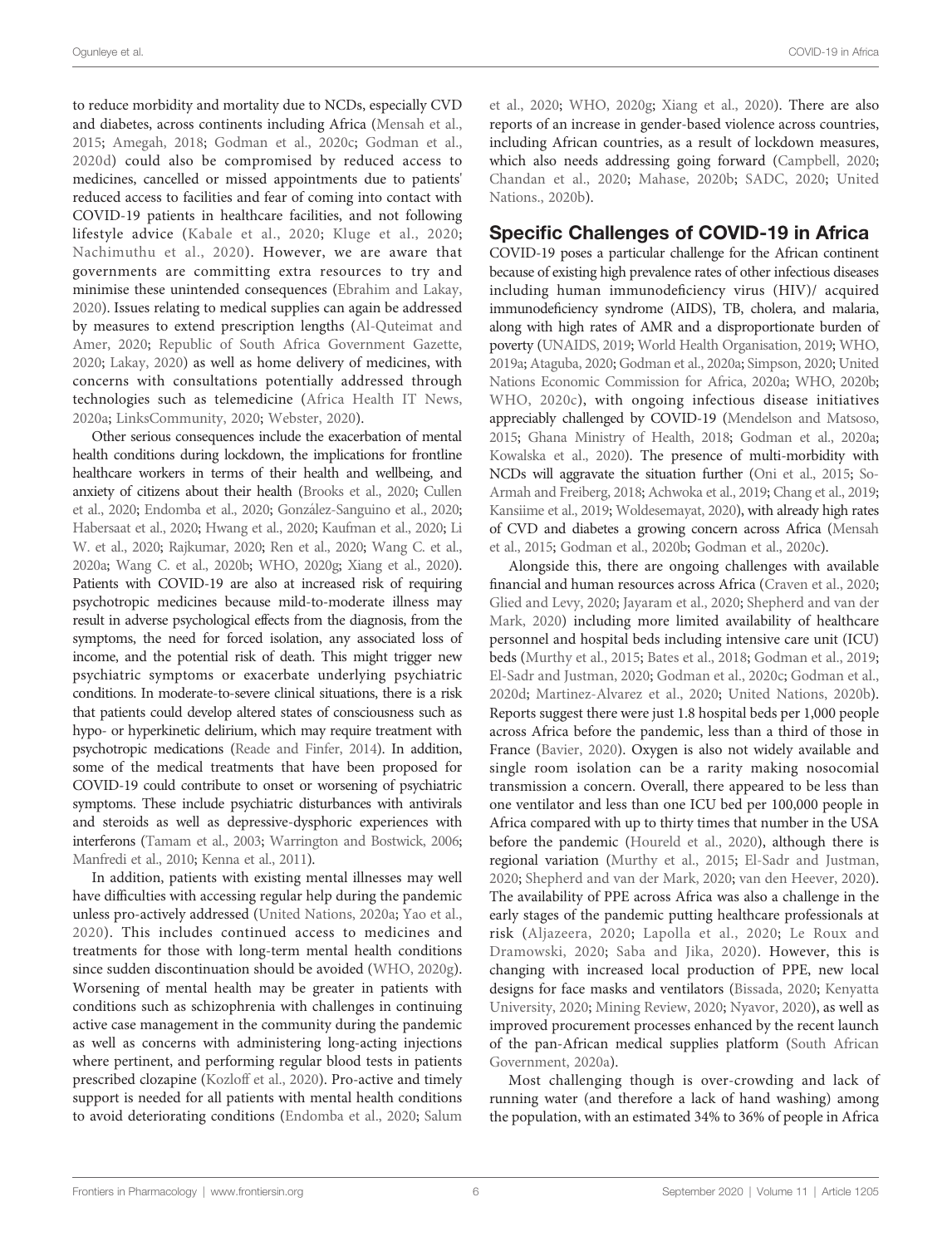having no access to basic household washing facilities and 30% having only limited access ([Bavier, 2020](#page-23-0); [El-Sadr and Justman,](#page-25-0) [2020;](#page-25-0) [United Nations Economic Commission for Africa, 2020b\)](#page-33-0). This is a particular concern among refugees, who require additional efforts to help prevent the spread of the virus including education on the rationale behind lockdown activities where pertinent ([Associated Press, 2020](#page-23-0); [UNHCR, 2020\)](#page-33-0).

Given these multiple issues and concerns, the UN Economic Commission for Africa (UNECA) initially estimated that the COVID-19 pandemic could potentially lead to 300,000 deaths across Africa and push 29 million people into extreme poverty ([Bavier, 2020](#page-23-0)). In mid-April, the WHO warned that there could be up to 10 million cases of COVID-19 in Africa within six months [\(Aljazeera News, 2020a\)](#page-23-0), rising to between 29 million and 44 million in the first year, with up to 190,000 deaths if containment measures failed [\(United Nations Africa Renewal,](#page-33-0) [2020\)](#page-33-0). By the end of June 2020, there were over 303,000 COVID-19 cases among the WHO African countries with over 6000 deaths giving a CFR of 2.02% ([WHO Regional Of](#page-33-0)fice Africa, [2020a\)](#page-33-0). Consequently, absolute numbers of COVID-19 related deaths to date are still lower in Africa compared with other continents including the Americas and Europe ([WHO, 2020a\)](#page-33-0); however, this is changing as prevalence rates rise. There are also concerns with the reliability of the data among some of the African countries due to limited detection capacity and reliable tests as well as under-reporting of both deaths and prevalence rates [\(Ashly, 2020;](#page-23-0) [Bruton and Edwards, 2020;](#page-24-0) [Chiang and El](#page-24-0) [Sony, 2020;](#page-24-0) [Houreld and Lewis, 2020](#page-27-0); [McCaffrey, 2020;](#page-29-0) [Mules,](#page-29-0) [2020;](#page-29-0) [Shepherd and van der Mark, 2020;](#page-32-0) [United Nations, 2020](#page-33-0); [WHO, 2020h\)](#page-34-0). For instance, there has been no official data released from Tanzania since 8 May with the President stating the pandemic has largely been defeated despite concerns with truck drivers testing positive at borders and continued ongoing concerns with under-reporting [\(Houreld and Lewis, 2020;](#page-27-0) [Mules,](#page-29-0) [2020;](#page-29-0) [Mwai and Giles, 2020\)](#page-29-0). Having said this, there have been concerns with the reliability of testing equipment [\(Aljazeera](#page-23-0) [News, 2020b](#page-23-0)).

Other potential factors for currently lower prevalence rates and deaths in Africa compared with other continents could be a comparatively younger population as well as rapid instigation of lockdown and other measures. which build on experiences with other infectious diseases aided by the African Union, WHO Africa and the African Centre for Disease Control (CDC), as well as sensitivity of the virus to ambient temperatures ([Africa CDC,](#page-22-0) [2020](#page-22-0); [Cash and Patel, 2020;](#page-24-0) [EAC Secretariat, 2020](#page-25-0); [Lancet](#page-28-0) [editorial, 2020](#page-28-0); [Pilling, 2020;](#page-30-0) [WHO, 2020h](#page-34-0); [WHO, 2020i\)](#page-34-0). The African CDC has been actively coordinating a strong multilateral response amongst African governments and other stakeholders towards COVID-19 building on the activities by the WHO in Africa and others [\(WHO Regional Of](#page-33-0)fice Africa, 2020b; [WHO,](#page-34-0) [2020i;](#page-34-0) [WHO, 2020j](#page-34-0)). The establishment of National Public Health Institutes among many African countries has also improved the response to public health threats [\(Nigeria CDC,](#page-29-0) [2018\)](#page-29-0). Activities across Africa include developing laboratory expertise, training a volunteer health workforce, and risk communication. As mentioned, these built on Africa´s

experience in dealing with other infectious diseases including Ebola, HIV, malaria and TB ([El-Sadr and Justman, 2020;](#page-25-0) [Nkengasong and Mankoula, 2020;](#page-30-0) [Payne, 2020](#page-30-0)). The United Nations has also established a knowledge hub for COVID-19 to help African countries learn from each other [\(United Nations](#page-33-0) [Economic Commission for Africa, 2020b](#page-33-0)). Testing has also appreciably increased in recent weeks across Africa ([Burke,](#page-24-0) [2020](#page-24-0)) helped by Africa CDC and the WHO Africa, who have provided testing kits and training, with 48 African countries able to test for COVID-19 by 29 April 2020 compared with just two countries at the start of the pandemic ([Ighobor, 2020](#page-27-0); [Simpson,](#page-32-0) [2020](#page-32-0); [WHO Regional Of](#page-33-0)fice Africa, 2020c).

Most African countries also rapidly instigated lockdown measures as well as social distancing to reduce the spread of the virus [\(Bavier, 2020](#page-23-0); [Dyer, 2020](#page-25-0); [United Nations., 2020b;](#page-33-0) [United Nations Economic Commission for Africa, 2020a;](#page-33-0) [WHO](#page-33-0) Regional Offi[ce Africa, 2020d](#page-33-0)). Similar to several African countries, Ghana early on began testing travellers on arrival in the country and isolating positive cases, as well as instigating testing among its citizens. Overall, Ghana has one of the highest testing rates in Africa having performed between 110,000 and 120,000 tests by the end of April 2020 [\(Di Caro, 2020\)](#page-25-0). The Government of Ghana also established five key objectives to reduce the spread of the virus ([Ghana News Agency, 2020;](#page-26-0) [Zurek, 2020\)](#page-34-0). Similar to most African countries, South Africa declared a national state of disaster in terms of section 27 (2) of the Disaster Management Act, 2002, and implemented a phased approach to lockdown with stage 5 introduced on March 27 2020, easing to stage 4 with effect from May 1 2020, which remains in place ([Abdool Karim, 2020;](#page-22-0) [South African](#page-32-0) [Government, 2020b\)](#page-32-0). Lockdown measures have now been eased among several countries following concerns about the economic and other issues including the potential for increased violence, whilst still maintaining an active response should the need arise [\(Moore, 2020](#page-29-0); [Shepherd and van der Mark, 2020](#page-32-0); [Tih,](#page-32-0) [2020](#page-32-0)). However, this situation is being actively monitored in case of a spike in prevalence rates.

Medicine shortages are an increasing concern across countries [\(Acosta et al., 2019](#page-22-0)) and are a particular issue in Africa where typically up to 94% of its medicines are imported [\(N Gage Consulting, 2017](#page-29-0); [Bavier, 2020](#page-23-0); [Dugmore, 2020\)](#page-25-0), and supply issues can be exacerbated in countries with ongoing conflicts [\(ALCED, 2020](#page-23-0)). However, African countries are already taking steps to address concerns with shortages before and during the pandemic including suggesting potential alternatives [\(Chigome et al., 2019;](#page-24-0) [Medical Brief, 2020b;](#page-29-0) [Modisakeng et al., 2020](#page-29-0); [Review Online, 2020;](#page-31-0) [Tomlinson,](#page-32-0) [2020\)](#page-32-0). There are also ongoing programmes to address the quality of medicines across Africa. The potential for substandard and falsified medications is exacerbated when prices appreciably increase and shortages occur following endorsement of potential treatments for COVID-19 in the media [\(Abena et al., 2020;](#page-22-0) [Haque et al., 2020](#page-26-0); [Kindzeka, 2020;](#page-28-0) [Knott, 2020](#page-28-0); [World Health Organisation, 2020e\)](#page-34-0). Government activities are likely to accelerate with the launch of the Lomé initiative placing falsified and substandard medicines on the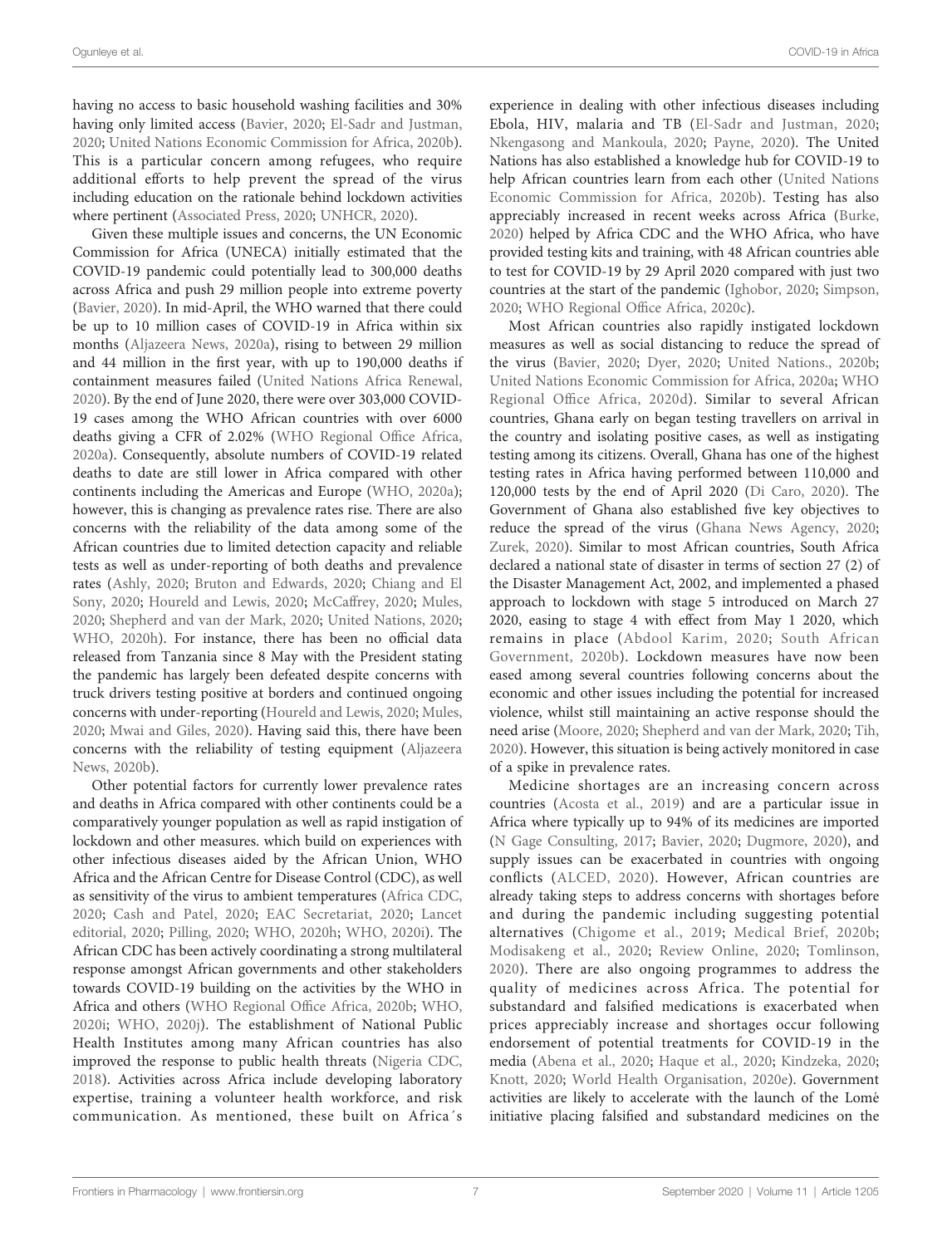highest political agenda with ongoing measures to strengthen the legal response to these medicines [\(WHO, 2020k](#page-34-0)).

COVID-19 has accelerated discussions on local pharmaceutical production in Africa [\(GhanaWeb, 2020a\)](#page-26-0) with, for instance, the East African Community States seeking to support local production of essential medical products and supplies. Products include masks, sanitizers and ventilators, to address shortages in the region ([EAC, 2020\)](#page-25-0). In addition, several local companies have come forward to produce medical equipment and other products to manage the pandemic, and this will continue [\(Defy, 2020;](#page-25-0) [Kaine](#page-27-0) [and Nwokik, 2020;](#page-27-0) [Nyaira, 2020\)](#page-30-0). This is in line with the philosophy to develop regional hubs involving several African countries to address issues of economies of scale ([Conway](#page-24-0) [et al., 2020\)](#page-24-0).

### Rationale Behind the Paper and the Objective

Given the multiple issues and challenges facing African countries, we believe there is an urgent need to consolidate knowledge of ongoing activities across Africa to address the COVID-19 pandemic and to understand its impact. Similarly, there is a need to evaluate the impact of re-directing activities away from the care of patients in other priority disease areas in Africa towards COVID-19 activities given the likely consequences on increased morbidity and mortality alongside the economic and social impact ([Cash and Patel, 2020](#page-24-0); [Lancet editorial, 2020](#page-28-0); [Thornton, 2020](#page-32-0)).

We are aware that several regional financial institutions, including the African Development Bank and the African Export-Import Bank, have announced significant financial support for this purpose ([African Development Bank, 2020](#page-22-0); [Okonjo-Iweala et al., 2020](#page-30-0)). The commitments of the World Bank and the International Monetary Fund also provide additional mechanisms, including suspending debts, to free resources towards the COVID-19 response ([Ataguba, 2020\)](#page-23-0). These measures should help address existing concerns regarding the financial impact of government measures including lockdown measures on the livelihoods of African citizens, with many currently working in the informal sector [\(Bonnet et al., 2019](#page-24-0); [Ataguba, 2020](#page-23-0); [Cash and Patel, 2020](#page-24-0)).

Containing the spread and impact of COVID-19, including the substantial economic impact, will though require a multipronged approach and co-operation among all key stakeholder groups going forward, including patients, with countries learning from each other ([Ataguba, 2020](#page-23-0)). Ongoing activities include addressing the considerable misinformation about COVID-19 and potential treatments including vaccines and herbal medicines [\(Anna, 2020](#page-23-0); [Brennen et al., 2020;](#page-24-0) [Forrest, 2020;](#page-25-0) [Gallagher, 2020](#page-25-0); [Haque et al,](#page-26-0) [2020](#page-26-0); [Larson, 2020;](#page-28-0) [Neil and Campbell, 2020](#page-29-0); [Newton and Bond,](#page-29-0) [2020](#page-29-0); [Nkeck et al., 2020](#page-30-0); [Serwornoo and Abrokwah, 2020](#page-31-0); [Smith,](#page-32-0) [2020](#page-32-0); [The Guardian, 2020;](#page-32-0) [World Health Organisation, 2020f](#page-34-0); [Yang, 2020\)](#page-34-0). The current controversies surrounding chloroquine/ hydroxychloroquine is just one example. As a result, there is a recognized need for scientific integrity and credibility when developing and discussing possible treatments for COVID-19 in line with recommendations from the Council for International

Organizations for Medical Services [\(Council for International](#page-24-0) [Organizations of Medical Sciences, 2020;](#page-24-0) [Godman, 2020](#page-26-0)). This is to ensure future public and physician trust in treatment recommendations, which forms an integral part of effectively dealing with COVID-19 [\(Pitts, 2019](#page-30-0); [Abena et al., 2020;](#page-22-0) [Goodman and Borio, 2020](#page-26-0); [Perry Wilson, 2020;](#page-30-0) [Pitts, 2020;](#page-30-0) [Rubin et al., 2020](#page-31-0)).

We are aware that early in the pandemic, Africa CDC, as well as WHO Africa and their partners, spearheaded efforts to train and sensitize African governments on the need to effectively counter and reduce the levels of misinformation [\(Budoo, 2020;](#page-24-0) [Davis, 2020;](#page-25-0) [Media Foundation West Africa, 2020\)](#page-29-0). Their activities included training on risk communication and regular briefings to heads of state as well as relevant sectors of government. Additional efforts have also been provided by groups such as the International Alliance of Patients' Organizations (IAPO), which have developed resource hubs to provide reliable and updated information to mitigate against misinformation and promote preventative activities ([International Alliance of Patients'](#page-27-0) [Organizations, 2020](#page-27-0)).

Education among patients can also help reduce any stigma associated with COVID-19 for recovering patients and their families as well as any mistrust by the people in their governments [\(Adusei, 2020](#page-22-0); [AFP-JIJI, 2020](#page-22-0); [Habersaat et al.,](#page-26-0) [2020](#page-26-0); [IFRC, UNICEF and WHO, 2020](#page-27-0); [Lubega and Ekol, 2020;](#page-28-0) [United Nations, 2020b\)](#page-33-0). We know that countries and governments have the potential to learn from the evidence base of HIV-related stigma interventions to help address such issues, as well as previous pandemics as seen with Vietnam [\(Logie, 2020;](#page-28-0) [United Nations., 2020b;](#page-33-0) [WHO, 2020a](#page-33-0)). Potential activities among patients and their organizations include active discussions around how stigma affects different communities, reflections on personal biases, and the instigation of institutional support programmes [\(Logie, 2020](#page-28-0); [He et al., 2020\)](#page-26-0). This is important as the COVID-19 pandemic has already provoked stigmatisation and discriminatory behaviors against people of certain ethnic backgrounds as well as anyone perceived to have been in contact with or recovered from the virus ([AFP-JIJI, 2020;](#page-22-0) [GhanaWeb, 2020b](#page-26-0); [IFRC, UNICEF and WHO, 2020;](#page-27-0) ). Having said this, we have seen reasonable knowledge, attitudes and practices towards most aspects of COVID-19 among the public in China, Nepal, Pakistan and Paraguay although still room for improvement [\(Rios-Gonza](#page-31-0)́lez, 2020; [Hayat et al., 2020](#page-26-0); [Singh](#page-32-0) [et al., 2020a;](#page-32-0) [Zhong B. L. et al., 2020\)](#page-34-0). Surveys in the UK and US have also shown that participants generally had good knowledge about the main means of transmission and the common symptoms of COVID-19 ([Geldsetzer, 2020](#page-25-0)). In Cameroon, the population is also aware of the disease and preventive measures [\(Nicholas et al., 2020\)](#page-29-0). Further research is ongoing regarding why some people fail to adhere to suggested preventative measures, and we will be monitoring this ([Chan et al., 2020](#page-24-0)).

Consequently, the objective of this paper is to summarise and consolidate our knowledge of current activities across Africa related to COVID-19 to help provide future guidance to all key stakeholder groups. This includes following up on clinical trial activities across Africa since an early concern was that few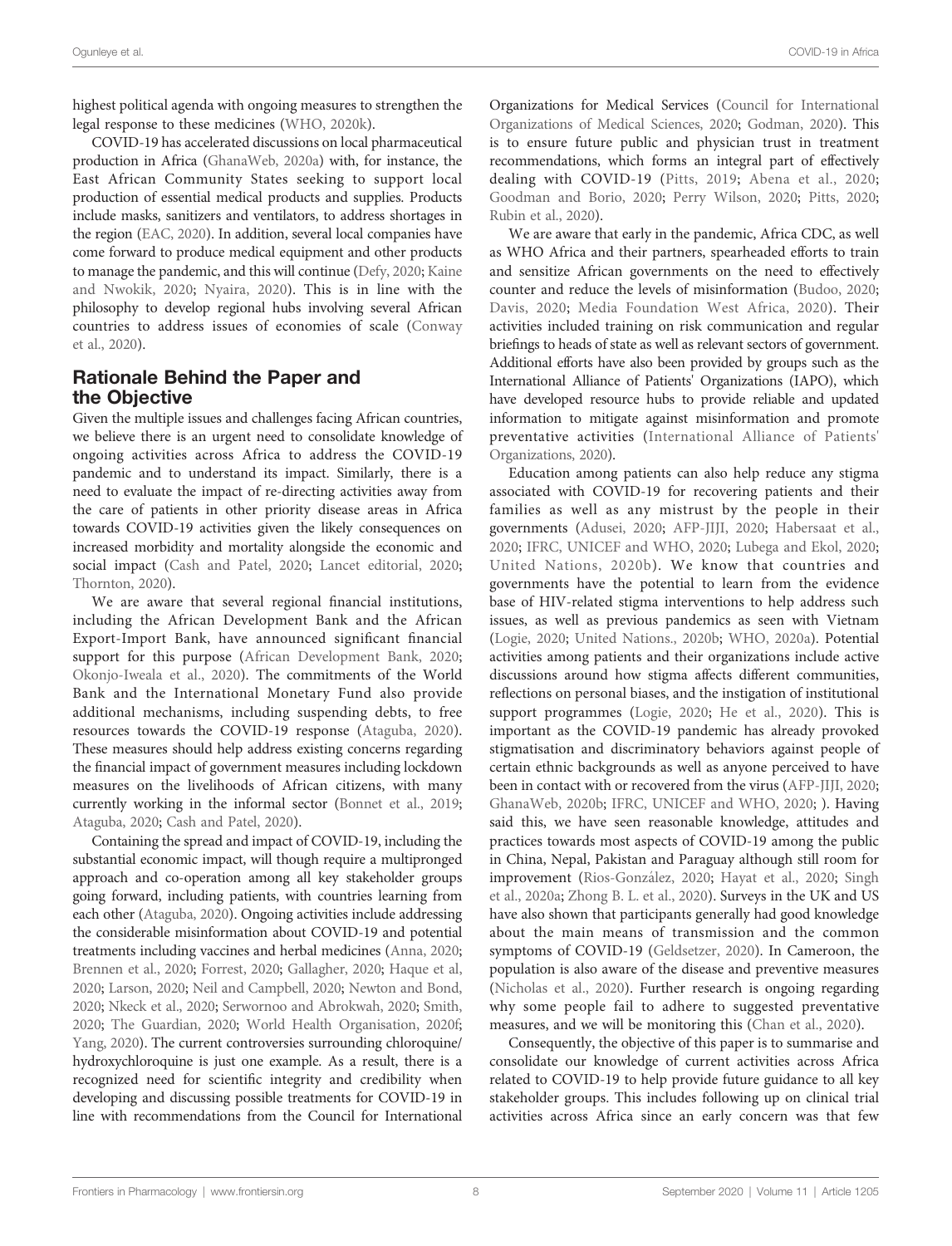clinical trials were being conducted across Africa [\(Mabuka-](#page-28-0)[Maroa, 2020;](#page-28-0) [Roussi and Maxmen, 2020](#page-31-0)). This is beginning to change, building on examples in Burkina Faso, Kenya, Nigeria, South Africa and the WHO Solidarity Trial across several African countries [\(Anna, 2020](#page-23-0); [Coulibaly, 2020](#page-24-0); [Olafusi, 2020](#page-30-0); [WHO, 2020l\)](#page-34-0). By doing so, we believe we can support African countries' efforts to continue to work together to tackle the pandemic, including jointly pursuing loan waivers to help protect against the financial consequences of COVID-19 [\(Phiri,](#page-30-0) [2020;](#page-30-0) [President Republic of Kenya, 2020a\)](#page-30-0).

This will be the first paper in this series as more information and findings become available. This builds on a recent systematic review regarding the importance of viral diseases in Africa, and the fact that different approaches will be needed across Africa to tackle COVID-19, depending on current circumstances ([Chauhan](#page-24-0) [et al., 2020](#page-24-0); [Mehtar et al., 2020](#page-29-0); [Shepherd and van der](#page-32-0) [Mark, 2020](#page-32-0)).

# **METHODOLOGY**

We adopted a mixed methods approach. This initially involved conducting a narrative review of the published literature as well as papers awaiting publication and internet references known to the co-authors. We did not perform a systematic review. We were aware that some systematic reviews have already been conducted and published in this area including potential treatments despite the lack of data from robust clinical trials ([Alqahtani et al., 2020](#page-23-0); [Castagnoli et al., 2020;](#page-24-0) [Chowdhury et al.,](#page-24-0) [2020;](#page-24-0) [Cortegiani et al., 2020;](#page-24-0) [Das et al., 2020;](#page-25-0) [Ford et al., 2020](#page-25-0); [Huang et al., 2020;](#page-27-0) [Nussbaumer-Streit et al., 2020;](#page-30-0) [Sarma et al.,](#page-31-0) [2020;](#page-31-0) [Singh et al., 2020b](#page-32-0); [Vardavas and Nikitara, 2020](#page-33-0); [Zheng Z.](#page-34-0) [et al., 2020\)](#page-34-0). A number of the publications surrounding COVID-19 are also currently only available in pre-publication form and not peer-reviewed. Alongside this, much of the information regarding ongoing activities across Africa are from internet sources, and it is too early to assess the impact of these, especially as COVID-19 cases appeared later in Africa than in either China or Europe.

We also did not systematically review each paper for its quality using well-known scales such as the Newcastle-Ottawa scale or the Cochrane risk of bias tool as our emphasis was on contextualizing the findings rather than performing a systematic review ([Marra et al., 2016;](#page-28-0) [Almeida et al., 2018](#page-23-0); [da Silva et al.,](#page-24-0) [2018;](#page-24-0) [Ong et al., 2018](#page-30-0); [Saleem et al., 2019\)](#page-31-0). However, the publications and internet sources were filtered by the coauthors to add robustness to the present paper and its suggestions.

In view of this, and to provide direction for the future, we supplemented information from the literature and internet sources with additional current information from co-authors across Africa. The co-authors include senior level personnel from governments and their advisers, lecturers and researchers from academia, and clinicians, as well as those involved with activities to enhance the rational use of medicine, undertake Health Technology Assessment (HTA), document medicine shortages, and involved with patient organizations from across Africa and

wider. The co-authors were asked to provide information on the following themes or topics, where known, in their own country to supplement the ongoing literature:

- Details about the current epidemiology of COVID-19 including CFRs, national responses to date and an assessment of the effectiveness, if known
- The socio-economic impact as well as the impact on healthcare delivery in other priority disease areas including medicine and equipment shortages as well as attendance at clinics. This includes any information on the unintended consequences of COVID-19 in other disease areas if known
- How issues such as medicine shortages are being addressed and the implications for local manufacturing in the future
- Current medicines and other approaches to treating patients with COVID-19 as well as ongoing studies that address issues such as false claims and hopes. In addition, ongoing activities to address falsified and sub-standard medicines
- Key lessons for the future for all key stakeholder groups

The same questions were asked of each co-author, with country-specific replies typically consolidated where there were multiple authors in a country. The information was subsequently consolidated by two of the authors (OO and BG) and checked with each co-author during manuscript preparation to add robustness to the findings and suggestions.

We also documented ongoing technology innovations across Africa, which we believe is important as Africa seeks to become self-sufficient in the management of patients with COVID-19 and beyond.

Documented prevalence and mortality rates will typically be based on WHO date for consistency and reliability as there have been challenges with generating up-to-date data among a number of African countries due to the availability of testing facilities and testing kits, as well as concerns with some testing kits; however, as mentioned, this is now being addressed with the help of the WHO and others [\(Aljazeera News, 2020b;](#page-23-0) [Burke, 2020;](#page-24-0) [Simpson, 2020](#page-32-0); [UNICEF, 2020;](#page-33-0) [WHO Regional Of](#page-33-0)fice Africa, 2020c).

The African countries chosen reflect a wide range of geographies and population sizes. We did not divide them into low- or middle-income countries as COVID-19 is likely to affect all African countries and they can learn from each other.

Statistical analysis of the different measures and initiatives and their possible impact on the epidemiology, morbidity and mortality rates, has not been undertaken as this is too early given rising prevalence rates across Africa. In addition, our principal aim was to provide a comprehensive analysis of the current situation across Africa, including the potential implications for other infectious and non-infectious disease areas within the African continent, to stimulate ongoing debates regarding potential future activities. This is important across Africa with high prevalence rates for both infectious and non-infectious diseases, We have successfully used this dual approach in previous publications to stimulate debate in important healthcare areas and situations to provide future guidance as countries seek to improve the quality and efficiency of their approaches to medicine use, including during pandemics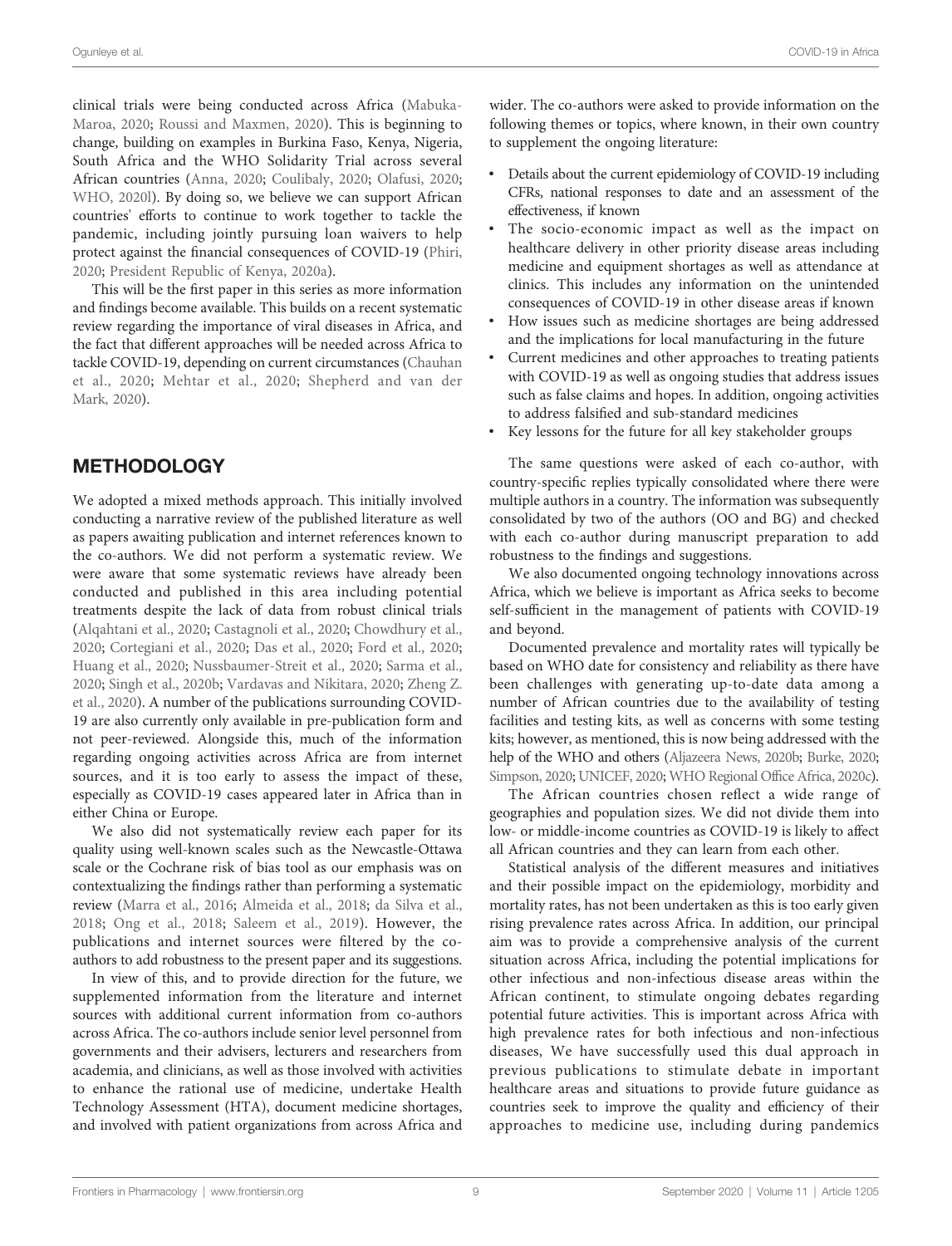<span id="page-9-0"></span>([Godman et al., 2014a](#page-26-0); [Godman et al., 2014b;](#page-26-0) [Godman et al.,](#page-26-0) [2015;](#page-26-0) [Ermisch et al., 2016](#page-25-0); [Bochenek et al., 2017;](#page-23-0) [Ferrario](#page-25-0) [et al., 2017;](#page-25-0) [Moorkens et al., 2017;](#page-29-0) [Godman et al., 2018](#page-26-0); [Godman et al., 2019](#page-26-0); [Godman et al., 2020b](#page-26-0); [Godman et al.,](#page-26-0) [2020c;](#page-26-0) [Godman et al., 2020d](#page-26-0); Miljković [et al., 2020](#page-29-0)).

### FINDINGS

The findings and activities are divided into sections to meet the study objectives. These include documenting the epidemiology among a range of African countries principally based on epidemiology data provided by the WHO. The aforementioned precedes discussing ongoing strategies to limit the spread of COVID-19 as well as their subsequent impact on morbidity and mortality in populations across Africa.

The impact of COVID-19, including the unintended consequences on the healthcare system and patients, along with financial and socioeconomic issues, will be explored before documenting the subsequent impact on increased local production of pharmaceuticals and other supplies as well as any ongoing clinical studies and innovations across Africa aiming at improving future care. Finally, potential ways forward will be debated among all key stakeholder groups based on the experiences of the co-authors to provide future guidance. This includes key issues of shortages, unintended consequences, and misinformation as well as the role of patients and patient organizations in preventative measures and other interventions.

### **Epidemiology**

There is considerable variation in the number of recorded cases, deaths and CFRs across Africa following the first reported case on February 14, 2020 [\(United Nations., 2020b\)](#page-33-0), with some countries yet to record their first deaths due to COVID-19 and some countries recording only a few deaths to date (Table 1), potentially reflecting different approaches and circumstances ([Tables 2](#page-10-0) and [2A](#page-10-0)). Table 1A in the [Data Sheet](#page-22-0) gives further details of the epidemiology over time as well as recovered cases where known and documented.

### Ongoing Activities to Address COVID-19 and Their Impact

Different activities are ongoing across Africa to try and limit the impact of COVID-19. These are summarised in [Table 2](#page-10-0), with [Table](#page-10-0) [2A](#page-10-0) in the [Data Sheet](#page-22-0) giving additional details for those interested. As seen, prevention and treatment approaches remain broadly similar among the African countries, with a number of African countries combining approaches to provide joint guidance and updates on suggested activities, such as the East African Community [\(EAC Secretariat, 2020](#page-25-0)). There are concerns though with limited activity in some countries, e.g., Tanzania, as well as fears that if lockdown measures are released too early due to financial and resource issues for citizens and governments these will appreciably enhance future prevalence rates ([Schroder](#page-31-0) [et al., 2020\)](#page-31-0).

### Health and Social Impact of COVID-19 Including Impact on Other Diseases

Measures to limit the spread of COVID-19 are having a considerable impact on other disease areas including both infectious and non-infectious diseases. [Table 3](#page-12-0) contains details of the considerable healthcare and financial impact of COVID-19 as well as ongoing activities among African countries to address these. We will be examining unintended consequences

TABLE 1 | Current epidemiology of COVID-19 (up to 30 June 2020) across Africa unless stated.

| Country                                                          |             | Population (2020) Number of Positive Cases Number of Deaths Case Fatality Rate (%) |                |     |
|------------------------------------------------------------------|-------------|------------------------------------------------------------------------------------|----------------|-----|
| Algeria (WHO Regional Office Africa, 2020a)                      | 43,851,044  | 13,907                                                                             | 912            | 6.6 |
| Botswana (WHO Regional Office Africa, 2020a)                     | 2,351,627   | 227                                                                                |                | 0.4 |
| Burkina Faso (WHO Regional Office Africa, 2020a)                 | 20,903,273  | 962                                                                                | 53             | 5.5 |
| Cameroon (WHO Regional Office Africa, 2020a)                     | 26,545,863  | 12,592                                                                             | 313            | 2.5 |
| Democratic Republic of Congo (WHO Regional Office Africa, 2020a) | 89.561.403  | 7,039                                                                              | 169            | 2.4 |
| Egypt (WHO, 2020a)                                               | 102,334,404 | 68,311                                                                             | 2953           | 4.3 |
| Eswatini (Swaziland) (WHO Regional Office Africa, 2020a)         | 1,160,164   | 812                                                                                | 11             | 1.4 |
| Ethiopia (WHO Regional Office Africa, 2020a)                     | 114.963.588 | 5,846                                                                              | 103            | 1.8 |
| Ghana (WHO Regional Office Africa, 2020a)                        | 31,072,940  | 17,741                                                                             | 112            | 0.6 |
| Kenya (WHO Regional Office Africa, 2020a)                        | 53.771.296  | 6,366                                                                              | 148            | 2.3 |
| Lesotho (WHO Regional Office Africa, 2020a)                      | 2,142,249   | 27                                                                                 | $\Omega$       | 0.0 |
| Malawi (WHO Regional Office Africa, 2020a)                       | 19,129,952  | 1,265                                                                              | 16             | 1.3 |
| Namibia (WHO Regional Office Africa, 2020a)                      | 2,540,905   | 203                                                                                | $\Omega$       | 0.0 |
| Nigeria (WHO Regional Office Africa, 2020a)                      | 206.139.589 | 25,694                                                                             | 590            | 2.3 |
| Rwanda (WHO Regional Office Africa, 2020a)                       | 12,952,218  | 1,025                                                                              | $\overline{2}$ | 0.2 |
| Senegal (WHO Regional Office Africa, 2020a)                      | 16.743.927  | 6,793                                                                              | 112            | 1.6 |
| South Africa (WHO Regional Office Africa, 2020a)                 | 59.308.690  | 151,209                                                                            | 2,657          | 1.8 |
| Sudan (WHO, 2020a)                                               | 43.849.260  | 9.258                                                                              | 572            | 6.2 |
| Tanzania (WHO Regional Office Africa, 2020a)                     | 59,734,218  | 509                                                                                | 21             | 4.1 |
| Uganda (WHO Regional Office Africa, 2020a)                       | 45.741.007  | 889                                                                                | $\Omega$       | 0.0 |
| Zambia (WHO Regional Office Africa, 2020a)                       | 18,383,955  | 1,594                                                                              | 24             | 1.5 |
| Zimbabwe (WHO Regional Office Africa, 2020a)                     | 14.862.924  | 591                                                                                | 7              | 1.2 |

NB: Population figures taken from Worldometer for Africa 2020 [\(Worldometer, 2020](#page-34-0)).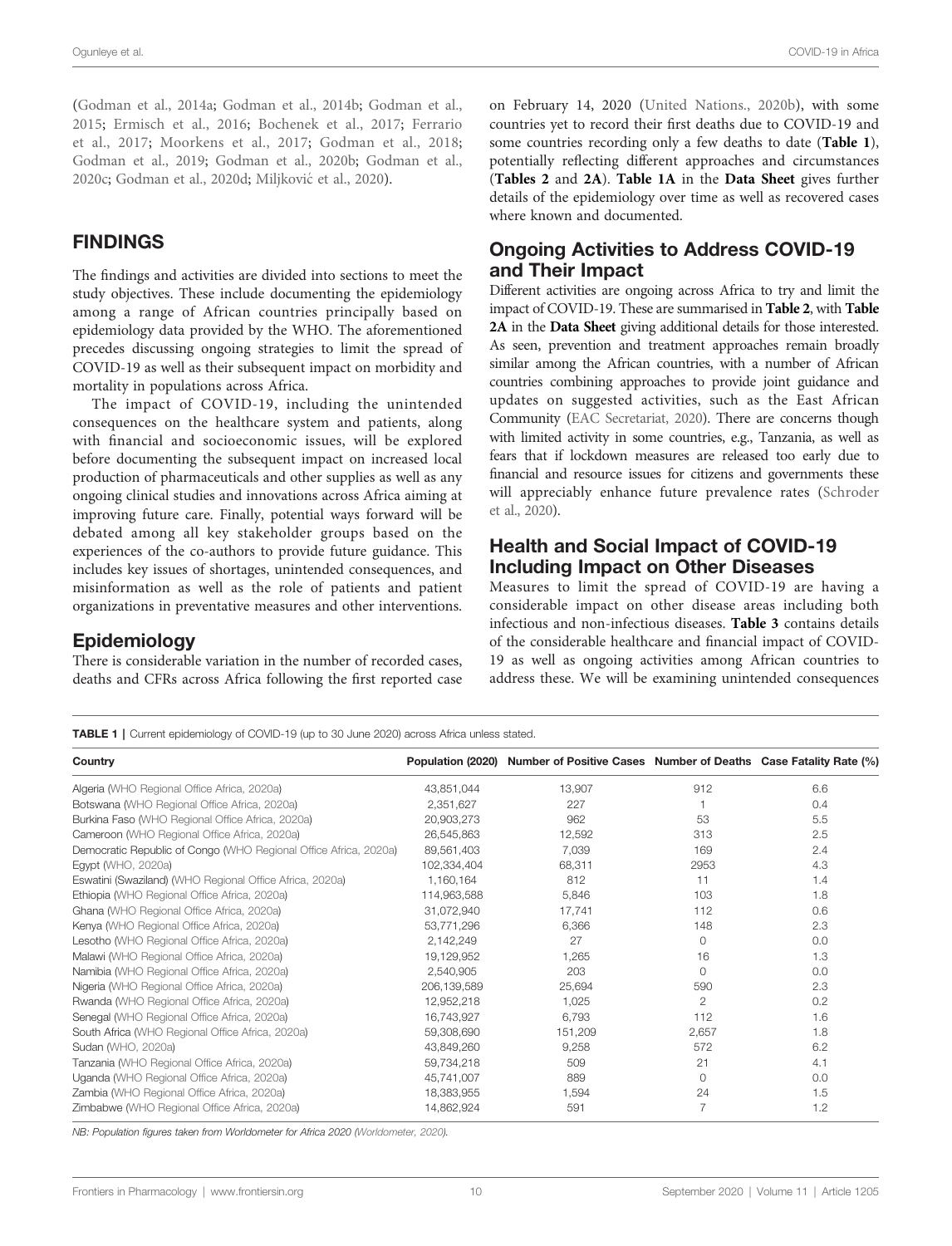| Country                             | <b>Closing Borders/</b><br><b>Travel restrictions</b>                                                           | <b>Quarantine Measures/</b><br><b>Testing measures</b>                                                           | <b>Lockdown Measures</b>                                                                                                  | Sanitary/ PPE measures                                                                                                              | Directives on Management and<br>misinformation                                                                                                                       |
|-------------------------------------|-----------------------------------------------------------------------------------------------------------------|------------------------------------------------------------------------------------------------------------------|---------------------------------------------------------------------------------------------------------------------------|-------------------------------------------------------------------------------------------------------------------------------------|----------------------------------------------------------------------------------------------------------------------------------------------------------------------|
| Algeria                             | 17 March – closure of all<br>land borders                                                                       |                                                                                                                  | 13 March - Partial (capital) -<br>full others with easing after<br>that                                                   |                                                                                                                                     |                                                                                                                                                                      |
| <b>Botswana</b>                     | Ongoing restrictions on<br>air travel and strict<br>border controls (20 to 28<br>March)                         | 14-day quarantine<br>introduced and<br>scientists trained on<br>specimen collection (23<br>March)                | Yes - including closure of<br>educational institutions (18<br>March) and general<br>lockdown measures (2 April)           | Mandatory use of face masks<br>in public (May 1)                                                                                    | Yes - Directive to reduce<br>misinformation with the potential for<br>fines/ prison for abuse                                                                        |
| Cameroon                            | 18 March - closure of<br>borders                                                                                | 3 March as well as<br>active surveillance                                                                        | 18 March - including school<br>closures and ban on<br>gatherings                                                          | Yes- including encouraging<br>hand washing and compulsory<br>face masks in public (18 March<br>onwards)                             | i) Establishing treatment centres<br>ii) Encouraging household<br>production of face masks                                                                           |
| Democratic<br>Republic of<br>Congo  | 24 March – closure of all<br>borders and travel<br>(International and<br>domestic) remain<br>suspended (6 June) | 3 March - Quarantine<br>measures                                                                                 | 31 March - Curfew<br>measures introduced with<br>lockdown measures<br>extended to 15 May (2 May)                          | Yes - Continued campaigns on<br>prevention                                                                                          | Instigation Community Action<br>Committees                                                                                                                           |
| Egypt                               | 25 March - suspension<br>of incoming passenger<br>flights                                                       | Yes – early testing of<br>suspected cases                                                                        | 25 March - Night time<br>curfew and other lockdown<br>measures                                                            | Yes - Increasing public<br>awareness of preventative<br>approaches                                                                  | MoH developed standard<br>treatment protocols                                                                                                                        |
| Eswatini<br>(formerly<br>Swaziland) | 27 March - Closure of<br>borders                                                                                | 27 March - Mandatory<br>quarantining at borders<br>and contract tracing<br>introduced                            | 27 March - i) Partial<br>lockdown and social<br>distancing introduced<br>ii) In addition, reduced<br>numbers in omnibuses | Yes - distribution PPE to all<br>health facilities                                                                                  | Yes - designating specific COVID-<br>19 hospitals and fines or prison for<br>spreading misinformation (27<br>March)                                                  |
| Ethiopia                            | Closing borders (22<br>March) and banning<br>flights to more than 30<br>countries (20 March)                    | 1 April – First testing<br>labs (Northern Tigray<br>Region)                                                      | 16 March - closing schools<br>and banning large<br>gatherings                                                             | 3 April – government and<br>others helping with supply of<br><b>PPE</b>                                                             |                                                                                                                                                                      |
| Ghana                               | 22 March closure of all<br>borders (quarantining<br>from 16 March)                                              | Enhancing testing<br>facilities including<br>suspected cases                                                     | 16 March - Closure of<br>schools and other measures<br>including restrictions on<br>burials                               | Early April - Mandatory masks<br>in public places in a number of<br>localities and patient education.<br>15 June - Compulsory masks | Dedicated hospitals and<br>Government fast tracking testing of<br>hand sanitisers                                                                                    |
| Kenya                               | 25 March - suspending<br>air travel and closing<br>borders (mass testing<br>and quarantining before<br>this)    | Increasing testing<br>facilities with the help of<br>increased local<br>production and<br>mandatory quarantining | 13 - 19 March - lockdown<br>and other measures<br>introduced                                                              | Mandatory wearing of face<br>masks and increased public<br>education                                                                | i) Expansion of hospitals and ID<br>units to deal with COVID-19<br>ii) Development of treatment<br>guidelines<br>iii) Active programmes to address<br>misinformation |
| Lesotho                             | 30 March - Borders<br>closed                                                                                    | Private industry and<br>NGO support for testing                                                                  | 30 March - lockdown<br>measures introduced                                                                                | NGO and industry support to<br>purchase PPE                                                                                         | National response command<br>centre provides guidance                                                                                                                |
| Malawi                              | 1 April - suspension of<br>international flights and<br>increased surveillance                                  | Increasing the number<br>of test facilities                                                                      | 18 April - lockdown<br>measures proposed but<br>suspended                                                                 | Ongoing acquisition of PPE to<br>meet demand                                                                                        | Instigation of isolation centres for<br>COVID-19 patients and recruitment<br>of more healthcare workers                                                              |
| Namibia                             | 15 March - International<br>flights banned and 24<br>March Foreign travellers<br>banned                         |                                                                                                                  | 14 March – banning large<br>gatherings; 15 March -<br>schools closed and 27<br>March - lockdown measures<br>introduced    | Individuals expected to wear<br>masks in public                                                                                     | Establishment of isolation units in<br>public hospitals to tackle severe<br>cases                                                                                    |
| Nigeria                             | 23 March – closure of<br>borders and ban on<br>flights                                                          | Protocols for testing to<br>increase rates                                                                       | 23 March - closure of<br>schools and ban on<br>gatherings; 30 March - ban<br>on non-essential travel                      | Measures include hand<br>sanitisation and mandatory<br>wearing of masks (23 April)                                                  | Nigerian CDC developing protocols<br>and case management and<br>instigation of isolation centres                                                                     |
| Rwanda                              | 21 March - Ban on travel<br>including air travel                                                                | Rapid testing -<br>speeding up                                                                                   | Mid-March - lockdown<br>including unnecessary travel                                                                      | 19 April - Wearing of masks<br>compulsory early in the                                                                              | Robots are helping in hospitals to<br>address resource and other                                                                                                     |
| South<br>Africa                     | 26 March - complete<br>travel ban introduced<br>(eased 4 May)                                                   | identification of cases<br>April - mass screening<br>introduced as well as<br>active case-finding                | outside of homes prohibited<br>26/27 March - Stage 5<br>lockdown introduced<br>including school closures                  | pandemic<br>Early April - use of PPE/ hand<br>sanitisers regulated                                                                  | concerns<br>i) Isolation centres established<br>ii) Spread of misinformation<br>punishable with fines or prison<br>iii) Length of prescriptions                      |

### <span id="page-10-0"></span>TABLE 2 | Ongoing activities across Africa to help prevent the spread of COVID-19 including dates and examples.

(Continued)

increased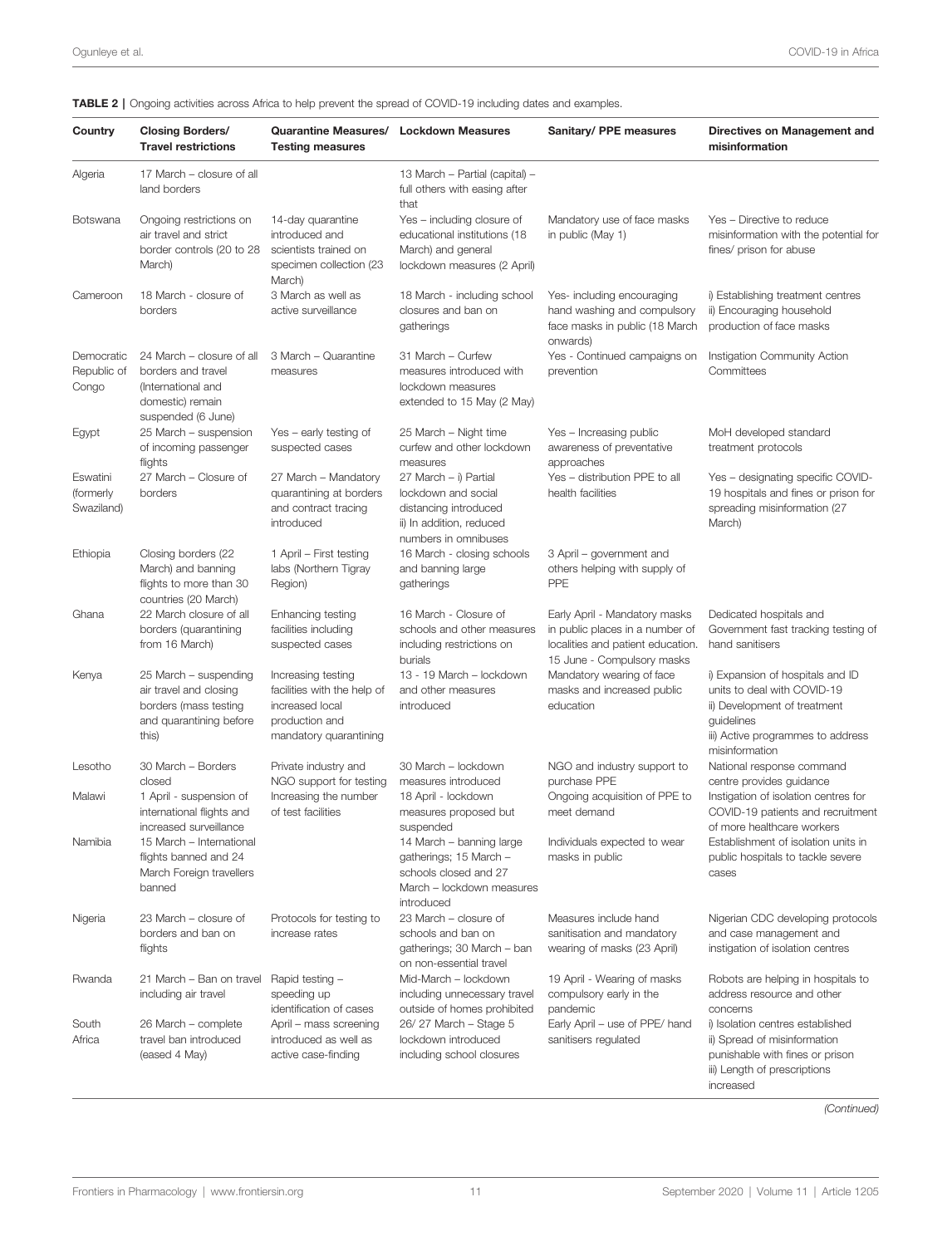| Country  | <b>Closing Borders/</b><br><b>Travel restrictions</b>                  | <b>Quarantine Measures/</b><br><b>Testing measures</b>                                                                                                             | <b>Lockdown Measures</b>                                                                                    | Sanitary/ PPE measures                                                                        | Directives on Management and<br>misinformation                                                                                                                                                          |
|----------|------------------------------------------------------------------------|--------------------------------------------------------------------------------------------------------------------------------------------------------------------|-------------------------------------------------------------------------------------------------------------|-----------------------------------------------------------------------------------------------|---------------------------------------------------------------------------------------------------------------------------------------------------------------------------------------------------------|
| Sudan    | Early March - Travel<br>restrictions introduced -<br>extended 20 April | Screening at point of<br>entry and WHO/<br>UNICEF helping with<br>testing materials as<br>currently limited                                                        | Early/ Mid-March and<br>extended - social isolation<br>and school closures                                  | WHO/ UNICEF helping with<br>$PPE$ – concerns with<br>appreciably increased prices in<br>shops | One isolation and treatment centre<br>in the capital                                                                                                                                                    |
| Tanzania | April 12 - International<br>flights suspended                          | 23 March - 14-day<br>quarantining from some<br>countries                                                                                                           | Yes - for large gatherings -<br>however concerns that<br>largely ignored                                    |                                                                                               | 12 May - WHO helping to convert<br>a commercial site into a 500-<br>bedded treatment centre                                                                                                             |
| Uganda   | 20 March - Closing<br>borders and banning<br>international travel      | 20 March - Mandatory<br>quarantine at own<br>expense for returning<br>personnel                                                                                    | 20 March - Lockdown<br>measures implemented<br>including suspending<br>markets- slowly releasing<br>Mid Mav | Advising the public regarding<br>hygiene measures and<br>mandatory wearing of masks           | Task Force initiated (national,<br>regional, district) to provide<br>quidelines                                                                                                                         |
| Zambia   | March - Temporary<br>closing of borders<br>especially with Tanzania    | i) Initial response<br>included a 14-day<br>quarantine for travellers<br>(Mid-March)<br>ii) Mass screening where<br>cases identified as well<br>as contact tracing | Lockdown measures<br>including social distancing<br>and closure of educational<br>establishments            | March - Mandatory wearing of<br>face masks in public places<br>and active procurement of PPE  | MoH training and recruiting health<br>workers to help with case<br>management3 designated<br>laboratories to help with testing<br>using PCR methods                                                     |
| Zimbabwe | 31 March - closure of<br>borders                                       | 31 March - All returnees<br>quarantined for 21 days                                                                                                                | 30 March national lockdown<br>- further extended 1 May                                                      | Local production of PPE and<br>hand sanitisers to address<br>shortages                        | i) Establishment of COVID-19<br>Treatment Centres at one ID<br>Hospital in Harare and one in<br>Bulawayo<br>ii) National Guidelines updated<br>iii) Law passed with potentially<br>prison for fake news |

NB: CDC, Centre for Disease Control; MoH, Ministry of Health; NGO, Non-governmental organization; PPE, Personal Protective Equipment; WHO, World Health Organization.

in more detail in future research projects. Similarly, there are considerable financial and socioeconomic consequences which are also being addressed, with countries having the opportunity to learn from each other.

### Shortages of Medicines and Activities to Address This

There are shortages of medicines across Africa as most medicines are imported ([Table 3A](#page-12-0)). We are likely to see local production increasing as part of future strategies to address ongoing shortages as a result of COVID-19, and we will be monitoring this in the future.

[Table 3A](#page-12-0) in the [Data Sheet](#page-22-0) contains details of ongoing shortages across Africa with countries starting to implement robust strategies to help deal with these in the future.

### Clinical Trial Activities

As mentioned, there has been limited clinical trial activity across Africa compared with higher income countries; however, this is beginning to change:

- In Botswana, there are currently no on-going clinical trials on COVID-19; however, the University of Botswana (a government-funded institution) has called for proposals on COVID-19 research, which was open until May 15, 2020.
- Egypt appears to be undertaking several clinical trials with currently 14 registered clinical trials granted expedited

approval by review boards utilizing different medicines and treatment modalities [\(US National Library of Medicine, 2020\)](#page-33-0).

- Currently there are no known clinical trials commissioned in Eswatini with no demonstrable commitment to commissioning COVID-19- related clinical research activities given the current pressure on resources.
- In Ghana, there currently appears to be no clinical trial research activities related to COVID-19. However, some medicinal plants with potential antiviral activity have been identified and submitted to the Centre for Scientific Research into Plant Medicine and Noguchi Memorial Institute for Medical Research for the commencement of studies/ screening on their potential therapeutic anti-COVID-19/ SARS-CoV-2 activities.
- Kenya is currently involved in WHO clinical trials for three medicines used in combating COVID-19. A vaccine clinical trial is envisaged in the next two or three months at the Kilifi KEMRI/Welcome Trust collaborating research site. The Institutional Review Boards have established electronic systems for protocol submissions and review feedback and expediting the review process (3-4 days for first response) to facilitate implementation.
- Three clinical trials have been registered in Nigeria but currently none have started recruiting ([Global Coronavirus](#page-26-0) [COVID-19 Clinical Trial Tracker, 2020\)](#page-26-0). However, Nigeria has been included in the WHO SOLIDARITY trial with five treatment centres participating.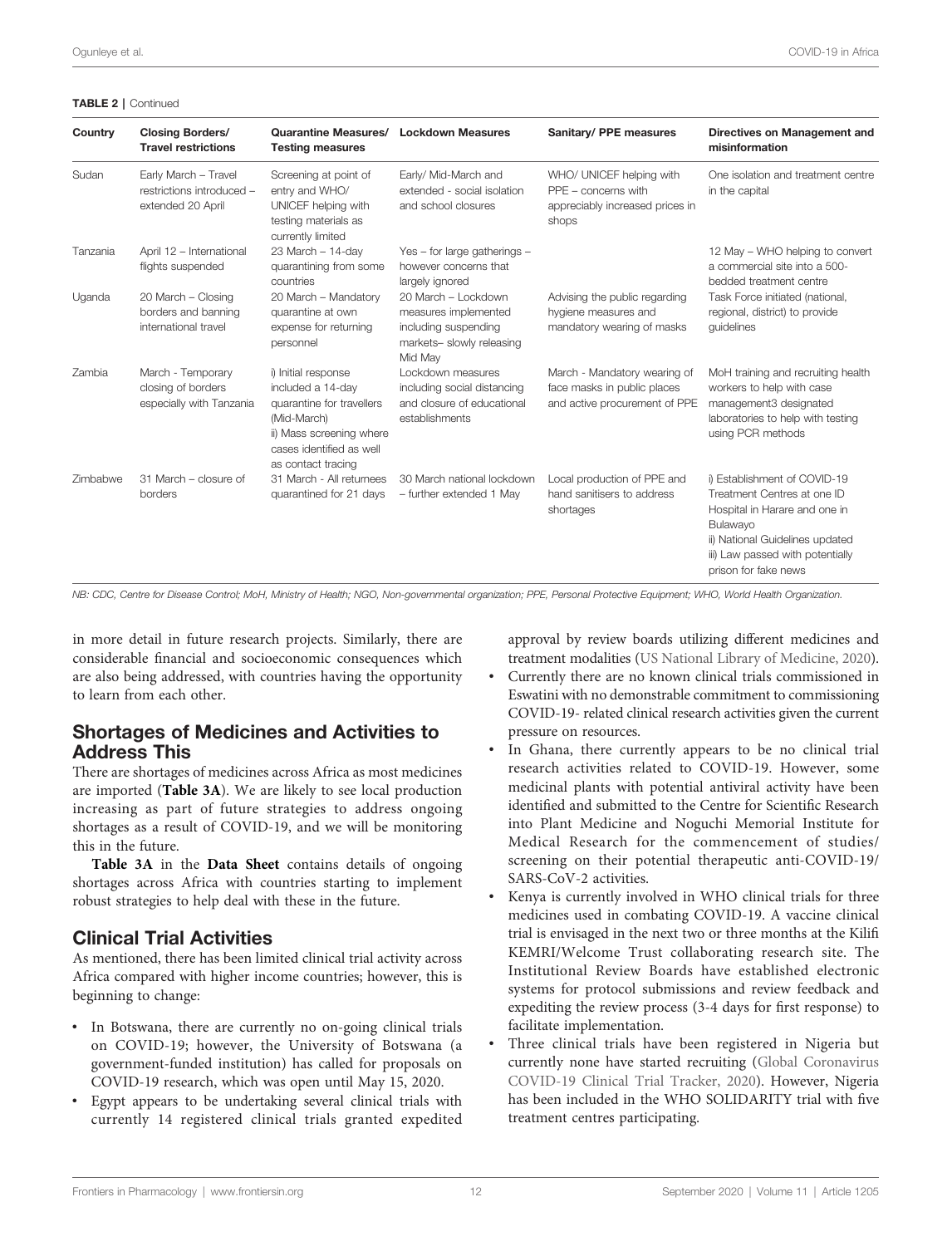<span id="page-12-0"></span>

| Country                            | Healthcare, Financial and Socioeconomic impact                                                                                                                                                                                                                                                                                                                                                                                                                                                                                                                                                                                                                                                                                                                                                                                                                                                                                                                                                                                                                     |
|------------------------------------|--------------------------------------------------------------------------------------------------------------------------------------------------------------------------------------------------------------------------------------------------------------------------------------------------------------------------------------------------------------------------------------------------------------------------------------------------------------------------------------------------------------------------------------------------------------------------------------------------------------------------------------------------------------------------------------------------------------------------------------------------------------------------------------------------------------------------------------------------------------------------------------------------------------------------------------------------------------------------------------------------------------------------------------------------------------------|
| Botswana                           | To date                                                                                                                                                                                                                                                                                                                                                                                                                                                                                                                                                                                                                                                                                                                                                                                                                                                                                                                                                                                                                                                            |
|                                    | Healthcare services have not been seriously affected by the COVID-19; however, in ambulatory care there are fewer attendances at outpatients'<br>$\bullet$<br>clinics due to a bar on public transport                                                                                                                                                                                                                                                                                                                                                                                                                                                                                                                                                                                                                                                                                                                                                                                                                                                             |
|                                    | There has been no noticeable impact on immunization programmes, prevalent infectious diseases (TB and HIV) and NCDs<br>$\bullet$<br>However, increased level of suspicion of COVID-19 in people presenting with respiratory illnesses<br>$\bullet$                                                                                                                                                                                                                                                                                                                                                                                                                                                                                                                                                                                                                                                                                                                                                                                                                 |
| Cameroon                           | Healthcare concerns include:<br>Cameroon is marked by violence in the North, the North West and the South West regions with a considerable number of internally displaced persons<br>(IDPs). The COVID -19 pandemic constitutes an additional strain on the country's resources, which is a concern for the refugee populations.<br>The implementation of both WHO-advised basic protective measures and national strategies have been slow especially in the crisis hit regions of the<br>٠<br>country due to other humanitarian crises with IDPs. However, with the WHO stating cloth masks should be used, this has made it easier for a majority<br>of the population to be able to afford a mask.<br>Treatment centers are currently lacking ventilators<br>$\bullet$<br>Cameroon reported three outbreaks of monkey pox between 2018 and 2020, several cholera outbreaks, measels, and polio between 2016 and<br>2020, with concerns for these infectious diseases with increasing focus on COVID-19 (Journal du Cameroun, 2020; MSF, 2019; Kindzeka, 2019a; |
|                                    | Kindzeka, 2019b; Matengo, 2019; Outbreak News, 2020)<br>However, International humanitarian agencies such is the Médecins Sans Frontieres (MSF) are at the forefront in the fight against COVID-19 in the<br>$\bullet$                                                                                                                                                                                                                                                                                                                                                                                                                                                                                                                                                                                                                                                                                                                                                                                                                                             |
|                                    | crisis ridden region                                                                                                                                                                                                                                                                                                                                                                                                                                                                                                                                                                                                                                                                                                                                                                                                                                                                                                                                                                                                                                               |
|                                    | Financial and socioeconomic concerns and ongoing strategies to address this include:<br>The imposed lock down has led to a drastic reduction in economic activities, shortfalls in tax and non-tax revenues with a looming budget deficit<br>$\bullet$                                                                                                                                                                                                                                                                                                                                                                                                                                                                                                                                                                                                                                                                                                                                                                                                             |
|                                    | To help address concerns the government:<br>٠                                                                                                                                                                                                                                                                                                                                                                                                                                                                                                                                                                                                                                                                                                                                                                                                                                                                                                                                                                                                                      |
|                                    | Is embarking on delays in debt servicing and informing its creditors and international partners of its inability to meet current financial commitments<br>(a)<br>Shutting down businesses, or other penalties, involved in selling basic commodities at increased prices or hoarding commodities to create artificial<br>(b)<br>shortages to profiteer                                                                                                                                                                                                                                                                                                                                                                                                                                                                                                                                                                                                                                                                                                             |
|                                    | Despite these measures, over 92% of businesses, mostly small and medium size, are projecting appreciable downsizing of employees with the<br>$\bullet$<br>possibility of over 50% of companies collapsing in 3 months in the event of an extension of the current lockdown. Despite the desire to sustain<br>schooling through on-line classes, the poor infrastructure, low internet penetration rate, and limited and fluctuating bandwidth has made this<br>endeavour almost impossible for most academic establishments. Consequently, new approaches are needed                                                                                                                                                                                                                                                                                                                                                                                                                                                                                               |
| Democratic<br>Republic of<br>Congo | An ongoing concern is that the COVID-19 outbreak is creating significant additional pressure on an already overburdened health and social service<br>$\bullet$<br>delivery system in one of the world's poorest countries, which is exacerbating the vulnerabilities of the population (Adow, 2020; ReliefWeb, 2020a)<br>This builds on an epidemic of measles, with the number of deaths to date appreciably higher than seen with COVID-19. Ducomble et al. in their<br>$\bullet$<br>recent paper documented 311,471 reported cases following the outbreak in 2019 with 6,045 reported deaths mainly among children under 5<br>(Ducomble and Gignoux, 2020)                                                                                                                                                                                                                                                                                                                                                                                                      |
|                                    | In addition, the Republic has had to deal with its tenth outbreak of Ebola, which has been ongoing since August 2018, the largest-ever outbreak<br>$\bullet$<br>reported in the Republic and the world's second largest, with a Public Health Emergency of International Concern declared on 17 July 2019 (ECDC,<br>2020b)                                                                                                                                                                                                                                                                                                                                                                                                                                                                                                                                                                                                                                                                                                                                         |
|                                    | There is ongoing testing against Ebola in the Republic, e.g., from 15 to 21 April 2020, an average of 2,037 alerts were reported and investigated per<br>$\bullet$<br>day, which is ongoing Of these, an average of 196 alerts were validated as suspected cases each day (WHO, 2020m)<br>Overall, the WHO reported as of 21 April 2020, a total of 3461 cases of Ebola in the Republic, including 3,316 confirmed and 145 probable cases, of<br>$\bullet$<br>which 2,279 patients have died giving an overall case fatality ratio 66%. Out of the total confirmed and probable cases, 56% were female and 28%<br>were children (WHO, 2020m)                                                                                                                                                                                                                                                                                                                                                                                                                       |
| Egypt                              | Healthcare concerns include:<br>All outpatient services closed and services limited to emergencies including surgeries. There is also shortage of blood for transfusion and ICU beds for                                                                                                                                                                                                                                                                                                                                                                                                                                                                                                                                                                                                                                                                                                                                                                                                                                                                           |
|                                    | non-COVID-19 patients<br>Many departments/hospitals were closed due to COVID-19 infections; however, have now reopened after decontamination procedures<br>Shortage of PCR testing kits to adequately test the population                                                                                                                                                                                                                                                                                                                                                                                                                                                                                                                                                                                                                                                                                                                                                                                                                                          |
|                                    | Alongside this:<br>Ongoing fear that the virus spreads from the dead bodies of infected COVID-19 patients leading to the abandonment of corpses of some infected<br>doctor/patients despite undertaking all recommended preventive measures                                                                                                                                                                                                                                                                                                                                                                                                                                                                                                                                                                                                                                                                                                                                                                                                                        |
|                                    | Stigma for medical doctors working in the diagnosis of asymptomatic cases due to a misconception that they are source for virus transmission<br>$\bullet$<br>Financial and socioeconomic concerns and ongoing strategies to address this include:                                                                                                                                                                                                                                                                                                                                                                                                                                                                                                                                                                                                                                                                                                                                                                                                                  |
|                                    | Paid leave to government employees with special circumstances including: a) Women with children less than 12 years old, b) Employees who have<br>documented chronic disease/s, c) Employees who have been in contact with COVID-19 patients and d) Employees who return from travel outside of<br>Egypt                                                                                                                                                                                                                                                                                                                                                                                                                                                                                                                                                                                                                                                                                                                                                            |
|                                    | Monthly financial support to people with irregular employment (OECD, 2020). Similarly, some NGOs have helped people in this category with supply<br>$\bullet$<br>of daily needs<br>The Government on 20 April announced 100 billion EGP (USD 6.4 billion) to fund a comprehensive plan to combat the pandemic, half of which is<br>$\bullet$                                                                                                                                                                                                                                                                                                                                                                                                                                                                                                                                                                                                                                                                                                                       |
| Eswatini                           | allocated to the tourism sector (OECD, 2020)<br>Health care concerns include:                                                                                                                                                                                                                                                                                                                                                                                                                                                                                                                                                                                                                                                                                                                                                                                                                                                                                                                                                                                      |
| (Swaziland)                        | The designated isolation Hospital is currently not able to accommodate more than 16 patients. To address this, the Government has dedicated some<br>$\bullet$<br>hotels for quarantining; however, there are concerns with availability and patients are currently being quarantined at crowded homes. Hospitals are<br>also being encouraged to make plans for isolating unstable suspected cases; however again concerns with capacity                                                                                                                                                                                                                                                                                                                                                                                                                                                                                                                                                                                                                           |

• Partial closure of the major private hospital in Mbabane affecting care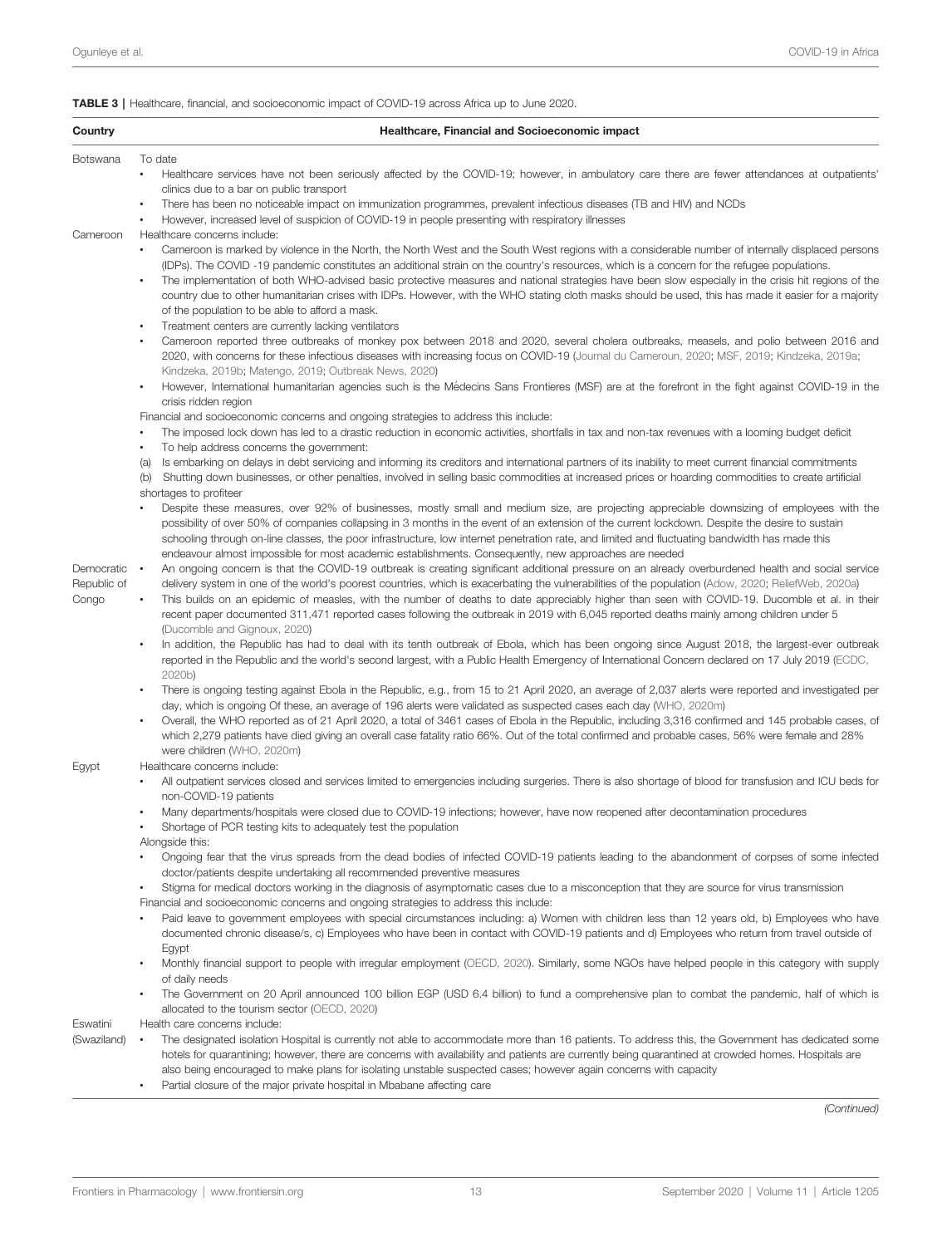| Country | Healthcare, Financial and Socioeconomic impact                                                                                                                                                                                                                                                                                                                                                                                                                                                                                                                                                                                                                                                                                                                   |
|---------|------------------------------------------------------------------------------------------------------------------------------------------------------------------------------------------------------------------------------------------------------------------------------------------------------------------------------------------------------------------------------------------------------------------------------------------------------------------------------------------------------------------------------------------------------------------------------------------------------------------------------------------------------------------------------------------------------------------------------------------------------------------|
|         | Very few ventilators were functional in government health facilities during the early stages of the pandemic with more needed as well as a shortage of<br>hand sanitisers (although being addressed with local production)                                                                                                                                                                                                                                                                                                                                                                                                                                                                                                                                       |
|         | Adequate management of patients with HIV and TB in Eswatini, which has the highest percentage of people living with HIV worldwide, and a high<br>prevalence of TB and with approximately 70% of all TB patients co-infected with HIV (WHO, 2019b; MSF, 2020). To help reduce visits to healthcare<br>facilities, typically stable HIV patients now receive six-monthly refills of ARVs and among those with TB, medication is provided for one to three<br>months depending on their health and drug availability (MSF, 2020)                                                                                                                                                                                                                                    |
|         | Given the risk of COVID-19, every effort should be made by hospitals and health centre staff to down-refer patients with stable NCDs to the primary<br>care level. Patients with unstable diseases, recent emergencies related to their condition, and/or paediatric patients, are encouraged to come to<br>hospital clinics where possible. All patients in primary care should only be administered with a one-month refill to enhance attendance and follow-up<br>Encouragingly, vaccination programmes have not been stopped although due to travel restrictions there are missed appointments. There are also<br>٠<br>concerns with the availability of the influenza vaccine in retail pharmacies with out-of-stock situations reported from 23 April 2020 |
|         | Financial and socioeconomic concerns and ongoing strategies to address this include:<br>SRA-COVID-19 E90 million tax relief fund for small and medium enterprises<br>Zimbabweans in Eswatini have donated E10000 towards the COVID-19 Fund<br>٠                                                                                                                                                                                                                                                                                                                                                                                                                                                                                                                  |
|         | Businesses in Eswatini have donated E24 million towards the COVID-19 Fund<br>The Banks have announced that those individuals and companies that need short term financial support or relief can approach them and each<br>٠<br>application will be assessed on a risk-based approach. In addition, the Central Bank had made provisions for businesses to obtain loans at lower                                                                                                                                                                                                                                                                                                                                                                                  |
|         | interest rates to help out (TradingEconomics, 2020) as well as encouraging electronic payments rather than cash transactions<br>The Eswatini Government providing food assistance to the most vulnerable adversely affected by the COVID 19 pandemic, which will benefit over<br>300,000 individuals from 63,000 households across all four regions of the Kingdom (Government of The Kingdom of Eswatini, 2020)<br>Such measures will help address the potential for an appreciable number of companies laying off staff due to the virus (Times of Swaziland, 2020)<br>$\bullet$                                                                                                                                                                               |
| Ghana   | Healthcare concerns include:                                                                                                                                                                                                                                                                                                                                                                                                                                                                                                                                                                                                                                                                                                                                     |
|         | An outbreak of meningitis in the Upper West region of the country which has killed 33 people as of 4 April had not received the same attention as<br>$\bullet$<br>COVID-19 (Arhinful, 2020). By early May, 40 deaths had occurred and over 400 cases recorded, with mass vaccination now being contemplated<br>Vaccination programmes including polio vaccination ceased early during the lockdown; however normal vaccination programs for babies born in<br>$\bullet$<br>hospitals are still being administered                                                                                                                                                                                                                                                |
|         | Currently no routine follow-up of patients with NCDs<br>Psychologically, the lockdown has given a sense of imprisonment potentially enhancing the prevalence of mental health disorders. However, evening<br>$\bullet$                                                                                                                                                                                                                                                                                                                                                                                                                                                                                                                                           |
|         | exercise and training under the cover of darkness has increased to help address this<br>Public healthcare systems have focused mainly on COVID 19 cases during the lockdown, with a shift in funding to tackle COVID-19 to the detriment<br>of other disease areas                                                                                                                                                                                                                                                                                                                                                                                                                                                                                               |
|         | Financial and socioeconomic concerns and ongoing strategies to address this include:                                                                                                                                                                                                                                                                                                                                                                                                                                                                                                                                                                                                                                                                             |
|         | Free food distribution by the Government and NGOs to those in need, initially free transport for health workers, as well tax rebates for frontline<br>workers. In addition, a 50% reduction in electricity and water tariffs and donation of salaries by Government officials as well as the Ghana Chamber of<br>Mines to the COVID-19 National Trust Fund (Agence de Presse Africaine, 2020; Takyi-Boadu, 2020)                                                                                                                                                                                                                                                                                                                                                 |
|         | Religious organizations have donated beds and monies to the National Trust Fund (Asamoah, 2020; Agbobli, 2020)                                                                                                                                                                                                                                                                                                                                                                                                                                                                                                                                                                                                                                                   |
|         | The World Bank has provided US\$100 million to assist in tackling the effects of the COVID-19 pandemic (The World Bank, 2020a)<br>A recent publication regarding the cost-benefits of moderate social distancing in response to the COVID-19 pandemic in Ghana suggests that the costs<br>outweigh the benefits. Consequently, the authors believe there is an urgent need to avoid escalating social distancing policies in Ghana, re-open schools<br>and avoid reducing healthcare activities in other infectious diseases apart from COVID-19 as well as NCDs (Ghana Prorities Project, 2020)                                                                                                                                                                 |
| Kenya   | Healthcare concerns include:<br>Reduced access to other healthcare services with most hospitals focusing on COVID-19, and currently no mechanisms for the management of<br>chronic illnesses for those who are in quarantine. However, the rise in telemedicine approaches could help with identification and management of<br>diseases (Africa Health IT News, 2020a; Africa Health IT News, 2020b; Bonner, 2020)                                                                                                                                                                                                                                                                                                                                               |
|         | Public health workers and community health volunteers have been mobilised and engaged to help with COVID-19 prevention<br>A reduced flow of patients with other disease. To address this, online consultations have been promoted and some patients including those with<br>cancer have received letters permitting them to travel and there has been an increase in home deliveries of medicines                                                                                                                                                                                                                                                                                                                                                                |
|         | Some quarantine centres do not have adequate facilities for social distancing and infection prevention and control. In addition, concerns about the<br>ability to pay for quarantining (Mutahi, 2020)                                                                                                                                                                                                                                                                                                                                                                                                                                                                                                                                                            |
|         | COVID-19 positive cases have been reported in densely populated areas such as slums and refugee camp (Kakuma) putting strain on the public<br>$\bullet$<br>health programmes (Muraya, 2020)                                                                                                                                                                                                                                                                                                                                                                                                                                                                                                                                                                      |
|         | Response to other infectious diseases, e.g., cholera outbreak in Eastern and North Eastern Kenya - although systems have now been put in place to<br>٠<br>avert further loss of life (The East African, 2020). At least 194 lives have also been lost and many people displaced following heavy floods in Western<br>Kenya in April putting further pressure on healthcare systems (Aljazeera News, 2020c)                                                                                                                                                                                                                                                                                                                                                       |
|         | Antenatal and postnatal programmes have also been affected in some areas in Kenya                                                                                                                                                                                                                                                                                                                                                                                                                                                                                                                                                                                                                                                                                |
|         | Encouragingly, vaccination programmes are ongoing with no adverse impact reported to date.                                                                                                                                                                                                                                                                                                                                                                                                                                                                                                                                                                                                                                                                       |
|         | Financial and socioeconomic concerns and ongoing strategies to address this include:<br>US\$50 million donation from the World Bank to Kenya to tackle the COVID-19 pandemic (The World Bank, 2020b), with donations also from other<br>countries (All Africa, 2020)                                                                                                                                                                                                                                                                                                                                                                                                                                                                                             |
|         | Citizens earning less than US\$300 per month have been exempted from paying taxes, with a general reduction in income tax. In addition, reduction in<br>$\bullet$<br>VAT, expedition of VAT payments and a general increase in cash flows especially for businesses (President Republic of Kenya, 2020b)<br>Tax relief on telecommunication and other essential services as well as lowering of interest rates (President Republic of Kenya, 2020b)<br>$\bullet$<br>Food distribution to the vulnerable and low socioeconomic income groups<br>$\bullet$                                                                                                                                                                                                         |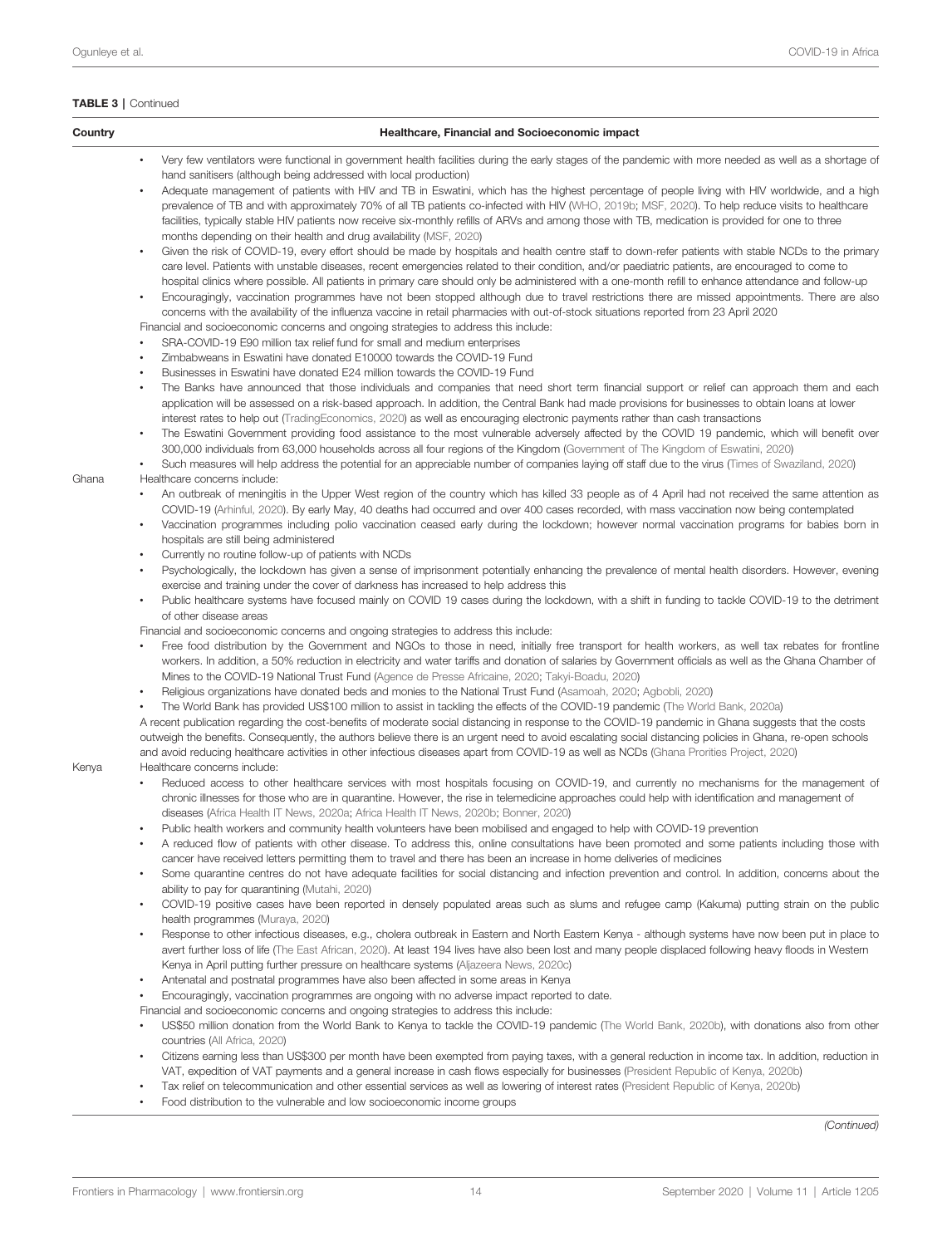| Country | Healthcare, Financial and Socioeconomic impact                                                                                                                                                                                                                                                                                                                                                                                                                                                                                                       |
|---------|------------------------------------------------------------------------------------------------------------------------------------------------------------------------------------------------------------------------------------------------------------------------------------------------------------------------------------------------------------------------------------------------------------------------------------------------------------------------------------------------------------------------------------------------------|
|         | Money retrieved from corruption cases will also be used to fund COVID-19 activities<br>$\bullet$                                                                                                                                                                                                                                                                                                                                                                                                                                                     |
| Lesotho | Healthcare concerns include:<br>There are only two hospitals designated for COVID-19 patients in Lesotho with limited number of beds and a limited number of ventilators for the                                                                                                                                                                                                                                                                                                                                                                     |
|         | entire country<br>The government has though prepared a number of guest houses and hotels as quarantine facilities for people coming from other countries, who are<br>$\bullet$<br>screened for 14 days                                                                                                                                                                                                                                                                                                                                               |
|         | Screening has been scaled up at all of borders since there has been an influx of people entering the country through illegal borders. Screening is also<br>being conducted in healthcare facilities and in the communities.                                                                                                                                                                                                                                                                                                                          |
|         | Initially, there were inadequate laboratory services in Lesotho, and COVID-19 tests were undertaken in South Africa. However testing has now started<br>in the National Reference Laboratory (The Reportor, 2020) with a substantial contact tracing program in place in response to the escalation of COVID-<br>19 cases                                                                                                                                                                                                                            |
|         | Currently, there are no reports on the impact of COVID-19 on the management of other infectious and non-infectious diseases, no identified medicine<br>$\bullet$<br>shortages, and vaccination programmes are progressing as normal. However, there are issues with accessing services due to shortages of public                                                                                                                                                                                                                                    |
|         | transportation and travel restrictions<br>There has been considerable misinformation surrounding COVID-19 which may negatively hamper the government's efforts to contain the disease<br>٠<br>and prevent its spread. The Ministry of Health is working hard to deal with this and have quickly reprimand perpetrators                                                                                                                                                                                                                               |
|         | Financial considerations:<br>A concern is that prices of some basic food commodities, disinfectants and cleaning supplies have increased. However, the government has<br>promised financial support where necessary                                                                                                                                                                                                                                                                                                                                  |
| Malawi  | Healthcare concerns include:                                                                                                                                                                                                                                                                                                                                                                                                                                                                                                                         |
|         | Additional strain on the HCP workforce to cover all disease areas and not just COVID-19 patients<br>Limited supply of PPE has put the lives of HCPs in danger, which resulted in a strike in many facilities across the country. This has been addressed<br>by employing more HCPs and increasing their risk allowances (Africa News, 2020b), as well as making more PPE available. UNICEF has helped<br>procure PPE (UNICEF Malawi, 2020) and the Jack Ma and Alibaba foundations have also helped to address supply issues (United Nations Malawi, |
|         | 2020)<br>The shortage of essential PPE for citizens has been compounded by an escalation of prices with the Competition and Fair Trading Commission<br>$\bullet$<br>(CFCT) of Malawi conducting price checks to help address concerns (Kumwenda, 2020)                                                                                                                                                                                                                                                                                               |
|         | The shortage of hand sanitizers has been solved helped by the local production of hand sanitizers by many companies including institutions of higher<br>learning in addition to supplies provided with the help of UNICEF. However, this has resulted in regulatory dilemma with limited availability of testing<br>tools and protocols for such products. Measures are now in place in both the short term and long term to help solve this problem                                                                                                 |
|         | A major concern is that concentration on COVID-19 has diverted attention away from ensuring the availability of essential medicines for other disease<br>٠<br>areas                                                                                                                                                                                                                                                                                                                                                                                  |
|         | Financial and socioeconomic concerns and ongoing strategies to address this include:                                                                                                                                                                                                                                                                                                                                                                                                                                                                 |
|         | Cash payments to the poor to help them survive the lockdown (Masina, 2020a)<br>The United Nations launching an emergency appeal in Malawi. The UN believes US\$140 million is needed to support the country's preparedness and                                                                                                                                                                                                                                                                                                                       |
|         | response for the next six months (May onwards) and target the most vulnerable, which equates to 7.5 million people, nearly half of the country's<br>population, with approximately 70% of the population living below the international poverty level if \$1.90/day (Masina, 2020b)                                                                                                                                                                                                                                                                  |
|         | The government has reduced the cost of fuel to mitigate against the increase in the cost of transport, which resulted from a reduction in the number<br>$\bullet$<br>of people boarding minibuses and private cars leading to an increase in the cost of transport and transporters overcharging passengers to make up<br>for reduced numbers (Africa News Agency, 2020)                                                                                                                                                                             |
|         | Schools have been closed since 23 March 2020 (Tembo, 2020), with calls for alternative ways of engaging students including home reading and<br>online learning; however concerns with limited resources including computers                                                                                                                                                                                                                                                                                                                          |
| Namibia | Healthcare concerns include a lack of hand sanitisers. Consequently, the School of Pharmacy at the University of Namibia was been tasked to<br>٠<br>produced hand sanitizers for the Ministry of Health and Social Services and other governmental and non-governmental organizations                                                                                                                                                                                                                                                                |
|         | (a) Measures to address financial and socioeconomic consequences include:<br>(b) Over 8 billion Namibian Dollars have been committed by the Government to stimulate the economy, provide social protection to families and support                                                                                                                                                                                                                                                                                                                   |
|         | health sector response (ReliefWeb, 2020b)                                                                                                                                                                                                                                                                                                                                                                                                                                                                                                            |
|         | The government through the Ministry of Finance has also given financial support to small/individual business owners who depended on their daily<br>$\bullet$<br>income for survival. The package was ~USD 47 per person                                                                                                                                                                                                                                                                                                                              |
| Nigeria | Healthcare concerns include:<br>Most secondary and tertiary public hospitals have shut down routine outpatient services with most elective surgeries on hold; however, facilities to                                                                                                                                                                                                                                                                                                                                                                 |
|         | interact with physicians when the need arises are being put in place including telephone services                                                                                                                                                                                                                                                                                                                                                                                                                                                    |
|         | Re-organization of duty and call roasters to minimize the number of healthcare workers exposed to COVID-19 at any one time<br>Immunization clinics are continuing to function as an essential service endorsing advice from the WHO (WHO, 2020n); however, utilization has<br>$\bullet$<br>reduced due to the lockdown                                                                                                                                                                                                                               |
|         | Many patients suffering from non-COVID-19 conditions are currently unable to readily access care leading to concerns with increasing inactivity as<br>$\bullet$<br>well as increased use of complementary and alternative medicines                                                                                                                                                                                                                                                                                                                  |
|         | Identification and management of NCDs has been hampered by reduced access to healthcare facilities, likely to impact negatively on medication<br>adherence and outcomes, exacerbated by concerns with drug shortages                                                                                                                                                                                                                                                                                                                                 |
|         | Increasing levels of depression/domestic violence as the lockdown and the lack of money continues                                                                                                                                                                                                                                                                                                                                                                                                                                                    |
|         | Nigeria is currently experiencing an outbreak of Lassa fever with 979 confirmed cases as at 18 <sup>th</sup> April 2020 in 27 out of the 36 states leading to 188<br>deaths with a case fatality of 19.2% (Nigeria Centre for Disease Control, 2020b); however, receiving less attention than COVID-19                                                                                                                                                                                                                                               |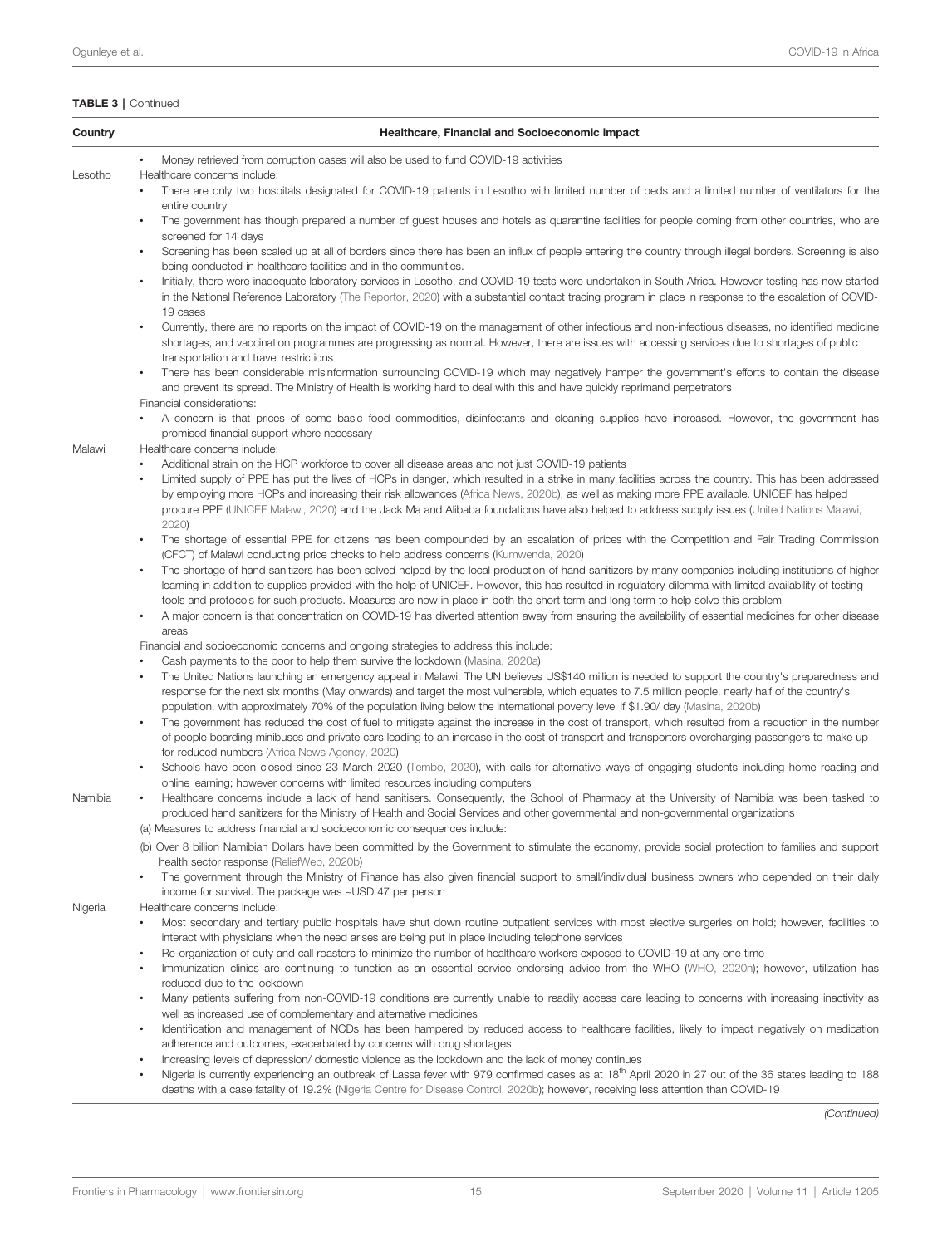| Country         | Healthcare, Financial and Socioeconomic impact                                                                                                                                                                                                                                                                                                                                                                                                                                                                                                                                                                                                                                                                                                                                                                                                                                                                                                                                                                                                                                                                                                                                                                                                                                                                                                                                                                                                                                                                                                                                                                                                                                                                                                                                                                                                                                                                                                                                                                                                                                                                                                                                                                                                                                                                                                                |
|-----------------|---------------------------------------------------------------------------------------------------------------------------------------------------------------------------------------------------------------------------------------------------------------------------------------------------------------------------------------------------------------------------------------------------------------------------------------------------------------------------------------------------------------------------------------------------------------------------------------------------------------------------------------------------------------------------------------------------------------------------------------------------------------------------------------------------------------------------------------------------------------------------------------------------------------------------------------------------------------------------------------------------------------------------------------------------------------------------------------------------------------------------------------------------------------------------------------------------------------------------------------------------------------------------------------------------------------------------------------------------------------------------------------------------------------------------------------------------------------------------------------------------------------------------------------------------------------------------------------------------------------------------------------------------------------------------------------------------------------------------------------------------------------------------------------------------------------------------------------------------------------------------------------------------------------------------------------------------------------------------------------------------------------------------------------------------------------------------------------------------------------------------------------------------------------------------------------------------------------------------------------------------------------------------------------------------------------------------------------------------------------|
|                 | Financial and socioeconomic concerns and ongoing strategies to address this include:<br>Tax rebates of 50%, suspension of import duties on medical equipment, medicines and PPE for treatment and management of COVID-19 for three<br>months, effective 1 March 2020<br>N1 trillion (over US\$2.5 billion) in loans to boost local manufacturing and production across critical sectors<br>Distribution of cash to the most vulnerable poor and families in various communities.<br>$\bullet$<br>On April 1st, the Nigerian Electricity Regulatory Commission (NERC) suspended the payment of the new electricity tariffs scheduled to commence on<br>$\bullet$                                                                                                                                                                                                                                                                                                                                                                                                                                                                                                                                                                                                                                                                                                                                                                                                                                                                                                                                                                                                                                                                                                                                                                                                                                                                                                                                                                                                                                                                                                                                                                                                                                                                                               |
| South<br>Africa | April 2nd, citing poor electricity supply, wide metering gap and the impact of the COVID-19 pandemic as the basis for this gesture<br>Healthcare concerns include:<br>Elective surgeries have been stopped, with hospitals typically only dealing with emergencies<br>$\bullet$<br>There are ongoing programmes to educate the public on the importance of avoiding going to high level hospitals to reduce congestion. Overall,<br>$\bullet$<br>hospitals and clinics appear to be functioning although support staff such as HR, finance and some other allied staff have been sent home for<br>lockdown to avoid transmission<br>Access to health facilities has also become a major challenge due to lack of public transportation during lockdown<br>$\bullet$<br>To address concerns with the supply of medicines especially for patients with chronic conditions, a greater supply of medicines has been given to<br>$\bullet$<br>patients to avoid repeated visits to facilities and also includes prescriptions filled for up to four months or longer (Ho, 2020; Lakay, 2020)<br>Currently, though there appears to be no shortages for possible treatments – helped by the lack of endorsement of medicines used to treat malaria or<br>HIV to treat COVID-19 by the South African Health Products Regulatory Authority with concerns about stockpiling of medicines and lack of evidence<br>(SAHPRA, 2020a). The South African Pharmacy Council also sought to discourage stockpiling of essential medicines (SAPC, 2020). However,<br>shortages are likely to occur as the pandemic continues; with ongoing steps to try and reduce this address this (Medical Brief, 2020b; Review Online,<br>2020<br>There are concerns with the decrease in the extent of HIV testing as well as collection of ARV's due to fears of contracting COVID-19 (Africa News,<br>$\bullet$<br>2020a)<br>There are concerns with vaccination programmes with April 2020 showing a 22% decreases in the measles first dose and in fully immunised children<br>under one year (Health 24, 2020), with UNICEF South Africa generally urging parents and caregivers to get their children immunized (UNICEF South<br>Africa, 2020). Where immunisation services have been curtailed, the risks of children dying from a vaccine-preventable disease appreciably outweigh |
|                 | their risks of dying from COVID-19 (Abbas et al., 2020; Hofman and Goldstein, 2020)<br>Increased anxiety among citizens as seen with protests in some Provinces against housing of citizens who were repatriated from China<br>$\bullet$<br>Initiatives to address financial and socioeconomic issues include:<br>The World Bank, International Monetary Fund, BRICS New Development Bank and the African Development Bank have been approached and are<br>working with the National Treasury on various funding projects (South African Government, 2020c)<br>Tax relief, release of disaster relief funds, emergency procurement, wage support, funding to small businesses<br>Social relief of distress grants given to those above 18 years of age who are (South African Government, 2002c; South African Government, 2020d):<br>$\bullet$<br>(i) Unemployed; not receiving any income or social grant; (ii) Not receiving any unemployment insurance benefit, any stipend from the National Student<br>Financial Aid Scheme or resident in a government funded or subsidised institution<br>Other initiatives include:<br>$\bullet$<br>(a) Child support grant beneficiaries will receive an extra R300 in May and from June to October 2020 they will receive an additional R500 each month<br>(b) All other grant beneficiaries will receive an extra R250 per month for the next six months; a special Covid-19 Social Relief of Distress grant of R350 a<br>month for the next 6 months will be paid to individuals who are currently unemployed and do not receive any other form of social grant or<br>Unemployment Insurance Fund payment, and grants increased for a number of categories as of 1 April 2020                                                                                                                                                                                                                                                                                                                                                                                                                                                                                                                                                                                                                                    |
|                 | (c) There has also been roll out food assistance through vouchers and cash transfers. The Department of Social Development has also partnered with the<br>Solidarity Fund, NGOs and community-based organizations to distribute 250,000 food parcels across the country<br>The Minister has also granted limited-time block exemptions to healthcare, banking, retail property and hotel sectors in respect of certain categories<br>of agreements or practices between participants from the application of Section 4 (restrictive horizontal practices between competitors) and Section 5<br>(restrictive vertical practices between participants at various levels of the supply chain) of the Competition Act (Gounden et al., 2020)                                                                                                                                                                                                                                                                                                                                                                                                                                                                                                                                                                                                                                                                                                                                                                                                                                                                                                                                                                                                                                                                                                                                                                                                                                                                                                                                                                                                                                                                                                                                                                                                                      |
| Sudan           | Healthcare concerns include:<br>Difficulty with accessing Primary Health Care (PHC) for the treatment of NCDs including renal dialysis due to the partially paralysed activities in the<br>public and private sectors<br>Health centres/ hospitals closing down once a case of COVID 19 is suspected or confirmed with isolation of all health care providers who came into<br>$\bullet$<br>contact with the patient<br>Inadequate supply of PPE for healthcare workers resulting in a good proportion on quarantine and a great reluctance among others to continue to<br>$\bullet$<br>work under the prevailing conditions. To help address this, there has been a shipment of 20,000 testing kits, 100,000 masks and 1,000 protective<br>suits from the Jack Ma Foundation (OCHA, 2020), and UNICEF has mobilized US\$370,000 for Infection Prevention and Control (IPC) supplies for use<br>at points of entry to Sudan and in ambulances (OCHA, 2020)<br>Economic hardship with long queues at bakeries and oil stations make social distancing difficult and meaningless<br>Access to immunization services has been reduced in view of additional resources for COVID-19<br>$\bullet$<br>The Federal Ministry of Health together with the WHO has developed a US\$76 million countrywide COVID-19 preparedness and response plan to<br>help combat concerns and the spread of the virus (OCHA, 2020)<br>Financial and socioeconomic concerns and ongoing strategies to address this include:<br>The harsh socioeconomic impacts of the pandemic are further compounded by the prevailing Sudanese Revolution and its attendant political and<br>leadership crisis as well as Sudan still on the American State Sponsors of Terrorism list<br>Sudan is on the list of countries expected to have severe food shortage from COVID-19 with already 61% of the population in South Sudan in a state<br>of food crisis in 2019 (World Food Programme, 2020), with general agreement that the nation cannot sustain long-term lockdown and movement                                                                                                                                                                                                                                                                                                          |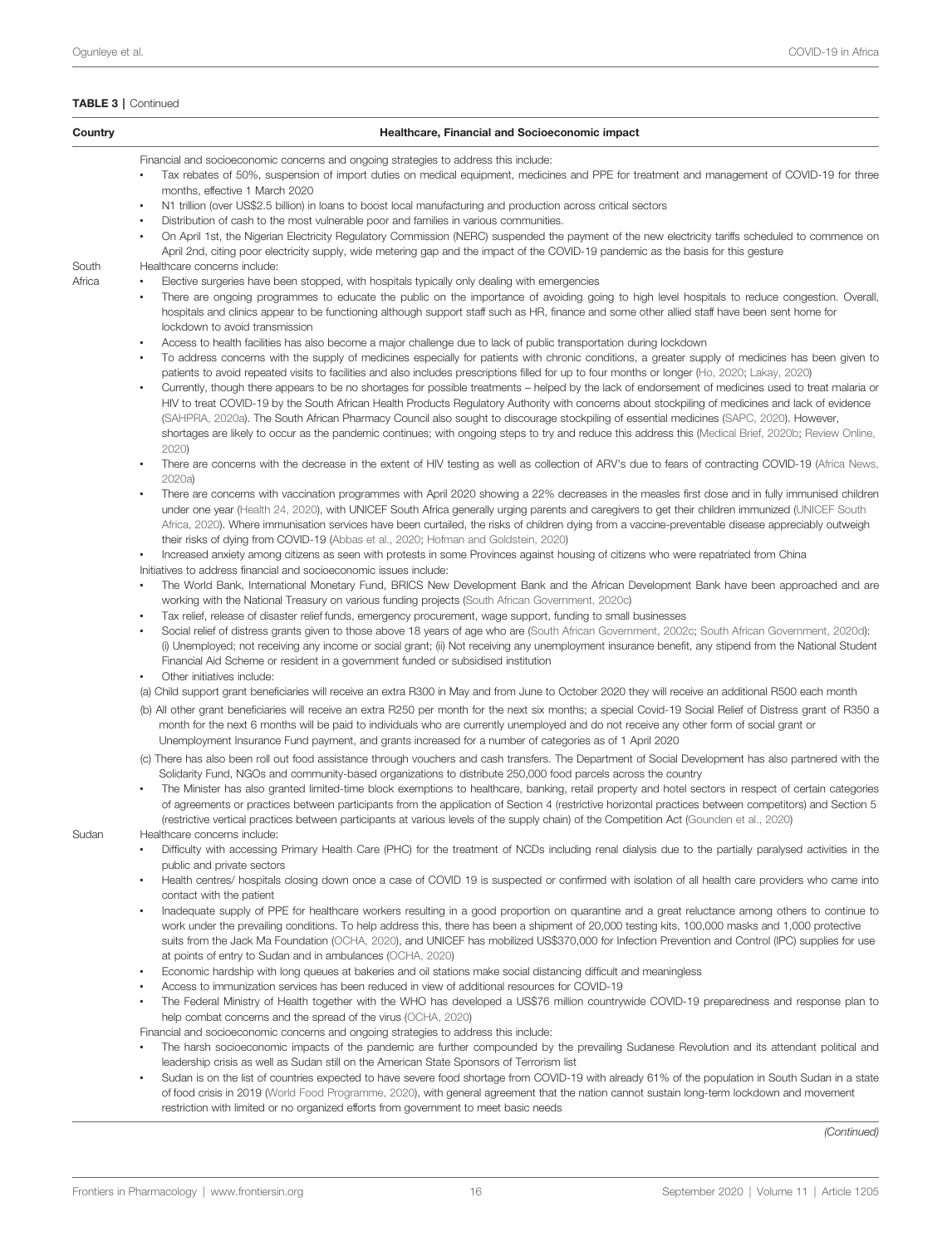| Country  | Healthcare, Financial and Socioeconomic impact                                                                                                                                                                                                                                                                                                                                                                                                                                                                                                                                          |
|----------|-----------------------------------------------------------------------------------------------------------------------------------------------------------------------------------------------------------------------------------------------------------------------------------------------------------------------------------------------------------------------------------------------------------------------------------------------------------------------------------------------------------------------------------------------------------------------------------------|
|          | However, the World Bank on April 6 activated the Contingent Emergency Response Implementation Plan (CERIP) providing US\$7.6 million in support<br>of the coronavirus emergency response (World Bank, 2020)<br>In addition (Dabanga, 2020):                                                                                                                                                                                                                                                                                                                                             |
|          | (a) The Islamic Development Bank donated US\$50 million to Sudan's Health Ministry for the Covid-19 response                                                                                                                                                                                                                                                                                                                                                                                                                                                                            |
|          | (b) The United States announced on 27 March a donation of \$8 million to Sudan. This assistance will primarily provide health-related support and supplies<br>to bolster water, sanitation, and hygiene activities                                                                                                                                                                                                                                                                                                                                                                      |
| Uganda   | Healthcare concerns include:                                                                                                                                                                                                                                                                                                                                                                                                                                                                                                                                                            |
|          | Difficulties with patients accessing ambulatory care facilities with restrictions on public and private transport alongside the curfew<br>The Government has urged the public not to relax efforts to reduce HIV/ AIDS with the current high focus on COVID-19, with the aim of ending AIDS<br>as a public health threat by 2030 (CGTN Africa, 2020), and some patients with HIV will struggle to obtain their medicines. This is being addressed to<br>some extent by volunteers and the Ministry allowing community health workers to pick up medicines for patients (Athumani, 2020) |
|          | Ensuring the safety of patients in health facilities and quarantine centres, enhanced by lack of testing facilities<br>$\bullet$                                                                                                                                                                                                                                                                                                                                                                                                                                                        |
|          | Measures to address financial and economic considerations include:<br>The Ugandan president warning traders against raising the price of goods because of COVID-19 infection; however, Uganda currently has no price<br>control and anti-profiteering laws (Kyeyune, 2020)                                                                                                                                                                                                                                                                                                              |
|          | Seeking support from the International Monetary Fund (IMF) as well as concessional loans amounting to US\$100 million for 2019/2020 and<br>$\bullet$<br>US\$90million 2020/2012 from the World Bank and seeking export promotion strategies to address concerns with high import rates (Xinhua, 2020a)<br>Early May, the IMF approved a US\$491.5 Million Disbursement to Uganda to help address the financial impact of the COVID-19 pandemic (IMF,                                                                                                                                    |
|          | 2020<br>٠                                                                                                                                                                                                                                                                                                                                                                                                                                                                                                                                                                               |
|          | Mobilisation of funds from the general public fund to help address the financial consequences<br>Healthcare concerns include:                                                                                                                                                                                                                                                                                                                                                                                                                                                           |
| Zambia   | HCPs are already overcommitted providing services to high patient workloads afflicted with other infectious diseases and NCDs. To address this, the<br>Government has committed to recruiting an additional 8,000 health workers in 2020 to meet its target of enlisting 30,000 health workers by 2021<br>(Chilinda, 2020)                                                                                                                                                                                                                                                              |
|          | Inadequate supply of commodities and equipment. To address this, the government has suspended custom duties and VAT on additional medical<br>$\bullet$<br>supplies used for COVID-19 coupled with donations from external organizations (Editor Food Business Africa, 2020; Lusakatimes, 2020; Xinhua,<br>2020b)                                                                                                                                                                                                                                                                        |
|          | Encouragingly, routine ambulatory and hospital care services in most parts of Zambia remain functional and routine vaccination programmes<br>$\bullet$<br>(especially for childhood illnesses) have not been disrupted in most parts of Zambia                                                                                                                                                                                                                                                                                                                                          |
|          | However, the financing of healthcare is already a concern and anticipated to be further constrained by the COVID-19 pandemic should further flare<br>ups occur. This will negatively impact on care generally                                                                                                                                                                                                                                                                                                                                                                           |
|          | Financial and socioeconomic concerns and ongoing strategies to address this include:                                                                                                                                                                                                                                                                                                                                                                                                                                                                                                    |
|          | Epidemic Preparedness Fund amounting to ZMW57 million (approx. US\$3.1 million); Cabinet approving a COVID-19 Contingency and Response Plan<br>with a budget of ZMW659 million (approx. US\$36.2 million) under the Disaster Management and Mitigation Unit (DMMU); and the Government                                                                                                                                                                                                                                                                                                  |
|          | mobilizing funds through the budget and engagement with international and domestic stakeholders (High Commission of the Republic of Zambia.,<br>2020                                                                                                                                                                                                                                                                                                                                                                                                                                    |
|          | Easing liquidity; waiver of tax penalties and interest on outstanding tax liabilities resulting from COVID-19; building new and sustainable value chains<br>and engaging multilateral organizations including the IMF and the World Bank (EY Tax News Update, 2020)                                                                                                                                                                                                                                                                                                                     |
| Zimbabwe | Healthcare concerns include:                                                                                                                                                                                                                                                                                                                                                                                                                                                                                                                                                            |
|          | Accessing healthcare for other conditions especially for chronic NCDs has become more challenging                                                                                                                                                                                                                                                                                                                                                                                                                                                                                       |
|          | Patients with fever are also not getting appropriate timely care because health workers are not comfortable managing them until they know their<br>COVID-19 status. This has resulted in some avoidable complications building on the malaria outbreak with over 226 deaths reported since 1 January<br>2020 (Haigh, 2020; OCHA Zimbabwe, 2020). Consequently, there is a need in malaria areas to differentiate malaria from COVID-19                                                                                                                                                  |
|          | There has been an alteration of drug dispensing protocols for patients with NCDs who are stable to provide these for 3-6 months to minimize hospital<br>visits. The same principles also apply to patients on treatment for TB and HIV. However, Zimbabwe had a challenge with the shortage of medicines to<br>treat patients with NCDs even before the COVID-19 pandemic. Most of the medicines for NCDs are typically procured out-of-pocket, with patients                                                                                                                           |
|          | told to continue sourcing from private pharmacies if the hospital pharmacy does not have the medicine                                                                                                                                                                                                                                                                                                                                                                                                                                                                                   |
|          | This is a potential shortage generally in supply and access to medicines especially with an increase in malaria cases amid the COVID-19 pandemic<br>The plans for mass campaigns for TCV/IPV/HPV/Vitamin A that was scheduled for May 2020 has been put on hold due to the pandemic. Vaccination<br>though is ongoing at facilities building COVID-19 guidance (social distance at facilities). However, this is a challenge when there is a need to ensure                                                                                                                             |

Measures to address financial and socioeconomic consequences include freezing of prices for basic commodities including food and income support

NB: AIDs, acquired immunodeficiency syndrome; ARVs, anti retrovirals; HCP, healthcare professional; HIV, human immunodeficiency virus; ICU, intensive care unit; NCDs, noncommunicable diseases; PPE, personal protective equipment; TB, tuberculosis.

• A number of clinical trials are currently ongoing in South Africa for both pharmaceutical and non-pharmaceutical interventions with the Institutional Review Boards in South Africa having established electronic systems and expediting the review process to facilitate these. This includes the

vaccination occurs in batches and where there are issues with public transport

SOLIDARITY WHO trial with the South African research team being led by senior academics and clinicians from eight medical schools ([Baleta, 2020](#page-23-0)) as well as the BCG vaccination trial programme for healthcare workers ([NIH](#page-29-0) [ClinicalTrials.gov, 2020a\)](#page-29-0) and the South African Ox1Cov-19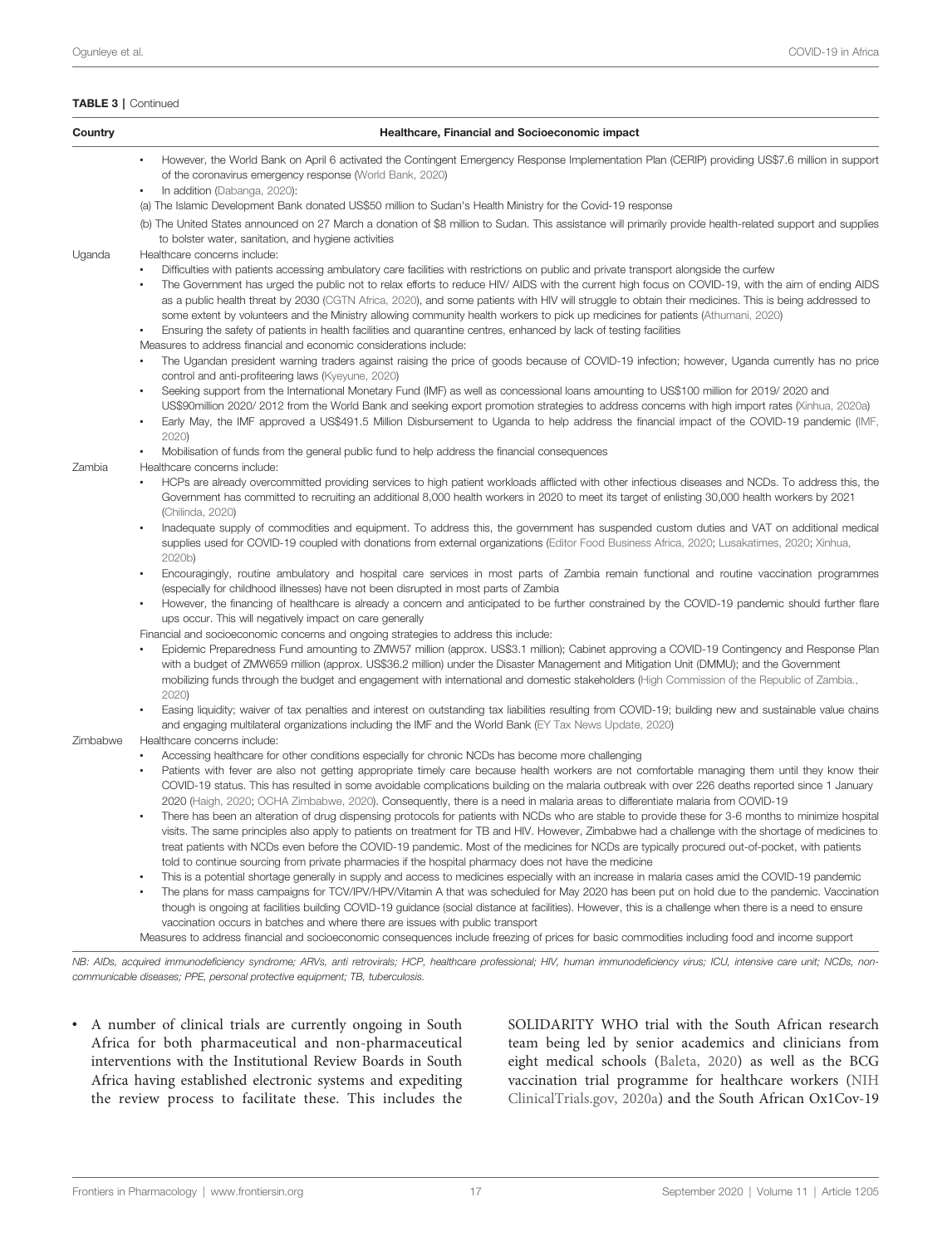Vaccine VIDA-Trial, the first clinical trial for a vaccine against Covid-19 in South Africa with the first patients enrolled the week of June 23, 2020 ([NIH ClinicalTrials.gov,](#page-29-0) [2020b;](#page-29-0) [Wits University, 2020a\)](#page-34-0).

• Zimbabwe is also involved in the WHO SOLIDARITY Trial.

### Technical Innovations Regarding COVID-19 From Across Africa

There are many ongoing innovations across Africa to tackle COVID-19, and these are expected to continue. In Senegal, the Institut Pasteur, with support from the WHO, developed a US\$1 COVID-19 Rapid Testing Kit to enable the country to undertake considerable testing with the government currently seeking approval for their kits to be used in other African countries ([Kavanagh et al., 2020;](#page-27-0) [LaMarca, 2020](#page-28-0); [Roberto, 2020](#page-31-0)). Scientists and industry partners in Ghana have also developed a test for COVID-19, a finger-prick blood test to rapidly detect antibodies, which is seen as beneficial among asymptomatic cases to reduce the spread [\(Nyavor, 2020](#page-30-0)).

Students at the Jomo Kenyatta University of Agriculture and Technology in Kenya developed a Mobile app to help with contact tracing, triaging and case management of COVID-19 patients [\(JKUAT, 2020a\)](#page-27-0), with other students in Kenya also developing and making ventilators to address shortages [\(JKAUT,](#page-27-0) [2020b](#page-27-0); [Kenyatta University, 2020](#page-27-0); [University of Nairobi, 2020\)](#page-33-0). A multidisciplinary team at Wits University in South Africa used their design and engineering skills to create face shields [\(Wits](#page-34-0) [University, 2020b](#page-34-0)). A multi-disciplinary team from Honoris United Universities from across Africa, including doctors, engineers, and students, have developed a prototype for a new non-invasive respirator alongside face shields and splash protection masks, which can be quickly and affordably manufactured via 3D printing to address current shortages ([Bissada, 2020\)](#page-23-0).

Scientists in Uganda have also developed hands-free hand sanitisers and rapid testing kits with a team at Makerere University involved in manufacturing low-cost ventilators to bolster the country's capacity in case demand increases ([Achan, 2020](#page-22-0); [Daily Monitor, 2020;](#page-25-0) [School of Public Health](#page-31-0) [Makerere University, 2020\)](#page-31-0).

The Gauteng Department of Health in South Africa has introduced an app (Mpilo) based platform that supports improved service delivery and improved patient experiences in Gauteng Health facilities [\(Matshediso, 2020](#page-29-0)). The University of Pretoria in South Africa has also produced an interactive app with real-time data on COVID-19 infections to help with management [\(Gower, 2020\)](#page-26-0). The governments in Egypt and Ghana have also recently launched apps to help with tracing people who have come into contact with COVID-19 positive patients as well as provide advice on management [\(El-Sabaa,](#page-25-0) [2020;](#page-25-0) [Ministry of Communications, Republic of Ghana, 2020\)](#page-29-0).

Scientists in Ghana have also successfully sequenced the genomes of SARS-COV-2 from 15 of the samples obtained from confirmed COVID-19 cases through active collaboration using the Next Generation Sequencing (NGS) Core and High-

Performance Computing system [\(University of Ghana News](#page-33-0) [Release, 2020\)](#page-33-0). Whilst there have been some differences in the strains between countries, all 15 genomes typically resembled (>92% similarity) the original strain isolated from China [\(University of Ghana News Release, 2020](#page-33-0)). Scientists from the Nigerian Centre for Disease Control (NCDC) and others from across Nigeria, including from Lagos University Teaching Hospital, have also reported sequencing of the SARS-CoV-2 from the first confirmed case of COVID-19 in Nigeria [\(Pauloluniyi, 2020\)](#page-30-0).

### Key Lessons Among Individual African Countries and Implications for the Future for Key Stakeholder Groups

[Tabel 4A](#page-22-0) ([Data Sheet](#page-22-0)) summarises key lessons learnt among a number of African countries going forward in the management of COVID-19 and other disease areas based on their experiences.

[Boxes 1](#page-18-0)–[6](#page-20-0) consolidate potential activities that could be undertaken across Africa to improve the future care of patients with COVID-19 building on existing activities ([Tables 2](#page-10-0) and [2A](#page-10-0)). However, we need to be mindful of a range of healthcare issues including the unintended consequences on both health and socioeconomic circumstances. This builds on [Table 3](#page-12-0), as well as [Tables 3A](#page-12-0) and 4A, for individual African countries combined with recommendations for all key stakeholder groups in Africa going forward in the management of both infectious and non-infectious diseases as well as clinical and economic issues surrounding fixed dose combinations [\(Godman](#page-26-0) [et al., 2019;](#page-26-0) [Godman et al., 2020a;](#page-26-0) [Godman et al., 2020b](#page-26-0); [Godman](#page-26-0) [et al., 2020c](#page-26-0); [Godman et al., 2020d](#page-26-0)).

A key area will be patients especially in view of their necessary compliance with any lockdown and social distancing activities as well as considerations for the unintended consequences of COVID-19. These include mental health considerations, managing maternal and childbirth challenges, the identification and management of other NCDs as well as other infectious diseases.

HTA will also be a crucial area especially given concerns with the extent of misinformation regarding COVID-19 and the implications. In addition, the need for governments to prioritise their limited resources across disease areas ([Hatswell,](#page-26-0) [2020;](#page-26-0) [Allen and Mirsaeidi, 2020](#page-23-0)), rather than devoting appreciable personnel and resources to one area to the detriment of others as seen currently with activities regarding COVID-19 ([Tables 2](#page-10-0), [2A](#page-10-0), and [3](#page-12-0)). However, there are challenges including available personnel and resources as well as typically a greater focus on medicines among HTA units rather than other technologies ([Hernandez-Villafuerte et al., 2016;](#page-26-0) [Bijlmakers](#page-23-0) [et al., 2017](#page-23-0); [MacQuilkan et al., 2018](#page-28-0); [Fasseeh et al., 2020\)](#page-25-0). This is changing with studies in Ghana evaluating the cost-benefit of moderate social distancing policies ([Ghana Prorities Project,](#page-26-0) [2020\)](#page-26-0) and the cost-effectiveness of different prevention measures ([Asamoah et al., 2020\)](#page-23-0) as well as groups in South Africa HTA evaluating the cost-effectiveness of ICU versus care on general wards with patients with severe COVID-19 [\(SAMRC](#page-31-0) [et al., 2020\)](#page-31-0).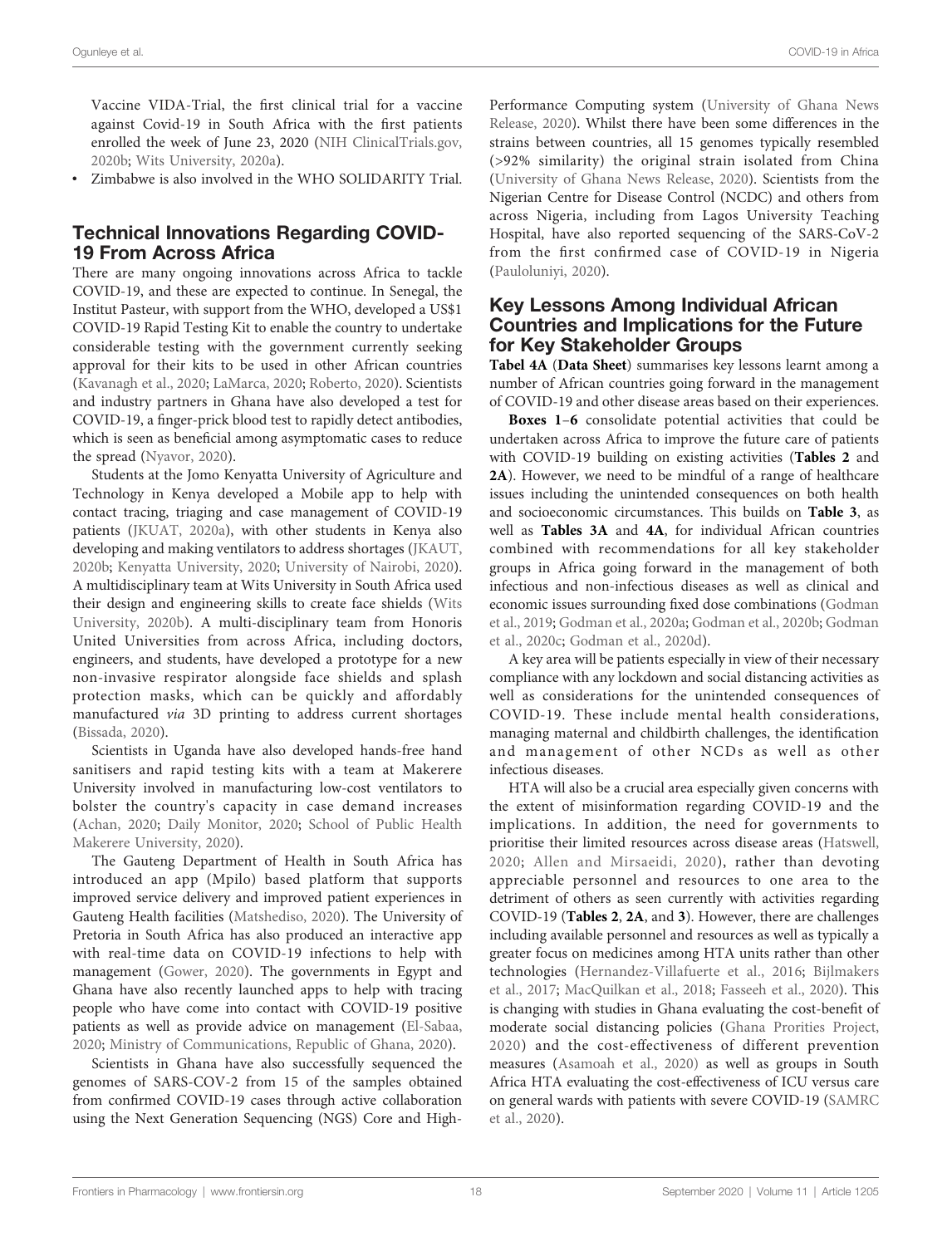### <span id="page-18-0"></span>**BOX 1** | National/ regional governments and authorities.

#### Leadership and Governance

- Instigation of national/ regional pandemic planning. This includes the need for active surveillance with appropriate personnel and facilities as well as ensuring necessary healthcare workforce and structures including adequate supplies of PPE and other necessary equipment, and communication including all key stakeholder groups with reserved funds for such health emergencies. In addition, a phased approach to easing restrictions when pertinent ([Habersaat et al., 2020\)](#page-26-0). Such activities have worked well across countries ([Jones, 2020;](#page-27-0) [Wang C. J.](#page-33-0) [et al., 2020\)](#page-33-0)
- Development and implementation of occupational health and safety protocols, policies and legislative frameworks taking cognisance of the risks and mechanisms of COVID-19 infection. Such protocols, policies and legislative frameworks should be consistent with national and international workplace safety policies and guidelines. Effective enforcement and monitoring mechanisms should be put in place
- Planning should take account of the impact of COVID-19 on the mental health of patients and healthcare professionals as well as other priority disease areas and potential ways to address these. This requires a sound understanding of investment/ priority decision making and activities including HTA EBM principles
- Actively plan for misinformation building on the considerable levels of misinformation already seen by end June 2020 ([Habersaat et al., 2020](#page-26-0))
- Good communication and financial planning are vital to address concerns with any lockdown/ curfew measures especially in countries with high levels of informal sector workers/ high level of workers dependent on a daily wage for their survival
- Lead the development of care guidelines nationally as well as take part in the development of any Pan-African care guidelines. This builds on HTA/ EBM approaches
- Ensure longer term that all healthcare professionals have the necessary training to improve the management of patients with infectious diseases as well as likely co-morbidities especially among African patients. This includes instigating antimicrobial stewardship programmes as well as Infection Prevention Control groups in hospitals where these do not currently exist
- Enhance collaboration between African countries, especially those with shared borders. This builds on ongoing collaborations including the East African Community with their shared plans to tackle COVID-19 ([EAC](#page-25-0) [Secretariat, 2020](#page-25-0))
- Explore telemedicine and other similar approaches to help with diagnosis of infectious diseases and address unintended consequences especially in patients with chronic NCDs ([Africa Health](#page-22-0) [IT News, 2020b](#page-22-0); [Bonner, 2020](#page-24-0); [LinksCommunity, 2020](#page-28-0); [Webster, 2020](#page-33-0)) as a consequence of any lockdown, alongside investigating the potential of robots for care delivery
- Continue with measures to reduce the extent of falsified and substandard medicines within Africa as well as measures to address concerns with misinformation. Alongside this, seek ways to enhance local/ regional production of medicines, PPE and other equipment to reduce reliance on imports

#### Health Care Workforce (HCW)

- Strengthen health care systems including ambulatory care systems as well as policies and initiatives to improve identification and management of COVID-19, as well as other high priority disease areas (capacity building)
- Instigate practices to ensure that essential health services offered by the private healthcare sector are not compromised
- Seek to address shortages of physicians where applicable including training and utilising of other healthcare professionals. This can include task shifting including a greater role for other professionals such as pharmacists ([Box 4](#page-19-0)). As part of this, develop medium to long term epidemic/pandemic training for healthcare personnel to improve their preparedness and capacities for such health emergencies
- Enhance the professionalism of HCWs including initiatives to reduce inappropriate prescribing of antimicrobials where this occurs ([Godman](#page-26-0) [et al., 2020a](#page-26-0); [Khan et al., 2020\)](#page-27-0)
- Strengthen community systems through capacity building of community owned resources including community extension health workers as well as voluntary healthcare workers as these are typically the first point of contact in communities
- Ensure HCWs continue to have access to PPE as well as additional training (where relevant) in dealing with pandemics as the safety of HCWs and patients is critical during pandemics
- Seek to share basic best practices across countries, including what works well in COVID-19 case management, infection, prevention and control.

#### Financing/Socioeconomic issues

- As most African currently countries rely on foreign input, governments need to find alternative sources of income in the future through agriculture and technology advances building on current innovations
- Minimize the socioeconomic impact through enhancing national solidarity and prioritization of social cohesion.
- Seek to protect vulnerable populations including the benefits and privileges of low-wage workers as well as address access to healthcare and support for all to reduce the burden that makes vulnerable people less able to follow public health directives
- Make it possible for small-scale business to survive periods of economic downturns occasioned by public health crisis. This can include facilitating the disbursement of interest loans to SMEs as well as reward local companies in the country with tax incentives/guaranteed bank loans to enable them recover post COVID-19

#### Research Including Unintended Consequences for Both Infectious Diseases (including AMR) and non-infectious diseases

- Promote and fund operational/national research on the impact of COVID-19 on infectious diseases (including AMR) and non-infectious diseases especially the unintended consequences ([Table 3](#page-12-0)). This is particularly important in Africa where national programmes are just starting to address AMR as well as NCDs including CVD, diabetes, and mental health [\(Mendelson and Matsoso, 2015;](#page-29-0) [Keates et al., 2017;](#page-27-0) [Ghana Ministry of Health, 2018;](#page-26-0) [Godman et al., 2020a](#page-26-0); [Godman et al.,](#page-26-0) [2020b](#page-26-0); [Godman et al., 2020c\)](#page-26-0)
- Continue to promote research into potential risk factors for morbidity and mortality among African patients given the differences that can exist between patients in Africa and those in high income countries
- Continue with research programmes aimed at mitigating against infectious diseases (including AMR) and non-infectious diseases across countries to add to the debate about the potential impact of unintended consequences
- Instigate research into new ways to manage patients with both infectious diseases and NCDs where there are constraints on patient access including better use of new technologies including telemedicine and consultations through the internet/ mobile telephones

NB: AMR, Antimicrobial Rsistance; CVD, Coronary Vascular Disease; EBM, Evidence-base medicine; HTA, Health Technology Assessment; NCDs, Noncommunicable diseases; PPE, Personal Protective Equipment; SME, Small and Medium size enterprise.

HTA and EBM will also be important in the development of clinical guidelines for Africa considering the costs involved with developing de-novo guidelines. Africa could certainly gain from a Pan-African guideline for the management of COVID-19 as knowledge grows to provide scientifically-based recommendations, similar to initiatives for NCDs ([Okwen](#page-30-0)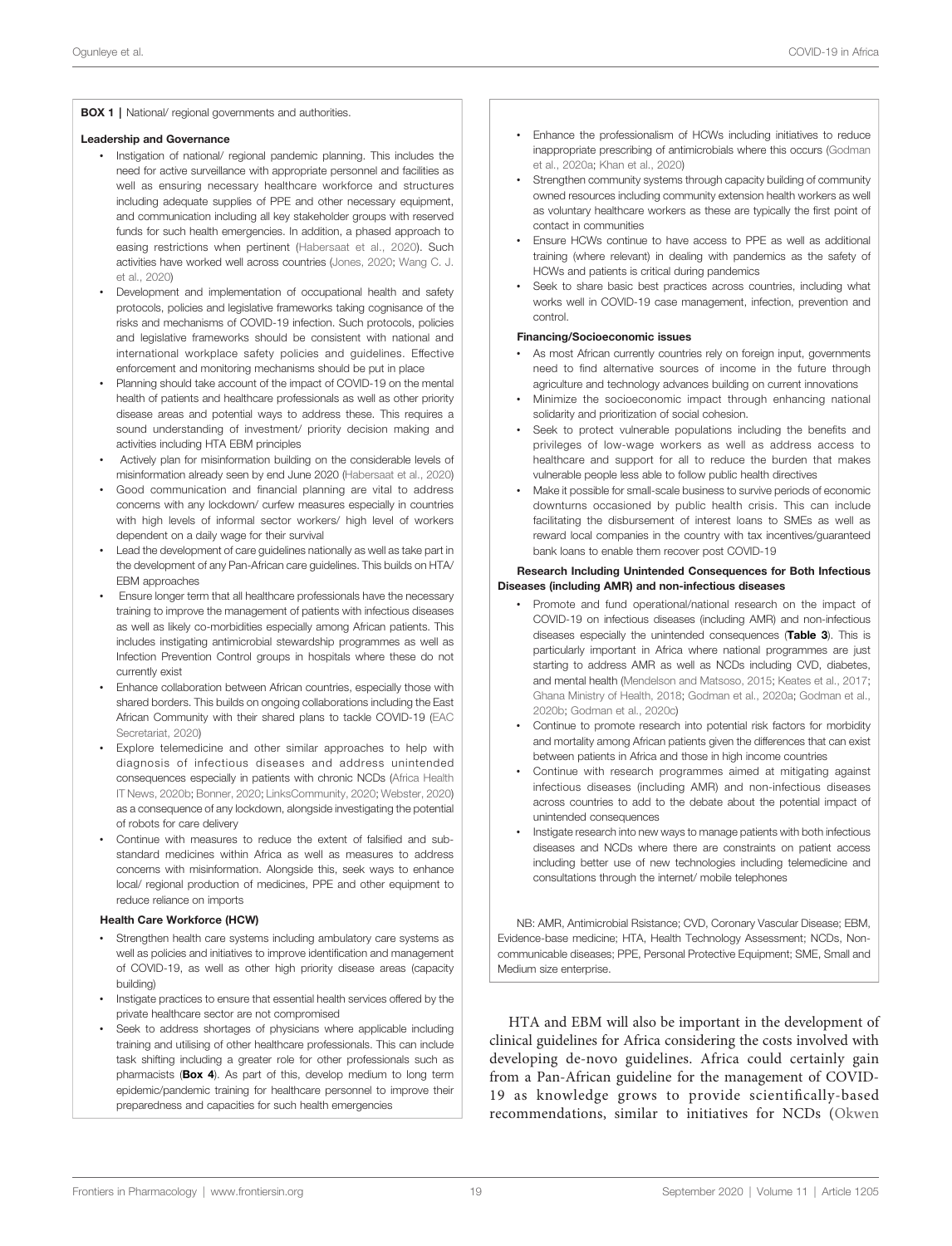<span id="page-19-0"></span>BOX 2 | Health technology assessment/ evidence based medicine.

#### Short Term

- Continue reviewing emerging medicines that could be used in the management of COVID-19 to inform and update clinical protocols
- Disseminate findings via Ministry of Health and other websites to address current levels of misinformation
- Continue to undertake research for evidence-based interventions given the current controversies surrounding a number of suggested treatments for COVID-19, and encourage greater collaboration between governments, healthcare professionals and patient organizations researching and disseminating the findings
- Strengthen HTA capabilities especially when Ministries of Health are confronted with different potential interventions to address COVID-19 coupled with limited resources. This builds on existing initiatives across Africa including Ghana, Kenya and South Africa as well as the recent cost-benefit analysis on social distancing in Ghana and ICU versus care in general wards for patients with severe COVID-19 [\(Ghana Prorities](#page-26-0) [Project, 2020;](#page-26-0) [Hernandez-Villafuerte et al., 2016;](#page-26-0) [Mueller et al., 2017;](#page-29-0) [Hollingworth et al., 2018](#page-27-0); [Southern African Health Technology](#page-32-0) [Assessment Society \(SAHTAS\), 2019](#page-32-0); [SAMRC, 2020\)](#page-31-0)
- As part of this, upgrade research into priority decision making especially given the many competing healthcare needs among patients in Africa including those with infectious and non-infectious diseases as well as co-morbidities

#### Longer Term

- Seek to invest in personnel and resources to enhance HTA/ EBM capabilities within countries where currently limited personnel and resources to enable greater critique of evidence based alternatives
- Seek to establish HTA collaborations across African countries to avoid duplication building on experiences in Europe [\(European Observatory,](#page-25-0) [2016](#page-25-0); [KCE Report, 2017;](#page-27-0) [Vella Bonanno et al., 2019\)](#page-33-0)

NB: EBM, Evidence-base medicine; HTA, Health Technology Assessment.; ICU, intensive care unit.

**BOX 3** | Physicians (hospital and ambulatory care).

#### Short Term

- Deployment of higher number of physicians where possible to help deal with the pandemic as well as other priority disease areas. Ensure physicians are motivated emotionally, mentally and financially to help deal with the pandemic especially given the likely impact of the virus on their mental health. Educational interventions and psychological support will be needed to ensure greater understanding of COVID-19 and its implications including better coping strategies. Psychological support could include development of support systems among all stakeholders and the general community.
- Physicians need to be provided with adequate PPE and training to address current fears, with hospitals provided with adequate logistical support (PPE, ventilators, medication, non-consumables)
- Embrace alternative ways of working including devolved responsibilities as well as the use of new technologies that help improve the care of all patients during pandemics
- Introduce greater opportunities for the training and re-training of ambulatory care physicians in the management of patients with COVID-19 and any co-morbidities given the challenges that can exist with differential diagnosis. As part of this, push for the instigation of antimicrobial stewardship programmes as well as IPC groups in hospitals where these do not currently exist
- Work with others to address concerns with misinformation as well as falsified and sub-standard medicines. In addition, concerns with potential shortages of medicines and equipment and alternative approaches

#### Longer Term

- Building on current experiences and collaborations on the best way to treat patients with COVID-19 and the aftermath including concerns with mental health disorders
- Focus on training of sufficient physicians from non-public health or circulatory medicine specialities to ensure a higher number of staff with transferable skills relevant to a pandemic that can be rapidly re-deployed
- There is an urgent need generally to employ more health personnel to augment current inadequacies across Africa. This includes exploring measures to attain and retain physicians

NB: IPC, Infection, prevention and control; PPE, Personal Protective Equipment.

**BOX 4** | Pharmacists (hospital and ambulatory care).

#### Short Term

- Seek ways to ensure that medicines, or suitable alternatives, that are deemed helpful to patients with COVID-19 are routinely available coupled with medicines for other priority disease areas
- Work with Government agencies when falsified or sub-standard medicines are suspected to reduce their supply
- In hospitals, seek to ensure that hospital pharmacists are part of COVID-19 treatment teams including ASPs and IPC teams. This means that hospital pharmacist must keep abreast on current treatment research and protocols for COVID-19 and be familiar with EBM techniques given ongoing controversies ([Al-Quteimat and Amer, 2020\)](#page-23-0). In addition, should be provided with any necessary PPE including face shields and googles
- Hospital pharmacists should be involved in educating patients/staff on COVID-19 management especially on non-pharmacological and pharmacological interventions
- Where appropriate, pharmacist should be encouraged to prepare costeffective WHO-recommended hand sanitizers for their facilities
- In the community, pharmacists have a vital role as they are often the first healthcare professional that patients contact regarding respiratory/ influenza diseases especially in countries with high patient copayments, concerns with access to ambulatory healthcare facilities as well as issues of affordability to pay for a physician and their medicines ([Markovic-Pekovic et al., 2017;](#page-28-0) [Mukokinya et al., 2018;](#page-29-0) [Adunlin et al.,](#page-22-0) [2020](#page-22-0); [Al-Quteimat and Amer, 2020](#page-23-0); [Godman et al., 2020a\)](#page-26-0). This includes encouraging self care/ hygiene measures including the supplying and wearing of masks and the need for regular hand washing as well as trying to protect patients against stock-outs of pertinent medicines [\(Al-Quteimat and Amer, 2020](#page-23-0); [Amariles et al.,](#page-23-0) [2020;](#page-23-0) [Haque et al., 2020](#page-26-0); [Ung, 2020](#page-33-0))
- Community pharmacists can also discuss appropriate treatments including arguing against the need for antibiotics where this is a concern and encouraging appropriate referral where possible ([Mukokinya et al., 2018](#page-29-0); [Amariles et al., 2020](#page-23-0); [Godman et al., 2020a\)](#page-26-0)
- Community pharmacists and others can also push for extended supply of medicines where appropriate as well as help engage in discussions regarding adherence to medicines using different technologies especially given ongoing concerns with adherence to medicines without regular input from pharmacists and other professionals [\(Al-Quteimat and Amer,](#page-23-0) [2020;](#page-23-0) [Kretchy et al., 2020;](#page-28-0) [Zheng S. Q. et al., 2020\)](#page-34-0).
- Pharmacists can also suggest alternative approaches during times of medicine shortages including potential OTC treatments [\(Cadogan and](#page-24-0) [Hughes, 2020\)](#page-24-0).
- They can also help improve stock controls to reduce potential shortages of key medicines with associated price increases, which is important in LMICs with high patient co-payments [\(Haque et al., 2020;](#page-26-0) [Godman,](#page-26-0) [2020\)](#page-26-0).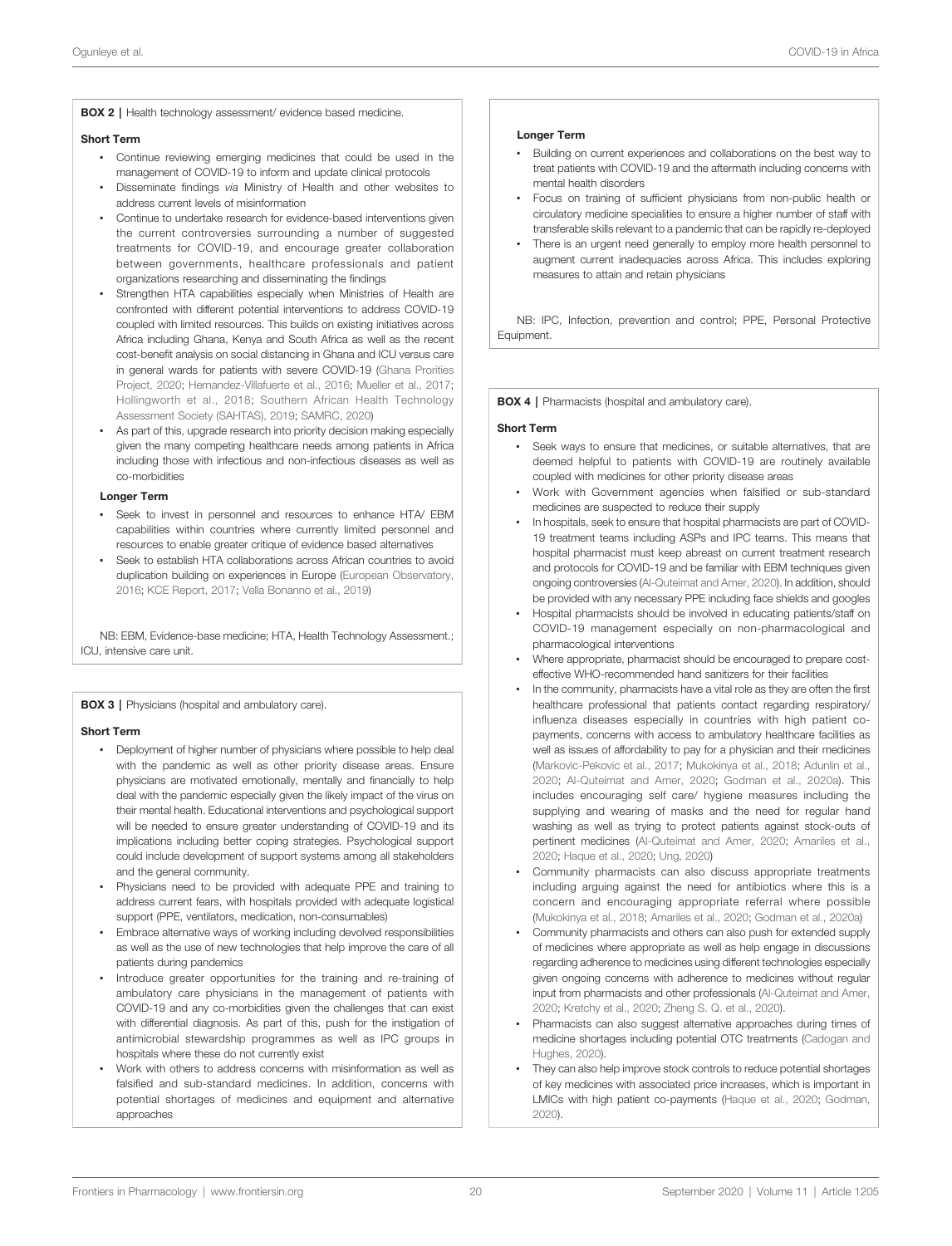<span id="page-20-0"></span>• Community pharmacists can also be involved in vaccination programmes given current concerns, as well as help administer a vaccine for COVID-19 when available with research suggesting that when pharmacists provide immunizations, they substantially increase the number of vaccinated people in the community ([Hedima et al., 2020](#page-26-0))

### Longer Term

- Increase the training of Pharmacists at both hospital and community levels to be prepared/actively involved in management of COVID-19 patients as well as addressing unintended consequences including the use of technology to address issues with adherence
- Pharmacists should be part of appropriate relevant training and the development of emergency plans and workflows to deal with future pandemics and their consequences [\(Aruru et al., 2020\)](#page-23-0)

NB: ASPs, Antimicrobial Stewardship Programmes; EBM, Evidence-based medicine; IPC, Infection, Prevention and Control; PPE, Personal protective equipment.

**BOX 5** | Other healthcare professionals in ambulatory and hospital care.

#### Short Term

- Work with other professionals to identify optimal methods to deal with the care of patients with COVID-19 both in hospitals and in the community
- This includes making sure that healthcare professionals have the necessary PPE and equipment to deal with COVID-19 patients
- Seek to instigate training regarding the proper donning and removal of PPE during routine duties and in the management of suspected/positive COVID-19 cases if not in place
- Be part of ongoing plans to help improve the management of high priority disease areas outside of COVID-19 to make sure these patients are not neglected
- Work with necessary professionals to ensure the mental health of healthcare professionals and patients is not neglected during and post the pandemic. This includes helping to address issues of stigma

#### Longer Term

- Be part of elaborate plans to improve the management of patients with COVID-19 and other priority disease areas including re-distribution of activities to address shortages with physicians and other HCPs
- Seek to work with universities, companies and other groups to develop in-house/ in-country technologies to treat COVID-19 patients and be less reliant on imports in the future

NB: HCPs, Healthcare Professionals; PPE, Personal protective equipment.

BOX 6 | Suggested activities among patients/patient organizations.

#### Short Term

- Mobilize and engage with traditional, cultural, and other leaders who are respected and listened to in their communities to disseminate important health messages including hygiene and social distance measures associated with COVID-19 to help address current low levels of health literacy in a number of African countries. This includes addressing current misconceptions about the importance of using face masks, and how to use them appropriately, as many patients do not appreciate the need as well as helping acknowledge that some people with respiratory problems may have difficulties using masks for long, which needs to be effectively tackled
- Engage with various channels to help reassure COVID-19 patients that they pose no threat to the community after treatment, and should

continue with their lives, as well as help address issues of stigma and discrimination against COVID-19 patients when these arise

- Work with government bodies to help address issues of misinformation about vaccines and treatments including misconceptions about vaccines and the consequences ([Anna, 2020](#page-23-0)). In addition, work with all key stakeholder groups to help address the mental health issues that will arise from the current pandemic
- Patients organizations should work with regulatory authorities and professionals generally to strengthen ethical conduct and professionalism post the pandemic including promoting only evidencebased approaches across social and other media given concerns with the level of misinformation during the pandemic ([Godman, 2020](#page-26-0))
- Recovered COVID-19 patients can be used as ambassadors to sensitise the populace about the reality of the pandemic, and the need to avoid stigmatization
- Social media has proved useful and can provide an efficient means for patients and patient organizations to effectively communicate with their communities. However, this needs to be carefully managed to reduce the level of any misinformation and subsequent adverse consequences. This builds on activities with traditional, cultural, and other leaders
- Empower patients on medication safety and polypharmacy concerns as well as educate patients about self-management generally of their conditions especially patients with chronic NCDs in the absence of routine clinics
- Help explore possible telemedicine approaches to reduce reliance on clinic attendance, which in itself can be problematic outside of the pandemic if this involves extensive travel and waiting times

#### Longer Term

- Seek to develop patient-level data bases to routinely collect data on patients to help with future planning and care delivery
- Enhance the role of patient organizations within countries where pertinent as they can play a long-term role regarding advocacy and the spreading of information not only on COVID-19 but also other diseases and concerns. Patient organizations also have a key role generally to encourage changes in behaviors that promote good underlying health to support health outcomes and reduce the risk of severe symptomatic responses to a pandemic

[et al., 2019\)](#page-30-0). Global evidence communities including the BMJ under its Best Practice series are already adopting this approach for knowledge generation, synthesis, and translation to facilitate evidence-based decisions ([BMJ Best Practice - Coronavirus](#page-23-0) [disease 2019 \(COVID-19\), 2020](#page-23-0); [McMaster University.](#page-29-0) [COVID-END, 2020\)](#page-29-0), and any Pan-African initiatives should build on this. Groups such as IAPO are also important with their resource hubs to provide robust, reliable, and updated information to help improve the care of patients [\(International](#page-27-0) [Alliance of Patients' Organizations, 2020](#page-27-0)). In the meantime, we are beginning to see African countries taking steps to reduce the level of misinformation and this is likely to grow ([Budoo, 2020;](#page-24-0) [Davis, 2020\)](#page-25-0).

### DISCUSSION AND NEXT STEPS

We believe this is the first study to comprehensively document ongoing activities throughout Africa to tackle the health, financial and socioeconomic consequences of COVID-19. This is important given the high prevalence of both infectious and non-infectious diseases in Africa, the high number of people at or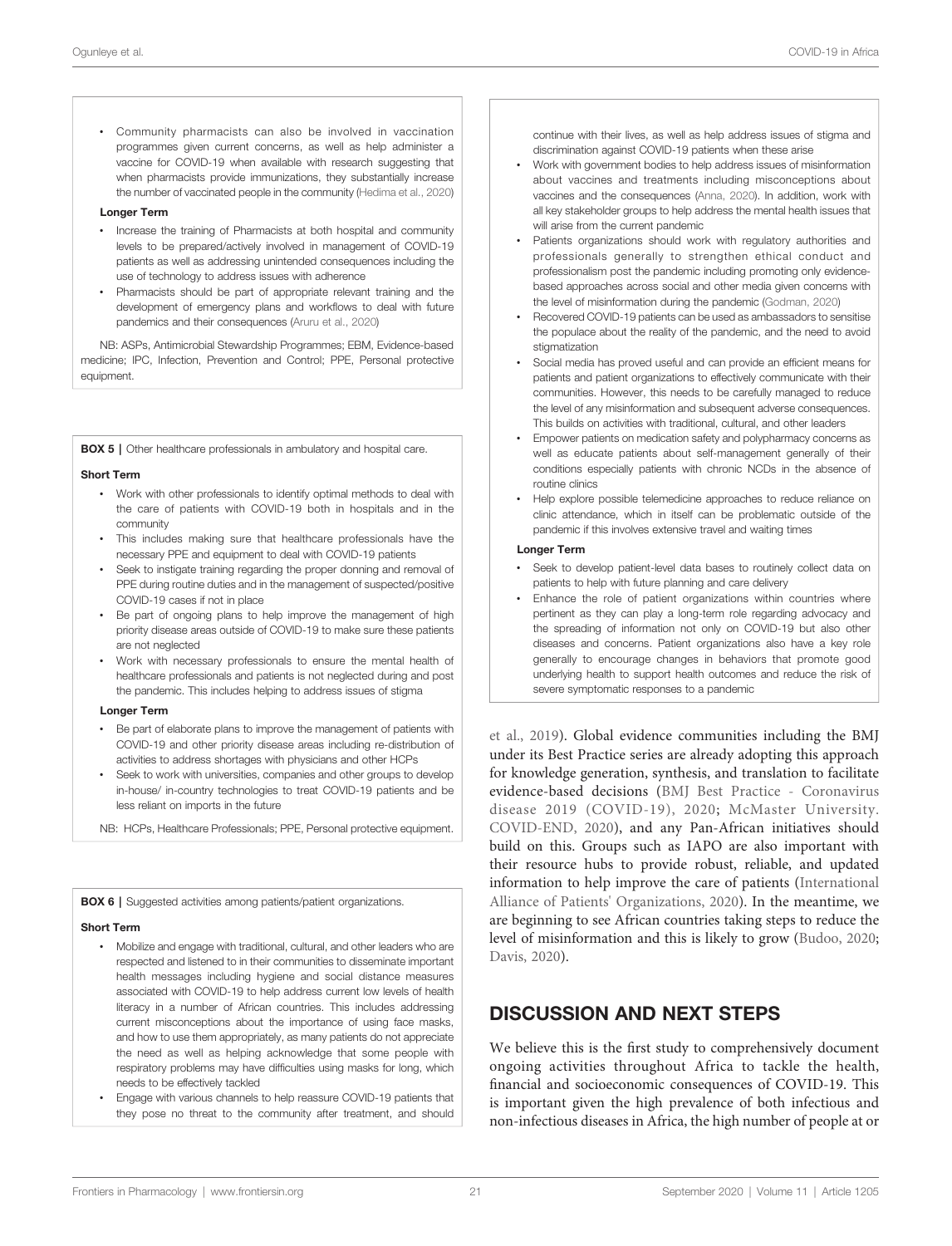below the poverty level compared with other continents and higher income countries, as well as concerns with the lack of personnel, hospital beds and equipment [\(Murthy et al., 2015](#page-29-0); [UNAIDS, 2019;](#page-32-0) [WHO, 2019a;](#page-33-0) [World Health Organisation, 2019](#page-34-0); [Ataguba, 2020;](#page-23-0) [Godman et al., 2020a](#page-26-0); [Godman et al., 2020b](#page-26-0); [Houreld et al., 2020;](#page-27-0) [Martinez-Alvarez et al., 2020;](#page-28-0) [Simpson,](#page-32-0) [2020;](#page-32-0) [WHO, 2020c](#page-33-0)).

There have been different activities across Africa to prevent the spread of COVID-19 and reduce mortality rates ([Tables 2](#page-10-0) and [2A](#page-10-0)). African countries have broadly followed similar multiple approaches in terms of prevention including closing borders and instigating lockdown measures including travel restrictions, social distancing and testing. Closure of borders and quarantining along with other public health measures appear successful in reducing the spread of the virus ([Nussbaumer-Streit et al., 2020](#page-30-0)), and this certainly appears to be the case among a number of the African countries. Encouragingly, to date there have been no or very few reported deaths among some of the African countries ([Tables 1](#page-9-0) and [1A](#page-9-0)), mirroring for instance the situation in other LMICs including Vietnam [\(WHO, 2020a](#page-33-0)). Encouragingly as well, there have been a number of innovations coming from the African continent to help with identification and management of patients with COVID-19, which includes local production of hygiene equipment as well as low-cost ventilators (Section 3.6). Alongside this, initiatives to enhance the production of medicines in Africa to reduce their reliance on imported medicines and other essential supplies. This bodes well with dealing with future pandemics in Africa. We will continue though to monitor prevalence and mortality rates across Africa as well as potential reasons for the limited mortality up to late June 2020, certainly when compared with a number of European countries and the USA, including potential issues around ethnicity and other factors.

However, extensive lockdown and other measures to help control the spread of the virus have been at a cost including the negative impact on other disease areas as well as financial and socioeconomic consequences ([Table 3](#page-12-0)). This includes an increase in mental health disorders exacerbated by issues of stigma. [Table 3](#page-12-0) shows clearly the need to strengthen or enhance existing healthcare infrastructures in many countries to respond to such pandemics and indeed promote better population health and underlying lifestyle behaviors. While good health system infrastructure does not guarantee better health outcomes it increases the opportunities for these to happen [\(Donabedian, 2005](#page-25-0)).

Groups such as IAPO are important to reduce any stigma associated with COVID-19 [\(IFRC, UNICEF and WHO, 2020](#page-27-0); [Lubega and Ekol, 2020](#page-28-0)). In the process of stigmatisation, people are being labelled, stereotyped, separated, and/or experience loss of status and discrimination because of a potential negative affiliation with the disease. Stigma can drive people to hide their illness to avoid discrimination, which potentially prevents them from promptly seeking help, and could discourage them from adopting healthy behaviors, which is concerning [\(Thornicroft et al., 2007\)](#page-32-0). This is because such barriers could potentially contribute to more severe health problems, ongoing transmission, and difficulties with

controlling infectious diseases. As a result, there are ongoing strategies to address these challenges including a greater role for patient organizations [\(Kaufman et al., 2020\)](#page-27-0).

There are real concerns though if lockdown policies are eased too early due to financial and socioeconomic pressures ([Schroder](#page-31-0) [et al., 2020\)](#page-31-0), and we will be following this up in future research projects. We will also be following up the unintended consequences of COVID-19 on other infectious and noninfectious disease areas as well as vaccination programmes. In the meantime, [Boxes 1](#page-18-0)–[6](#page-20-0) provide direction to African countries going forward as they start to ease their lockdown restrictions and address the unintended consequences of the pandemic.

### Limitations

We are aware that we have not undertaken a systematic review. This is because, as mentioned, a number of quoted papers have not been formally peer-reviewed and a great deal of information regarding country activities is currently only available on the internet. In addition, cases of COVID-19 started later in Africa than in China and Europe, and it is too early to formally assess the impact of polices. A number of clinical trials regarding possible treatments for COVID-19 have also only recently started.

However, we believe the strength of our paper lies in its comprehensive approach including ongoing and planned activities from across Africa and next steps from senior level personnel, which we will be building upon as more data becomes available. This includes activities against COVID-19 and future activities to re-balance the care of patients with other infectious diseases as well as NCDs.

# **CONCLUSION**

There have been multiple activities across Africa to try and reduce the spread of COVID-19 with its subsequent impact on morbidity and mortality with the help of international and national groups including the WHO and African CDC. This is despite concerns with available resources, personnel and equipment compared with higher income countries. To date, mortality rates appear appreciably lower than seen in a number of European countries and the USA possibly due to early lockdown and other measures including early closure of borders and quarantining of returning travellers, which is encouraging given initial concerns in Africa. However, infection rates continue to rise which is a concern especially as lockdown measures are being eased in a number of African countries. Encouragingly, multiple activities were typically introduced early across Africa building on the experiences with other infectious diseases, with countries continuing to learn from each other. However, there are a number of unintended consequences which are likely to result in increased morbidity and mortality of other infectious diseases and NCDs. Activities are ongoing to try and reduce the impact, and we will be monitoring these in the future.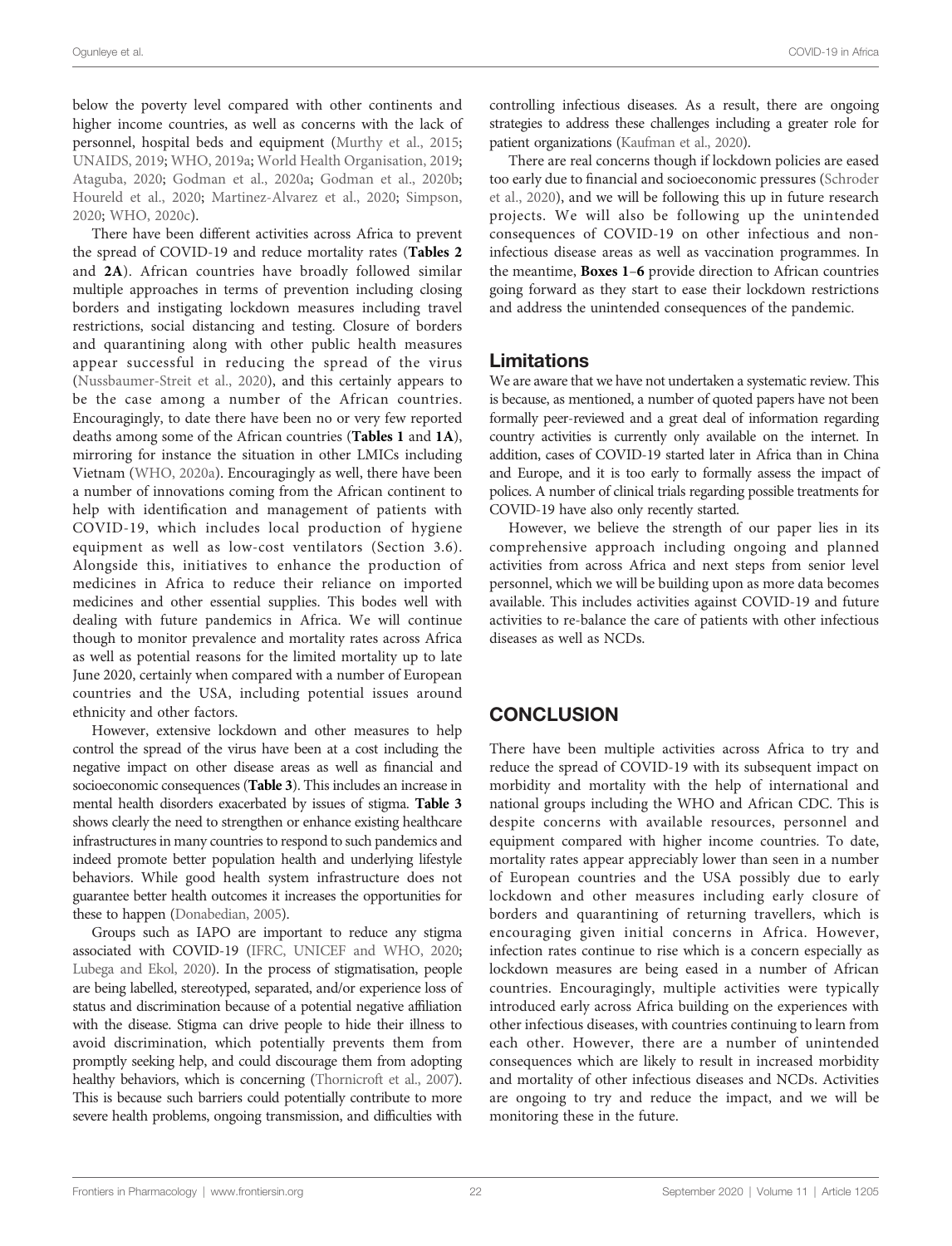# <span id="page-22-0"></span>ORCID NUMBERS

Olayinka O. Ogunleye, [orcid.org/0000-0002-8921-1909](https://orcid.org/0000-0002-8921-1909) Debjani Mueller, [orcid.org/0000-0001-7796-982X](https://orcid.org/0000 0001 7796 982X) Nenad Miljkovic, [orcid.org/0000-0003-1282-3883](https://orcid.org/0000-0003-1282-3883) Julius C. Mwita, [orcid.org/0000-0002-5947-3684](https://orcid.org/0000-0002-5947-3684) Godfrey Mutashambara Rwegerera, [orcid.org/0000-0002-5896-](https://orcid.org/0000-0002-5896-6065) [6065](https://orcid.org/0000-0002-5896-6065)

Bene D Anand Paramadhas, [orcid.org/0000-0002-8204-1417](https://orcid.org/0000-0002-8204-1417) Mohamed Hussein, [orcid.org/0000-0003-0349-7262](https://orcid.org/0000-0003-0349-7262) Wafaa M. Rashed, [orcid.org/0000-0001-7531-2840](https://orcid.org/0000-0001-7531-2840) Loveline Niba, [orcid.org/0000-0002-5938-4913](https://orcid.org/0000-0002-5938-4913) Melaine Nsaikila, [orcid.org/0000-0003-2335-3768](https://orcid.org/0000-0003-2335-3768) Adefolarin A. Amu, [orcid.org/0000-0003-3212-2283](https://orcid.org/0000-0003-3212-2283) Daniel Afriyie, [orcid.org/0000-0001-8859-3565](http://orcid.org/0000-0001-8859-3565) Seth K. Amponsah, [orcid.org/0000-0001-7411-0972](http://orcid.org/0000-0001-7411-0972) Israel Sefah, [orcid.org/0000-0001-6963-0519](http://orcid.org/0000-0001-6963-0519) Tebello Violet Sarele, [orcid.org/0000-0002-5874-6599](https://orcid.org/0000-0002-5874-6599) Refeletse Keabetsoe Mafisa, [orcid.org/0000-0001-9713-466X](https://orcid.org/0000-0001-9713-466X) Felix Khuluza, [orcid.org/0000-0002-8334-0160](http://orcid.org/0000-0002-8334-0160) Dan Kibuule, [orcid.org/0000-0002-6908-2177](http://orcid.org/0000-0002-6908-2177) Francis Kalemeera, [orcid.org/0000-0002-4320-5087](http://orcid.org/0000-0002-4320-5087) Mwangana Mubita, [orcid.org/0000-0002-8732-8644](https://orcid.org/0000-0002-8732-8644) Tshegofatso Maimela, [orcid.org/0000-0002-8554-1329](http://orcid.org/0000-0002-8554-1329) Joseph Fadare, [orcid.org/0000-0002-5641-1402](http://orcid.org/0000-0002-5641-1402) Johannes Hugo, [orcid.org/0000-0002-9406-8801](https://orcid.org/0000-0002-9406-8801) Ibrahim Chikowe, [orcid.org/0000-0002-8231-9140](https://orcid.org/0000-0002-8231-9140) Johanna C. Meyer, [orcid.org/0000-0003-0462-5713](http://orcid.org/0000-0003-0462-5713) Enos M. Rampamba, [orcid.org/0000-0002-3492-9104](http://orcid.org/0000-0002-3492-9104) Abubakr Alfadl, [orcid.org/0000-0002-3014-1408](http://orcid.org/0000-0002-3014-1408) Elfatih M. Malik, [orcid.org/0000-0002-8071-8092](https://orcid.org/0000-0002-8071-8092) Ombeva Malande, [orcid.org/0000-0002-1840-7402](https://orcid.org/0000-0002-1840-7402)

# **REFERENCES**

- Abbas, K., Procter, S. R., van Zandvoort, K., Clark, A., Funk, S., Mengistu, T., et al (2020). Routine childhood immunisation during the COVID-19 pandemic in Africa: a benefit-risk analysis of health benefits versus excess risk of SARS-CoV-2 infection. Lancet Glob. Health (EPrint).
- Abdool Karim, S. S. (2020). The South African Response to the Pandemic. N Engl. J. Med. 382 (24), e95.
- Abena, P. M., Decloedt, E. H., Bottieau, E., Suleman, F., Adejumo, P., Sam-Agudu, N. A., et al. (2020). Chloroquine and Hydroxychloroquine for the Prevention or Treatment of COVID-19 in Africa: Caution for Inappropriate Off-label Use in Healthcare Settings. Am. J. Trop. Med. Hyg. 102 (6), 1184–1188.
- Achan, J. (2020). Dr. Wayengera: The man behind Uganda's COVID-19 testing kits. Available at: [https://www.newvision.co.ug/new\\_vision/news/1518668/dr](https://www.newvision.co.ug/new_vision/news/1518668/dr-misaki-wayengera-uganda-covid-19-test-kits)[misaki-wayengera-uganda-covid-19-test-kits.](https://www.newvision.co.ug/new_vision/news/1518668/dr-misaki-wayengera-uganda-covid-19-test-kits)
- Achwoka, D., Waruru, A., Chen, T. H., Masamaro, K., Ngugi, E., Kimani, M., et al. (2019). Noncommunicable disease burden among HIV patients in care: a national retrospective longitudinal analysis of HIV-treatment outcomes in Kenya, 2003-2013. BMC Public Health 19 (1), 372.
- Acosta, A., Vanegas, E. P., Rovira, J., Godman, B., and Bochenek, T. (2019). Medicine Shortages: Gaps Between Countries and Global Perspectives. Front. Pharmacol. 10 (763).
- Adow, M. (2020). COVID-19 adds to DR Congo's multiple health crises The healthcare system in one of the world's poorest countries is struggling to treat cholera, measles, ebola - and now coronavirus. Available at: [https://www.aljazeera.com/news/2020/](https://www.aljazeera.com/news/2020/04/covid-19-adds-dr-congos-multiple-health-crises-200413180551574.html) [04/covid-19-adds-dr-congos-multiple-health-crises-200413180551574.html](https://www.aljazeera.com/news/2020/04/covid-19-adds-dr-congos-multiple-health-crises-200413180551574.html)

Aubrey Kalungia, [orcid.org/0000-0003-2554-1236](http://orcid.org/0000-0003-2554-1236) Chiluba Mwila, [orcid.org/0000-0003-0160-1222](https://orcid.org/0000-0003-0160-1222) Ioana D. Olaru, [orcid.org/0000-0003-3392-9257](http://orcid.org/0000-0003-3392-9257) Trust Zaranyika, [orcid.org/0000-0003-4363-7709](http://orcid.org/0000-0003-4363-7709) Blessmore V Chaibva, [orcid.org/0000-0001-7858-3814](https://orcid.org/0000-0001-7858-3814) Nyasha Masuka, [orcid.org/0000-0003-4653-8626](http://orcid.org/0000-0003-4653-8626) Corrado Barbui, [orcid.org/0000-0003-1073-9282](https://orcid.org/0000-0003-1073-9282) Ruaraidh Hill, [orcid.org/0000-0002-2801-0505](http://orcid.org/0000-0002-2801-0505) Tomasz Bochenek, [orcid.org/0000-0001-9915-7267](http://orcid.org/0000-0001-9915-7267) Amanj Kurdi, [orcid.org/0000-0001-5036-1988](http://orcid.org/0000-0001-5036-1988) Stephen Campbell, [orcid.org/0000-0002-2328-4136](http://orcid.org/0000-0002-2328-4136) Thuy Nguyen Thi Phuong, [orcid.org/0000-0001-7939-5276](http://orcid.org/0000-0001-7939-5276) Antony P Martin, [orcid.org/0000-0003-4383-6038](http://orcid.org/0000-0003-4383-6038) Brian Godman, [orcid.org/0000-0001-6539-6972](http://orcid.org/0000-0001-6539-6972)

# AUTHOR CONTRIBUTIONS

OOO, DB, JF, and BG developed the concept of the paper and undertook the initial literature review. OOO, JF, JMe, ACK, and BG developed the draft questionnaire. All authors subsequently contributed to the development of the paper including country activities as well as critiqued subsequent drafts before submission.

# SUPPLEMENTARY MATERIAL

The Supplementary Material for this article can be found online at: [https://www.frontiersin.org/articles/10.3389/fphar.2020.](https://www.frontiersin.org/articles/10.3389/fphar.2020.01205/full#supplementary-material) [01205/full#supplementary-material](https://www.frontiersin.org/articles/10.3389/fphar.2020.01205/full#supplementary-material)

- Adunlin, G., Murphy, P. Z., and Manis, M. (2020). COVID-19: How Can Rural Community Pharmacies Respond to the Outbreak? J. Rural Health.
- Adusei, A. (2020). Covid-19 is hitting communities in Ghana hard. BMJ.
- AFP-JIJI (2020). Coronavirus stigma weighs heavily in sub-Saharan Africa. Available at: [https://www.japantimes.co.jp/news/2020/05/20/world/social](https://www.japantimes.co.jp/news/2020/05/20/world/social-issues-world/virus-stigma-sub-saharan-africa/#.XsYjk2hKjIU)[issues-world/virus-stigma-sub-saharan-africa/#.XsYjk2hKjIU.](https://www.japantimes.co.jp/news/2020/05/20/world/social-issues-world/virus-stigma-sub-saharan-africa/#.XsYjk2hKjIU)
- Africa CDC (2020). Coronavirus Disease 2019 (COVID-19). Available at: [https://](https://africacdc.org/covid-19/) [africacdc.org/covid-19/](https://africacdc.org/covid-19/).
- Africa Health IT News (2020a). Minet, clinic launch telemedicine service in Kenya. Available at: [http://africahealthitnews.com/minet-clinic-launch-telemedicine](http://africahealthitnews.com/minet-clinic-launch-telemedicine-service-in-kenya/)[service-in-kenya/.](http://africahealthitnews.com/minet-clinic-launch-telemedicine-service-in-kenya/)
- Africa Health IT News (2020b). Telemedicine Technology deplore in Kenya To Enhance Fight Against Covid-19. Available at: [http://africahealthitnews.com/](http://africahealthitnews.com/telemedicine-technology-deplore-in-kenya-d-to-enhance-fight-against-covid-19/) [telemedicine-technology-deplore-in-kenya-d-to-enhance-](http://africahealthitnews.com/telemedicine-technology-deplore-in-kenya-d-to-enhance-fight-against-covid-19/)fight-against[covid-19/.](http://africahealthitnews.com/telemedicine-technology-deplore-in-kenya-d-to-enhance-fight-against-covid-19/)
- Africa News Agency (2020). Malawi public transport operators raise fares to offset restrictions. Available at: [https://www.iol.co.za/news/africa/malawi-public](https://www.iol.co.za/news/africa/malawi-public-transport-operators-raise-fares-to-offset-restrictions-45983229)[transport-operators-raise-fares-to-offset-restrictions-45983229.](https://www.iol.co.za/news/africa/malawi-public-transport-operators-raise-fares-to-offset-restrictions-45983229)
- Africa News (2020a). HIV-positive people in SA skipping treatment over Covid-19 fears. Available at: [https://www.africannewsagency.com/news](https://www.africannewsagency.com/news-politics/HIV-positive-people-in-SA-skipping-treatment-over-Covid-19-fears-24770911)[politics/HIV-positive-people-in-SA-skipping-treatment-over-Covid-19-fears-](https://www.africannewsagency.com/news-politics/HIV-positive-people-in-SA-skipping-treatment-over-Covid-19-fears-24770911)[24770911](https://www.africannewsagency.com/news-politics/HIV-positive-people-in-SA-skipping-treatment-over-Covid-19-fears-24770911).
- African Development Bank (2020). President Adesina discusses the immediate and long-term impact of COVID-19 in Africa. Available at: [https://www.afdb.org/](https://www.afdb.org/en/news-and-events/multimedia/video/president-adesina-discusses-immediate-and-long-term-impact-covid-19-africa-35755) [en/news-and-events/multimedia/video/president-adesina-discusses](https://www.afdb.org/en/news-and-events/multimedia/video/president-adesina-discusses-immediate-and-long-term-impact-covid-19-africa-35755)[immediate-and-long-term-impact-covid-19-africa-35755](https://www.afdb.org/en/news-and-events/multimedia/video/president-adesina-discusses-immediate-and-long-term-impact-covid-19-africa-35755).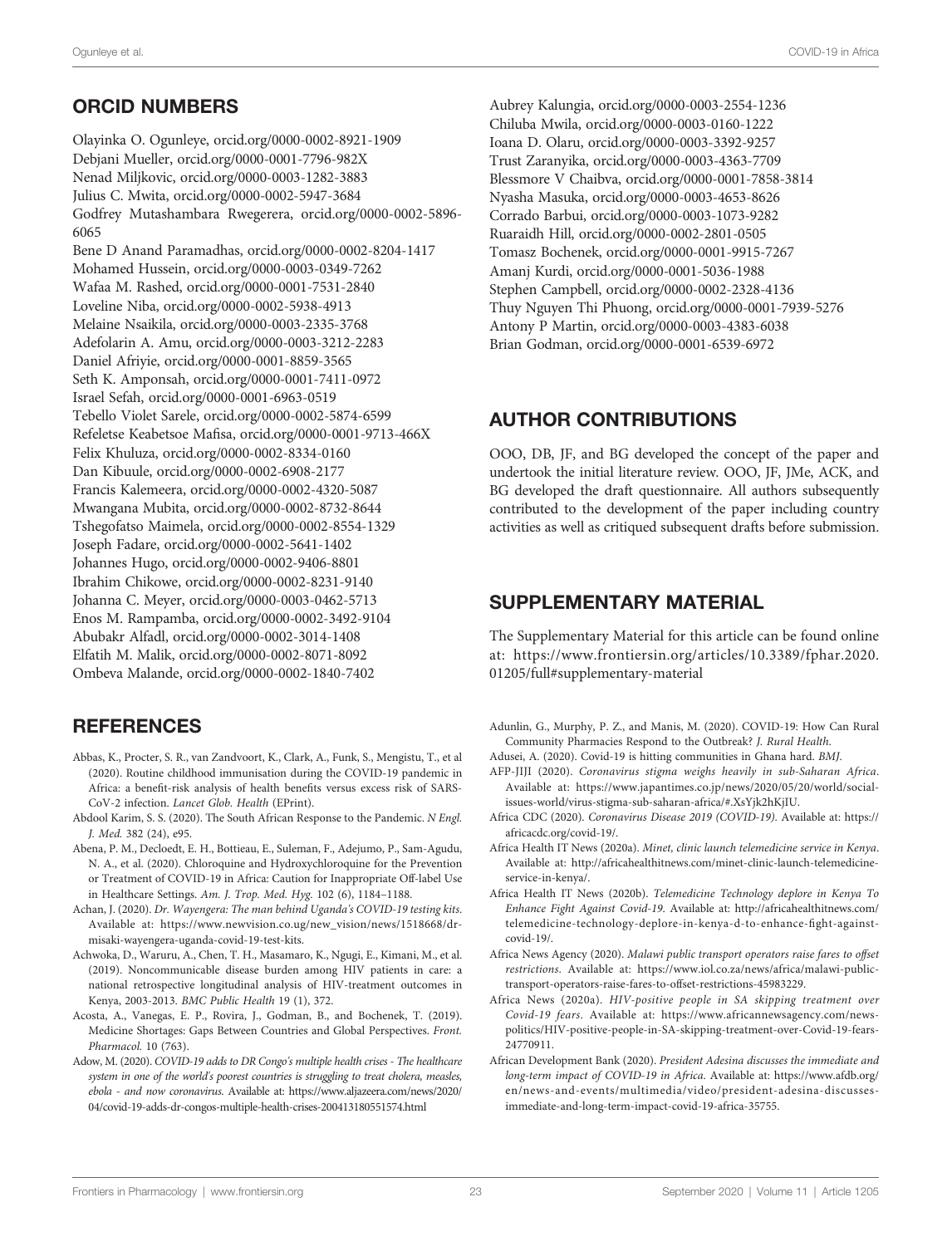- <span id="page-23-0"></span>Africa News (2020b). Malawi coronavirus: health workers protest over risk allowance. Available at: [https://www.africanews.com/2020/04/21/malawi](https://www.africanews.com/2020/04/21/malawi-coronavirus-health-workers-protest-over-risk-allowance//)[coronavirus-health-workers-protest-over-risk-allowance//](https://www.africanews.com/2020/04/21/malawi-coronavirus-health-workers-protest-over-risk-allowance//).
- Afriyie, D. K., Sefah, I. A., Sneddon, J., Malcom, W., McKinney, R., Cooper, L., et al. (2020). Antimicrobial Point Prevalence Surveys in two Ghanaian hospitals: opportunities for antimicrobial stewardship. JAC Antimicrob. Resist. 1–9.
- Agbobli, S. (2020). ICGC donates GHC 100K towards COVID-19 trust fund. Available at: [https://www.theghanareport.com/icgc-donates-gh%E2%82%](https://www.theghanareport.com/icgc-donates-gh%E2%82%B5100k-towards-covid-19-trust-fund/) [B5100k-towards-covid-19-trust-fund/.](https://www.theghanareport.com/icgc-donates-gh%E2%82%B5100k-towards-covid-19-trust-fund/)
- Agence de Presse Africaine (2020). Ghana Chamber of Mines donates \$2m to Covid-19-Trust Fund. Available at: [http://apanews.net/en/news/ghana](http://apanews.net/en/news/ghana-chamber-of-mines-donates-2m-to-covid-19-trust-fund)[chamber-of-mines-donates-2m-to-covid-19-trust-fund](http://apanews.net/en/news/ghana-chamber-of-mines-donates-2m-to-covid-19-trust-fund).
- ALCED. (2020). Time Period:02/05/2019-02/05/2020. Available at: [https://](https://acleddata.com/dashboard/#/dashboard) [acleddata.com/dashboard/#/dashboard](https://acleddata.com/dashboard/#/dashboard).
- Aljazeera News (2020a). Africa coronavirus cases could hit 10 million in six months: WHO COVID-19 cases on the continent may shoot up from thousands to millions if models are accurate, UN health agency says. Available at: [https://](https://www.aljazeera.com/news/2020/04/africa-coronavirus-cases-hit-10-million-months-200417055006127.html) [www.aljazeera.com/news/2020/04/africa-coronavirus-cases-hit-10-million](https://www.aljazeera.com/news/2020/04/africa-coronavirus-cases-hit-10-million-months-200417055006127.html)[months-200417055006127.html.](https://www.aljazeera.com/news/2020/04/africa-coronavirus-cases-hit-10-million-months-200417055006127.html)
- Aljazeera News (2020b). Tanzania president questions coronavirus kits after animal test - President Magufuli says tests were found to be faulty after goat, sheep and pawpaw samples test positive for COVID-19. Available at: [https://](https://www.aljazeera.com/news/2020/05/tanzania-president-questions-coronavirus-kits-animal-test-200503174100809.html) [www.aljazeera.com/news/2020/05/tanzania-president-questions-coronavirus](https://www.aljazeera.com/news/2020/05/tanzania-president-questions-coronavirus-kits-animal-test-200503174100809.html)[kits-animal-test-200503174100809.html.](https://www.aljazeera.com/news/2020/05/tanzania-president-questions-coronavirus-kits-animal-test-200503174100809.html)
- Aljazeera News (2020c). Kenya floods kill 194 people, displace tens of thousands Government says 100,000 people displaced following torrential rain in the western part of the country. Available at: [https://www.aljazeera.com/news/2020/05/kenya](https://www.aljazeera.com/news/2020/05/kenya-floods-kill-194-people-displace-tens-thousands-200506133348867.html)fl[oods-kill-194-people-displace-tens-thousands-200506133348867.html](https://www.aljazeera.com/news/2020/05/kenya-floods-kill-194-people-displace-tens-thousands-200506133348867.html).
- Aljazeera (2020). All you need to know about PPE. Available at: [https://www.](https://www.aljazeera.com/news/2020/04/ppes-important-200419071536635.html) [aljazeera.com/news/2020/04/ppes-important-200419071536635.html.](https://www.aljazeera.com/news/2020/04/ppes-important-200419071536635.html)
- All Africa (2020). Kenya: Denmark Gives Kenya Sh320m to Boost COVID-19 Fund. Available at: [https://allafrica.com/stories/202004050111.html.](https://allafrica.com/stories/202004050111.html)
- Allen, M. B., and Mirsaeidi, M. (2020). Health and Economy in COVID-19 Era: A Plan for Reconstituting Long-Term Economic Security. Front. Public Health 8 (235), 1–3.
- Almeida, P., Silva, T. B. C., de Assis Acurcio, F., Guerra Junior, A. A., Araujo, V. E., Diniz, L. M., et al. (2018). Quality of Life of Patients with Type 1 Diabetes Mellitus Using Insulin Analog Glargine Compared with NPH Insulin: A Systematic Review and Policy Implications. Patient 11 (4), 377–389.
- Alqahtani, J. S., Oyelade, T., Aldhahir, A. M., Alghamdi, S. M., Almehmadi, M., Alqahtani, A. S., et al. (2020). Prevalence, Severity and Mortality associated with COPD and Smoking in patients with COVID-19: A Rapid Systematic Review and Meta-Analysis. PLoS One 15 (5), 1–13.
- Al-Quteimat, O. M., and Amer, A. M. (2020). SARS-CoV-2 outbreak: How can pharmacists help? Res. Soc. Adm. Pharm.
- Amariles, P., Ledezma-Morales, M., Salazar-Ospina, A., and Hincapié-García, J. A. (2020). How to link patients with suspicious COVID-19 to health system from the community pharmacies? A route proposal. Res. Soc. Adm. Pharm.
- Amegah, A. K. (2018). Tackling the Growing Burden of Cardiovascular Diseases in Sub-Saharan Africa. Circulation 138 (22), 2449–2451.
- Anand Paramadhas, B. D., Tiroyakgosi, C., Mpinda-Joseph, P., Morokotso, M., Matome, M., Sinkala, F., et al. (2019). Point prevalence study of antimicrobial use among hospitals across Botswana; findings and implications. Expert Rev. Anti-Infe. Ther. 17 (7), 535–546.
- Andreakos, E., and Tsiodras, S. (2020). COVID-19: lambda interferon against viral load and hyperinflammation. EMBO Mol. Med. 12 (e12465), 1–4.
- Ang, L., Lee, H. W., Choi, J. Y., Zhang, J., and Soo Lee, M. (2020). Herbal medicine and pattern identification for treating COVID-19: a rapid review of guidelines. Integr. Med. Res. 9 (2), 100407.
- Anna, C. (2020). Protest vs. Africa's 1st COVID-19 vaccine trial shows fears. Available at: [https://news.yahoo.com/protest-vs-africas-1st-covid-102207018.html.](https://news.yahoo.com/protest-vs-africas-1st-covid-102207018.html)
- Arhinful, E. (2020). Pay attention to Meningitis outbreak in Upper West Region-Parliament directs Health Ministry. Available at: [https://citinewsroom.com/](https://citinewsroom.com/2020/04/pay-attention-to-meningitis-outbreak-in-upper-west-region-parliament-directs-health-ministry/) [2020/04/pay-attention-to-meningitis-outbreak-in-upper-west-region](https://citinewsroom.com/2020/04/pay-attention-to-meningitis-outbreak-in-upper-west-region-parliament-directs-health-ministry/)[parliament-directs-health-ministry/.](https://citinewsroom.com/2020/04/pay-attention-to-meningitis-outbreak-in-upper-west-region-parliament-directs-health-ministry/)
- Aruru, M., Truong, H. A., and Clark, S. (2020). Pharmacy Emergency Preparedness and Response (PEPR): a proposed framework for expanding pharmacy professionals' roles and contributions to emergency preparedness

and response during the COVID-19 pandemic and beyond. Res. Soc. Adm. Pharm.

- Asamoah, A. (2020). Methodist Church donated GHC 100,000 towards coronavirus fight. Available at: [https://www.theghanareport.com/methodist-church](https://www.theghanareport.com/methodist-church-donates-ghc100000-towards-coronavirus-fight/)[donates-ghc100000-towards-coronavirus-](https://www.theghanareport.com/methodist-church-donates-ghc100000-towards-coronavirus-fight/)fight/.
- Asamoah, J. K. K., Owusu, M. A., Jin, Z., Oduro, F. T., Abidemi, A., Gyasi, E. O., et al. (2020). Global stability and cost-effectiveness analysis of COVID-19 considering the impact of the environment: using data from Ghana. Chaos Solitions Fractals 140, 110103.
- Ashly, J. (2020). Is Tanzania covering up the real number of coronavirus deaths? Suspicion over official COVID-19 numbers grows as critics accuse gov't of of failing to inform public on true extent. Available at: [https://www.aljazeera.com/](https://www.aljazeera.com/news/2020/05/tanzania-covering-real-number-coronavirus-deaths-200511054304751.html) [news/2020/05/tanzania-covering-real-number-coronavirus-deaths-](https://www.aljazeera.com/news/2020/05/tanzania-covering-real-number-coronavirus-deaths-200511054304751.html)[200511054304751.html.](https://www.aljazeera.com/news/2020/05/tanzania-covering-real-number-coronavirus-deaths-200511054304751.html)
- Associated Press. (2020). Refugees Protest Under Coronavirus Lockdown in Rwanda. 17 April 2020. Available at: [https://www.voanews.com/covid-19](https://www.voanews.com/covid-19-pandemic/refugees-protest-under-coronavirus-lockdown-rwanda) [pandemic/refugees-protest-under-coronavirus-lockdown-rwanda.](https://www.voanews.com/covid-19-pandemic/refugees-protest-under-coronavirus-lockdown-rwanda)
- Ataguba, J. E. (2020). COVID-19 Pandemic, a War to be Won: Understanding its Economic Implications for Africa. Appl. Health Econ. Health Policy 18 (3), 325–328.
- Athumani, H. (2020). Ugandan HIV-Positive Volunteer Goes Distance to Deliver ARVs. Available at: [https://www.voanews.com/covid-19-pandemic/ugandan](https://www.voanews.com/covid-19-pandemic/ugandan-hiv-positive-volunteer-goes-distance-deliver-arvs)[hiv-positive-volunteer-goes-distance-deliver-arvs.](https://www.voanews.com/covid-19-pandemic/ugandan-hiv-positive-volunteer-goes-distance-deliver-arvs)
- Auta, A., Hadi, M. A., Oga, E., Adewuyi, E. O., Abdu-Aguye, S. N., Adeloye, D., et al. (2019). Global access to antibiotics without prescription in community pharmacies: A systematic review and meta-analysis. J. Infection 78 (1), 8–18.
- Bae, S., Kim, M. C., Kim, J. Y., Cha, H. H., Lim, J. S., Jung, J., et al. (2020). Notice of Retraction: Effectiveness of Surgical and Cotton Masks in Blocking SARS-CoV-2. Ann. Internal Med. 173 (1), 79.
- Baleta, A. (2020). COVID-19: SA to start enrolling patients in landmark WHO trial. Available at: [https://www.spotlightnsp.co.za/2020/04/01/covid-19-sa-to-start](https://www.spotlightnsp.co.za/2020/04/01/covid-19-sa-to-start-enrolling-patients-in-landmark-who-trial/)[enrolling-patients-in-landmark-who-trial/](https://www.spotlightnsp.co.za/2020/04/01/covid-19-sa-to-start-enrolling-patients-in-landmark-who-trial/)
- Bambra, C., Riordan, R., Ford, J., and Matthews, F. (2020). The COVID-19 pandemic and health inequalities. J. Epidemiol. Community Health, jech-2020– 214401.
- Basu, S. (2020). Non-communicable disease management in vulnerable patients during Covid-19. Indian J. Med. Ethics V (2), 103–105.
- Bates, I., John, C., Seegobin, P., and Bruno, A. (2018). An analysis of the global pharmacy workforce capacity trends from 2006 to 2012. Hum. Resour. Health 16 (1), 3.
- Bavier, J. (2020). At least 300,000 Africans expected to die in pandemic: U.N. agency. Available at: [https://www.reuters.com/article/us-health-coronavirus](https://www.reuters.com/article/us-health-coronavirus-africa-un/at-least-300000-africans-expected-to-die-in-pandemic-u-n-agency-idUSKBN21Z1LW)[africa-un/at-least-300000-africans-expected-to-die-in-pandemic-u-n-agency](https://www.reuters.com/article/us-health-coronavirus-africa-un/at-least-300000-africans-expected-to-die-in-pandemic-u-n-agency-idUSKBN21Z1LW)[idUSKBN21Z1LW](https://www.reuters.com/article/us-health-coronavirus-africa-un/at-least-300000-africans-expected-to-die-in-pandemic-u-n-agency-idUSKBN21Z1LW).
- Beigel, J. H., Tomashek, K. M., Dodd, L. E., Mehta, A. K., Zingman, B. S., Kalil, A. C., et al. (2020). Remdesivir for the Treatment of Covid-19 - Preliminary Report. N Engl. J. Med.

Berlin, D. A., Gulick, R. M., and Martinez, F. J. (2020). Severe Covid-19. N Engl. J. Med.

- Bijlmakers, L., Mueller, D., Kahveci, R., Chen, Y., and van der Wilt, G. J. (2017). Integrate-HTA: A Low- And Middle-Income Country Perspective. Int. J. Technol. Assess. Health Care 33 (5), 599–604.
- Bissada, A.-M. (2020). Coronavirus: 3D print of ventilators, easy and cheap to produce says lead researcher. Available at: [https://www.theafricareport.com/](https://www.theafricareport.com/28212/coronavirus-3d-print-of-ventilators-easy-and-cheap-to-produce-says-lead-researcher/) [28212/coronavirus-3d-print-of-ventilators-easy-and-cheap-to-produce-says](https://www.theafricareport.com/28212/coronavirus-3d-print-of-ventilators-easy-and-cheap-to-produce-says-lead-researcher/)[lead-researcher/](https://www.theafricareport.com/28212/coronavirus-3d-print-of-ventilators-easy-and-cheap-to-produce-says-lead-researcher/).
- Blanco, J. L., Ambrosioni, J., Garcia, F., Martinez, E., Soriano, A., Mallolas, J., et al. (2020). COVID-19 in patients with HIV: clinical case series. Lancet HIV 7 (5), e314–e316
- Bloch, E. M., Shoham, S., Casadevall, A., Sachais, B. S., Shaz, B., Winters, J. L., et al. (2020). Deployment of convalescent plasma for the prevention and treatment of COVID-19. J. Clin. Invest.
- BMJ Best Practice Coronavirus disease 2019 (COVID-19). (2020). 7 May 2020. [https://bestpractice.bmj.com/topics/en-gb/3000168/pdf/3000168/Coronavirus](https://bestpractice.bmj.com/topics/en-gb/3000168/pdf/3000168/Coronavirus%20disease%202019%20%28COVID-19%29.pdf) [%20disease%202019%20%28COVID-19%29.pdf.](https://bestpractice.bmj.com/topics/en-gb/3000168/pdf/3000168/Coronavirus%20disease%202019%20%28COVID-19%29.pdf)
- Bochenek, T., Abilova, V., Alkan, A., Asanin, B., de Miguel Beriain, I., Besovic, Z., et al. (2017). Systemic Measures and Legislative and Organizational Frameworks Aimed at Preventing or Mitigating Drug Shortages in 28 European and Western Asian Countries. Front. Pharmacol. 8, (942), 1–24.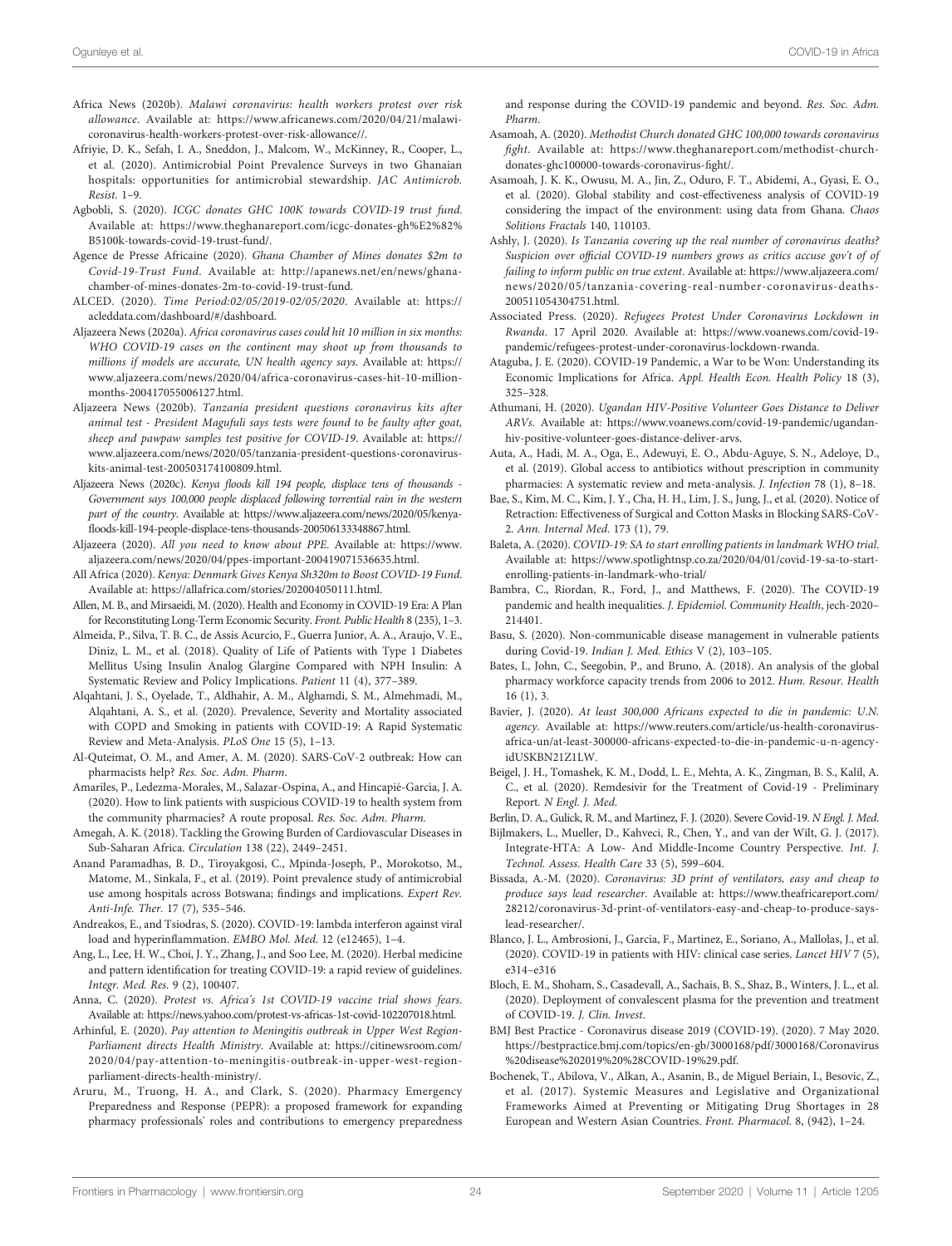- <span id="page-24-0"></span>Bode, B., Garrett, V., Messler, J., McFarland, R., Crowe, J., Booth, R., et al. (2020). Glycemic Characteristics and Clinical Outcomes of COVID-19 Patients Hospitalized in the United States. J. Diabetes Sci. Technol. 14 (4), 813–821
- Bokpe, S. (2020). Watch out for counterfeit chloroquine on the market-FDA warns. Available at: [https://www.theghanareport.com/fda/.](https://www.theghanareport.com/fda/)
- Bonner, L. (2020). Kenya Opens First Telemedicine Center For Covid-19 Detection. Available at: [https://www.axisimagingnews.com/news/kenya-opens-](https://www.axisimagingnews.com/news/kenya-opens-first-telemedicine-center-for-covid-19-detection)first[telemedicine-center-for-covid-19-detection](https://www.axisimagingnews.com/news/kenya-opens-first-telemedicine-center-for-covid-19-detection).
- Bonnet, F., Vanek, J., and Chen, M. (2019). Women and men in the informal economy: a statistical picture. Available at: [https://www.ilo.org/wcmsp5/](https://www.ilo.org/wcmsp5/groups/public/—ed_protect/—protrav/—travail/documents/publication/wcms_711798.pdf) groups/public/—ed\_protect/—protrav/—[travail/documents/publication/](https://www.ilo.org/wcmsp5/groups/public/—ed_protect/—protrav/—travail/documents/publication/wcms_711798.pdf) [wcms\\_711798.pdf](https://www.ilo.org/wcmsp5/groups/public/—ed_protect/—protrav/—travail/documents/publication/wcms_711798.pdf).
- Borba, M. G. S., Almeida Val, F. F., Sampaio, V. S., Alexandre, M. A. A., Melo, G. C., Brito, M., et al. (2020). Chloroquine diphosphate in two different dosages as adjunctive therapy of hospitalized patients with severe respiratory syndrome in the context of coronavirus (SARS-CoV-2) infection: Preliminary safety results of a randomized, double-blinded, phase IIb clinical trial (CloroCovid-19 Study). MedRxiv preprint. Available at: [https://www.medrxiv.org/content/10.1101/](https://www.medrxiv.org/content/10.1101/2020.04.07.20056424v2.full.pdf) [2020.04.07.20056424v2.full.pdf.](https://www.medrxiv.org/content/10.1101/2020.04.07.20056424v2.full.pdf) doi: [10.1101/2020.04.07.20056424](https://doi.org/10.1101/2020.04.07.20056424)
- Boulware, D. R., Pullen, M. F., Bangdiwala, A. S., Pastick, K. A., Lofgren, S. M., Okafor, E. C., et al. (2020). A Randomized Trial of Hydroxychloroquine as Postexposure Prophylaxis for Covid-19. N Engl. J. Med. 383 (6), 517–525
- Brennen, S., Simon, F., Howard, P. N., and Nielsen, R. K. (2020). Types, sources, and claims of COVID-19 misinformation. Available at: [https://reutersinstitute.](https://reutersinstitute.politics.ox.ac.uk/types-sources-and-claims-covid-19-misinformation) [politics.ox.ac.uk/types-sources-and-claims-covid-19-misinformation.](https://reutersinstitute.politics.ox.ac.uk/types-sources-and-claims-covid-19-misinformation)
- Brooks, S. K., Webster, R. K., Smith, L. E., Woodland, L., Wessely, S., Greenberg, N., et al. (2020). The psychological impact of quarantine and how to reduce it: rapid review of the evidence. Lancet 395 (10227), 912–920.
- Bruton, B., and Edwards, N. (2020). Barriers to mass testing for COVID-19 in Africa. Available at: [https://www.atlanticcouncil.org/blogs/africasource/](https://www.atlanticcouncil.org/blogs/africasource/barriers-to-mass-testing-for-covid-19-in-africa/) [barriers-to-mass-testing-for-covid-19-in-africa/](https://www.atlanticcouncil.org/blogs/africasource/barriers-to-mass-testing-for-covid-19-in-africa/).
- Budoo, A. (2020). In Africa, government attempts to fight misinformation are also limiting freedom of expression. Available at: [https://www.niemanlab.org/2020/](https://www.niemanlab.org/2020/05/in-africa-government-attempts-to-fight-misinformation-are-also-limiting-freedom-of-expression/) 05/in-africa-government-attempts-to-fi[ght-misinformation-are-also-limiting](https://www.niemanlab.org/2020/05/in-africa-government-attempts-to-fight-misinformation-are-also-limiting-freedom-of-expression/)[freedom-of-expression/.](https://www.niemanlab.org/2020/05/in-africa-government-attempts-to-fight-misinformation-are-also-limiting-freedom-of-expression/)
- Burke, J. (2020). It's just beginning here': Africa turns to testing as pandemic grips the continent. Available at: [https://www.msn.com/en-gb/news/world/its-just](https://www.msn.com/en-gb/news/world/its-just-beginning-here-africa-turns-to-testing-as-pandemic-grips-the-continent/ar-BB13de1l?ocid=spartandhp)[beginning-here-africa-turns-to-testing-as-pandemic-grips-the-continent/ar-](https://www.msn.com/en-gb/news/world/its-just-beginning-here-africa-turns-to-testing-as-pandemic-grips-the-continent/ar-BB13de1l?ocid=spartandhp)[BB13de1l?ocid=spartandhp.](https://www.msn.com/en-gb/news/world/its-just-beginning-here-africa-turns-to-testing-as-pandemic-grips-the-continent/ar-BB13de1l?ocid=spartandhp)
- Cadogan, C. A., and Hughes, C. M. (2020). On the frontline against COVID-19: Community pharmacists' contribution during a public health crisis. Res. Soc. Adm. Pharm.
- Campbell, A. M. (2020). An increasing risk of family violence during the Covid-19 pandemic: Strengthening community collaborations to save lives. Forensic Sci. Int.: Rep. 2100089.
- Cao, B., Wang, Y., Wen, D., Liu, W., Wang, J., Fan, G., et al. (2020). A Trial of Lopinavir-Ritonavir in Adults Hospitalized with Severe Covid-19. N Engl. J. Med. 382 (19), 1787–1799.
- Cash, R., and Patel, V. (2020). The art of medicine Has COVID-19 subverted global health? Lancet 395, 1687–1688.
- Cassini, A., Hogberg, L. D., Plachouras, D., Quattrocchi, A., Hoxha, A., Simonsen, G. S., et al. (2019). Attributable deaths and disability-adjusted life-years caused by infections with antibiotic-resistant bacteria in the EU and the European Economic Area in 2015: a population-level modelling analysis. Lancet Infect. Dis. 19 (1), 56–66.
- Castagnoli, R., Votto, M., Licari, A., Brambilla, I., Bruno, R., Perlini, S., et al. (2020). Severe Acute Respiratory Syndrome Coronavirus 2 (SARS-CoV-2) Infection in Children and Adolescents: A Systematic Review. JAMA Pediatr.
- Centre for Disease Prevention and Control (2020). People Who Are at Higher Risk for Severe Illness. Available at: [https://www.cdc.gov/coronavirus/2019-ncov/](https://www.cdc.gov/coronavirus/2019-ncov/need-extra-precautions/people-at-higher-risk.html?CDC_AA_refVal=https%3A%2F%2Fwww.cdc.gov%2Fcoronavirus%2F2019-ncov%2Fspecific-groups%2Fpeople-at-higher-risk.html) [need-extra-precautions/people-at-higher-risk.html?CDC\\_AA\\_refVal=https%](https://www.cdc.gov/coronavirus/2019-ncov/need-extra-precautions/people-at-higher-risk.html?CDC_AA_refVal=https%3A%2F%2Fwww.cdc.gov%2Fcoronavirus%2F2019-ncov%2Fspecific-groups%2Fpeople-at-higher-risk.html) [3A%2F%2Fwww.cdc.gov%2Fcoronavirus%2F2019-ncov%2Fspeci](https://www.cdc.gov/coronavirus/2019-ncov/need-extra-precautions/people-at-higher-risk.html?CDC_AA_refVal=https%3A%2F%2Fwww.cdc.gov%2Fcoronavirus%2F2019-ncov%2Fspecific-groups%2Fpeople-at-higher-risk.html)fic-groups% [2Fpeople-at-higher-risk.html](https://www.cdc.gov/coronavirus/2019-ncov/need-extra-precautions/people-at-higher-risk.html?CDC_AA_refVal=https%3A%2F%2Fwww.cdc.gov%2Fcoronavirus%2F2019-ncov%2Fspecific-groups%2Fpeople-at-higher-risk.html).
- CDC COVID-19 Response Team (2020). Preliminary Estimates of the Prevalence of Selected Underlying Health Conditions Among Patients with Coronavirus Disease 2019 - United States, February 12-March 28, 2020. Morbid. Mortal. Wkly. Rep. 69 (13), 382–386.
- CGTN Africa (2020). Uganda urges public on HIV/AIDS spread amid COVID-19 pandemic. Available at: [https://africa.cgtn.com/2020/05/06/uganda-urges](https://africa.cgtn.com/2020/05/06/uganda-urges-public-on-hiv-aids-spread-amid-covid-19-pandemic/)[public-on-hiv-aids-spread-amid-covid-19-pandemic/.](https://africa.cgtn.com/2020/05/06/uganda-urges-public-on-hiv-aids-spread-amid-covid-19-pandemic/)
- Chaiyachati, K. H., Ogbuoji, O., Price, M., Suthar, A. B., Negussie, E. K., and Bärnighausen, T. (2014). Interventions to improve adherence to antiretroviral therapy: a rapid systematic review. AIDS 28 (Suppl 2), S187–S204.
- Chan, D. K. C., Zhang, C. Q., and Josefsson, K. W. (2020). Why People Failed to Adhere to COVID-19 Preventive Behaviors? Perspectives from an Integrated Behavior Change Model. Infection Control Hosp. Epidemiol., 1–6.
- Chandan, J. S., Taylor, J., Bradbury-Jones, C., Nirantharakumar, K., Kane, E., and Bandyopadhyay, S. (2020). COVID-19: a public health approach to manage domestic violence is needed. Lancet Public Health. 5 (6), e309
- Chang, A. Y., Gómez-Olivé , F. X., Manne-Goehler, J., Wade, A. N., Tollman, S., Gaziano, T. A., et al. (2019). Multimorbidity and care for hypertension, diabetes and HIV among older adults in rural South Africa. Bull. World Health Organ 97 (1), 10–23.
- Channnel News Asia. (2020). Malaysia still using hydroxychloroquine to treat COVID-19 patients; health ministry monitoring side effects. 26 May 2020. Available at: [https://www.channelnewsasia.com/news/asia/covid-19-malaysia](https://www.channelnewsasia.com/news/asia/covid-19-malaysia-hydroxychloroquine-still-using-treatment-12771770)[hydroxychloroquine-still-using-treatment-12771770.](https://www.channelnewsasia.com/news/asia/covid-19-malaysia-hydroxychloroquine-still-using-treatment-12771770)
- Chauhan, R. P., Dessie, Z. G., Noreddin, A., and El Zowalaty, M. E. (2020). Systematic Review of Important Viral Diseases in Africa in Light of the 'One Health' Concept. Pathog. 9 (4), 1–83.
- Chiang, C. Y., and El Sony, A. (2020). Tackling the threat of COVID-19 in Africa: an urgent need for practical planning. Int. J. Tuberculosis Lung Dis. 24 (5), 541–542.
- Chigome, A. K., Matlala, M., Godman, B., and Meyer, J. C. (2019). Availability and Use of Therapeutic Interchange Policies in Managing Antimicrobial Shortages among South African Public Sector Hospitals; Findings and Implications. Antibiotics 9 (1), 1–11.
- Chilinda, W. (2020). Government To Recruit 8,000 Health Work In 2020. Available at: [https://www.znbc.co.zm/news/government-to-recruit-8000-health-work](https://www.znbc.co.zm/news/government-to-recruit-8000-health-work-in-2020/)[in-2020/.](https://www.znbc.co.zm/news/government-to-recruit-8000-health-work-in-2020/)
- Chowdhury, M. S., Rathod, J., and Gernsheimer, J. (2020). A Rapid Systematic Review of Clinical Trials Utilizing Chloroquine and Hydroxychloroquine as a Treatment for COVID-19. Acad. Emergency Med. 27 (6), 493–504.
- Clinical Trials Arena (2020). Genentech's arthritis drug tocilizumab shows promise in Covid-19 trial. Available at: [https://www.clinicaltrialsarena.com/news/](https://www.clinicaltrialsarena.com/news/french-early-trial-tocilizumab-covid-19/) [french-early-trial-tocilizumab-covid-19/.](https://www.clinicaltrialsarena.com/news/french-early-trial-tocilizumab-covid-19/)
- Cohen, I. G., Gostin, L. O., and Weitzner, D. J. (2020). Digital Smartphone Tracking for COVID-19: Public Health and Civil Liberties in Tension. JAMA.
- Conway, M., Holt, T., Sabow, A., and Sun, I. Y. (2020). Should sub-Saharan Africa make its own drugs? Available at: [https://www.mckinsey.com/industries/](https://www.mckinsey.com/industries/public-sector/our-insights/should-sub-saharan-africa-make-its-own-drugs) [public-sector/our-insights/should-sub-saharan-africa-make-its-own-drugs](https://www.mckinsey.com/industries/public-sector/our-insights/should-sub-saharan-africa-make-its-own-drugs)
- Cortegiani, A., Ingoglia, G., Ippolito, M., Giarratano, A., and Einav, S. (2020). A systematic review on the efficacy and safety of chloroquine for the treatment of COVID-19. J. Crit. Care 57, 279–283.
- Coulibaly, N. (2020). To fight coronavirus, Burkina Faso is tempted by chloroquine. Available at: [https://www.theafricareport.com/25416/to-](https://www.theafricareport.com/25416/to-fight-coronavirus-burkina-faso-is-tempted-by-chloroquine/)fight-coronavirus[burkina-faso-is-tempted-by-chloroquine/](https://www.theafricareport.com/25416/to-fight-coronavirus-burkina-faso-is-tempted-by-chloroquine/)
- Council for International Organizations of Medical Sciences (2020). Medicines assessment during public health emergencies needs good science, best practices and proper communication. Available at: [https://cioms.ch/wp-content/](https://cioms.ch/wp-content/uploads/2020/06/CIOMS_WGXII_Statement.pdf) [uploads/2020/06/CIOMS\\_WGXII\\_Statement.pdf.](https://cioms.ch/wp-content/uploads/2020/06/CIOMS_WGXII_Statement.pdf)
- Courtemanche, C., Garuccio, J., Le, A., Pinkston, J., and Yelowitz, A. (2020). Strong Social Distancing Measures In The United States Reduced The COVID-19 Growth Rate. Health Affairs.
- Craven, M., Mysore, M., Singhal, S., and Wilson, M. (2020). COVID-19: Briefing note, April 13, 2020 - Our latest perspectives on the coronavirus pandemic. Available at: [https://www.mckinsey.com/business-functions/risk/our-insights/](https://www.mckinsey.com/business-functions/risk/our-insights/covid-19-implications-for-business) [covid-19-implications-for-business](https://www.mckinsey.com/business-functions/risk/our-insights/covid-19-implications-for-business)
- Cullen, W., Gulati, G., and Kelly, B. D. (2020). Mental health in the COVID-19 pandemic. QJM Monthly J. Assoc. Phys. 113 (5), 311-312.
- Cunningham, A. C., Goh, H. P., and Koh, D. (2020). Treatment of COVID-19: old tricks for new challenges. Crit. Care 24 (1), 91.
- da Silva, W. C., de Araujo, V. E., Lima, E., Dos Santos, J. B. R., Silva, M., Almeida, P., et al. (2018). Comparative Effectiveness and Safety of Monoclonal Antibodies (Bevacizumab, Cetuximab, and Panitumumab) in Combination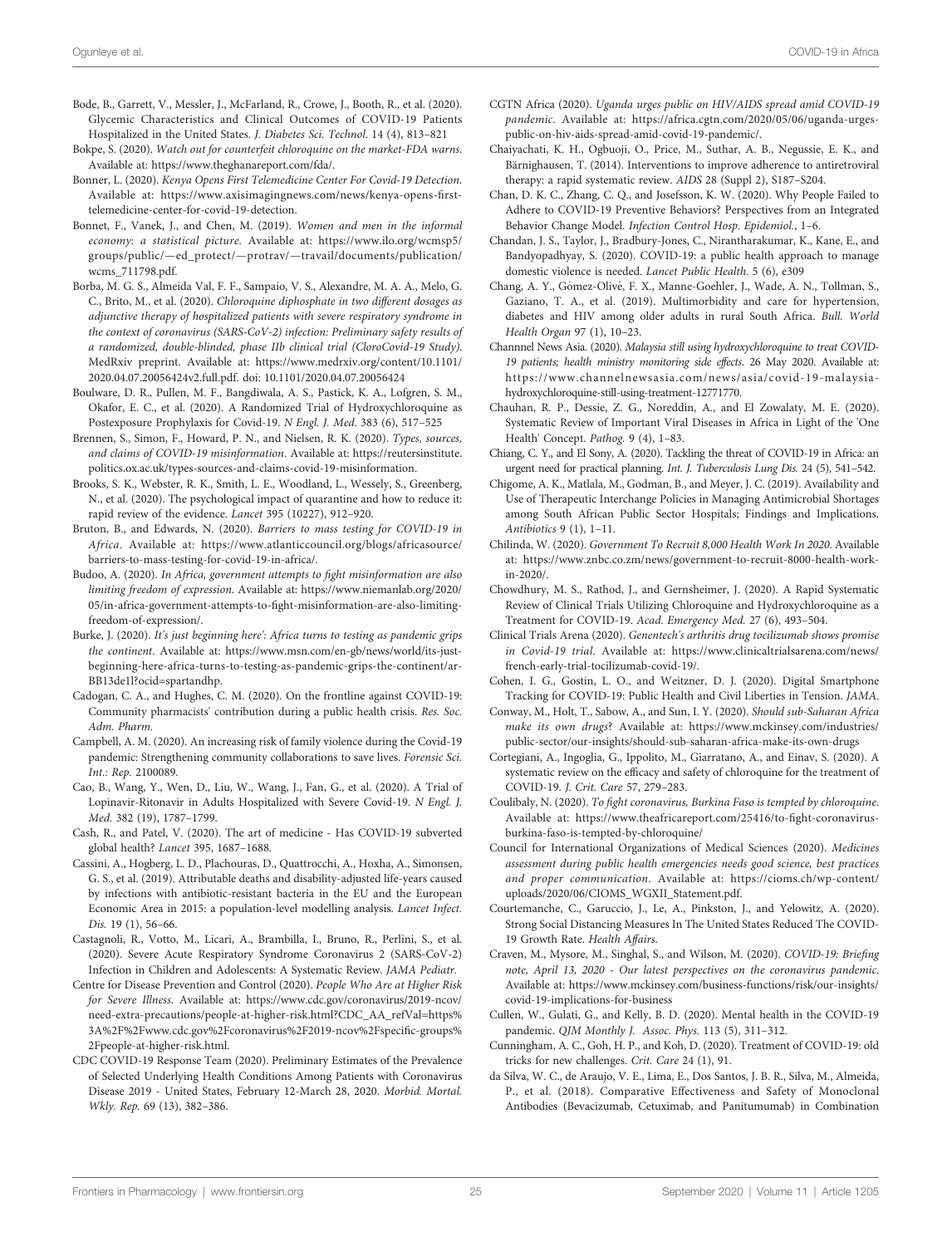<span id="page-25-0"></span>with Chemotherapy for Metastatic Colorectal Cancer: A Systematic Review and Meta-Analysis. BioDrugs 32 (6), 585–606.

- Dabanga (2020). OCHA Sudan: Medical supplies may be affected by Covid-19 measures. Available at: [https://www.dabangasudan.org/en/relief-news/article/](https://www.dabangasudan.org/en/relief-news/article/ocha-sudan-medical-supplies-may-be-affected-by-covid-19-measures) [ocha-sudan-medical-supplies-may-be-affected-by-covid-19-measures](https://www.dabangasudan.org/en/relief-news/article/ocha-sudan-medical-supplies-may-be-affected-by-covid-19-measures).
- Daily Monitor (2020). Uganda scientists develop devices to fight Covid-19. Available at: [https://www.monitor.co.ug/News/National/Uganda-scientists](https://www.monitor.co.ug/News/National/Uganda-scientists-develop-devices-to-fight-Covid19/688334-5530170-11h0vedz/index.html)develop-devices-to-fi[ght-Covid19/688334-5530170-11h0vedz/index.html.](https://www.monitor.co.ug/News/National/Uganda-scientists-develop-devices-to-fight-Covid19/688334-5530170-11h0vedz/index.html)
- Das, S., Bhowmick, S., Tiwari, S., and Sen, S. (2020). An Updated Systematic Review of the Therapeutic Role of Hydroxychloroquine in Coronavirus Disease-19 (COVID-19). Clin. Drug Invest. 40 (7), 591–601.
- Davis, R. (2020). Viral outbreak: Fake news spreads in SA in tandem with Covid-19. Available at: [https://www.dailymaverick.co.za/article/2020-03-31-viral](https://www.dailymaverick.co.za/article/2020-03-31-viral-outbreak-fake-news-spreads-in-sa-in-tandem-with-covid-19/)[outbreak-fake-news-spreads-in-sa-in-tandem-with-covid-19/.](https://www.dailymaverick.co.za/article/2020-03-31-viral-outbreak-fake-news-spreads-in-sa-in-tandem-with-covid-19/)

Defy (2020). Doing Our Part. Available at:<https://www.defy.co.za/doing-our-part/>.

- Di Caro, B. (2020). COVID-19 in Africa: insights from our 30 April WHO media briefing. Available at: [https://www.weforum.org/agenda/2020/04/covid-19-in](https://www.weforum.org/agenda/2020/04/covid-19-in-africa-insights-from-our-30-april-who-media-briefing/)[africa-insights-from-our-30-april-who-media-brie](https://www.weforum.org/agenda/2020/04/covid-19-in-africa-insights-from-our-30-april-who-media-briefing/)fing/.
- Di Lorenzo, G., and Di Trolio, R. (2020). Coronavirus Disease (COVID-19) in Italy: Analysis of Risk Factors and Proposed Remedial Measures. Front. Med. 7 (140), 1–4.
- Dietz, W., and Santos-Burgoa, C. (2020). Obesity and its Implications for COVID-19 Mortality. Obesity 28 (6), 1005.
- Docherty, A. B., Harrison, E. M., Green, C. A., Hardwick, H. E., Pius, R., Norman, L., et al. (2020). Features of 20 133 UK patients in hospital with covid-19 using the ISARIC WHO Clinical Characterisation Protocol: prospective observational cohort study. BMJ 369, m1985. doi: [10.1136/bmj.m1985](https://doi.org/10.1136/bmj.m1985)
- Donabedian, A. (2005). Evaluating the quality of medical care. 1966. Milbank Q. 83 (4), 691–729.
- Du, R. H., Liang, L. R., Yang, C. Q., Wang, W., Cao, T. Z., Li, M., et al. (2020). Predictors of Mortality for Patients with COVID-19 Pneumonia Caused by SARS-CoV-2: A Prospective Cohort Study. Eur. Respir. J. 55 (5), 2000524
- Ducomble, T., and Gignoux, E. (2020). Learning from a massive epidemic: measles in DRC. Lancet Infect. Dis. 20 (5), 542.
- Dugmore, H. (2020). Covid-19 leaves SA at the mercy of overseas drug exporters. Available at: [https://mg.co.za/article/2020-03-25-covid-19-leaves-sa-at-the](https://mg.co.za/article/2020-03-25-covid-19-leaves-sa-at-the-mercy-of-overseas-drug-exporters/)[mercy-of-overseas-drug-exporters/.](https://mg.co.za/article/2020-03-25-covid-19-leaves-sa-at-the-mercy-of-overseas-drug-exporters/)
- Dyer, O. (2020). Covid-19: Africa records over 10 000 cases as lockdowns take hold. BMJ (Clin. Res. Ed.) 369, m1439.
- EAC Secretariat (2020). East African Community COVID-19 Response Plan. Available at: [https://www.eac.int/coronavirus.](https://www.eac.int/coronavirus)
- EAC (2020). EAC Partner States directed to support local production of essential medical products and supplies to combat COVID-19 in the region. Available at: [https://www.eac.int/press-releases/147-health/1724-eac-partner-state](https://www.eac.int/press-releases/147-health/1724-eac-partner-state-directed-to-support-local-prodcution-of-essential-medical-products-and-suupliees-to-combat-covid-19-in-the-region)[directed-to-support-local-prodcution-of-essential-medical-products-and](https://www.eac.int/press-releases/147-health/1724-eac-partner-state-directed-to-support-local-prodcution-of-essential-medical-products-and-suupliees-to-combat-covid-19-in-the-region)[suupliees-to-combat-covid-19-in-the-region](https://www.eac.int/press-releases/147-health/1724-eac-partner-state-directed-to-support-local-prodcution-of-essential-medical-products-and-suupliees-to-combat-covid-19-in-the-region).
- East African (2020). Uganda endorses anti-malaria drug under clinical trial to cure Covid-19. Available at: [https://www.monitor.co.ug/News/National/Uganda](https://www.monitor.co.ug/News/National/Uganda-endorses-anti-malaria-drug-clinical-trial-cure-Covid-19/688334-5531292-rob53m/index.html)[endorses-anti-malaria-drug-clinical-trial-cure-Covid-19/688334-5531292](https://www.monitor.co.ug/News/National/Uganda-endorses-anti-malaria-drug-clinical-trial-cure-Covid-19/688334-5531292-rob53m/index.html) [rob53m/index.html.](https://www.monitor.co.ug/News/National/Uganda-endorses-anti-malaria-drug-clinical-trial-cure-Covid-19/688334-5531292-rob53m/index.html)
- Ebrahim, E., and Lakay, B. (2020). Mkhize: Health sector must manage chronic patients amid Covid-19 - or it may bring a new challenge. Available at: [https://](https://www.health24.com/Medical/Infectious-diseases/Coronavirus/mkhize-health-sector-must-manage-chronic-patients-amid-covid-19-or-it-may-bring-a-new-challenge-20200430) [www.health24.com/Medical/Infectious-diseases/Coronavirus/mkhize-health](https://www.health24.com/Medical/Infectious-diseases/Coronavirus/mkhize-health-sector-must-manage-chronic-patients-amid-covid-19-or-it-may-bring-a-new-challenge-20200430)[sector-must-manage-chronic-patients-amid-covid-19-or-it-may-bring-a-new](https://www.health24.com/Medical/Infectious-diseases/Coronavirus/mkhize-health-sector-must-manage-chronic-patients-amid-covid-19-or-it-may-bring-a-new-challenge-20200430)[challenge-20200430.](https://www.health24.com/Medical/Infectious-diseases/Coronavirus/mkhize-health-sector-must-manage-chronic-patients-amid-covid-19-or-it-may-bring-a-new-challenge-20200430)
- ECDC (2020a). Vaccines and treatment of COVID-19. Available at: [https://www.](https://www.ecdc.europa.eu/en/covid-19/latest-evidence/vaccines-and-treatment) [ecdc.europa.eu/en/covid-19/latest-evidence/vaccines-and-treatment.](https://www.ecdc.europa.eu/en/covid-19/latest-evidence/vaccines-and-treatment)
- ECDC (2020b). Ebola outbreak in the Democratic Republic of the Congo. Available at: [https://www.ecdc.europa.eu/en/ebola-virus-disease-outbreak-democratic](https://www.ecdc.europa.eu/en/ebola-virus-disease-outbreak-democratic-republic-congo-ongoing)[republic-congo-ongoing.](https://www.ecdc.europa.eu/en/ebola-virus-disease-outbreak-democratic-republic-congo-ongoing)
- Editor Food Business Africa (2020). Trade Kings Foundation launches hygiene drive against Covid-19 in Lusaka. Available at: [https://www.foodbusinessafrica.](https://www.foodbusinessafrica.com/2020/04/22/trade-kings-foundation-launches-hygiene-drive-against-covid-19-in-lusaka/) [com/2020/04/22/trade-kings-foundation-launches-hygiene-drive-against](https://www.foodbusinessafrica.com/2020/04/22/trade-kings-foundation-launches-hygiene-drive-against-covid-19-in-lusaka/)[covid-19-in-lusaka/.](https://www.foodbusinessafrica.com/2020/04/22/trade-kings-foundation-launches-hygiene-drive-against-covid-19-in-lusaka/)
- Ekor, M. (2014). The growing use of herbal medicines: issues relating to adverse reactions and challenges in monitoring safety. Front. Pharmacol. 4 (177), 1–10.
- Ellinghaus, D., Degenhardt, F., Bujanda, L., Buti, M., Albillos, A., Invernizzi, P., et al. (2020). Genomewide Association Study of Severe Covid-19 with Respiratory Failure. N Engl. J. Med.
- El-Sabaa, R. (2020). Egypt's health ministry launches coronavirus mobile application. Available at: [http://english.ahram.org.eg/NewsContent/1/64/367263/Egypt/](http://english.ahram.org.eg/NewsContent/1/64/367263/Egypt/Politics-/Egypts-health-ministry-launches-coronavirus-mobile.aspx) [Politics-/Egypts-health-ministry-launches-coronavirus-mobile.aspx](http://english.ahram.org.eg/NewsContent/1/64/367263/Egypt/Politics-/Egypts-health-ministry-launches-coronavirus-mobile.aspx).
- El-Sadr, W. M., and Justman, J. (2020). Africa in the Path of Covid-19. N Engl. J. Med. 383 (3), e11.
- EMA. (2020). First COVID-19 treatment recommended for EU authorisation. 25 June 2020. Available at: [https://www.ema.europa.eu/en/news/](https://www.ema.europa.eu/en/news/first-covid-19-treatment-recommended-eu-authorisation)first-covid-19 [treatment-recommended-eu-authorisation](https://www.ema.europa.eu/en/news/first-covid-19-treatment-recommended-eu-authorisation).
- Endomba, F. T., Wouna, D. L. A., and Danwang, C. (2020). Mental health during the coronavirus disease 2019 (Covid-19) pandemic: more is still to be done. PAMJ 35 (2), 7. doi: [10.11604/pamj.supp.2020.35.2.22605](https://doi.org/10.11604/pamj.supp.2020.35.2.22605)
- Ermisch, M., Bucsics, A., Vella Bonanno, P., Arickx, F., Bybau, A., Bochenek, T., et al. (2016). Payers' Views of the Changes Arising through the Possible Adoption of Adaptive Pathways. Front. Pharmacol. 7 (305), 1–9.
- European Medicine Agency (2020a). COVID-19: reminder of risk of serious side effects with chloroquine and hydroxychloroquine. Available at: [https://www.](https://www.ema.europa.eu/en/news/covid-19-reminder-risk-serious-side-effects-chloroquine-hydroxychloroquine) [ema.europa.eu/en/news/covid-19-reminder-risk-serious-side-effects](https://www.ema.europa.eu/en/news/covid-19-reminder-risk-serious-side-effects-chloroquine-hydroxychloroquine)[chloroquine-hydroxychloroquine.](https://www.ema.europa.eu/en/news/covid-19-reminder-risk-serious-side-effects-chloroquine-hydroxychloroquine)
- European Medicines Agency (2020b). EU authorities agree new measures to support availability of medicines used in the COVID-19 pandemic. Available at: [https://www.ema.europa.eu/en/news/eu-authorities-agree-new-measures](https://www.ema.europa.eu/en/news/eu-authorities-agree-new-measures-support-availability-medicines-used-covid-19-pandemic)[support-availability-medicines-used-covid-19-pandemic.](https://www.ema.europa.eu/en/news/eu-authorities-agree-new-measures-support-availability-medicines-used-covid-19-pandemic)
- European Observatory. (2016). How can voluntary cross-border collaboration in public procurement improve access to health technologies in Europe? Available at: [http://www.euro.who.int/:data/assets/pdf\\_](http://www.euro.who.int/:data/assets/pdf_file/0009/331992/PB21.pdf?ua=1)file/0009/331992/PB21.pdf?ua=1.
- EY Tax News Update (2020). Zambia issues additional fiscal measures to mitigate the impact of COVID-19. Available at: [https://taxnews.ey.com/news/2020-](https://taxnews.ey.com/news/2020-1113-zambia-issues-additional-fiscal-measures-to-mitigate-the-impact-of-covid-19?uAlertID=Sd%2FG8rua1oj6%2Fl58EZ2AiA%3D%3D) 1113-zambia-issues-additional-fi[scal-measures-to-mitigate-the-impact-of](https://taxnews.ey.com/news/2020-1113-zambia-issues-additional-fiscal-measures-to-mitigate-the-impact-of-covid-19?uAlertID=Sd%2FG8rua1oj6%2Fl58EZ2AiA%3D%3D)[covid-19?uAlertID=Sd%2FG8rua1oj6%2Fl58EZ2AiA%3D%3D.](https://taxnews.ey.com/news/2020-1113-zambia-issues-additional-fiscal-measures-to-mitigate-the-impact-of-covid-19?uAlertID=Sd%2FG8rua1oj6%2Fl58EZ2AiA%3D%3D)
- Fang, L., Karakiulakis, G., and Roth, M. (2020). Are patients with hypertension and diabetes mellitus at increased risk for COVID-19 infection? Lancet Respir. Med. 8 (4), e21.
- Fasseeh, A., Karam, R., Jameleddine, M., George, M., Kristensen, F. B., Al-Rabayah, A. A., et al. (2020). Implementation of Health Technology Assessment in the Middle East and North Africa: Comparison Between the Current and Preferred Status. Front. Pharmacol. 11 (15), 1–9.
- Ferner, R. E., and Aronson, J. K. (2020). Chloroquine and hydroxychloroquine in covid-19. BMJ 369, m1432.
- Ferrario, A., Arāja, D., Bochenek, T., Čatić, T., Dankó, D., Dimitrova, M., et al. (2017). The Implementation of Managed Entry Agreements in Central and Eastern Europe: Findings and Implications. PharmacoEconomics 35 (12), 1271–1285.
- Ford, N., Vitoria, M., Rangaraj, A., Norris, S. L., Calmy, A., and Doherty, M. (2020). Systematic review of the efficacy and safety of antiretroviral drugs against SARS, MERS or COVID-19: initial assessment. J. Int. AIDS Soc. 23 (4), e25489.
- Forrest, A. (2020). Coronavirus: 700 dead in Iran after drinking toxic methanol alcohol to cure Covid-19. Available at: [https://www.msn.com/en-gb/news/](https://www.msn.com/en-gb/news/coronavirus/coronavirus-700-dead-in-iran-after-drinking-toxic-methanol-alcohol-to-cure-covid-19/ar-BB13jC6f?ocid=spartandhp) [coronavirus/coronavirus-700-dead-in-iran-after-drinking-toxic-methanol](https://www.msn.com/en-gb/news/coronavirus/coronavirus-700-dead-in-iran-after-drinking-toxic-methanol-alcohol-to-cure-covid-19/ar-BB13jC6f?ocid=spartandhp)[alcohol-to-cure-covid-19/ar-BB13jC6f?ocid=spartandhp](https://www.msn.com/en-gb/news/coronavirus/coronavirus-700-dead-in-iran-after-drinking-toxic-methanol-alcohol-to-cure-covid-19/ar-BB13jC6f?ocid=spartandhp).
- Founou, R. C., Founou, L. L., and Essack, S. Y. (2017). Clinical and economic impact of antibiotic resistance in developing countries: A systematic review and meta-analysis. PLoS One 12 (12), 1–18.
- Gaborit, B. J., Bergmann, J. F., Mussini, C., Arribas, J. R., Behrens, G., Walmsley, S., et al. (2020). Plea for multitargeted interventions for severe COVID-19. Lancet Infect. Dis.
- Gallagher, F. (2020). Tracking hydroxychloroquine misinformation: How an unproven COVID-19 treatment ended up being endorsed by Trump. ABC News. Available at: [https://abcnews.go.com/Health/tracking-hydroxychloroquine-misinformation](https://abcnews.go.com/Health/tracking-hydroxychloroquine-misinformation-unproven-covid-19-treatment-ended/story?id=70074235)[unproven-covid-19-treatment-ended/story?id=70074235.](https://abcnews.go.com/Health/tracking-hydroxychloroquine-misinformation-unproven-covid-19-treatment-ended/story?id=70074235)
- Gao, J., Tian, Z., and Yang, X. (2020). Breakthrough: Chloroquine phosphate has shown apparent efficacy in treatment of COVID-19 associated pneumonia in clinical studies. Biosci. Trends 14 (1), 72–73.
- Gautret, P., Lagier, J. C., Parola, P., Hoang, V. T., Meddeb, L., Mailhe, M., et al. (2020). Hydroxychloroquine and azithromycin as a treatment of COVID-19: results of an open-label non-randomized clinical trial. Int. J. Antimicrob. Agents, 105949.
- Geldsetzer, P. (2020). Use of Rapid Online Surveys to Assess People's Perceptions During Infectious Disease Outbreaks: A Cross-sectional Survey on COVID-19. J. Med. Internet Res. 22 (4), e18790–e1879e.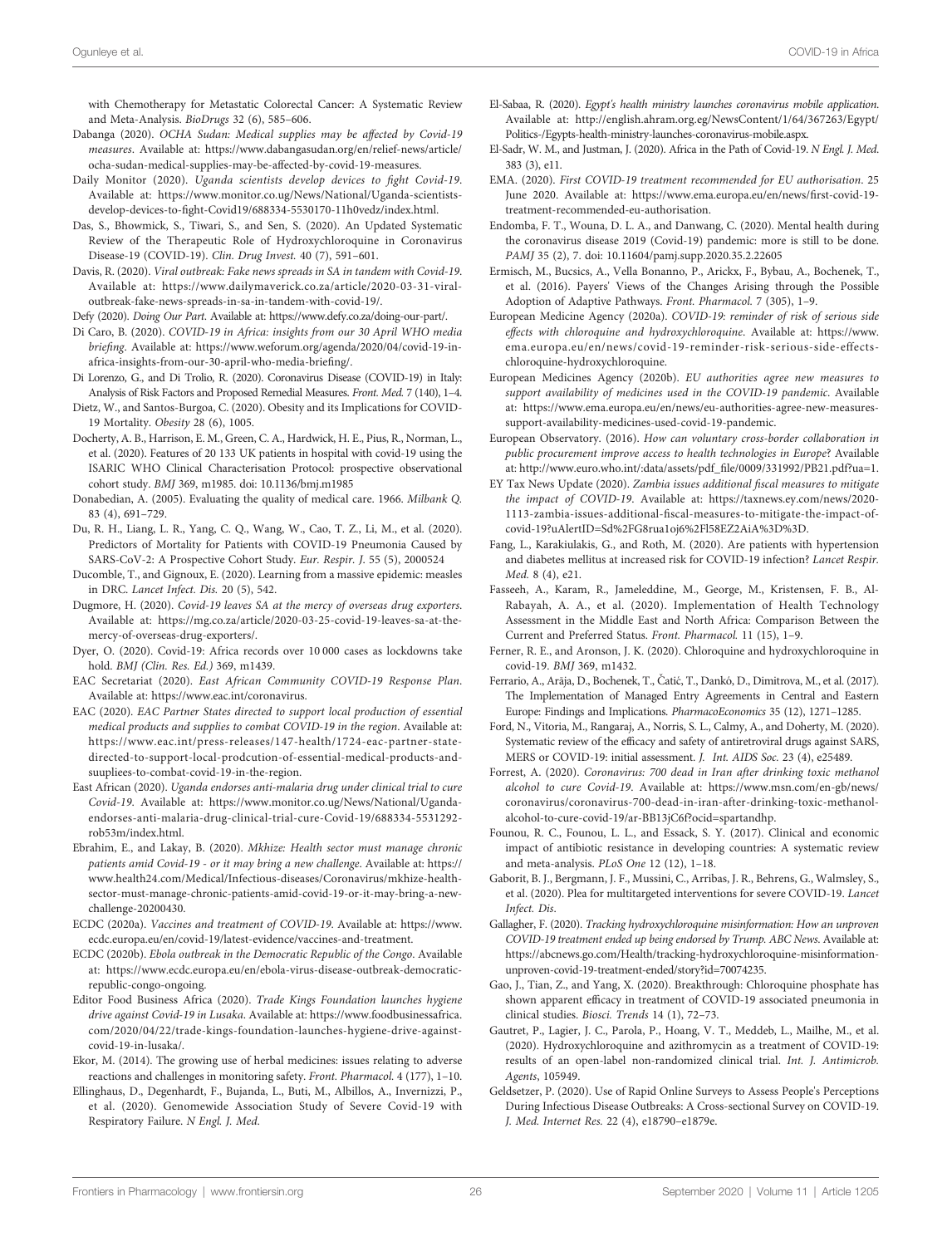- <span id="page-26-0"></span>Geleris, J., Sun, Y., Platt, J., Zucker, J., Baldwin, M., Hripcsak, G., et al. (2020). Observational Study of Hydroxychloroquine in Hospitalized Patients with Covid-19. N Engl. J. Med. 382 (25), 2411–2418.
- Ghana Ministry of Health. (2018). Ministry of Food and Agriculture, Ministry of Environment, Science, Technology and Innovation, Ministry of Fisheries and Aquaculture Development. Ghana National Action Plan for Antimicrobial Use and Resistance. 2017 - 2021. Available at: [http://www.moh.gov.gh/wp-content/](http://www.moh.gov.gh/wp-content/uploads/2018/04/NAP_FINAL_PDF_A4_19.03.2018-SIGNED-1.pdf) [uploads/2018/04/NAP\\_FINAL\\_PDF\\_A4\\_19.03.2018-SIGNED-1.pdf.](http://www.moh.gov.gh/wp-content/uploads/2018/04/NAP_FINAL_PDF_A4_19.03.2018-SIGNED-1.pdf)
- Ghana News Agency. (2020). Successful testing regime and controls inform lifting of lockdown. Issued April 20 2020. Available at: [https://newsghana.com.gh/](https://newsghana.com.gh/successful-testing-regime-and-controls-inform-lifting-of-lockdown/) [successful-testing-regime-and-controls-inform-lifting-of-lockdown/.](https://newsghana.com.gh/successful-testing-regime-and-controls-inform-lifting-of-lockdown/)
- Ghana Prorities Project. (2020). A rapid cost-benefit analysis of moderate social distancing in response to the COVID-19 pandemic in Ghana. 20 May 2020. Available at: [https://www.copenhagenconsensus.com/sites/default/](https://www.copenhagenconsensus.com/sites/default/files/covid_brief_for_ndpc_ghana_final.pdf)files/covid\_ [brief\\_for\\_ndpc\\_ghana\\_](https://www.copenhagenconsensus.com/sites/default/files/covid_brief_for_ndpc_ghana_final.pdf)final.pdf.
- GhanaWeb (2020a). Pharmaceutical companies to produce 70% of country's drug needs. Available at: [https://www.ghanaweb.com/GhanaHomePage/](https://www.ghanaweb.com/GhanaHomePage/NewsArchive/Pharmaceutical-companies-to-produce-70-of-country-s-drug-needs-936016) [NewsArchive/Pharmaceutical-companies-to-produce-70-of-country-s-drug](https://www.ghanaweb.com/GhanaHomePage/NewsArchive/Pharmaceutical-companies-to-produce-70-of-country-s-drug-needs-936016)[needs-936016.](https://www.ghanaweb.com/GhanaHomePage/NewsArchive/Pharmaceutical-companies-to-produce-70-of-country-s-drug-needs-936016)
- GhanaWeb (2020b). Coronavirus: Stop discriminating against recovered patients. Available at: [https://www.ghanaweb.com/GhanaHomePage/NewsArchive/](https://www.ghanaweb.com/GhanaHomePage/NewsArchive/Coronavirus-Stop-discriminating-against-recovered-patients-Fred-Drah-926353) [Coronavirus-Stop-discriminating-against-recovered-patients-Fred-Drah-](https://www.ghanaweb.com/GhanaHomePage/NewsArchive/Coronavirus-Stop-discriminating-against-recovered-patients-Fred-Drah-926353)[926353.](https://www.ghanaweb.com/GhanaHomePage/NewsArchive/Coronavirus-Stop-discriminating-against-recovered-patients-Fred-Drah-926353)
- Ghosal, A., and Milko, V. Coronavirus could erode global fight against other diseases. Available at: [https://www.msn.com/en-gb/news/world/coronavirus](https://www.msn.com/en-gb/news/world/coronavirus-could-erode-global-fight-against-other-diseases/ar-BB12HxuG?ocid=spartandhp#image=1)could-erode-global-fi[ght-against-other-diseases/ar-BB12HxuG?ocid=](https://www.msn.com/en-gb/news/world/coronavirus-could-erode-global-fight-against-other-diseases/ar-BB12HxuG?ocid=spartandhp#image=1) [spartandhp#image=1.](https://www.msn.com/en-gb/news/world/coronavirus-could-erode-global-fight-against-other-diseases/ar-BB12HxuG?ocid=spartandhp#image=1)
- Global Coronavirus COVID-19 Clinical Trial Tracker. (2020). Available at: [https://](https://www.covid-trials.org/) [www.covid-trials.org/.](https://www.covid-trials.org/)
- Glied, S., and Levy, H. (2020). The Potential Effects of Coronavirus on National Health Expenditures. JAMA.
- Godman, B., Wettermark, B., van Woerkom, M., Fraeyman, J., Alvarez-Madrazo, S., Berg, C., et al. (2014). Multiple policies to enhance prescribing efficiency for established medicines in Europe with a particular focus on demand-side measures: findings and future implications. Front. Pharmacol. 5, 106.
- Godman, B., Malmstrom, R. E., Diogene, E., Jayathissa, S., McTaggart, S., Cars, T., et al. (2014b). Dabigatran - a continuing exemplar case history demonstrating the need for comprehensive models to optimize the utilization of new drugs. Front. Pharmacol. 5, 109.
- Godman, B., Malmstrom, R. E., Diogene, E., Gray, A., Jayathissa, S., Timoney, A., et al. (2015). Are new models needed to optimize the utilization of new medicines to sustain healthcare systems? Expert Rev. Clin. Pharmacol. 8 (1), 77–94.
- Godman, B., Bucsics, A., Vella Bonanno, P., Oortwijn, W., Rothe, C. C., Ferrario, A., et al. (2018). Barriers for Access to New Medicines: Searching for the Balance Between Rising Costs and Limited Budgets. Front. Public Health 6, 328.
- Godman, B., Grobler, C., Van-De-Lisle, M., Wale, J., Barbosa, W. B., Massele, A., et al. (2019). Pharmacotherapeutic interventions for bipolar disorder type II: addressing multiple symptoms and approaches with a particular emphasis on strategies in lower and middle-income countries. Expert Opin. Pharmacother. 20 (18), 2237–2255.
- Godman, B. (2020). Combating COVID-19: Lessons learnt particularly among developing countries and the implications. Bangladesh J. Med. Sci. S103–8. doi: [10.3329/bjms.v19i0.48413](https://doi.org/10.3329/bjms.v19i0.48413)
- Godman, B., Haque, M., McKimm, J., Abu Bakar, M., Sneddon, J., Wale, J., et al. (2020a). Ongoing strategies to improve the management of upper respiratory tract infections and reduce inappropriate antibiotic use particularly among lower and middle-income countries: findings and implications for the future. Curr. Med. Res. Opin. 36 (2), 301–327.
- Godman, B., Basu, D., Pillay, Y., Almeida, P., Mwita, J. C., Rwegerera, G. M., et al. (2020b). Ongoing and planned activities to improve the management of patients with Type 1 diabetes across Africa; implications for the future. Hosp. Pract. 48 (2), 51–67.
- Godman, B., Basu, D., Pillay, Y., Mwita, J. C., Rwegerera, G. M., Anand Paramadhas, B. D., et al. (2020c). Review of Ongoing Activities and Challenges to Improve the Care of Patients With Type 2 Diabetes Across Africa and the Implications for the Future. Front. Pharmacol. 11 (108), 1–21.
- Godman, B., McCabe, H., and Leong, T. D. (2020d). Fixed dose drug combinations - are they pharmacoeconomically sound? Findings and implications especially for lower- and middle-income countries. Expert Rev. Pharmacoecon. Outc. Res. 20 (1), 1–26.
- González-Sanguino, C., Ausín, B., Castellanos, M., Saiz, J., López-Gómez, A., Ugidos, C., et al. (2020). Mental health consequences during the initial stage of the 2020 Coronavirus pandemic (COVID-19) in Spain. Brain Behav. Immun.
- Goodman, J. L., and Borio, L. (2020). Finding Effective Treatments for COVID-19: Scientific Integrity and Public Confidence in a Time of Crisis. JAMA 87, 172–176.
- Gounden, P., Barden, C., and Charter, C. (2020). Taking stock: Competition law's response to the novel COVID-19 outbreak. Available at: [https://www.cliffedekkerhofmeyr.com/](https://www.cliffedekkerhofmeyr.com/en/news/publications/2020/Competition/competition-alert-1-april-Taking-stock-Competition-laws-response-to-the-novel-COVID-19-outbreak.html) [en/news/publications/2020/Competition/competition-alert-1-april-Taking-stock-](https://www.cliffedekkerhofmeyr.com/en/news/publications/2020/Competition/competition-alert-1-april-Taking-stock-Competition-laws-response-to-the-novel-COVID-19-outbreak.html)[Competition-laws-response-to-the-novel-COVID-19-outbreak.html.](https://www.cliffedekkerhofmeyr.com/en/news/publications/2020/Competition/competition-alert-1-april-Taking-stock-Competition-laws-response-to-the-novel-COVID-19-outbreak.html)
- Government of The Kingdom of Eswatini (2020). Prime Minister's Statement Partial Lockdown Strengthened Measures. Available at: [http://www.gov.sz/](http://www.gov.sz/images/CORONA/PM-statement-22-April-2020.pdf) [images/CORONA/PM-statement-22-April-2020.pdf](http://www.gov.sz/images/CORONA/PM-statement-22-April-2020.pdf).
- Gower, P. (2020). UP produces interactive app with real-time data on COVID-19 infections. Available at: [https://www.up.ac.za/news/post\\_2885914-up](https://www.up.ac.za/news/post_2885914-up-produces-interactive-app-with-real-time-data-on-covid-19-infections)[produces-interactive-app-with-real-time-data-on-covid-19-infections.](https://www.up.ac.za/news/post_2885914-up-produces-interactive-app-with-real-time-data-on-covid-19-infections)
- Guan, W.-J., Ni, Z.-Y., Hu, Y., Liang, W.-H., Ou, C.-Q., He, J.-X., et al. (2020). Clinical Characteristics of Coronavirus Disease 2019 in China. New Engl. J. Med. 382 (18), 1708–1720.
- Guo, W., Ming, F., Dong, Y., Zhang, Q., Zhang, X., Mo, P., et al. (2020). A Survey for COVID-19 Among HIV/AIDS Patients in Two Districts of Wuhan, China. Lancet.
- GuruGamer (2020). Warning: An American Died Of Using A Chloroquine Overdose Suggested As A Coronavirus Cure By President Trump. Available at: [https://gurugamer.com/features/an-american-died-of-using-a-chloroquine](https://gurugamer.com/features/an-american-died-of-using-a-chloroquine-overdose-suggested-as-a-coronavirus-cure-by-president-trump-9466)[overdose-suggested-as-a-coronavirus-cure-by-president-trump-9466.](https://gurugamer.com/features/an-american-died-of-using-a-chloroquine-overdose-suggested-as-a-coronavirus-cure-by-president-trump-9466)
- Habersaat, K. B., Betsch, C., Danchin, M., Sunstein, C. R., Böhm, R., Falk, A., et al. (2020). Ten considerations for effectively managing the COVID-19 transition. Nat. Hum. Behav. 4 (7), 677–687.
- Haigh, L. (2020). Malaria in Zimbabwe exacerbated by Covid-19. Available at: [https://www.itij.com/latest/news/malaria-zimbabwe-exacerbated-covid-19.](https://www.itij.com/latest/news/malaria-zimbabwe-exacerbated-covid-19)
- Hall, C. (2020). This One Thing Could Be the Key to Reducing the Progression of COVID-19. Available at: [https://www.msn.com/en-us/health/medical/this](https://www.msn.com/en-us/health/medical/this-one-thing-could-be-the-key-to-reducing-the-progression-of-covid-19/ar-BB12Wb84)[one-thing-could-be-the-key-to-reducing-the-progression-of-covid-19/ar-](https://www.msn.com/en-us/health/medical/this-one-thing-could-be-the-key-to-reducing-the-progression-of-covid-19/ar-BB12Wb84)[BB12Wb84](https://www.msn.com/en-us/health/medical/this-one-thing-could-be-the-key-to-reducing-the-progression-of-covid-19/ar-BB12Wb84).
- Hamid, S., Mir, M. Y., and Rohela, G. K. (2020). Novel coronavirus disease (COVID-19): a pandemic (epidemiology, pathogenesis and potential therapeutics). New Microbes New Infect. 35, 100679.
- Haque, M., Islam, S., Iqbal, S., Urmi, U. L., Kamal, Z. M., Shuvo, S. A., et al. (2020). Availability and price changes of potential medicines and equipment for the prevention and treatment of COVID-19 among pharmacy and drug stores in Bangladesh; findings and implications. Bangladesh J. Med. Sci. 19 (Special Issue on Covid19), S36–S50.
- Härter, G., Spinner, C. D., Roider, J., Bickel, M., Krznaric, I., Grunwald, S., et al. (2020). COVID-19 in people living with human immunodeficiency virus: a case series of 33 patients. Infection, 1–6.
- Hatswell, A. J. (2020). Learnings for Health Economics from the Early Stages of the COVID-19 Pandemic. PharmacoEconom. - Open 4 (2), 203–205.
- Hayat, K., Rosenthal, M., Xu, S., Arshed, M., Li, P., Zhai, P., et al. (2020). View of Pakistani Residents toward Coronavirus Disease (COVID-19) during a Rapid Outbreak: A Rapid Online Survey. Int. J. Environ. Res. Public Health 17 (10), 1–10.
- He, J., He, L., Zhou, W., Nie, X., and He, M. (2020). Discrimination and Social Exclusion in the Outbreak of COVID-19. Int. J. Environ. Res. Public Health 17  $(8), 1-4.$
- Health 24. (2020). Dramatic drop in SA's immunisation rates. 26 June 2020. Available at: [https://www.health24.com/Medical/Childhood-diseases/](https://www.health24.com/Medical/Childhood-diseases/Vaccinations/dramatic-drop-in-sas-immunisation-rates-20200624-4) [Vaccinations/dramatic-drop-in-sas-immunisation-rates-20200624-4](https://www.health24.com/Medical/Childhood-diseases/Vaccinations/dramatic-drop-in-sas-immunisation-rates-20200624-4).
- Hedima, E. W., Adeyemi, M. S., and Ikunaiye, N. Y. (2020). Community Pharmacists: On the frontline of health service against COVID-19 in LMICs. Res. Soc. Adm. Pharm.
- Hernandez-Villafuerte, K., Li, R., and Hofman, K. J. (2016). Bibliometric trends of health economic evaluation in Sub-Saharan Africa. Global Health 12 (1), 50.
- High Commission of the Republic of Zambia (2020). Statement by the Hon. Minister of finance on covid-19. Available at: [https://www.zambiahc.org.uk/](https://www.zambiahc.org.uk/news_events/statement-by-the-hon-minister-of-finance-on-covid-19/) [news\\_events/statement-by-the-hon-minister-of-](https://www.zambiahc.org.uk/news_events/statement-by-the-hon-minister-of-finance-on-covid-19/)finance-on-covid-19/.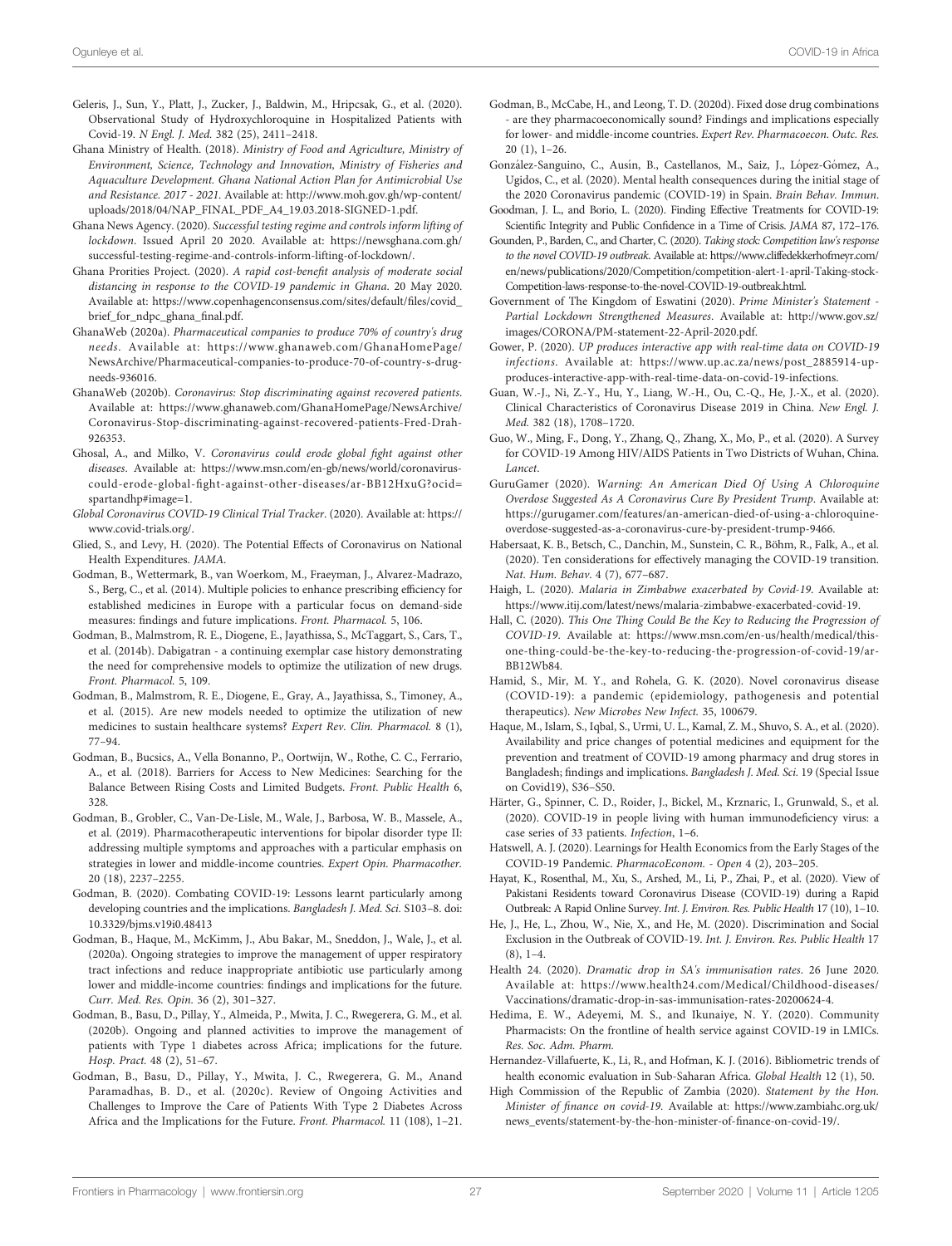- <span id="page-27-0"></span>Ho, U. (2020). Covid-19 precaution: Some patients on chronic meds to have prescriptions filled for up to four months. Sportlight Health Journalism. 31 March 2020. Available from URL: [http://www.msn.com/en-za/health/](http://www.msn.com/en-za/health/healthnews/covid-19-precaution-some-patients-on-chronic-meds-to-have-prescriptions-filled-for-up-to-four-months/ar-BB11VVGr) [healthnews/covid-19-precaution-some-patients-on-chronic-meds-to-have](http://www.msn.com/en-za/health/healthnews/covid-19-precaution-some-patients-on-chronic-meds-to-have-prescriptions-filled-for-up-to-four-months/ar-BB11VVGr)prescriptions-fi[lled-for-up-to-four-months/ar-BB11VVGr](http://www.msn.com/en-za/health/healthnews/covid-19-precaution-some-patients-on-chronic-meds-to-have-prescriptions-filled-for-up-to-four-months/ar-BB11VVGr)
- Hofer, U. (2019). The cost of antimicrobial resistance. Nat. Rev. Microbiol. 17 (1), 3.
- Hofman, K., and Goldstein, S. (2020). COVID-19 risks forcing SA to make health trade-offs it can ill afford. Available at: [https://www.wits.ac.za/covid19/covid19](https://www.wits.ac.za/covid19/covid19-news/latest/covid-19-risks-forcing-sa-to-make-health-trade-offs-it-can-ill-afford.html) [news/latest/covid-19-risks-forcing-sa-to-make-health-trade-offs-it-can-ill](https://www.wits.ac.za/covid19/covid19-news/latest/covid-19-risks-forcing-sa-to-make-health-trade-offs-it-can-ill-afford.html)[afford.html.](https://www.wits.ac.za/covid19/covid19-news/latest/covid-19-risks-forcing-sa-to-make-health-trade-offs-it-can-ill-afford.html)
- Hollingworth, S., Odame, E., and Winch, A. (2018). Understanding data needs for HTA in Sub-Saharan Africa – a framework and Ghana case study. Available at: [https://www.idsihealth.org/wp-content/uploads/2018/10/Data-Sources-.pdf.](https://www.idsihealth.org/wp-content/uploads/2018/10/Data-Sources-.pdf)
- Houreld, K., and Lewis, D. (2020). In Africa, lack of coronavirus data raises fears of silent epidemic. 8 July 2020. Available at: [https://www.yahoo.com/news/africa](https://www.yahoo.com/news/africa-lack-coronavirus-data-raises-081603106.html)[lack-coronavirus-data-raises-081603106.html](https://www.yahoo.com/news/africa-lack-coronavirus-data-raises-081603106.html)
- Houreld, K., Lewis, D., McNeill, R., and Granado, S. (2020). Virus exposes gaping holes in Africa's health systems. Available at: [https://graphics.reuters.com/](https://graphics.reuters.com/HEALTH-CORONAVIRUS/AFRICA/yzdpxoqbdvx/?fbclid=IwAR2Xu9J5CLPuUfxWyzFzi-uiSlixjgxsJDPXh0Loa40HNnEnisi0glXCG_A) [HEALTH-CORONAVIRUS/AFRICA/yzdpxoqbdvx/?fbclid=](https://graphics.reuters.com/HEALTH-CORONAVIRUS/AFRICA/yzdpxoqbdvx/?fbclid=IwAR2Xu9J5CLPuUfxWyzFzi-uiSlixjgxsJDPXh0Loa40HNnEnisi0glXCG_A) [IwAR2Xu9J5CLPuUfxWyzFzi-uiSlixjgxsJDPXh0Loa40HNnEnisi0glXCG\\_A](https://graphics.reuters.com/HEALTH-CORONAVIRUS/AFRICA/yzdpxoqbdvx/?fbclid=IwAR2Xu9J5CLPuUfxWyzFzi-uiSlixjgxsJDPXh0Loa40HNnEnisi0glXCG_A).
- Huang, C., Wang, Y., Li, X., Ren, L., Zhao, J., Hu, Y., et al. (2020). Clinical features of patients infected with 2019 novel coronavirus in Wuhan, China. Lancet 395 (10223), 497–506.
- Huang, I., Lim, M. A., and Pranata, R. (2020). Diabetes mellitus is associated with increased mortality and severity of disease in COVID-19 pneumonia - A systematic review, meta-analysis, and meta-regression. Diabetes Metab. Syndrome 14 (4), 395–403.
- Hung, I. F.-N., Lung, K.-C., Tso, E. Y.-K., Liu, R., Chung, T. W.-H., Chu, M.-Y., et al. (2020). Triple combination of interferon beta-1b, lopinavir–ritonavir, and ribavirin in the treatment of patients admitted to hospital with COVID-19: an open-label, randomised, phase 2 trial. Lancet 395 (10238), 1695–1704.
- Hwang, T. J., Rabheru, K., Peisah, C., Reichman, W., and Ikeda, M. (2020). Loneliness and Social Isolation during the COVID-19 Pandemic. Int. Psychogeriatrics 1–15.
- IFRC, UNICEF and WHO (2020). Social Stigma associated with COVID-19. Available at: [https://reliefweb.int/sites/reliefweb.int/](https://reliefweb.int/sites/reliefweb.int/files/resources/covid19-stigma-guide.pdf)files/resources/covid19 [stigma-guide.pdf.](https://reliefweb.int/sites/reliefweb.int/files/resources/covid19-stigma-guide.pdf)
- Ighobor, K. (2020). Together we can win the war against COVID-19. Available at: [https://www.un.org/africarenewal/magazine/special-edition-covid-19/](https://www.un.org/africarenewal/magazine/special-edition-covid-19/together-we-can-win-war-against-covid-19) [together-we-can-win-war-against-covid-19.](https://www.un.org/africarenewal/magazine/special-edition-covid-19/together-we-can-win-war-against-covid-19)
- IHME (2020a). New COVID-19 forecasts for Europe: Italy & Spain have passed the peak of their epidemics; UK, early in its epidemic, faces a fast-mounting death toll. Available at: [http://www.healthdata.org/news-release/new-covid-19](http://www.healthdata.org/news-release/new-covid-19-forecasts-europe-italy-spain-have-passed-peak-their-epidemics-uk-early-its) [forecasts-europe-italy-spain-have-passed-peak-their-epidemics-uk-early-its.](http://www.healthdata.org/news-release/new-covid-19-forecasts-europe-italy-spain-have-passed-peak-their-epidemics-uk-early-its)
- IHME (2020b). New COVID-19 forecasts: US hospitals could be overwhelmed in the second week of April by demand for ICU beds, and US deaths could total 81,000 by July. Available at: [http://www.healthdata.org/news-release/new-covid-19](http://www.healthdata.org/news-release/new-covid-19-forecasts-us-hospitals-could-be-overwhelmed-second-week-april-demand-icu) [forecasts-us-hospitals-could-be-overwhelmed-second-week-april-demand-icu](http://www.healthdata.org/news-release/new-covid-19-forecasts-us-hospitals-could-be-overwhelmed-second-week-april-demand-icu).
- IMF (2020). IMF Executive Board Approves a US\$491.5 Million Disbursement to Uganda to Address the COVID-19 Pandemic. Available at: [https://www.imf.](https://www.imf.org/en/News/Articles/2020/05/06/pr20206-uganda-imf-executive-board-approves-us-million-disbursement-address-the-covid-19-pandemic) [org/en/News/Articles/2020/05/06/pr20206-uganda-imf-executive-board](https://www.imf.org/en/News/Articles/2020/05/06/pr20206-uganda-imf-executive-board-approves-us-million-disbursement-address-the-covid-19-pandemic)[approves-us-million-disbursement-address-the-covid-19-pandemic.](https://www.imf.org/en/News/Articles/2020/05/06/pr20206-uganda-imf-executive-board-approves-us-million-disbursement-address-the-covid-19-pandemic)
- Inciardi, R. M., Lupi, L., Zaccone, G., Italia, L., Raffo, M., Tomasoni, D., et al. (2020). Cardiac Involvement in a Patient With Coronavirus Disease 2019 (COVID-19). JAMA Cardiol. 5 (7), 1–6.
- International Alliance of Patients' Organizations. (2020). COVID-19 Resources Hub. Available at:<https://www.iapo.org.uk/covid-19-resources-hub>.
- International Society of Antimicrobial Chemotherapy. (2020). Official Statement from International Society of Antimicrobial Chemotherapy (ISAC) - Hydroxychloroquine and azithromycin as a treatment of COVID-19: results of an open-label nonrandomized clinical trial (Gautret P et al. PMID 32205204). Available at: [https://](https://www.isac.world/news-and-publications/official-isac-statement) [www.isac.world/news-and-publications/of](https://www.isac.world/news-and-publications/official-isac-statement)ficial-isac-statement.
- IOL (2020). In a Covid-19 world, telemedicine will be the new normal. Available at: [https://www.iol.co.za/lifestyle/health/in-a-covid-19-world-telemedicine-will](https://www.iol.co.za/lifestyle/health/in-a-covid-19-world-telemedicine-will-be-the-new-normal-47357559)[be-the-new-normal-47357559.](https://www.iol.co.za/lifestyle/health/in-a-covid-19-world-telemedicine-will-be-the-new-normal-47357559)
- ISAC/ Elsevier (2020). Joint ISAC and Elsevier statement on Gautret et al. paper [PMID 32205204]. Available at: [https://www.isac.world/news-and](https://www.isac.world/news-and-publications/isac-elsevier-statement)[publications/isac-elsevier-statement.](https://www.isac.world/news-and-publications/isac-elsevier-statement)
- Jayaram, K., Leke, A., Ooko-Ombaka, A., and Sun, Y. S. (2020). Tackling COVID-19 in Africa - An unfolding health and economic crisis that demands bold action. Available at: [https://www.mckinsey.com/featured-insights/middle-east-and](https://www.mckinsey.com/featured-insights/middle-east-and-africa/tackling-covid-19-in-africa#)[africa/tackling-covid-19-in-africa#.](https://www.mckinsey.com/featured-insights/middle-east-and-africa/tackling-covid-19-in-africa#)
- Jerving, S. (2020). How COVID-19 could complicate treatment for HIV patients. Available at: [https://www.devex.com/news/how-covid-19-could-complicate](https://www.devex.com/news/how-covid-19-could-complicate-treatment-for-hiv-patients-96884)[treatment-for-hiv-patients-96884.](https://www.devex.com/news/how-covid-19-could-complicate-treatment-for-hiv-patients-96884)
- JKUAT (2020a). JKUAT Trio Develop Apps to Trace, Triage and Manage COVID-19. Available at: [http://www.jkuat.ac.ke/jkuat-trio-develop-contact-tracing](http://www.jkuat.ac.ke/jkuat-trio-develop-contact-tracing-and-case-management-apps/)[and-case-management-apps/.](http://www.jkuat.ac.ke/jkuat-trio-develop-contact-tracing-and-case-management-apps/)
- JKAUT (2020b). JKUAT's Team of Engineers Invent Ventilators to Fill Shortage. Available at: [http://www.jkuat.ac.ke/jkuats-team-of-engineers-invent](http://www.jkuat.ac.ke/jkuats-team-of-engineers-invent-ventilators-to-fill-shortage/)[ventilators-to-](http://www.jkuat.ac.ke/jkuats-team-of-engineers-invent-ventilators-to-fill-shortage/)fill-shortage/.
- Jones, A. (2020). Coronavirus: How 'overreaction' made Vietnam a virus success. Available at: [https://www.bbc.co.uk/news/world-asia-52628283.](https://www.bbc.co.uk/news/world-asia-52628283)
- Jose, R. J., and Manuel, A. (2020). COVID-19 cytokine storm: the interplay between inflammation and coagulation. Lancet Respir. Med. 8 (6), e46–e47.
- Journal du Cameroun. (2020). Cameroon: Monkey pox hits East region, kills one. Available at: [https://www.journalducameroun.com/en/cameroon-monkey](https://www.journalducameroun.com/en/cameroon-monkey-pox-hits-east-region-kills-one/)[pox-hits-east-region-kills-one/](https://www.journalducameroun.com/en/cameroon-monkey-pox-hits-east-region-kills-one/).
- Kabale, N., Otsialo, M., Makong, B., Njeru, A., Muchui, D., Chepngeno, E., et al. (2020). Concern as patients shun health centres. Available at: [https://www.](https://www.nation.co.ke/news/Concern-as-patients-shun-health-centres/1056-5543778-13ejdvwz/index.html) [nation.co.ke/news/Concern-as-patients-shun-health-centres/1056-5543778-](https://www.nation.co.ke/news/Concern-as-patients-shun-health-centres/1056-5543778-13ejdvwz/index.html) [13ejdvwz/index.html.](https://www.nation.co.ke/news/Concern-as-patients-shun-health-centres/1056-5543778-13ejdvwz/index.html)
- Kaine, E., and Nwokik, J. (2020). Scaling Up African Pharmaceutical Manufacturing in a Time of COVID-19. Available at: [https://www.cfr.org/](https://www.cfr.org/blog/scaling-african-pharmaceutical-manufacturing-time-covid-19) [blog/scaling-african-pharmaceutical-manufacturing-time-covid-19](https://www.cfr.org/blog/scaling-african-pharmaceutical-manufacturing-time-covid-19).
- Kalungia, A., and Godman, B. (2019). Implications of non-prescription antibiotic sales in China. Lancet Infect. Dis. 19 (12), 1272–1273.
- Kalungia, A. C., Burger, J., Godman, B., Costa, J. O., and Simuwelu, C. (2016). Non-prescription sale and dispensing of antibiotics in community pharmacies in Zambia. Expert Rev. Anti-Infe. Ther. 14 (12), 1215–1223.
- Kansiime, S., Mwesigire, D., and Mugerwa, H. (2019). Prevalence of noncommunicable diseases among HIV positive patients on antiretroviral therapy at joint clinical research centre, Lubowa, Uganda. PLoS One 14 (8), e0221022.
- Kasozi, K. I., Mujinya, R., Bogere, P., Ekou, J., Zirintunda, G., Ahimbisibwe, S., et al. (2020). Pandemic panic and anxiety in developing countries. Embracing One Health offers practical strategies in management of COVID-19 for Africa. PAMJ 35 (2):3. doi: [10.11604/pamj.supp.2020.35.2.22637](https://doi.org/10.11604/pamj.supp.2020.35.2.22637)
- Kaufman, K. R., Petkova, E., Bhui, K. S., and Schulze, T. G. (2020). A global needs assessment in times of a global crisis: world psychiatry response to the COVID-19 pandemic. BJPsych. Open 6 (3), e48.
- Kavanagh, M. M., Erondu, N. A., Tomori, O., Dzau, V. J., Okiro, E. A., Maleche, A., et al. (2020). Access to lifesaving medical resources for African countries: COVID-19 testing and response, ethics, and politics. Lancet 395 (10238), 1735–1738.
- KCE Report. (2017). KCE Report number 283. Horizon Scanning For Pharmaceuticals: Proposal For The Beneluxa Collaboration. Available at: [http://www.beneluxa.org/sites/beneluxa.org/](http://www.beneluxa.org/sites/beneluxa.org/files/2017-07/Horizon%20scanning_ScientificReport_full.pdf)files/2017-07/Horizon% [20scanning\\_Scienti](http://www.beneluxa.org/sites/beneluxa.org/files/2017-07/Horizon%20scanning_ScientificReport_full.pdf)ficReport\_full.pdf.
- Keates, A. K., Mocumbi, A. O., Ntsekhe, M., Sliwa, K., and Stewart, S. (2017). Cardiovascular disease in Africa: epidemiological profile and challenges. Nat. Rev. Cardiol. 14 (5), 273–293.
- Kenna, H. A., Poon, A. W., de los Angeles, C. P., and Koran, L. M. (2011). Psychiatric complications of treatment with corticosteroids: review with case report. Psychiatry Clin. Neurosci. 65 (6), 549–560.
- Kenyatta University (2020). K.U Makes Ventilators. Available at: [http://www.ku.](http://www.ku.ac.ke/component/k2/item/1655-k-u-makes-ventilators) [ac.ke/component/k2/item/1655-k-u-makes-ventilators](http://www.ku.ac.ke/component/k2/item/1655-k-u-makes-ventilators).
- Khan, M. S., Durrance-Bagale, A., Legido-Quigley, H., Mateus, A., Hasan, R., Spencer, J., et al. (2019). 'LMICs as reservoirs of AMR': a comparative analysis of policy discourse on antimicrobial resistance with reference to Pakistan. Health Policy Plan 34 (3), 178–187.
- Khan, M. S., Bory, S., Rego, S., Suy, S., Durrance-Bagale, A., Sultana, Z., et al. (2020). Is enhancing the professionalism of healthcare providers critical to tackling antimicrobial resistance in low- and middle-income countries? Hum. Resour. Health 18 (1), 10.
- Khunti, K., Singh, A. K., Pareek, M., and Hanif, W. (2020). Is ethnicity linked to incidence or outcomes of covid-19? BMJ 369, m1548.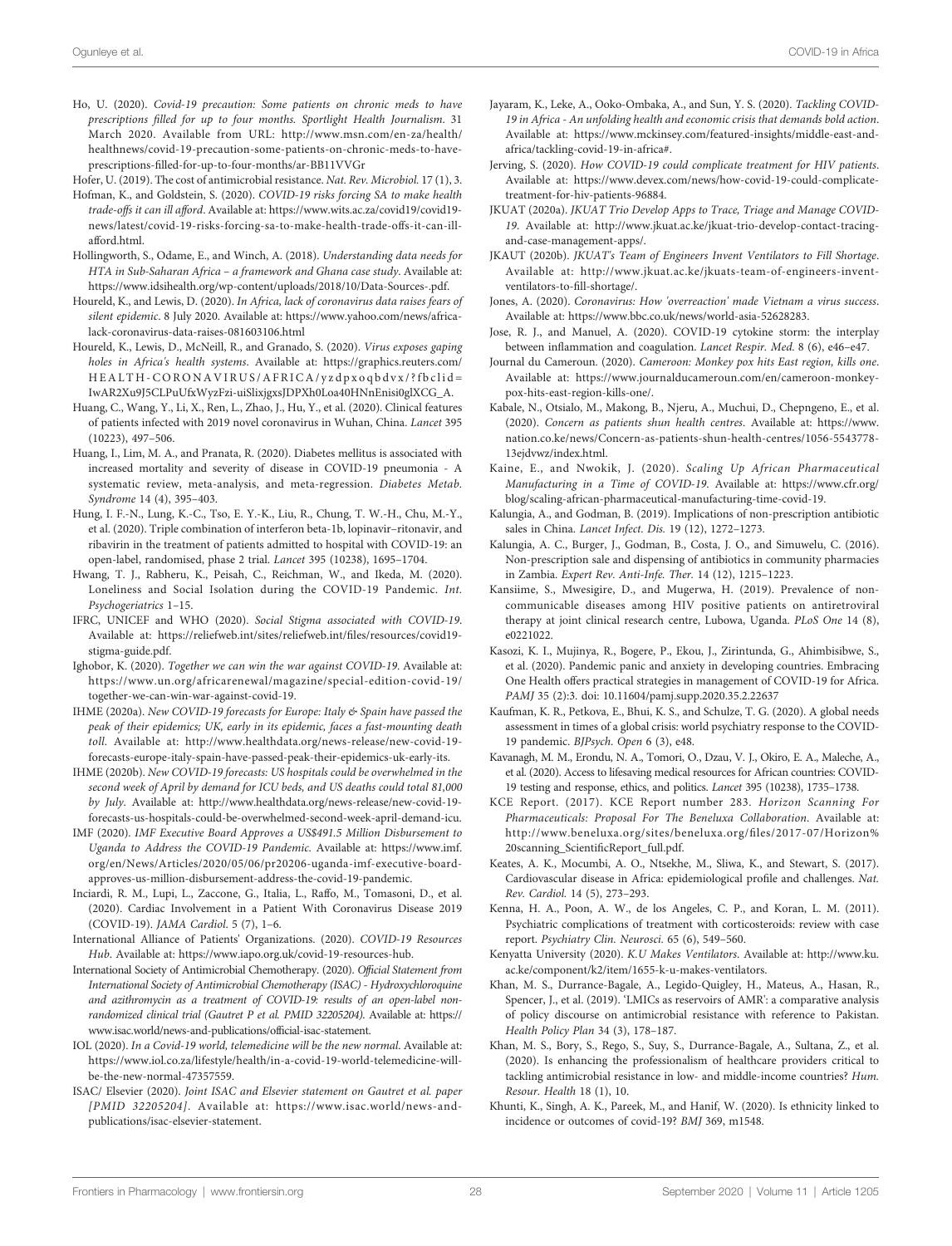- <span id="page-28-0"></span>Kindzeka, M. E. (2019a). More Deaths Feared From Cholera in Cameroon. Available at: [https://www.voanews.com/africa/more-deaths-feared-cholera](https://www.voanews.com/africa/more-deaths-feared-cholera-cameroon)[cameroon](https://www.voanews.com/africa/more-deaths-feared-cholera-cameroon).
- Kindzeka, M. E. (2019b). Cameroon Launches Vaccination Campaign to Contain Measles Outbreak. Available at: [https://www.voanews.com/africa/cameroon](https://www.voanews.com/africa/cameroon-launches-vaccination-campaign-contain-measles-outbreak)[launches-vaccination-campaign-contain-measles-outbreak.](https://www.voanews.com/africa/cameroon-launches-vaccination-campaign-contain-measles-outbreak)
- Kindzeka, M. K. (2020). Cameroon Seizes Fake Coronavirus Drugs Sold by Scammers. Available at: [https://www.voanews.com/science-health/coronavirus](https://www.voanews.com/science-health/coronavirus-outbreak/cameroon-seizes-fake-coronavirus-drugs-sold-scammers)[outbreak/cameroon-seizes-fake-coronavirus-drugs-sold-scammers.](https://www.voanews.com/science-health/coronavirus-outbreak/cameroon-seizes-fake-coronavirus-drugs-sold-scammers)
- Kirby, T. (2020). Evidence mounts on the disproportionate effect of COVID-19 on ethnic minorities. Lancet Respir. Med. 8 (6), 547–548.
- Kluge, H. H. P., Wickramasinghe, K., Rippin, H. L., Mendes, R., Peters, D. H., Kontsevaya, A., et al. (2020). Prevention and control of non-communicable diseases in the COVID-19 response. Lancet 395 (10238), 1678–1680.
- Knott, S. (2020). Covid-19 could mark a deadly turn in Ghana's fight against fake drugs. Available at: [https://www.theguardian.com/global-development/2020/](https://www.theguardian.com/global-development/2020/apr/30/covid-19-could-mark-a-deadly-turn-in-ghana-fight-against-fake-drugs) [apr/30/covid-19-could-mark-a-deadly-turn-in-ghana-](https://www.theguardian.com/global-development/2020/apr/30/covid-19-could-mark-a-deadly-turn-in-ghana-fight-against-fake-drugs)fight-against-fake[drugs](https://www.theguardian.com/global-development/2020/apr/30/covid-19-could-mark-a-deadly-turn-in-ghana-fight-against-fake-drugs).
- Kowalska, J. D., Skrzat-Klapaczyńska, A., Bursa, D., Balayan, T., Begovac, J., Chkhartishvili, N., et al. (2020). HIV care in times of the COVID-19 crisis where are we now in Central and Eastern Europe? Int. J. Infect. Dis. 96, 311-314.
- Kozloff, N., Mulsant, B. H., Stergiopoulos, V., and Voineskos, A. N. (2020). The COVID-19 Global Pandemic: Implications for People With Schizophrenia and Related Disorders. Schizophr. Bull. 46 (4), 752–757.
- Kretchy, I. A., Asiedu-Danso, M., and Kretchy, J. P. (2020). Medication management and adherence during the COVID-19 pandemic: Perspectives and experiences from low-and middle-income countries. Res. Soc. Adm. Pharm.
- Krubiner, C., Keller, J. M., and Kaufman, J. (2020). Balancing the COVID-19 Response with Wider Health Needs: Key Decision-Making Considerations for Low- and Middle-Income Countries. Available at: [https://www.cgdev.org/sites/](https://www.cgdev.org/sites/default/files/balancing-covid-19-response-wider-health-needs-key-decision-making-considerations-low.pdf) default/fi[les/balancing-covid-19-response-wider-health-needs-key-decision](https://www.cgdev.org/sites/default/files/balancing-covid-19-response-wider-health-needs-key-decision-making-considerations-low.pdf)[making-considerations-low.pdf.](https://www.cgdev.org/sites/default/files/balancing-covid-19-response-wider-health-needs-key-decision-making-considerations-low.pdf)
- Kumar, S. U., Kumar, D. T., Christopher, B. P., and Doss, C. G. P. (2020). The Rise and Impact of COVID-19 in India. Front. Med. 7, 250.
- Kumwenda, T. (2020). CFTC Cautions 11 Pharmacies On Over-charging Items. Available at: [https://www.zodiakmalawi.com/nw/national-news/64-news-in](https://www.zodiakmalawi.com/nw/national-news/64-news-in-northern-region/1528-cftc-cautions-11-pharmacies-on-over-charging-items)[northern-region/1528-cftc-cautions-11-pharmacies-on-over-charging-items.](https://www.zodiakmalawi.com/nw/national-news/64-news-in-northern-region/1528-cftc-cautions-11-pharmacies-on-over-charging-items)
- Kyeyune, H. (2020). Shutdown in Uganda over COVID-19 hits poor hard Times tough not only due to fears of infection but also because of poverty, says shop owner. Available at: [https://www.aa.com.tr/en/africa/shutdown-in-uganda](https://www.aa.com.tr/en/africa/shutdown-in-uganda-over-covid-19-hits-poor-hard/1787526)[over-covid-19-hits-poor-hard/1787526.](https://www.aa.com.tr/en/africa/shutdown-in-uganda-over-covid-19-hits-poor-hard/1787526)
- Lacobucci, G. (2020). NICE issues covid-19 critical care guideline. BMJ 368, m1177.
- Lakay, B. (2020). Your 6-month prescription expiring? Your pharmacist may extend it, new regulations state. Available at: [https://www.health24.com/Medical/](https://www.health24.com/Medical/Infectious-diseases/Coronavirus/your-6-month-prescription-expiring-your-pharmacist-may-extend-it-new-regulations-state-20200430-2) [Infectious-diseases/Coronavirus/your-6-month-prescription-expiring-your](https://www.health24.com/Medical/Infectious-diseases/Coronavirus/your-6-month-prescription-expiring-your-pharmacist-may-extend-it-new-regulations-state-20200430-2)[pharmacist-may-extend-it-new-regulations-state-20200430-2](https://www.health24.com/Medical/Infectious-diseases/Coronavirus/your-6-month-prescription-expiring-your-pharmacist-may-extend-it-new-regulations-state-20200430-2).
- LaMarca, S. (2020). Scientists In Senegal Developed A \$1 COVID-19 Testing Kit And Plan To Export Millions To African Countries. Available at: [https://](https://tanksgoodnews.com/2020/04/29/senegal-1-testing-kit/) [tanksgoodnews.com/2020/04/29/senegal-1-testing-kit/.](https://tanksgoodnews.com/2020/04/29/senegal-1-testing-kit/)
- Lancet editorial (2020). COVID-19 in Africa: no room for complacency. Lancet 395, 1669.
- Lapolla, P., Mingoli, A., and Lee, R. (2020). Deaths from COVID-19 in healthcare workers in Italy - what can we learn? Infection Control Hosp. Epidemiol. 1–4.
- Larson, H. (2020). Blocking information on COVID-19 can fuel the spread of misinformation - Governments need to think twice before they suppress messages related to COVID-19. Nature 580, 306.
- Le Roux, C., and Dramowski, A. (2020). Personal protective equipment (PPE) in a pandemic: Approaches to PPE preservation for South African healthcare facilities. S. Afr. Med. J. 110 (6), 466–468.
- Li, Q., Guan, X., Wu, P., Wang, X., Zhou, L., Tong, Y., et al. (2020). Early Transmission Dynamics in Wuhan, China, of Novel Coronavirus-Infected Pneumonia. N Engl. J. Med. 382 (13), 1199–1207.
- Li, W., Yang, Y., Liu, Z. H., Zhao, Y. J., Zhang, Q., Zhang, L., et al. (2020). Progression of Mental Health Services during the COVID-19 Outbreak in China. Int. J. Biol. Sci. 16 (10), 1732–1738.
- LinksCommunity (2020). Leveraging Technology to Improve Health Care During the COVID-19 Pandemic and Beyond. Available at: [https://linkscommunity.](https://linkscommunity.org/assets/PDFs/cov039_telemedicine_v3_14may2020.pdf) [org/assets/PDFs/cov039\\_telemedicine\\_v3\\_14may2020.pdf.](https://linkscommunity.org/assets/PDFs/cov039_telemedicine_v3_14may2020.pdf)
- Littlejohn, E. (2020). Hydroxychloroquine use in the COVID-19 patient. Cleveland Clin. J. Med.
- Liwa, A. C., Smart, L. R., Frumkin, A., Epstein, H.-A. B., Fitzgerald, D. W., and Peck, R. N. (2014). Traditional herbal medicine use among hypertensive patients in sub-Saharan Africa: a systematic review. Curr. Hypertens. Rep. 16 (6), 437.
- Logie, C. H. (2020). Lessons learned from HIV can inform our approach to COVID-19 stigma. J. Int. AIDS Soc. 23, e25504.
- Lorgelly, P. K., and Adler, A. (2020). Impact of a Global Pandemic on Health Technology Assessment. Appl. Health Econ. Health Policy 18 (3), 339–343
- Lubega, M., and Ekol, J. E. (2020). Preparing communities to receive persons recently suspected or diagnosed with COVID-19. Pan Afr. Med. J. 35 (2), 21.
- Luo, L., Jiang, J., Wang, C., Fitzgerald, M., Hu, W., Zhou, Y., et al. (2020). Analysis on herbal medicines utilized for treatment of COVID-19. Acta Pharm. Sin. B.
- Luo, P., Liu, Y., Qiu, L., Liu, X., Liu, D., and Li, J. (2020). Tocilizumab treatment in COVID-19: A single center experience. J. Med. Virol. 92 (7), 814–818.
- Luo, E., Zhang, D., Luo, H., Liu, B., Zhao, K., Zhao, Y., et al. (2020). Treatment efficacy analysis of traditional Chinese medicine for novel coronavirus pneumonia (COVID-19): an empirical study from Wuhan, Hubei Province, China. Chin. Med. 15 (34), 1–13.
- Lusakatimes (2020). Government Suspended customs duties and VAT on additional medical supplies used in the fight against COVID-19. Available at: [https://www.lusakatimes.com/2020/04/20/government-suspended-customs](https://www.lusakatimes.com/2020/04/20/government-suspended-customs-duties-and-vat-on-additional-medical-supplies-used-in-the-fight-against-covid-19/)[duties-and-vat-on-additional-medical-supplies-used-in-the-](https://www.lusakatimes.com/2020/04/20/government-suspended-customs-duties-and-vat-on-additional-medical-supplies-used-in-the-fight-against-covid-19/)fight-against[covid-19/.](https://www.lusakatimes.com/2020/04/20/government-suspended-customs-duties-and-vat-on-additional-medical-supplies-used-in-the-fight-against-covid-19/)
- Mabuka-Maroa, J. (2020). Few clinical trials are done in Africa: COVID-19 shows why this urgently needs to change. Available at: [https://theconversation.com/](https://theconversation.com/few-clinical-trials-are-done-in-africa-covid-19-shows-why-this-urgently-needs-to-change-135117) [few-clinical-trials-are-done-in-africa-covid-19-shows-why-this-urgently](https://theconversation.com/few-clinical-trials-are-done-in-africa-covid-19-shows-why-this-urgently-needs-to-change-135117)[needs-to-change-135117.](https://theconversation.com/few-clinical-trials-are-done-in-africa-covid-19-shows-why-this-urgently-needs-to-change-135117)
- MacQuilkan, K., Baker, P., Downey, L., Ruiz, F., Chalkidou, K., Prinja, S., et al. (2018). Strengthening health technology assessment systems in the global south: a comparative analysis of the HTA journeys of China, India and South Africa. Glob. Health Action 11 (1), 1527556.
- Mahase, E. (2020a). Doctors welcome critical care audit of covid-19 patient. BMJ 368, m1201.
- Mahase, E. (2020b). Covid-19: EU states report 60% rise in emergency calls about domestic violence. BMJ 369, m1872.
- Manfredi, G., Kotzalidis, G. D., Sani, G., Koukopoulos, A. E., Savoja, V., Lazanio, S., et al. (2010). Persistent interferon-ß-1b-induced psychosis in a patient with multiple sclerosis. Psychiatry Clin. Neurosci. 64 (5), 584–586.
- Marini, J. J., and Gattinoni, L. (2020). Management of COVID-19 Respiratory Distress. JAMA.
- Markovic-Pekovic, V., Grubisa, N., Burger, J., Bojanic, L., and Godman, B. (2017). Initiatives to Reduce Nonprescription Sales and Dispensing of Antibiotics: Findings and Implications. J. Res. Pharm. Pract. 6 (2), 120–125.
- Marra, L. P., Araujo, V. E., Silva, T. B., Diniz, L. M., Guerra Junior, A. A., Acurcio, F. A., et al. (2016). Clinical Effectiveness and Safety of Analog Glargine in Type 1 Diabetes: A Systematic Review and Meta-Analysis. Diabetes Ther. 7 (2), 241–258.
- Martinez-Alvarez, M., Jarde, A., Usuf, E., Brotherton, H., Bittaye, M., Samateh, A. L., et al. (2020). COVID-19 pandemic in west Africa. Lancet Global Health 8 (5), e631–e632.
- Masango, T. A. (2020). Misuse of chloroquine, azithromycin and lopinavirritonavir for the prevention and/or potential treatment of Covid-19. Available at: [https://www.biznews.com/briefs/2020/03/24/pharmacy-body-anti-malaria](https://www.biznews.com/briefs/2020/03/24/pharmacy-body-anti-malaria-drugs-covid-19)[drugs-covid-19.](https://www.biznews.com/briefs/2020/03/24/pharmacy-body-anti-malaria-drugs-covid-19)
- Masina, L. (2020a). Malawi President Announces New Measures Against Coronavirus. Available at: [https://www.voanews.com/covid-19-pandemic/](https://www.voanews.com/covid-19-pandemic/malawi-president-announces-new-measures-against-coronavirus) [malawi-president-announces-new-measures-against-coronavirus.](https://www.voanews.com/covid-19-pandemic/malawi-president-announces-new-measures-against-coronavirus)
- Masina, L. (2020b). UN in Malawi Launches Emergency Appeal for COVID-19 Response. Available at: [https://www.voanews.com/covid-19-pandemic/un](https://www.voanews.com/covid-19-pandemic/un-malawi-launches-emergency-appeal-covid-19-response)[malawi-launches-emergency-appeal-covid-19-response.](https://www.voanews.com/covid-19-pandemic/un-malawi-launches-emergency-appeal-covid-19-response)
- Massonnaud, C., Roux, J., and Crépey, P. (2020). COVID-19: Forecasting short term hospital needs in France. MedRxiv preprint. Available at: [https://www.medrxiv.org/](https://www.medrxiv.org/content/10.1101/2020.03.16.20036939v1.full.pdf) [content/10.1101/2020.03.16.20036939v1.full.pdf](https://www.medrxiv.org/content/10.1101/2020.03.16.20036939v1.full.pdf). doi: [10.1101/2020.03.16.20036939](https://doi.org/10.1101/2020.03.16.20036939)
- Matengo, D. (2019). Cameroon declares polio emergency. Available at: [https://](https://africa.cgtn.com/2019/06/01/cameroon-declares-polio-emergency/) [africa.cgtn.com/2019/06/01/cameroon-declares-polio-emergency/.](https://africa.cgtn.com/2019/06/01/cameroon-declares-polio-emergency/)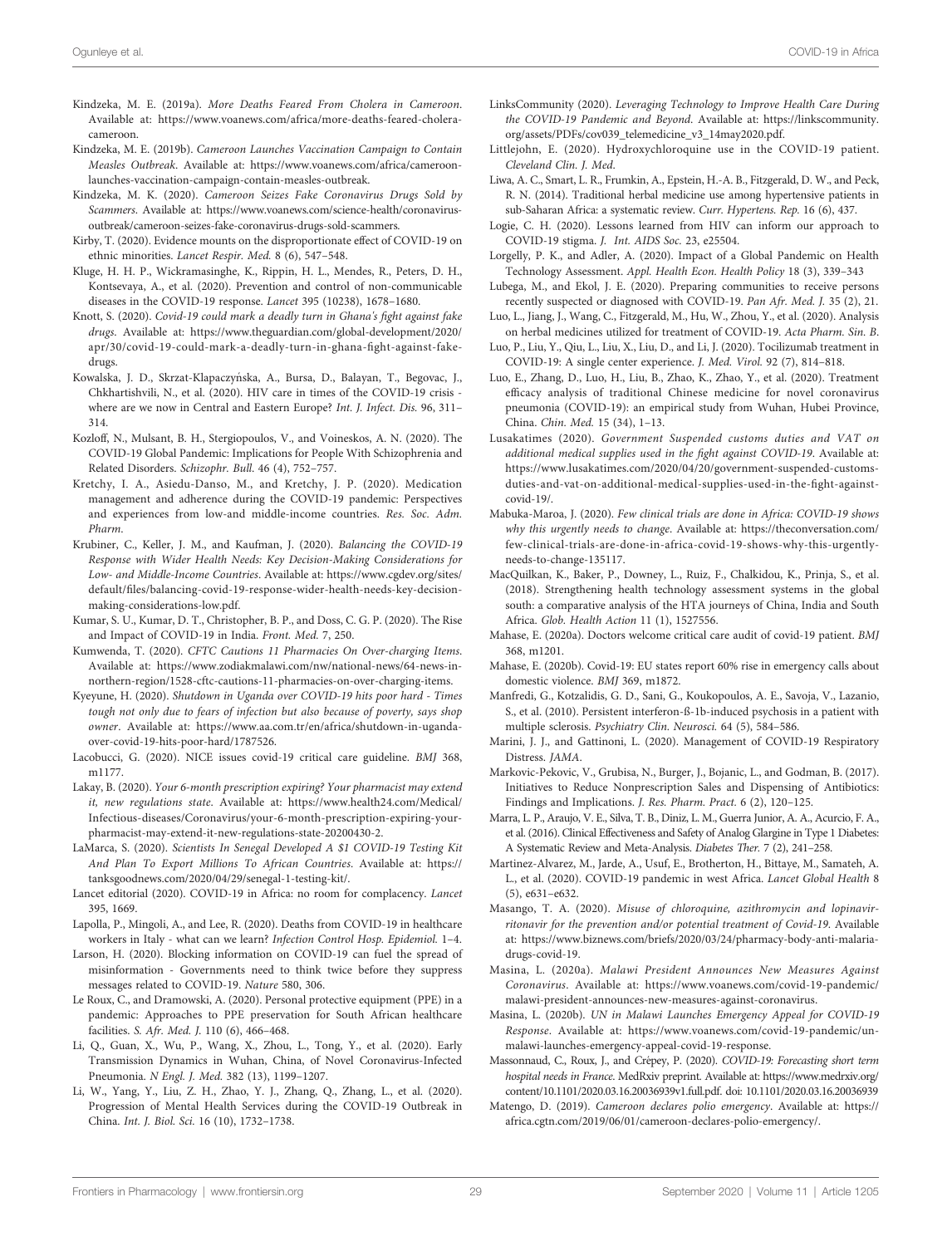- <span id="page-29-0"></span>Matos, R. I., and Chung, K. K. (2020). DoD COVID-19 Practice Management Guide. Available at: [http://www.med.umich.edu/surgery/mcccn/documents/](http://www.med.umich.edu/surgery/mcccn/documents/DoD-COVID-19-Practice-Management-Guide-V10) [DoD-COVID-19-Practice-Management-Guide-V10.](http://www.med.umich.edu/surgery/mcccn/documents/DoD-COVID-19-Practice-Management-Guide-V10)
- Matshediso, M. (2020). Gauteng Health adds COVID-19 feature to Mpilo App. Available at: [https://www.vukuzenzele.gov.za/gauteng-health-adds-covid-19](https://www.vukuzenzele.gov.za/gauteng-health-adds-covid-19-feature-mpilo-app) [feature-mpilo-app.](https://www.vukuzenzele.gov.za/gauteng-health-adds-covid-19-feature-mpilo-app)
- Mbuagbaw, L., Sivaramalingam, B., Navarro, T., Hobson, N., Keepanasseril, A., Wilczynski, N. J., et al. (2015). Interventions for Enhancing Adherence to Antiretroviral Therapy (ART): A Systematic Review of High Quality Studies. AIDS patient Care STDs 29 (5), 248–266.
- McCaffrey, D. (2020). Analysis: Africa's unexpected COVID-19 figures. Available at: [https://www.euronews.com/2020/05/12/analysis-africa-s-unexpected](https://www.euronews.com/2020/05/12/analysis-africa-s-unexpected-covid-19-figures)[covid-19-](https://www.euronews.com/2020/05/12/analysis-africa-s-unexpected-covid-19-figures)figures.
- McMaster University. COVID-END (2020). COVID-19 Evidence Network to support Decision-making. Available at: [https://www.mcmasterforum.org/](https://www.mcmasterforum.org/networks/covid-end) [networks/covid-end](https://www.mcmasterforum.org/networks/covid-end).
- Media Foundation West Africa (2020). Curbing Misinformation in a COVID -19 Era, Ghana's Approach. Available at: [https://www.mfwa.org/issues-in-focus/](https://www.mfwa.org/issues-in-focus/curbing-misinformation-in-a-covid-19-era-ghanas-approach/) [curbing-misinformation-in-a-covid-19-era-ghanas-approach/](https://www.mfwa.org/issues-in-focus/curbing-misinformation-in-a-covid-19-era-ghanas-approach/).
- Medical Brief (2020a). Cape Town's BCG trials threatened by demands from advocacy group. Available at: [https://www.medicalbrief.co.za/archives/cape](https://www.medicalbrief.co.za/archives/cape-towns-bcg-trials-threatened-by-demands-from-advocacy-group/)[towns-bcg-trials-threatened-by-demands-from-advocacy-group/.](https://www.medicalbrief.co.za/archives/cape-towns-bcg-trials-threatened-by-demands-from-advocacy-group/)
- Medical Brief (2020b). Health Department 'taking steps' over shortage of antidepressants and antipsychotics. Available at: [https://www.medicalbrief.co.za/archives/health](https://www.medicalbrief.co.za/archives/health-department-taking-steps-over-shortage-of-antidepressants-and-antipsychotics/)[department-taking-steps-over-shortage-of-antidepressants-and-antipsychotics/](https://www.medicalbrief.co.za/archives/health-department-taking-steps-over-shortage-of-antidepressants-and-antipsychotics/).
- Mehra, M. R., Desai, S. S., Ruschitzka, F., and Patel, A. N. (2020). Retracted: Hydroxychloroquine or chloroquine with or without a macrolide for treatment of COVID-19: a multinational registry analysis. Lancet. doi: [10.1016/S0140-](https://doi.org/10.1016/S0140-6736(20)31180-6) [6736\(20\)31180-6](https://doi.org/10.1016/S0140-6736(20)31180-6)
- Mehta, H. B., Ehrhardt, S., Moore, T. J., Segal, J. B., and Alexander, G. C. (2020). Characteristics of registered clinical trials assessing treatments for COVID-19: a cross-sectional analysis. BMJ Open 10 (6), e039978.
- Mehtar, S., Preiser, P., Lakhe, N. A., Bousso, A., TamFum, J.-J. M., Kallay, O., et al. (2020). Limiting the spread of COVID-19 in Africa: one size mitigation strategies do not fit all countries. Lancet Global Health. 8 (7), e881–e883.
- Mendelson, M., and Matsoso, M. (2015). The South African Antimicrobial Resistance Strategy Framework. AMR Control, 54–61.
- Meng, L., Qiu, H., Wan, L., Ai, Y., Xue, Z., Guo, Q., et al. (2020). Intubation and Ventilation amid the COVID-19 Outbreak: Wuhan's Experience. Anesthesiology 132 (6), 1317–1332.
- Mensah, G. A., Roth, G. A., Sampson, U. K., Moran, A. E., Feigin, V. L., Forouzanfar, M. H., et al. (2015). Mortality from cardiovascular diseases in sub-Saharan Africa, 1990-2013: a systematic analysis of data from the Global Burden of Disease Study 2013. Cardiovasc. J. Afr. 26 (2 Suppl 1), S6–10.
- Miljković, N., Godman, B., Kovačević, M., Polidori, P., Tzimis, L., Hoppe-Tichy, T., et al. (2020). Prospective Risk Assessment of Medicine Shortages in Europe and Israel: Findings and Implications. Front. Pharmacol. 11 (357), 1–4.
- Mining Review (2020). South's Africa COVID-19 PPE shortage being addressed. Available at: [https://www.miningreview.com/health-and-safety/souths-africa](https://www.miningreview.com/health-and-safety/souths-africa-covid-19-ppe-shortage-being-addressed/)[covid-19-ppe-shortage-being-addressed/](https://www.miningreview.com/health-and-safety/souths-africa-covid-19-ppe-shortage-being-addressed/).
- Ministry of Communications, Republic of Ghana (2020). Launch of GH COVID-19 Tracker App. Available at: [https://www.moc.gov.gh/launch-gh-covid-19-tracker-app.](https://www.moc.gov.gh/launch-gh-covid-19-tracker-app)
- Ministry of Health, VietNam (2020). Hướng dẫn chẩn đoán và điều trị viêm đường hô hấp cấp do SARS-CoV-2 (COVID-19) phiên bản lần thứ 3. Available at: [https://kcb.vn/huong-dan-chan-doan-va-dieu-tri-viem-duong-ho-hap-cap](https://kcb.vn/huong-dan-chan-doan-va-dieu-tri-viem-duong-ho-hap-cap-do-sar-cov-2-covid-19-phien-ban-lan-thu-3.html)[do-sar-cov-2-covid-19-phien-ban-lan-thu-3.html.](https://kcb.vn/huong-dan-chan-doan-va-dieu-tri-viem-duong-ho-hap-cap-do-sar-cov-2-covid-19-phien-ban-lan-thu-3.html)
- Mitjà, O., and Clotet, B. (2020). Use of antiviral drugs to reduce COVID-19 transmission. Lancet Global Health 8 (5), e639–ee40.
- Modisakeng, C., Matlala, M., Godman, B., and Meyer, J. C. (2020). Medicine shortages and challenges with the procurement process among public sector hospitals in South Africa; findings and implications. BMC Health Serv. Res. 20 (1), 234.
- Monteleone, G., Sarzi-Puttini, P. C., and Ardizzone, S. (2020). Preventing COVID-19-induced pneumonia with anticytokine therapy. Lancet Rheumatol. 2 (5), E255–E256.
- Moore, W. G. (2020). Curfews are a safer plan than total lockdowns to slow Covid-19's spread in informal economies. Available at: [https://qz.com/africa/1836458/](https://qz.com/africa/1836458/curfews-not-lockdowns-will-slow-covid-19-spread-in-africa/) [curfews-not-lockdowns-will-slow-covid-19-spread-in-africa/](https://qz.com/africa/1836458/curfews-not-lockdowns-will-slow-covid-19-spread-in-africa/).
- Moorkens, E., Vulto, A. G., Huys, I., Dylst, P., Godman, B., Keuerleber, S., et al. (2017). Policies for biosimilar uptake in Europe: An overview. PLoS One 12 (12), e0190147.
- MSF (2019). A multidisciplinary approach to stem the spread of cholera. Available at: [https://www.msf.org/how-stem-spread-cholera-cameroon-and-lake-chad](https://www.msf.org/how-stem-spread-cholera-cameroon-and-lake-chad-region)[region](https://www.msf.org/how-stem-spread-cholera-cameroon-and-lake-chad-region).
- MSF (2020). Eswatini: Responding to COVID-19 in a country already fighting a dual HIV/TB epidemic. Available at: [https://www.msf.org/responding-covid-](https://www.msf.org/responding-covid-19-eswatini)[19-eswatini](https://www.msf.org/responding-covid-19-eswatini).
- Mueller, D., Tivey, D., and Croce, D. (2017). Health-technology assessment: Its role in strengthening health systems in developing countries. South. Afr. J. Public Health 2 (1), 6–11.
- Mukokinya, M., Opanga, S., Oluka, M., and Godman, B. (2018). Dispensing of antimicrobials in Kenya: A cross-sectional pilot study and its implications. J. Res. Pharm. Pract. 7 (2), 77–82.
- Mules, I. (2020). Tanzania under fire from WHO for lackluster response to COVID-19 pandemic. Available at: [https://www.dw.com/en/tanzania-under-](https://www.dw.com/en/tanzania-under-fire-from-who-for-lackluster-response-to-covid-19-pandemic/a-53304699)fire-from[who-for-lackluster-response-to-covid-19-pandemic/a-53304699.](https://www.dw.com/en/tanzania-under-fire-from-who-for-lackluster-response-to-covid-19-pandemic/a-53304699)
- Muraya, J. (2020). Govt turns spotlight on refugee camps as COVID-19 hits 490 in Kenya. Available at: [https://www.capitalfm.co.ke/news/2020/05/govt-turns](https://www.capitalfm.co.ke/news/2020/05/govt-turns-spotlight-on-refugee-camps-as-covid-19-hits-490-in-kenya/)[spotlight-on-refugee-camps-as-covid-19-hits-490-in-kenya/.](https://www.capitalfm.co.ke/news/2020/05/govt-turns-spotlight-on-refugee-camps-as-covid-19-hits-490-in-kenya/)
- Murthy, S., Leligdowicz, A., and Adhikari, N. K. (2015). Intensive care unit capacity in low-income countries: a systematic review. PLoS One 10 (1), e0116949.
- Mutahi, B. (2020). Coronavirus: The fear of being sentenced to a Kenyan quarantine centre. Available at: [https://www.bbc.co.uk/news/world-africa-](https://www.bbc.co.uk/news/world-africa-52326316)[52326316.](https://www.bbc.co.uk/news/world-africa-52326316)
- Mwai, P., and Giles, C. (2020). Coronavirus in Tanzania: What do we know? Available at:<https://www.bbc.co.uk/news/world-africa-52723594>.
- N Gage Consulting (2017). Egypt's Pharmaceutical Sector Following Bold Economic Reforms: Challenges and Opportunities. Available at: [https://www.ngage-consulting.](https://www.ngage-consulting.com/downloads/Pharmaceutical_PDF_Final_Version_K_and_A.pdf) [com/downloads/Pharmaceutical\\_PDF\\_Final\\_Version\\_K\\_and\\_A.pdf.](https://www.ngage-consulting.com/downloads/Pharmaceutical_PDF_Final_Version_K_and_A.pdf)
- Nachimuthu, S., Vijayalakshmi, R., Sudha, M., and Viswanathan, V. (2020). Coping with diabetes during the COVID - 19 lockdown in India: Results of an online pilot survey. Diabetes Metab. Syndrome 14 (4), 579–582.
- Neil, S., and Campbell, E. M. (2020). Fake Science: XMRV, COVID-19 And The Toxic Legacy of Dr Judy Mikovits. AIDS Res. Hum. Retrov. 36 (7), 545–549.
- Newton, P. N., and Bond, K. C. (2020). COVID-19 and risks to the supply and quality of tests, drugs, and vaccines. Lancet Global Health. 8 (6), e754–e755.
- Ng, Y., Li, Z., Chua, Y. X., Chaw, W. L., Zhao, Z., Er, B., et al. (2020). Evaluation of the Effectiveness of Surveillance and Containment Measures for the First 100 Patients with COVID-19 in Singapore - January 2-February 29, 2020. MMWR Morbid. Mortal. Wkly. Rep. 69 (11), 307–311.
- Nga, L., Phuong, L., and Anh, P. (2020). Hanoi man OD's on rumored malaria drug cure for Covid-19. 23 March 2020. Available at: [https://e.vnexpress.net/](https://e.vnexpress.net/news/news/hanoi-man-od-s-on-rumored-malaria-drug-cure-for-covid-19-4073488.html) [news/news/hanoi-man-od-s-on-rumored-malaria-drug-cure-for-covid-19-](https://e.vnexpress.net/news/news/hanoi-man-od-s-on-rumored-malaria-drug-cure-for-covid-19-4073488.html) [4073488.html](https://e.vnexpress.net/news/news/hanoi-man-od-s-on-rumored-malaria-drug-cure-for-covid-19-4073488.html)
- Nicholas, T., Mandaah, F. V., Esemu, S. N., Vanessa, A. B. T., Gilchrist, K. T. D., Vanessa, L. F., et al. (2020). COVID-19 knowledge, attitudes and practices in a conflict affected area of the South West Region of Cameroon. PAMJ 35 (2), 34. doi: [10.11604/pamj.supp.2020.35.2.22963](https://doi.org/10.11604/pamj.supp.2020.35.2.22963)
- Nigeria CDC (2018). A home coming: My visit to Liberia's new National Public Health Institute. Available at: [https://ncdc.gov.ng/blog/post/29/?t=a-home](https://ncdc.gov.ng/blog/post/29/?t=a-home-coming:-my-visit-to-liberia%E2%80%99s-new-national-public-health-institute)[coming:-my-visit-to-liberia%E2%80%99s-new-national-public-health](https://ncdc.gov.ng/blog/post/29/?t=a-home-coming:-my-visit-to-liberia%E2%80%99s-new-national-public-health-institute)[institute.](https://ncdc.gov.ng/blog/post/29/?t=a-home-coming:-my-visit-to-liberia%E2%80%99s-new-national-public-health-institute)
- Nigeria Centre for Disease Control (2020a). Guidelines and Protocols National Interim Guidelines for Clinical Management of COVID-19. Available at: [https://](https://ncdc.gov.ng/themes/common/docs/protocols/177_1584210847.pdf) [ncdc.gov.ng/themes/common/docs/protocols/177\\_1584210847.pdf.](https://ncdc.gov.ng/themes/common/docs/protocols/177_1584210847.pdf)
- Nigeria Centre for Disease Control (2020b). An update of Lassa fever outbreak in Nigeria. Available at: [https://ncdc.gov.ng/diseases/sitreps/?cat=5&name=An%](https://ncdc.gov.ng/diseases/sitreps/?cat=5&name=An%20update%20of%20Lassa%20fever%20outbreak%20in%20Nigeria) [20update%20of%20Lassa%20fever%20outbreak%20in%20Nigeria.](https://ncdc.gov.ng/diseases/sitreps/?cat=5&name=An%20update%20of%20Lassa%20fever%20outbreak%20in%20Nigeria)
- NIH ClinicalTrials.gov (2020a). BCG Vaccination for Healthcare Workers in COVID-19 Pandemic. Available at: [https://clinicaltrials.gov/ct2/show/](https://clinicaltrials.gov/ct2/show/NCT04379336?cond=COVID-19&cntry=ZA&draw=2) [NCT04379336?cond=COVID-19&cntry=ZA&draw=2](https://clinicaltrials.gov/ct2/show/NCT04379336?cond=COVID-19&cntry=ZA&draw=2).
- NIH ClinicalTrials.gov (2020b). COVID-19 Vaccine (ChAdOx1 nCoV-19) Trial in South African Adults With and Without HIV-infection. Available at: [https://](https://clinicaltrials.gov/ct2/show/NCT04444674?cond=COVID-19&cntry=ZA&draw=2&rank=7) [clinicaltrials.gov/ct2/show/NCT04444674?cond=COVID-19&cntry=](https://clinicaltrials.gov/ct2/show/NCT04444674?cond=COVID-19&cntry=ZA&draw=2&rank=7) [ZA&draw=2&rank=7.](https://clinicaltrials.gov/ct2/show/NCT04444674?cond=COVID-19&cntry=ZA&draw=2&rank=7)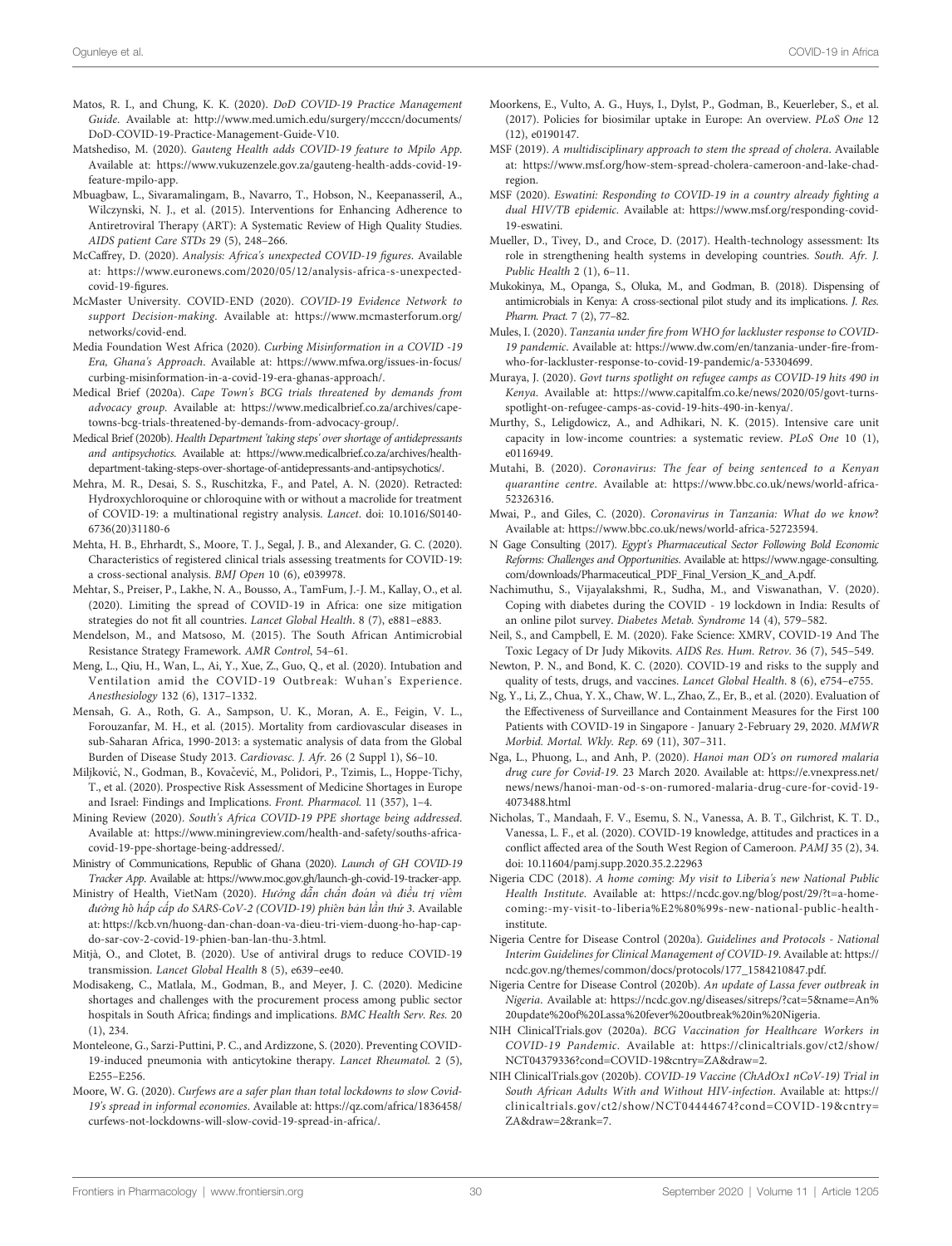- <span id="page-30-0"></span>NIH. (2020a). The National Institutes of Health COVID-19 Treatment Guidelines Panel Provides Recommendations for Dexamethasone in Patients with COVID-19. 25 June 2020. Available at: [https://www.covid19treatmentguidelines.nih.](https://www.covid19treatmentguidelines.nih.gov/dexamethasone/) [gov/dexamethasone/.](https://www.covid19treatmentguidelines.nih.gov/dexamethasone/)
- NIH. (2020b). NIH Clinical Trial Shows Remdesivir Accelerates Recovery from Advanced COVID-19. 29 April 2020. Available at: [https://www.niaid.nih.gov/](https://www.niaid.nih.gov/news-events/nih-clinical-trial-shows-remdesivir-accelerates-recovery-advanced-covid-19) [news-events/nih-clinical-trial-shows-remdesivir-accelerates-recovery](https://www.niaid.nih.gov/news-events/nih-clinical-trial-shows-remdesivir-accelerates-recovery-advanced-covid-19)[advanced-covid-19](https://www.niaid.nih.gov/news-events/nih-clinical-trial-shows-remdesivir-accelerates-recovery-advanced-covid-19).
- NIH. (2020c). NIH halts clinical trial of hydroxychloroquine. 20 June 2020. Available at: [https://www.nhlbi.nih.gov/news/2020/nih-halts-clinical-trial](https://www.nhlbi.nih.gov/news/2020/nih-halts-clinical-trial-hydroxychloroquine)[hydroxychloroquine](https://www.nhlbi.nih.gov/news/2020/nih-halts-clinical-trial-hydroxychloroquine).
- Nkeck, J. R., Tsafack, E. E., Ndoadoumgue, A. L., and Endomba, F. T. (2020). An alert on the incautious use of herbal medicines by sub-Saharan African populations to fight against the COVID-19. PAMJ 35 (2), 26. doi: [10.11604/](https://doi.org/10.11604/pamj.supp.2020.35.2.23161) [pamj.supp.2020.35.2.23161](https://doi.org/10.11604/pamj.supp.2020.35.2.23161)
- Nkengasong, J. N., and Mankoula, W. (2020). Looming threat of COVID-19 infection in Africa: act collectively, and fast. Lancet 395 (10227), 841–842.
- Nordling, N. (2020). Unproven herbal remedy against COVID-19 could fuel drugresistant malaria, scientists warn. Available at: [https://www.sciencemag.org/](https://www.sciencemag.org/news/2020/05/unproven-herbal-remedy-against-covid-19-could-fuel-drug-resistant-malaria-scientists) [news/2020/05/unproven-herbal-remedy-against-covid-19-could-fuel-drug](https://www.sciencemag.org/news/2020/05/unproven-herbal-remedy-against-covid-19-could-fuel-drug-resistant-malaria-scientists)[resistant-malaria-scientists](https://www.sciencemag.org/news/2020/05/unproven-herbal-remedy-against-covid-19-could-fuel-drug-resistant-malaria-scientists).
- Nussbaumer-Streit, B., Mayr, V., Dobrescu, A. I., Chapman, A., Persad, E., Klerings, I., et al. (2020). Quarantine alone or in combination with other public health measures to control COVID-19: a rapid review. Cochrane Database Syst. Rev. 4, Cd013574.
- Nyaira, S. (2020). Ways Africa's Free Trade Area could help mitigate effects of COVID-19. Available at: [https://www.un.org/africarenewal/web-features/](https://www.un.org/africarenewal/web-features/coronavirus/ways-africa%E2%80%99s-free-trade-area-could-help-mitigate-effects-covid-19) [coronavirus/ways-africa%E2%80%99s-free-trade-area-could-help-mitigate](https://www.un.org/africarenewal/web-features/coronavirus/ways-africa%E2%80%99s-free-trade-area-could-help-mitigate-effects-covid-19)[effects-covid-19](https://www.un.org/africarenewal/web-features/coronavirus/ways-africa%E2%80%99s-free-trade-area-could-help-mitigate-effects-covid-19).
- Nyavor, G. (2020). Breakthrough as Ghana researchers develop rapid diagnostic testing for Covid-19. Available at: [https://www.myjoyonline.com/news/health/](https://www.myjoyonline.com/news/health/breakthrough-as-ghana-researchers-develop-rapid-diagnostic-testing-for-covid-19/) [breakthrough-as-ghana-researchers-develop-rapid-diagnostic-testing-for](https://www.myjoyonline.com/news/health/breakthrough-as-ghana-researchers-develop-rapid-diagnostic-testing-for-covid-19/)[covid-19/.](https://www.myjoyonline.com/news/health/breakthrough-as-ghana-researchers-develop-rapid-diagnostic-testing-for-covid-19/)
- O'Neill, L. A. J., and Netea, M. G. (2020). BCG-induced trained immunity: can it offer protection against COVID-19? Nat. Rev. Immunol. 20 (6), 335–337.
- OCHA Zimbabwe (2020). Situation Reports Highlights. 7 May 2020. Available at: [https://reliefweb.int/sites/reliefweb.int/](https://reliefweb.int/sites/reliefweb.int/files/resources/Situation%20Report%20-%20Zimbabwe%20-%206%20May%202020.pdf)files/resources/Situation%20Report% [20-%20Zimbabwe%20-%206%20May%202020.pdf](https://reliefweb.int/sites/reliefweb.int/files/resources/Situation%20Report%20-%20Zimbabwe%20-%206%20May%202020.pdf).
- OCHA. (2020). Sudan Situation Report Updated. 19 March 2020. Available at: [https://reliefweb.int/sites/reliefweb.int/](https://reliefweb.int/sites/reliefweb.int/files/resources/Situation%20Report%20-%20Sudan%20-%2019%20Mar%202020.pdf)files/resources/Situation%20Report% [20-%20Sudan%20-%2019%20Mar%202020.pdf](https://reliefweb.int/sites/reliefweb.int/files/resources/Situation%20Report%20-%20Sudan%20-%2019%20Mar%202020.pdf).
- OECD (2020). The Covid-19 Crisis in Egypt. Available at: [https://www.oecd.org/](https://www.oecd.org/mena/competitiveness/The-Covid-19-Crisis-in-Egypt.pdf) [mena/competitiveness/The-Covid-19-Crisis-in-Egypt.pdf.](https://www.oecd.org/mena/competitiveness/The-Covid-19-Crisis-in-Egypt.pdf)
- Okonjo-Iweala, N., Coulibaly, B. S., Thiam, T., Kaberuka, D., Songwe, V., Masiyiwa, S., et al. (2020). Africa needs debt relief to fight COVID-19. Available at: [https://www.brookings.edu/opinions/africa-needs-debt-relief-to](https://www.brookings.edu/opinions/africa-needs-debt-relief-to-fight-covid-19/)fi[ght-covid-19/](https://www.brookings.edu/opinions/africa-needs-debt-relief-to-fight-covid-19/).
- Okwen, P. M., Maweu, I., Grimmer, K., and Margarita Dizon, J. (2019). Evaluation of all African clinical practice guidelines for hypertension: Quality and opportunities for improvement. J. Eval. Clin. Pract. 25 (4), 565–574.
- Olafusi, E. (2020). The World Health Organisation (WHO) says Nigeria has expressed interest to be part of the global solidarity drug trial to combat COVID-19. Available at: [https://www.thecable.ng/who-nigeria-has-expressed](https://www.thecable.ng/who-nigeria-has-expressed-interest-to-be-part-of-covid-19-drug-trials)[interest-to-be-part-of-covid-19-drug-trials.](https://www.thecable.ng/who-nigeria-has-expressed-interest-to-be-part-of-covid-19-drug-trials)
- Ong, S. E., Koh, J. J. K., Toh, S. E. S., Chia, K. S., Balabanova, D., McKee, M., et al. (2018). Assessing the influence of health systems on Type 2 Diabetes Mellitus awareness, treatment, adherence, and control: A systematic review. PLoS One 13 (3), e0195086.
- Ongole, J. J., Rossouw, T. M., Fourie, P. B., Stoltz, A. C., Hugo, J., and Marcus, T. S. (2020). Sustaining essential healthcare in Africa during the COVID19 pandemic. Available at: [https://www.theunion.org/news-centre/news/body/](https://www.theunion.org/news-centre/news/body/IJTLD-June-0214_Ongole.pdf) [IJTLD-June-0214\\_Ongole.pdf.](https://www.theunion.org/news-centre/news/body/IJTLD-June-0214_Ongole.pdf)
- Oni, T., Youngblood, E., Boulle, A., McGrath, N., Wilkinson, R. J., and Levitt, N. S. (2015). Patterns of HIV, TB, and non-communicable disease multi-morbidity in peri-urban South Africa- a cross sectional study. BMC Infect. Dis. 15, 20.
- Outbreak News (2020). Cameroon monkeypox: Follow-up and more details. Available at: [http://outbreaknewstoday.com/cameroon-monkeypox-follow](http://outbreaknewstoday.com/cameroon-monkeypox-follow-up-and-more-details-15866/)[up-and-more-details-15866/](http://outbreaknewstoday.com/cameroon-monkeypox-follow-up-and-more-details-15866/).
- Pan, D., Sze, S., Minhas, J. S., Bangash, M. N., Pareek, N., Divall, P., et al. (2020). The impact of ethnicity on clinical outcomes in COVID-19: A systematic review. EClinicalMedicine 23, 100404.
- Paranjpe, I., Fuster, V., Lala, A., Russak, A., Glicksberg, B. S., Levin, M. A., et al. (2020). Association of Treatment Dose Anticoagulation with In-Hospital Survival Among Hospitalized Patients with COVID-19. J. Am. Coll. Cardiol. 76 (1), 122–124.
- Pareek, M., Bangash, M. N., Pareek, N., Pan, D., Sze, S., Minhas, J. S., et al. (2020). Ethnicity and COVID-19: an urgent public health research priority. Lancet 395 (10234), 1421–1422.
- Parpia, A. S., Ndeffo-Mbah, M. L., Wenzel, N. S., and Galvani, A. P. (2016). Effects of Response to 2014-2015 Ebola Outbreak on Deaths from Malaria, HIV/ AIDS, and Tuberculosis, West Africa. Emerg. Infect. Dis. 22 (3), 433–441.
- Pauloluniyi (2020). First African SARS-CoV-2 genome sequence from Nigerian COVID-19 case. Available at: [http://virological.org/t/](http://virological.org/t/first-african-sars-cov-2-genome-sequence-from-nigerian-covid-19-case/421)first-african-sars-cov-2 [genome-sequence-from-nigerian-covid-19-case/421.](http://virological.org/t/first-african-sars-cov-2-genome-sequence-from-nigerian-covid-19-case/421)
- Payne, C. (2020). COVID-19 in Africa. Nat. Hum. Behav. 4 (5), 436–437.
- Pearson, J., and Nguyen, P. (2020). Vietnam to ease nationwide coronavirus lockdown. Available at: [https://uk.reuters.com/article/uk-health-coronavirus](https://uk.reuters.com/article/uk-health-coronavirus-vietnam/vietnam-to-ease-nationwide-coronavirus-lockdown-idUKKCN2241LD)vietnam/vietnam-to-ease-nati[onwide-coronavirus-lockdown](https://uk.reuters.com/article/uk-health-coronavirus-vietnam/vietnam-to-ease-nationwide-coronavirus-lockdown-idUKKCN2241LD)[idUKKCN2241LD.](https://uk.reuters.com/article/uk-health-coronavirus-vietnam/vietnam-to-ease-nationwide-coronavirus-lockdown-idUKKCN2241LD)
- Perencevich, E. N., Diekema, D. J., and Edmond, M. B. (2020). Moving Personal Protective Equipment Into the Community: Face Shields and Containment of COVID-19. JAMA.
- Perry Wilson, F. (2020). COVID-19, Hydroxycloroquine, and the Death of Evidence-Based Medicine. Available at: [https://www.methodsman.com/blog/](https://www.methodsman.com/blog/covid-19-evidence) [covid-19-evidence.](https://www.methodsman.com/blog/covid-19-evidence)
- Phiri, C. (2020). African Countries Urged To Collaborate More In The Fight Against Covid-19. Available at: [https://zambiareports.com/2020/04/30/african](https://zambiareports.com/2020/04/30/african-countries-urged-collaborate-fight-covid-19/)[countries-urged-collaborate-](https://zambiareports.com/2020/04/30/african-countries-urged-collaborate-fight-covid-19/)fight-covid-19/.
- Pilling, D. (2020). Low Covid-19 death toll raises hopes Africa may be spared worst. Available at: [https://www.ft.com/content/e9cf5ed0-a590-4bd6-8c00](https://www.ft.com/content/e9cf5ed0-a590-4bd6-8c00-b41d0c4ae6e0) [b41d0c4ae6e0.](https://www.ft.com/content/e9cf5ed0-a590-4bd6-8c00-b41d0c4ae6e0)
- Pitts, P. J. (2019). Towards Meaningful Engagement for the Patient Voice. Patient -Patient-Centered Outc. Res. 12 (4), 361–363.
- Pitts, P. J. (2020). Our Most Powerful Weapon to Fight COVID-19: Patient Involvement. Patient - Patient-Centered Outc. Res. 13 (3), 255.
- Politi, D. (2020). Nigeria Reports Chloroquine Poisonings as Trump Keeps Pushing Drug Against Coronavirus. Available at: [https://slate.com/news-and-politics/2020/03/](https://slate.com/news-and-politics/2020/03/nigeria-chloroquine-poisonings-trump-pushing-drug-coronavirus.html) [nigeria-chloroquine-poisonings-trump-pushing-drug-coronavirus.html](https://slate.com/news-and-politics/2020/03/nigeria-chloroquine-poisonings-trump-pushing-drug-coronavirus.html).
- Pradhan, D., Biswasroy, P., Kumar Naik, P., Ghosh, G., and Rath, G. (2020). A Review of Current Interventions for COVID-19 Prevention. Arch. Med. Res. 51 (5), 363–374.
- President Republic of Kenya (2020a). Africa To Pursue Loan Waivers As Safeguard Against Adverse Economic Impact Of Coronavirus. Available at: [https://www.](https://www.president.go.ke/2020/04/04/africa-to-pursue-loan-waivers-as-safeguard-against-adverse-economic-impact-of-coronavirus/) [president.go.ke/2020/04/04/africa-to-pursue-loan-waivers-as-safeguard](https://www.president.go.ke/2020/04/04/africa-to-pursue-loan-waivers-as-safeguard-against-adverse-economic-impact-of-coronavirus/)[against-adverse-economic-impact-of-coronavirus/](https://www.president.go.ke/2020/04/04/africa-to-pursue-loan-waivers-as-safeguard-against-adverse-economic-impact-of-coronavirus/).
- President Republic of Kenya. (2020b)Presidential Address on The State Interventions to Cushion Kenyans Against Economic Effects Of Covid-19 Pandemic on 25th March, 2020. Available at: [https://www.president.go.ke/](https://www.president.go.ke/2020/03/25/presidential-address-on-the-state-interventions-to-cushion-kenyans-against-economic-effects-of-covid-19-pandemic-on-25th-march-2020/) [2020/03/25/presidential-address-on-the-state-interventions-to-cushion](https://www.president.go.ke/2020/03/25/presidential-address-on-the-state-interventions-to-cushion-kenyans-against-economic-effects-of-covid-19-pandemic-on-25th-march-2020/)[kenyans-against-economic-effects-of-covid-19-pandemic-on-25th-march-](https://www.president.go.ke/2020/03/25/presidential-address-on-the-state-interventions-to-cushion-kenyans-against-economic-effects-of-covid-19-pandemic-on-25th-march-2020/)[2020/.](https://www.president.go.ke/2020/03/25/presidential-address-on-the-state-interventions-to-cushion-kenyans-against-economic-effects-of-covid-19-pandemic-on-25th-march-2020/)
- Prokunina-Olsson, L., Alphonse, N., Dickenson, R. E., Durbin, J. E., Glenn, J. S., Hartmann, R., et al. (2020). COVID-19 and emerging viral infections: The case for interferon lambda. J. Exp. Med. 217 (5), 1–4.
- Public Health England (2020). Disparities in the risk and outcomes of COVID-19. Available at: [https://assets.publishing.service.gov.uk/government/uploads/](https://assets.publishing.service.gov.uk/government/uploads/system/uploads/attachment_data/file/892085/disparities_review.pdf) [system/uploads/attachment\\_data/](https://assets.publishing.service.gov.uk/government/uploads/system/uploads/attachment_data/file/892085/disparities_review.pdf)file/892085/disparities\_review.pdf.
- Rajendran, D. K., Rajagopal, V., Alagumanian, S., Santhosh Kumar, T., Sathiya Prabhakaran, S. P., and Kasilingam, D. (2020). Systematic literature review on novel corona virus SARS-CoV-2: a threat to human era. VirusDisease 31 (2), 161–173.
- Rajkumar, R. P. (2020). COVID-19 and mental health: A review of the existing literature. Asian J. Psychiatry 52, 102066.
- Ramalingam, S., Graham, C., Dove, J., Morrice, L., and Sheikh, A. (2019). A pilot, open labelled, randomised controlled trial of hypertonic saline nasal irrigation and gargling for the common cold. Sci. Rep. 9 (1), 1015.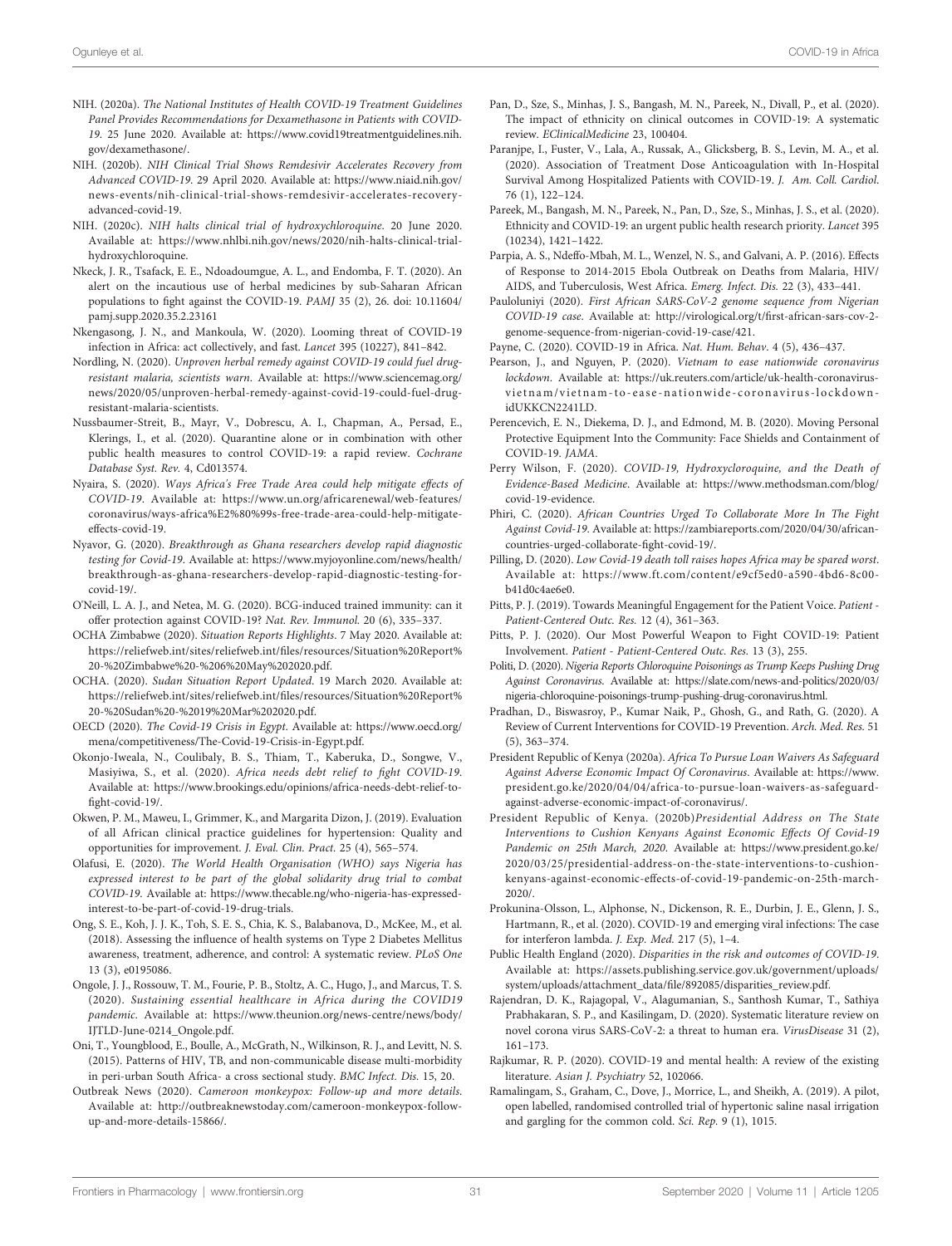- <span id="page-31-0"></span>Ramalingam, S., Graham, C., Dove, J., Morrice, L., and Sheikh, A. (2020). Hypertonic saline nasal irrigation and gargling should be considered as a treatment option for COVID-19. J. Global Health 10 (1), 010332.
- Reade, M. C., and Finfer, S. (2014). Sedation and delirium in the intensive care unit. N Engl. J. Med. 370 (5), 444–454.
- Recovery Collaborative Group., Horby, P., Lim, W.S., Emberson JR Mafham , M., Bell, J.L., Linsell, L., et al. (2020). Dexamethasone in Hospitalized Patients with Covid-19 - Preliminary Report. N Engl J Med. doi: [10.1056/NEJMoa2021436](https://doi.org/10.1056/NEJMoa2021436)
- Recovery Trial (2020a). No clinical benefit from use of hydroxychloroquine in hospitalised patients with COVID-19. Available at: [https://www.recoverytrial.net/](https://www.recoverytrial.net/news/statement-from-the-chief-investigators-of-the-randomised-evaluation-of-covid-19-therapy-recovery-trial-on-hydroxychloroquine-5-june-2020-no-clinical-benefit-from-use-of-hydroxychloroquine-in-hospitalised-patients-with-covid-19) [news/statement-from-the-chief-investigators-of-the-randomised-evaluation-of](https://www.recoverytrial.net/news/statement-from-the-chief-investigators-of-the-randomised-evaluation-of-covid-19-therapy-recovery-trial-on-hydroxychloroquine-5-june-2020-no-clinical-benefit-from-use-of-hydroxychloroquine-in-hospitalised-patients-with-covid-19)[covid-19-therapy-recovery-trial-on-hydroxychloroquine-5-june-2020-no-clinical](https://www.recoverytrial.net/news/statement-from-the-chief-investigators-of-the-randomised-evaluation-of-covid-19-therapy-recovery-trial-on-hydroxychloroquine-5-june-2020-no-clinical-benefit-from-use-of-hydroxychloroquine-in-hospitalised-patients-with-covid-19)benefi[t-from-use-of-hydroxychloroquine-in-hospitalised-patients-with-covid-19.](https://www.recoverytrial.net/news/statement-from-the-chief-investigators-of-the-randomised-evaluation-of-covid-19-therapy-recovery-trial-on-hydroxychloroquine-5-june-2020-no-clinical-benefit-from-use-of-hydroxychloroquine-in-hospitalised-patients-with-covid-19)
- Recovery Trial (2020b). Statement from the Chief Investigators of the Randomised Evaluation of COVid-19 thERapY (RECOVERY) Trial on lopinavir-ritonavir, 29 June 2020. No clinical benefit from use of lopinavir-ritonavir in hospitalised COVID-19 patients studied in RECOVERY. Available at: [https://www.recoverytrial.net/](https://www.recoverytrial.net/files/lopinavir-ritonavir-recovery-statement-29062020_final.pdf)files/ [lopinavir-ritonavir-recovery-statement-29062020\\_](https://www.recoverytrial.net/files/lopinavir-ritonavir-recovery-statement-29062020_final.pdf)final.pdf.
- Recovery Trial (2020a). No clinical benefit from use of hydroxychloroquine in hospitalised patients with COVID-19. Available at: [https://www.recoverytrial.net/](https://www.recoverytrial.net/news/statement-from-the-chief-investigators-of-the-randomised-evaluation-of-covid-19-therapy-recovery-trial-on-hydroxychloroquine-5-june-2020-no-clinical-benefit-from-use-of-hydroxychloroquine-in-hospitalised-patients-with-covid-19) [news/statement-from-the-chief-investigators-of-the-randomised-evaluation-of](https://www.recoverytrial.net/news/statement-from-the-chief-investigators-of-the-randomised-evaluation-of-covid-19-therapy-recovery-trial-on-hydroxychloroquine-5-june-2020-no-clinical-benefit-from-use-of-hydroxychloroquine-in-hospitalised-patients-with-covid-19)[covid-19-therapy-recovery-trial-on-hydroxychloroquine-5-june-2020-no-clinical](https://www.recoverytrial.net/news/statement-from-the-chief-investigators-of-the-randomised-evaluation-of-covid-19-therapy-recovery-trial-on-hydroxychloroquine-5-june-2020-no-clinical-benefit-from-use-of-hydroxychloroquine-in-hospitalised-patients-with-covid-19)benefi[t-from-use-of-hydroxychloroquine-in-hospitalised-patients-with-covid-19.](https://www.recoverytrial.net/news/statement-from-the-chief-investigators-of-the-randomised-evaluation-of-covid-19-therapy-recovery-trial-on-hydroxychloroquine-5-june-2020-no-clinical-benefit-from-use-of-hydroxychloroquine-in-hospitalised-patients-with-covid-19)
- Rees, V. Dexamethasone to be available on NHS as COVID-19 treatment. 22 June 2020. Available at: [https://www.europeanpharmaceuticalreview.com/news/](https://www.europeanpharmaceuticalreview.com/news/121560/dexamethasone-to-be-available-on-nhs-as-covid-19-treatment/) [121560/dexamethasone-to-be-available-on-nhs-as-covid-19-treatment/](https://www.europeanpharmaceuticalreview.com/news/121560/dexamethasone-to-be-available-on-nhs-as-covid-19-treatment/)
- ReliefWeb (2020a). Democratic Republic of Congo: Coronavirus (COVID-19) Situation Report 5. Available at: [https://reliefweb.int/report/democratic](https://reliefweb.int/report/democratic-republic-congo/democratic-republic-congo-coronavirus-covid-19-situation-report-5)[republic-congo/democratic-republic-congo-coronavirus-covid-19-situation](https://reliefweb.int/report/democratic-republic-congo/democratic-republic-congo-coronavirus-covid-19-situation-report-5)[report-5](https://reliefweb.int/report/democratic-republic-congo/democratic-republic-congo-coronavirus-covid-19-situation-report-5).
- ReliefWeb (2020b). Namibia launches COVID-19 Communication Centre. Available at: [https://reliefweb.int/report/namibia/namibia-launches-covid-19](https://reliefweb.int/report/namibia/namibia-launches-covid-19-communication-centre) [communication-centre.](https://reliefweb.int/report/namibia/namibia-launches-covid-19-communication-centre)
- Ren, Y., Zhou, Y., Qian, W., Zhang, X., Liu, Z., Wang, R., et al. (2020). Letter to the Editor "A longitudinal study on the mental health of general population during the COVID-19 epidemic in China". Brain Behav. Immun. 87, 132–133.
- Republic of South Africa Government Gazette. (2020). Exclusion Of Schedule 2, Schedule 3 And Schedule 4 Substances From The Operation Of Certain Provisions Of The Medicines And Related Substances Act, 1965 (Act No. 101 of 1965). April 2020. Available at: [https://edit.laws.africa/works/akn/za/act/gn/](https://edit.laws.africa/works/akn/za/act/gn/2020/r481/media/publication/za-act-gn-2020-r481-publication-document.pdf) [2020/r481/media/publication/za-act-gn-2020-r481-publication-document.pdf.](https://edit.laws.africa/works/akn/za/act/gn/2020/r481/media/publication/za-act-gn-2020-r481-publication-document.pdf)
- Review Online (2020). No lithium tablets: anti-depressant shortage looms. Available at: [https://reviewonline.co.za/404809/no-lithium-tablets-anti](https://reviewonline.co.za/404809/no-lithium-tablets-anti-depressant-shortage-looms/)[depressant-shortage-looms/.](https://reviewonline.co.za/404809/no-lithium-tablets-anti-depressant-shortage-looms/)
- Rich, D. (2020). Covid-19: In Cameroon, chloroquine therapy hailed by French expert becomes state protocol. Available at: [https://www.france24.com/en/](https://www.france24.com/en/20200503-covid-19-in-cameroon-a-chloroquine-therapy-hailed-by-french-expert-becomes-state-protocol) [20200503-covid-19-in-cameroon-a-chloroquine-therapy-hailed-by-french](https://www.france24.com/en/20200503-covid-19-in-cameroon-a-chloroquine-therapy-hailed-by-french-expert-becomes-state-protocol)[expert-becomes-state-protocol.](https://www.france24.com/en/20200503-covid-19-in-cameroon-a-chloroquine-therapy-hailed-by-french-expert-becomes-state-protocol)
- Richardson, S., Hirsch, J. S., Narasimhan, M., Crawford, J. M., McGinn, T., Davidson, K. W., et al. (2020). Presenting Characteristics, Comorbidities, and Outcomes Among 5700 Patients Hospitalized With COVID-19 in the New York City Area. JAMA 323 (20), 2052–2059.
- Rios-González, C. M. (2020). Knowledge, attitudes and practices towards COVID-19 in Paraguayans during outbreaks: a quick online survey. Available at: [https://](https://preprints.scielo.org/index.php/scielo/preprint/download/149/179/164) [preprints.scielo.org/index.php/scielo/preprint/download/149/179/164](https://preprints.scielo.org/index.php/scielo/preprint/download/149/179/164)
- Roberto, M. (2020). Testing COVID-19 costs KSh 100 in Senegal while Kenyan hospital charges KSh 10k for same service. Available at: [https://www.msn.com/](https://www.msn.com/en-xl/news/other/testing-covid-19-costs-ksh-100-in-senegal-while-kenyan-hospital-charges-ksh-10k-for-same-service/ar-BB13gPE3) [en-xl/news/other/testing-covid-19-costs-ksh-100-in-senegal-while-kenyan](https://www.msn.com/en-xl/news/other/testing-covid-19-costs-ksh-100-in-senegal-while-kenyan-hospital-charges-ksh-10k-for-same-service/ar-BB13gPE3)[hospital-charges-ksh-10k-for-same-service/ar-BB13gPE3](https://www.msn.com/en-xl/news/other/testing-covid-19-costs-ksh-100-in-senegal-while-kenyan-hospital-charges-ksh-10k-for-same-service/ar-BB13gPE3).
- Rosenberg, E. S., Dufort, E. M., Udo, T., Wilberschied, L. A., Kumar, J., Tesoriero, J., et al. (2020). Association of Treatment With Hydroxychloroquine or Azithromycin With In-Hospital Mortality in Patients With COVID-19 in New York State. JAMA 323 (24), 2493–2502.
- Roumier, M., Paule, R., Groh, M., Vallee, A., and Ackermann, F. (2020). Interleukin-6 blockade for severe COVID-19. medrxiv 04 (20), 20061861.
- Roussi, A., and Maxmen, A. (2020). African nations missing from coronavirus trials. Nature.
- Rubin, E. J., Harrington, D. P., Hogan, J. W., Gatsonis, C., Baden, L. R., and Hamel, M. B. (2020). The Urgency of Care during the Covid-19 Pandemic - Learning as We Go. N Engl. J. Med. 382 (25), 2461–2462.
- Ryan, D. H., Ravussin, E., and Heymsfield, S. (2020). COVID 19 and the Patient with Obesity - The Editors Speak Out. Obesity 28 (5), 847.
- Saba, A., and Jika, T. (2020). Eastern Cape's PPE shortage endangers healthcare workers. Available at: [https://mg.co.za/article/2020-04-23-eastern-capes-ppe](https://mg.co.za/article/2020-04-23-eastern-capes-ppe-shortage-endangers-healthcare-workers/)[shortage-endangers-healthcare-workers/](https://mg.co.za/article/2020-04-23-eastern-capes-ppe-shortage-endangers-healthcare-workers/)
- SADC (2020). Statement by the SADC Executive Secretary, H.E. Dr Stergomena Lawrence Tax on Covid-19 and Gender Based Violence and Domestic Violence. Available at: [https://www.sadc.int/news-events/news/statement-sadc](https://www.sadc.int/news-events/news/statement-sadc-executive-secretary-he-dr-stergomena-lawrence-tax-covid-19-and-gender-based-violence-and-domestic-violence/)[executive-secretary-he-dr-stergomena-lawrence-tax-covid-19-and-gender](https://www.sadc.int/news-events/news/statement-sadc-executive-secretary-he-dr-stergomena-lawrence-tax-covid-19-and-gender-based-violence-and-domestic-violence/)[based-violence-and-domestic-violence/.](https://www.sadc.int/news-events/news/statement-sadc-executive-secretary-he-dr-stergomena-lawrence-tax-covid-19-and-gender-based-violence-and-domestic-violence/)
- SAHPRA (2020a). SAHPRA cautions against medicine stockpiling including Chloroquine containing products. Available at: [http://www.sahpra.org.za/wp](http://www.sahpra.org.za/wp-content/uploads/2020/03/SAHPRA-communique_Chloroquine-Stockpiling_23032020.pdf)[content/uploads/2020/03/SAHPRA-communique\\_Chloroquine-Stockpiling\\_](http://www.sahpra.org.za/wp-content/uploads/2020/03/SAHPRA-communique_Chloroquine-Stockpiling_23032020.pdf) [23032020.pdf.](http://www.sahpra.org.za/wp-content/uploads/2020/03/SAHPRA-communique_Chloroquine-Stockpiling_23032020.pdf)
- SAHPRA (2020b). SAHPRA STATEMENT: BCG Vaccination and COVID-19 Disease. Available at: [http://www.sahpra.org.za/wp-content/uploads/2020/04/](http://www.sahpra.org.za/wp-content/uploads/2020/04/SAHPRA-STATEMENT_BCGVaccinations-and-COVID-19.pdf) [SAHPRA-STATEMENT\\_BCGVaccinations-and-COVID-19.pdf.](http://www.sahpra.org.za/wp-content/uploads/2020/04/SAHPRA-STATEMENT_BCGVaccinations-and-COVID-19.pdf)
- Saleem, Z., Godman, B., Hassali, M. A., Hashmi, F. K., Azhar, F., and Rehman, I. U. (2019). Point prevalence surveys of health-care-associated infections: a systematic review. Pathog. Global Health 1–15.
- Salum, G. A., Rehmenklau, J. F., Csordas, M. C., Pereira, F. P., Castan, J. U., Ferreira, A. B., et al. (2020). Supporting people with severe mental health conditions during the COVID-19 pandemic: considerations for low- and middle-income countries using telehealth case management. Rev. Bras. Psiquiatria.
- Sanders, J. M., Monogue, M. L., Jodlowski, T. Z., and Cutrell, J. B. (2020). Pharmacologic Treatments for Coronavirus Disease 2019 (COVID-19): A Review. JAMA.
- SAMRC. (2020). COVID-19 research Systematic Reviews to inform Public Health Guidance on COVID-19. Available at: [https://www.samrc.ac.za/intramural](https://www.samrc.ac.za/intramural-research-units/covid-19-research)[research-units/covid-19-research](https://www.samrc.ac.za/intramural-research-units/covid-19-research).
- SAPC. (2020). South African Pharmacy Council discourages panic-fuelled bulk purchases of essential supplies and medicinal items amid the coronavirus outbreak. Media Statement. 22 March 2020. Available at: [https://www.sapc.](https://www.sapc.za.org/Media/Default/Documents/SAPC%20Media%20Statement_Panic-fueled%20purchases.pdf) [za.org/Media/Default/Documents/SAPC%20Media%20Statement\\_Panic](https://www.sapc.za.org/Media/Default/Documents/SAPC%20Media%20Statement_Panic-fueled%20purchases.pdf)[fueled%20purchases.pdf](https://www.sapc.za.org/Media/Default/Documents/SAPC%20Media%20Statement_Panic-fueled%20purchases.pdf).
- Sarma, P., Kaur, H., Kumar, H., Mahendru, D., Avti, P., Bhattacharyya, A., et al. (2020). Virological and clinical cure in COVID-19 patients treated with hydroxychloroquine: A systematic review and meta-analysis. J. Med. Virol. 92 (7), 776–785.
- Scavone, C., Brusco, S., Bertini, M., Sportiello, L., Rafaniello, C., Zoccoli, A., et al. (2020). Current pharmacological treatments for COVID-19: what's next? Br. J. Pharmacol.
- Schaaf, H. S., du Preez, K., Kruger, M., Solomons, R., Taljaard, J. J., Rabie, H., et al. (2020). Bacille Calmette-Guerin (BCG) vaccine and the COVID-19 pandemic: responsible stewardship is needed. Available at: [https://www.theunion.org/](https://www.theunion.org/news-centre/news/body/IJTLD-0267_Schaaf.pdf) [news-centre/news/body/IJTLD-0267\\_Schaaf.pdf.](https://www.theunion.org/news-centre/news/body/IJTLD-0267_Schaaf.pdf)
- Schellack, N., Bronkhorst, E., Coetzee, R., Godman, B., Gous, A. G. S., Kolman, S., et al. (2018). SASOCP position statement on the pharmacist's role in antibiotic stewardship 2018. South Afr. J. Infect. Dis. 33 (1), 28–35.
- School of Public Health Makerere University (2020). Inside the Makerere Covid-19 Innovation activities. Available at: [https://sph.mak.ac.ug/news/inside](https://sph.mak.ac.ug/news/inside-makerere-covid-19-innovation-activities)[makerere-covid-19-innovation-activities.](https://sph.mak.ac.ug/news/inside-makerere-covid-19-innovation-activities)
- Schroder, M., Bossert, A., Kersting, M., Aeffner, S., Coetzee, J., Timme, M., et al. (2020). COVID-19 in Africa: outbreak despite interventions? MedRxiv preprint. Available at: [https://www.medrxiv.org/content/10.1101/2020.04.24.](https://www.medrxiv.org/content/10.1101/2020.04.24.20077891v1.full.pdf) [20077891v1.full.pdf.](https://www.medrxiv.org/content/10.1101/2020.04.24.20077891v1.full.pdf) doi: [10.1101/2020.04.24.20077891.t](https://doi.org/10.1101/2020.04.24.20077891.t)
- Sciama, Y. (2020). Is France's president fueling the hype over an unproven coronavirus treatment? Available at: [https://www.sciencemag.org/news/2020/](https://www.sciencemag.org/news/2020/04/france-s-president-fueling-hype-over-unproven-coronavirus-treatment) [04/france-s-president-fueling-hype-over-unproven-coronavirus-treatment.](https://www.sciencemag.org/news/2020/04/france-s-president-fueling-hype-over-unproven-coronavirus-treatment)
- Seaton, A. (2020). COVID-19 and its impact on antimicrobial stewardship. Available at: [https://revive.gardp.org/covid-19-and-its-impact-on-antimicrobial](https://revive.gardp.org/covid-19-and-its-impact-on-antimicrobial-stewardship/)[stewardship/](https://revive.gardp.org/covid-19-and-its-impact-on-antimicrobial-stewardship/).
- Serwornoo, M., and Abrokwah, R. (2020). Ghana: Coronavirus and the media. Available at:<https://en.ejo.ch/ethics-quality/ghana-coronavirus-and-the-media>.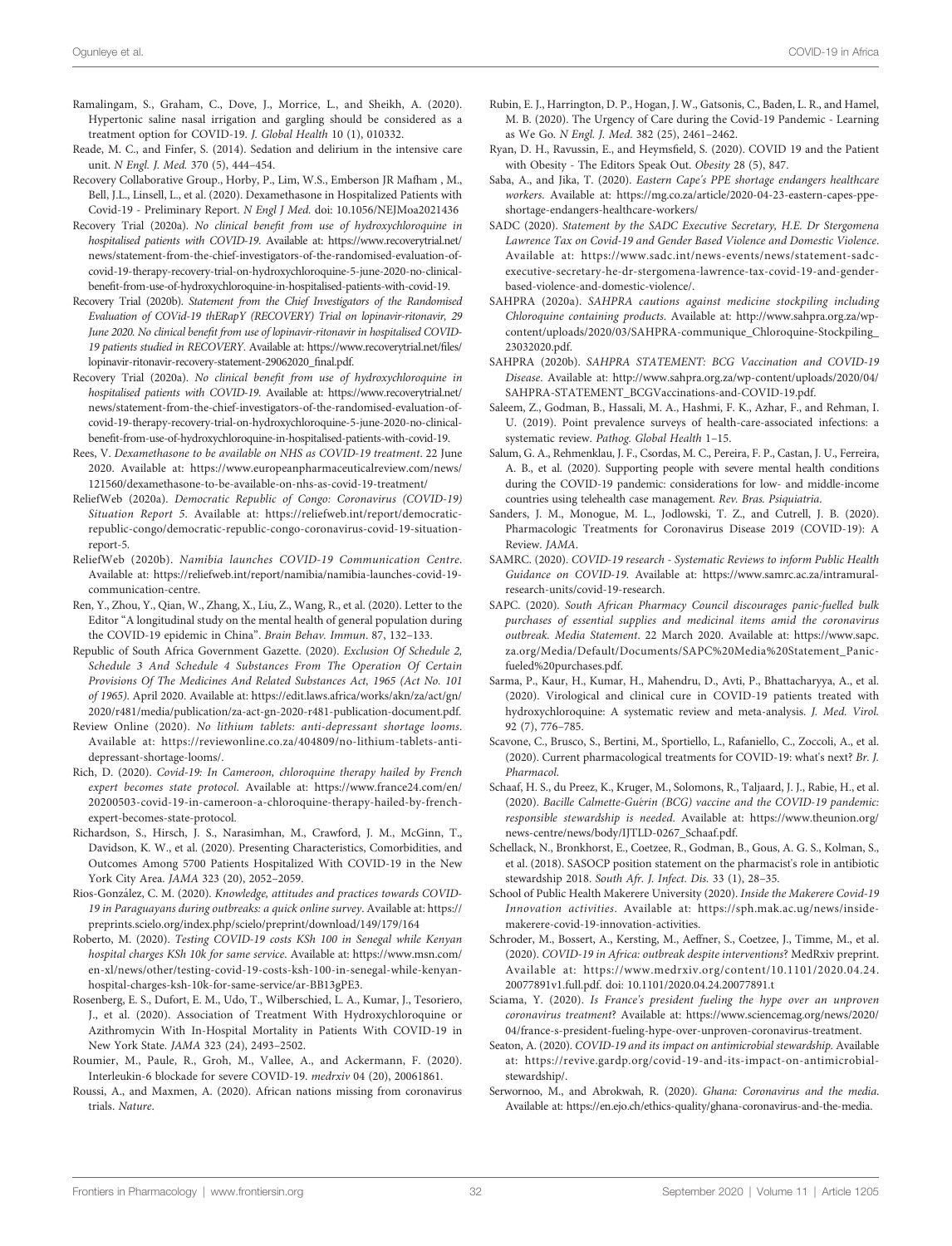- <span id="page-32-0"></span>Shah, M., Sachdeva, M., and Dodiuk-Gad, R. P. (2020). COVID-19 and Racial Disparities. J. Am. Acad. Dermatol.
- Shalhoub, S. (2020). Interferon beta-1b for COVID-19. Lancet 395 (10238), 1670– 1671.
- Shepherd, B., and van der Mark, N. (2020). Beyond Lockdown: Africa's Options for Responding to COVID-19. Available at: [https://www.chathamhouse.org/expert/](https://www.chathamhouse.org/expert/comment/beyond-lockdown-africa-s-options-responding-covid-19) [comment/beyond-lockdown-africa-s-options-responding-covid-19.](https://www.chathamhouse.org/expert/comment/beyond-lockdown-africa-s-options-responding-covid-19)
- Shi, C., Wang, C., Wang, H., Yang, C., Cai, F., Zeng, F., et al. (2020). Clinical observations of low molecular weight heparin in relieving inflammation in COVID-19 patients: A retrospective cohort study. medrxiv. doi: [10.1101/](https://doi.org/10.1101/2020.03.28.20046144) [2020.03.28.20046144](https://doi.org/10.1101/2020.03.28.20046144)
- Simpson, B. W. (2020). In COVID-19, the Africa CDC Faces Its Greatest Challenge. Available at: [https://www.globalhealthnow.org/2020-03/covid-19-3-year-old](https://www.globalhealthnow.org/2020-03/covid-19-3-year-old-africa-cdc-faces-its-greatest-challenge)[africa-cdc-faces-its-greatest-challenge.](https://www.globalhealthnow.org/2020-03/covid-19-3-year-old-africa-cdc-faces-its-greatest-challenge)
- Singh, D. R., Sunuwar, D. R., Karki, K., Ghimire, S., and Shrestha, N. (2020a). Knowledge and Perception Towards Universal Safety Precautions During Early Phase of the COVID-19 Outbreak in Nepal. J. Community Health, 1–7.
- Singh, A. K., Singh, A., Singh, R., and Misra, A. (2020b). Hydroxychloroquine in patients with COVID-19: A Systematic Review and meta-analysis. Diabetes Metab. Syndrome 14 (4), 589–596.
- Smith, G. (2020). Stamping out misinformation in Kenya's COVID-19 fight Volunteers and activists work to diffuse spread of fake information, false 'remedies' as Kenya steps up pandemic battle. Available at: [https://www.](https://www.aljazeera.com/news/2020/04/stamping-misinformation-kenya-covid-19-fight-200424195805081.html) [aljazeera.com/news/2020/04/stamping-misinformation-kenya-covid-19-](https://www.aljazeera.com/news/2020/04/stamping-misinformation-kenya-covid-19-fight-200424195805081.html)fight-[200424195805081.html](https://www.aljazeera.com/news/2020/04/stamping-misinformation-kenya-covid-19-fight-200424195805081.html).
- So-Armah, K., and Freiberg, M. S. (2018). HIV and Cardiovascular Disease: Update on Clinical Events, Special Populations, and Novel Biomarkers. Curr. HIV/AIDS Rep. 15 (3), 233–244.
- South African Government (2020a). President Ramaphosa launches the Africa Medical Supplies Platform to help fight COVID-19 Coronavirus Pandemic. Available at: [https://www.gov.za/speeches/president-ramaphosa-launches](https://www.gov.za/speeches/president-ramaphosa-launches-africa-medical-supplies-platform-help-fight-covid-19)[africa-medical-supplies-platform-help-](https://www.gov.za/speeches/president-ramaphosa-launches-africa-medical-supplies-platform-help-fight-covid-19)fight-covid-19.
- South African Government (2020b). Regulations and Guidelines Coronavirus Covid-19. Available at: [https://www.gov.za/coronavirus/guidelines.](https://www.gov.za/coronavirus/guidelines)
- South African Government. (2020c). President Cyril Ramaphosa: Additional Coronavirus COVID-19 economic and social relief measures. 21 April 2020. Available at: [https://www.gov.za/speeches/president-cyril-ramaphosa](https://www.gov.za/speeches/president-cyril-ramaphosa-additional-coronavirus-covid-19-economic-and-social-relief)[additional-coronavirus-covid-19-economic-and-social-relief.](https://www.gov.za/speeches/president-cyril-ramaphosa-additional-coronavirus-covid-19-economic-and-social-relief)
- South African Government (2020d). Social grants Coronavirus COVID-19. Available at: [https://www.gov.za/coronavirus/socialgrants.](https://www.gov.za/coronavirus/socialgrants)
- Southern African Health Technology Assessment Society (SAHTAS) (2019). [http://www.htasa.org.za/.](http://www.htasa.org.za/)
- Sterne, J. A. C., Murthy, S., Diaz, J. V., Slutsky, A. S., Villar, J., Angus, D., et al. (2020). Association Between Administration of Systemic Corticosteroids and Mortality Among Critically Ill Patients With COVID-19: A Meta-analysis. Jama (EPrint).
- Takyi-Boadu, C. (2020). Government Officials Donate 3 months Salaries to Help Fight Covid-19. Available at: [https://dailyguidenetwork.com/government](https://dailyguidenetwork.com/government-officials-donate-3months-salaries-to-help-fight-covid-19/)offi[cials-donate-3months-salaries-to-help-](https://dailyguidenetwork.com/government-officials-donate-3months-salaries-to-help-fight-covid-19/)fight-covid-19/.
- Tamam, L., Yerdelen, D., and Ozpoyraz, N. (2003). Psychosis associated with interferon alfa therapy for chronic hepatitis B. Ann. Pharmacother. 37 (3), 384–387.
- Tang, N., Bai, H., Chen, X., Gong, J., Li, D., and Sun, Z. (2020). Anticoagulant treatment is associated with decreased mortality in severe coronavirus disease 2019 patients with coagulopathy. J. Thromb. Haemostasis 18 (5), 1094–1099.
- Tarkang, E. E. (2020). The fight against COVID-19 in sub-Saharan Africa-a threat to the continuous management of HIV patients: application of the action areas of the Ottawa charter for health promotion. PAMJ 35 (2), 25. doi: [10.11604/](https://doi.org/10.11604/pamj.supp.2020.35.2.23224) [pamj.supp.2020.35.2.23224](https://doi.org/10.11604/pamj.supp.2020.35.2.23224)
- Tembo, L. (2020). Coping with school closures during the COVID-19 pandemic Keeping children learning is a priority. Available at: [https://www.unicef.org/](https://www.unicef.org/malawi/stories/coping-school-closures-during-covid-19-pandemic) [malawi/stories/coping-school-closures-during-covid-19-pandemic](https://www.unicef.org/malawi/stories/coping-school-closures-during-covid-19-pandemic).
- Thai, P. Q., Rabaa, M. A., Luong, D. H., Tan, D. Q., Quang, T. D., Quach, H.-L., et al. (2020). The first 100 days of SARS-CoV-2 control in Vietnam. Clin Infect. Dis. doi: [10.1093/cid/ciaa1130](https://doi.org/10.1093/cid/ciaa1130)
- The East African (2020). Seven die, 134 treated after cholera outbreak in northern Kenya. Available at: [https://www.theeastafrican.co.ke/scienceandhealth/](https://www.theeastafrican.co.ke/scienceandhealth/Cholera-kills-7-in-northern-Kenya/3073694-5538830-c21ggo/index.html) [Cholera-kills-7-in-northern-Kenya/3073694-5538830-c21ggo/index.html](https://www.theeastafrican.co.ke/scienceandhealth/Cholera-kills-7-in-northern-Kenya/3073694-5538830-c21ggo/index.html).
- The Guardian. (2020a). High hopes' drug for Covid-19 treatment failed in full trial. April 2020. Available at: [https://www.msn.com/en-gb/news/coronavirus/high](https://www.msn.com/en-gb/news/coronavirus/high-hopes-drug-for-covid-19-treatment-failed-in-full-trial/ar-BB136z6g?ocid=spartandhp)[hopes-drug-for-covid-19-treatment-failed-in-full-trial/ar-BB136z6g?ocid=](https://www.msn.com/en-gb/news/coronavirus/high-hopes-drug-for-covid-19-treatment-failed-in-full-trial/ar-BB136z6g?ocid=spartandhp) [spartandhp](https://www.msn.com/en-gb/news/coronavirus/high-hopes-drug-for-covid-19-treatment-failed-in-full-trial/ar-BB136z6g?ocid=spartandhp).
- The Guardian. (2020b). Coronavirus: world's biggest trial of drug to treat Covid-19 begins in UK. Available at: [https://www.theguardian.com/world/2020/apr/17/](https://www.theguardian.com/world/2020/apr/17/world-biggest-drug-trial-covid-19-uk) [world-biggest-drug-trial-covid-19-uk](https://www.theguardian.com/world/2020/apr/17/world-biggest-drug-trial-covid-19-uk).
- The Lancet Editorial. (2020). Expression of concern: Hydroxychloroquine or chloroquine with or without a macrolide for treatment of COVID-19: a multinational registry analysis. Lancet (London England) 395 (10240), e102– e10e.
- The Reportor. (2020). Lesotho now doing own COVID-19 testing. 26 June 2020. Available at: [https://www.pressreader.com/lesotho/the-reporter/20200626/](https://www.pressreader.com/lesotho/the-reporter/20200626/281500753517045) [281500753517045](https://www.pressreader.com/lesotho/the-reporter/20200626/281500753517045).
- The World Bank (2020a). World Bank Group Supports Ghana's COVID-19 Response. Available at: [https://www.worldbank.org/en/news/press-release/](https://www.worldbank.org/en/news/press-release/2020/04/02/world-bank-group-supports-ghanas-covid-19-response) [2020/04/02/world-bank-group-supports-ghanas-covid-19-response.](https://www.worldbank.org/en/news/press-release/2020/04/02/world-bank-group-supports-ghanas-covid-19-response)
- The World Bank (2020b). Kenya Receives \$50 Million World Bank Group Support to Address COVID-19 Pandemic. Available at: [https://www.worldbank.org/en/](https://www.worldbank.org/en/news/press-release/2020/04/02/kenya-receives-50-million-world-bank-group-support-to-address-covid-19-pandemic) [news/press-release/2020/04/02/kenya-receives-50-million-world-bank-group](https://www.worldbank.org/en/news/press-release/2020/04/02/kenya-receives-50-million-world-bank-group-support-to-address-covid-19-pandemic)[support-to-address-covid-19-pandemic.](https://www.worldbank.org/en/news/press-release/2020/04/02/kenya-receives-50-million-world-bank-group-support-to-address-covid-19-pandemic)
- Thornicroft, G., Rose, D., Kassam, A., and Sartorius, N. (2007). Stigma: ignorance, prejudice or discrimination? Br. J. Psychiatry J. Ment. sci. 190, 192–193.
- Thornton, J. (2020). Covid-19: Keep essential malaria services going during pandemic, urges WHO. BMJ 369, m1637.
- Tih, F. (2020). African countries ease COVID-19 lockdown restrictions Governments say there is need to resume economic activities with imperative to contain virus. Available at: [https://www.aa.com.tr/en/africa/african](https://www.aa.com.tr/en/africa/african-countries-ease-covid-19-lockdown-restrictions/1827900)[countries-ease-covid-19-lockdown-restrictions/1827900.](https://www.aa.com.tr/en/africa/african-countries-ease-covid-19-lockdown-restrictions/1827900)
- Tilangi, P., Desai, D., Khan, A., and Soneja, M. (2020). Hydroxychloroquine prophylaxis for high-risk COVID-19 contacts in India: a prudent approach. Lancet Infect. Dis.
- Times of Swaziland (2020). Over 100 Companies to Lay Off Staff. Available at: [http://www.times.co.sz/news/127933-over-100-companies-to-lay-off-staff.](http://www.times.co.sz/news/127933-over-100-companies-to-lay-off-staff.html) [html](http://www.times.co.sz/news/127933-over-100-companies-to-lay-off-staff.html).
- Tomlinson, C. (2020). Covid-19: Is South Africa prepared for medicine shortages? (City Press). Available at: [https://city-press.news24.com/News/covid-19-is](https://city-press.news24.com/News/covid-19-is-south-africa-prepared-for-medicine-shortages-20200316-2)[south-africa-prepared-for-medicine-shortages-20200316-2.](https://city-press.news24.com/News/covid-19-is-south-africa-prepared-for-medicine-shortages-20200316-2)
- Tomazini, B. M., Maia, I. S., Cavalcanti, A. B., Berwanger, O., Rosa, R. G., Veiga, V. C., et al. (2020). Effect of Dexamethasone on Days Alive and Ventilator-Free in Patients With Moderate or Severe Acute Respiratory Distress Syndrome and COVID-19: The CoDEX Randomized Clinical Trial. Jama (EPrint).
- Toniati, P., Piva, S., Cattalini, M., Garrafa, E., Regola, F., Castelli, F., et al. (2020). Tocilizumab for the treatment of severe COVID-19 pneumonia with hyperinflammatory syndrome and acute respiratory failure: A single center study of 100 patients in Brescia, Italy. Autoimmun. Rev. 19 (7), 102568.
- TradingEconomics (2020). Swaziland Interest Rate. Available at: [https://](https://tradingeconomics.com/swaziland/interest-rate) [tradingeconomics.com/swaziland/interest-rate.](https://tradingeconomics.com/swaziland/interest-rate)
- Tu, Y. F., Chien, C. S., Yarmishyn, A. A., Lin, Y. Y., Luo, Y. H., Lin, Y. T., et al. (2020). A Review of SARS-CoV-2 and the Ongoing Clinical Trials. Int. J. Mol. Sci. 21 (7), 1–19.
- UK Department of Health and Social Care. (2020). Clinical trial approved to help the NHS treat COVID-19 patients using plasma. April 2020. Available at: [https://www.gov.uk/government/news/clinical-trial-approved-to-help-the](https://www.gov.uk/government/news/clinical-trial-approved-to-help-the-nhs-treat-covid-19-patients-using-plasma)[nhs-treat-covid-19-patients-using-plasma.](https://www.gov.uk/government/news/clinical-trial-approved-to-help-the-nhs-treat-covid-19-patients-using-plasma)
- UK Medicines & Healthcare Products Regulatory Agency. EAMS 11972/0001 Remdesivir 100 mg powder for concentrate for solution for infusion. May 2020. Available at: [https://www.gov.uk/government/publications/early-access-to](https://www.gov.uk/government/publications/early-access-to-medicines-scheme-eams-scientific-opinion-remdesivir-in-the-treatment-of-patients-hospitalised-with-suspected-or-laboratory-confirme/treatment-protocol-for-healthcare-professionals_eams-119720001-remdesivir-100-mg-powder-for-concentrate-for-solution-for-infusion)medicines-scheme-eams-scientifi[c-opinion-remdesivir-in-the-treatment-of](https://www.gov.uk/government/publications/early-access-to-medicines-scheme-eams-scientific-opinion-remdesivir-in-the-treatment-of-patients-hospitalised-with-suspected-or-laboratory-confirme/treatment-protocol-for-healthcare-professionals_eams-119720001-remdesivir-100-mg-powder-for-concentrate-for-solution-for-infusion)[patients-hospitalised-with-suspected-or-laboratory-con](https://www.gov.uk/government/publications/early-access-to-medicines-scheme-eams-scientific-opinion-remdesivir-in-the-treatment-of-patients-hospitalised-with-suspected-or-laboratory-confirme/treatment-protocol-for-healthcare-professionals_eams-119720001-remdesivir-100-mg-powder-for-concentrate-for-solution-for-infusion)firme/treatment[protocol-for-healthcare-professionals\\_eams-119720001-remdesivir-100-mg](https://www.gov.uk/government/publications/early-access-to-medicines-scheme-eams-scientific-opinion-remdesivir-in-the-treatment-of-patients-hospitalised-with-suspected-or-laboratory-confirme/treatment-protocol-for-healthcare-professionals_eams-119720001-remdesivir-100-mg-powder-for-concentrate-for-solution-for-infusion)[powder-for-concentrate-for-solution-for-infusion](https://www.gov.uk/government/publications/early-access-to-medicines-scheme-eams-scientific-opinion-remdesivir-in-the-treatment-of-patients-hospitalised-with-suspected-or-laboratory-confirme/treatment-protocol-for-healthcare-professionals_eams-119720001-remdesivir-100-mg-powder-for-concentrate-for-solution-for-infusion).
- UN News (2020). Vaccine bottlenecks from COVID lockdown put children's lives at stake: UNICEF. Available at: [https://news.un.org/en/story/2020/05/1063002.](https://news.un.org/en/story/2020/05/1063002)
- UNAIDS. (2019) Global HIV & AIDS statistics 2019 fact sheet. Available at: https://www.unaids.org/sites/default/fi[les/media\\_asset/UNAIDS\\_FactSheet\\_](https://www.unaids.org/sites/default/files/media_asset/UNAIDS_FactSheet_en.pdf) [en.pdf.](https://www.unaids.org/sites/default/files/media_asset/UNAIDS_FactSheet_en.pdf)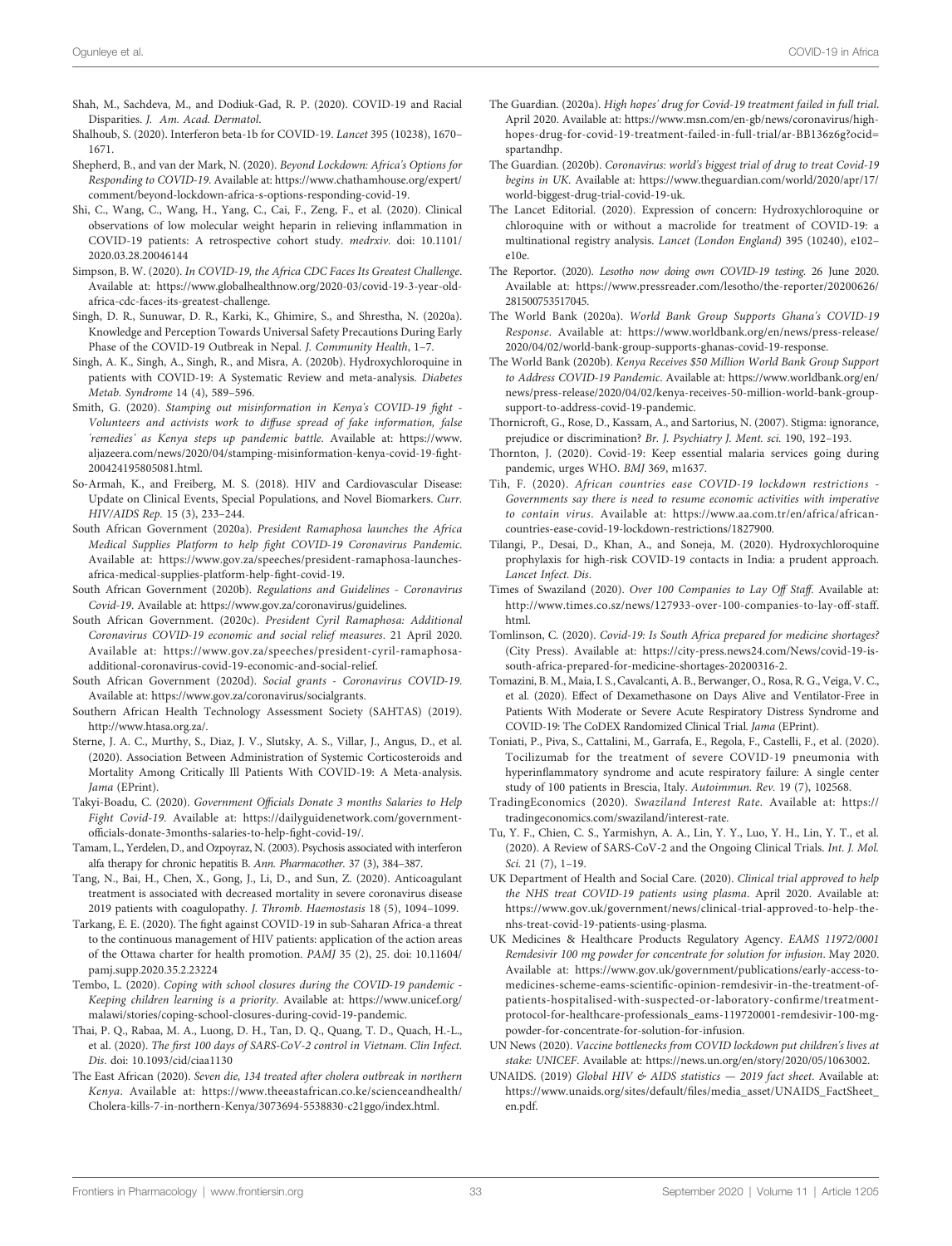- <span id="page-33-0"></span>Ung, C. O. L. (2020). Community pharmacist in public health emergencies: Quick to action against the coronavirus 2019-nCoV outbreak. Res. Soc. Adm. Pharm. 16 (4), 583–586.
- UNHCR (2020). Across West Africa dual challenge of conflict and coronavirus threatens millions of people. Available at: [https://www.unhcr.org/uk/news/](https://www.unhcr.org/uk/news/latest/2020/4/5e99b5074/across-west-africa-dual-challenge-conflict-coronavirus-threatens-millions.html) [latest/2020/4/5e99b5074/across-west-africa-dual-challenge-con](https://www.unhcr.org/uk/news/latest/2020/4/5e99b5074/across-west-africa-dual-challenge-conflict-coronavirus-threatens-millions.html)flict[coronavirus-threatens-millions.html.](https://www.unhcr.org/uk/news/latest/2020/4/5e99b5074/across-west-africa-dual-challenge-conflict-coronavirus-threatens-millions.html)
- UNICEF Malawi. (2020) UNICEF Malawi Supply Update on Coronavirus Disease (COVID-19) Response - Prepositioned and locally procured supplies provide critical input to Malawi response in combating COVID-19. Available at: [https://](https://www.unicef.org/malawi/coronavirus-disease-covid-19/unicef-malawi-supply-update-coronavirus-disease-covid-19-response) [www.unicef.org/malawi/coronavirus-disease-covid-19/unicef-malawi-supply](https://www.unicef.org/malawi/coronavirus-disease-covid-19/unicef-malawi-supply-update-coronavirus-disease-covid-19-response)[update-coronavirus-disease-covid-19-response.](https://www.unicef.org/malawi/coronavirus-disease-covid-19/unicef-malawi-supply-update-coronavirus-disease-covid-19-response)
- UNICEF South Africa (2020). Immunization against vaccine-preventable diseases is essential to protect children African Vaccination Week 2020 focuses on the importance of immunization in a time of COVID-19. Available at: [https://www.](https://www.unicef.org/southafrica/stories/immunization-against-vaccine-preventable-diseases-essential-protect-children) [unicef.org/southafrica/stories/immunization-against-vaccine-preventable](https://www.unicef.org/southafrica/stories/immunization-against-vaccine-preventable-diseases-essential-protect-children)[diseases-essential-protect-children.](https://www.unicef.org/southafrica/stories/immunization-against-vaccine-preventable-diseases-essential-protect-children)
- UNICEF (2020). COVID-19: Gavi and UNICEF to secure equipment and diagnostics for lower-income countries. Available at: [https://www.unicef.org/](https://www.unicef.org/press-releases/covid-19-gavi-and-unicef-secure-equipment-and-diagnostics-lower-income-countries) [press-releases/covid-19-gavi-and-unicef-secure-equipment-and-diagnostics](https://www.unicef.org/press-releases/covid-19-gavi-and-unicef-secure-equipment-and-diagnostics-lower-income-countries)[lower-income-countries.](https://www.unicef.org/press-releases/covid-19-gavi-and-unicef-secure-equipment-and-diagnostics-lower-income-countries)
- United Nations Africa Renewal. (2020) Coronavirus Updates and Resources. 7 May 2020. Available at: [https://www.un.org/africarenewal/news/coronavirus/new](https://www.un.org/africarenewal/news/coronavirus/new-who-estimates-190-000-people-could-die-covid-19-africa-if-not-controlled)[who-estimates-190-000-people-could-die-covid-19-africa-if-not-controlled.](https://www.un.org/africarenewal/news/coronavirus/new-who-estimates-190-000-people-could-die-covid-19-africa-if-not-controlled)
- United Nations Economic Commission for Africa (2020a). UN sets up regional knowledge hub to fight COVID-19. Available at: [https://www.uneca.org/stories/](https://www.uneca.org/stories/un-sets-regional-knowledge-hub-fight-covid-19) [un-sets-regional-knowledge-hub-](https://www.uneca.org/stories/un-sets-regional-knowledge-hub-fight-covid-19)fight-covid-19.
- United Nations Economic Commission for Africa (2020b). COVID-19 in Africa: Protecting Lives and Economies. Available at: [https://www.uneca.org/sites/](https://www.uneca.org/sites/default/files/PublicationFiles/eca_covid_report_en_24apr_web1.pdf) default/fi[les/PublicationFiles/eca\\_covid\\_report\\_en\\_24apr\\_web1.pdf.](https://www.uneca.org/sites/default/files/PublicationFiles/eca_covid_report_en_24apr_web1.pdf)
- United Nations Malawi (2020). COVID-19 Update. Available at: [https://reliefweb.](https://reliefweb.int/sites/reliefweb.int/files/resources/Malawi-COVID-19-Situation-Update-03.04.20.pdf) int/sites/reliefweb.int/fi[les/resources/Malawi-COVID-19-Situation-Update-03.](https://reliefweb.int/sites/reliefweb.int/files/resources/Malawi-COVID-19-Situation-Update-03.04.20.pdf) [04.20.pdf.](https://reliefweb.int/sites/reliefweb.int/files/resources/Malawi-COVID-19-Situation-Update-03.04.20.pdf)
- United Nations (2020a). Policy Brief: COVID-19 and the Need for Action on Mental Health. Available at: [https://www.un.org/sites/un2.un.org/](https://www.un.org/sites/un2.un.org/files/un_policy_brief-covid_and_mental_health_final.pdf)files/un\_ [policy\\_brief-covid\\_and\\_mental\\_health\\_](https://www.un.org/sites/un2.un.org/files/un_policy_brief-covid_and_mental_health_final.pdf)final.pdf.
- United Nations (2020b). Policy Brief: Impact of COVID-19 in Africa. Available at: [https://www.un.org/sites/un2.un.org/](https://www.un.org/sites/un2.un.org/files/sg_policy_brief_on_covid-19_impact_on_africa_may_2020.pdf)files/sg\_policy\_brief\_on\_covid-19\_ [impact\\_on\\_africa\\_may\\_2020.pdf](https://www.un.org/sites/un2.un.org/files/sg_policy_brief_on_covid-19_impact_on_africa_may_2020.pdf).
- University of Ghana News Release (2020). University of Ghana (UG) Scientists Sequence Genomes of Novel Coronavirus. Available at: [https://www.ug.edu.gh/](https://www.ug.edu.gh/news/news-release-university-ghana-scientists-sequence-genomes-novel-coronavirus) [news/news-release-university-ghana-scientists-sequence-genomes-novel](https://www.ug.edu.gh/news/news-release-university-ghana-scientists-sequence-genomes-novel-coronavirus)[coronavirus.](https://www.ug.edu.gh/news/news-release-university-ghana-scientists-sequence-genomes-novel-coronavirus)
- University of Nairobi (2020). UoN Ventilators, ready for production model. Available at: [https://www.uonbi.ac.ke/news/uon-ventilators-ready](https://www.uonbi.ac.ke/news/uon-ventilators-ready-production-model)[production-model](https://www.uonbi.ac.ke/news/uon-ventilators-ready-production-model).
- US Food and Drug Administration (2020). Emergency Use Authorization (EUA) for emergency use of remdesivir for the treatment of hospitalized coronavirus disease (COVID-19) patients. Available at: [https://www.fda.gov/media/137564/](https://www.fda.gov/media/137564/download) [download.](https://www.fda.gov/media/137564/download)
- US National Library of Medicine ClinicalTrials.gov (2020a). Impact of Nasal Saline Irrigations on Viral Load in Patients With COVID-19. Available at: [https://clinicaltrials.gov/ct2/show/NCT04347538.](https://clinicaltrials.gov/ct2/show/NCT04347538)
- US National Library of Medicine ClinicalTrials.gov (2020b). Gargling and Nasal Rinses to Reduce Oro- and Nasopharyngeal Viral Load in Patients With COVID-19. Available at:<https://clinicaltrials.gov/ct2/show/NCT04344236>.
- US National Library of Medicine. (2020). ClinicalTrials.gov. Available at: [https://](https://clinicaltrials.gov/ct2/results?cond=COVID-19&cntry=EG&age_v=&gndr=&type=Intr&rslt=&Search=Apply) [clinicaltrials.gov/ct2/results?cond=COVID-19&cntry=EG&age\\_v=&gndr=](https://clinicaltrials.gov/ct2/results?cond=COVID-19&cntry=EG&age_v=&gndr=&type=Intr&rslt=&Search=Apply) [&type=Intr&rslt=&Search=Apply](https://clinicaltrials.gov/ct2/results?cond=COVID-19&cntry=EG&age_v=&gndr=&type=Intr&rslt=&Search=Apply).
- van den Heever, A. (2020). Projections on SA health system and whether there are enough hospital beds to cope. Available at: [https://www.dailymaverick.co.za/](https://www.dailymaverick.co.za/article/2020-03-16-projections-on-sa-health-system-and-whether-there-enough-hospital-beds-to-cope/) [article/2020-03-16-projections-on-sa-health-system-and-whether-there](https://www.dailymaverick.co.za/article/2020-03-16-projections-on-sa-health-system-and-whether-there-enough-hospital-beds-to-cope/)[enough-hospital-beds-to-cope/.](https://www.dailymaverick.co.za/article/2020-03-16-projections-on-sa-health-system-and-whether-there-enough-hospital-beds-to-cope/)
- Vardavas, C. I., and Nikitara, K. (2020). COVID-19 and smoking: A systematic review of the evidence. Tobacco Induced Dis. 18, 20.
- Vella Bonanno, P., Bucsics, A., Simoens, S., Martin, A. P., Oortwijn, W., Gulbinovic, J., et al. (2019). Proposal for a regulation on health technology

assessment in Europe - opinions of policy makers, payers and academics from the field of HTA. Expert Rev. Pharmacoecon. Outc. Res. 19 (3), 251–261.

- Vellingiri, B., Jayaramayya, K., Iyer, M., Narayanasamy, A., Govindasamy, V., Giridharan, B., et al. (2020). COVID-19: A promising cure for the global panic. Sci. Total Environ. 725, 138277.
- Wang, C., Pan, R., Wan, X., Tan, Y., Xu, L., Ho, C. S., et al. (2020a). Immediate Psychological Responses and Associated Factors during the Initial Stage of the 2019 Coronavirus Disease (COVID-19) Epidemic among the General Population in China. Int. J. Environ. Res. Public Health 17 (5) 1–25.
- Wang, C., Pan, R., Wan, X., Tan, Y., Xu, L., McIntyre, R. S., et al. (2020b). A longitudinal study on the mental health of general population during the COVID-19 epidemic in China. Brain Behav. Immun. 87, 40–48.
- Wang, C. J., Ng, C. Y., and Brook, R. H. (2020). Response to COVID-19 in Taiwan: Big Data Analytics, New Technology, and Proactive Testing. JAMA.
- Wang, Y., Zhang, D., Du, G., Du, R., Zhao, J., Jin, Y., et al. (2020). Remdesivir in adults with severe COVID-19: a randomised, double-blind, placebo-controlled, multicentre trial. Lancet 395 (10236), 1569–1578.
- Warrington, T. P., and Bostwick, J. M. (2006). Psychiatric adverse effects of corticosteroids. Mayo Clin. Proc. 81 (10), 1361–1367.
- Webster, P. (2020). Virtual health care in the era of COVID-19. Lancet 395 (10231), 1180–1181.
- WHO Regional Office Africa. (2020a). COVID-19 Situation Update for the WHO African Region - 1 July 2020. External Situation Report 18. Available at: [https://](https://apps.who.int/iris/bitstream/handle/10665/332929/SITREP_COVID-19_WHOAFRO_20200701-eng.pdf) [apps.who.int/iris/bitstream/handle/10665/332929/SITREP\\_COVID-19\\_](https://apps.who.int/iris/bitstream/handle/10665/332929/SITREP_COVID-19_WHOAFRO_20200701-eng.pdf) [WHOAFRO\\_20200701-eng.pdf](https://apps.who.int/iris/bitstream/handle/10665/332929/SITREP_COVID-19_WHOAFRO_20200701-eng.pdf).
- WHO Regional Office Africa (2020b). COVID-19 in the WHO African Region. Available at:<https://www.afro.who.int/health-topics/coronavirus-covid-19>.
- WHO Regional Office Africa. (2020c). African countries move from COVID-19 readiness to response as many confirm cases. 29 April 2020. Available at: [https://](https://www.afro.who.int/health-topics/coronavirus-covid-19) [www.afro.who.int/health-topics/coronavirus-covid-19](https://www.afro.who.int/health-topics/coronavirus-covid-19).
- WHO Regional Office Africa. (2020d). COVID-19 External Situation Report 9. 29 April 2020. Available at: [https://apps.who.int/iris/bitstream/handle/10665/](https://apps.who.int/iris/bitstream/handle/10665/331935/SITREP_COVID-19_WHOAFRO_20200429-eng.pdf) [331935/SITREP\\_COVID-19\\_WHOAFRO\\_20200429-eng.pdf.](https://apps.who.int/iris/bitstream/handle/10665/331935/SITREP_COVID-19_WHOAFRO_20200429-eng.pdf)
- WHO. Coronavirus disease (COVID-19) Situation Report 151. Available at: [https://www.who.int/docs/default-source/coronaviruse/situation-reports/](https://www.who.int/docs/default-source/coronaviruse/situation-reports/20200619-covid-19-sitrep-151.pdf?sfvrsn=8b23b56e_2) [20200619-covid-19-sitrep-151.pdf?sfvrsn=8b23b56e\\_2.](https://www.who.int/docs/default-source/coronaviruse/situation-reports/20200619-covid-19-sitrep-151.pdf?sfvrsn=8b23b56e_2)
- WHO (2019a). Global Tuberculosis Report Executive Summary. Available at: [https://www.who.int/tb/publications/global\\_report/tb19\\_Exec\\_Sum\\_](https://www.who.int/tb/publications/global_report/tb19_Exec_Sum_15October2019.pdf?ua=1) [15October2019.pdf?ua=1.](https://www.who.int/tb/publications/global_report/tb19_Exec_Sum_15October2019.pdf?ua=1)
- WHO (2019b). Global Tuberculosis Report (Full). Available at: [https://apps.who.](https://apps.who.int/iris/bitstream/handle/10665/329368/9789241565714-eng.pdf?ua=1) [int/iris/bitstream/handle/10665/329368/9789241565714-eng.pdf?ua=1.](https://apps.who.int/iris/bitstream/handle/10665/329368/9789241565714-eng.pdf?ua=1)
- WHO. (2019c) World Malaria Report 2019. Available at: [https://www.who.int/](https://www.who.int/publications-detail/world-malaria-report-2019) [publications-detail/world-malaria-report-2019.](https://www.who.int/publications-detail/world-malaria-report-2019)
- WHO (2020a). Coronavirus disease (COVID-19) Situation Report 163. Available at: [https://www.who.int/docs/default-source/coronaviruse/situation-reports/](https://www.who.int/docs/default-source/coronaviruse/situation-reports/20200701-covid-19-sitrep-163.pdf?sfvrsn=c202f05b_2) [20200701-covid-19-sitrep-163.pdf?sfvrsn=c202f05b\\_2](https://www.who.int/docs/default-source/coronaviruse/situation-reports/20200701-covid-19-sitrep-163.pdf?sfvrsn=c202f05b_2).
- WHO (2020b). Modes of transmission of virus causing COVID-19: implications for IPC precaution recommendations. Available at: [https://www.who.int/news](https://www.who.int/news-room/commentaries/detail/modes-of-transmission-of-virus-causing-covid-19-implications-for-ipc-precaution-recommendations)[room/commentaries/detail/modes-of-transmission-of-virus-causing-covid-](https://www.who.int/news-room/commentaries/detail/modes-of-transmission-of-virus-causing-covid-19-implications-for-ipc-precaution-recommendations)[19-implications-for-ipc-precaution-recommendations](https://www.who.int/news-room/commentaries/detail/modes-of-transmission-of-virus-causing-covid-19-implications-for-ipc-precaution-recommendations).
- WHO. (2020c) COVID-19 Strategy update. Available at: [https://www.who.int/](https://www.who.int/docs/default-source/coronaviruse/covid-strategy-update-14april2020.pdf?sfvrsn=29da3ba) [docs/default-source/coronaviruse/covid-strategy-update-14april2020.pdf?](https://www.who.int/docs/default-source/coronaviruse/covid-strategy-update-14april2020.pdf?sfvrsn=29da3ba) [sfvrsn=29da3ba](https://www.who.int/docs/default-source/coronaviruse/covid-strategy-update-14april2020.pdf?sfvrsn=29da3ba).
- WHO (2020d). COVID-19 Strategic Preparedness and Response Plan OPERATIONAL PLANNING GUIDELINES TO SUPPORT COUNTRY PREPAREDNESS AND RESPONSE. Available at: [https://www.who.int/docs/](https://www.who.int/docs/default-source/coronaviruse/covid-19-sprp-unct-guidelines.pdf) [default-source/coronaviruse/covid-19-sprp-unct-guidelines.pdf.](https://www.who.int/docs/default-source/coronaviruse/covid-19-sprp-unct-guidelines.pdf)
- WHO (2020e). WHO discontinues hydroxychloroquine and lopinavir/ritonavir treatment arms for COVID-19. 4 July 2020. Available at: [https://www.who.int/](https://www.who.int/news-room/detail/04-07-2020-who-discontinues-hydroxychloroquine-and-lopinavir-ritonavir-treatment-arms-for-covid-19) [news-room/detail/04-07-2020-who-discontinues-hydroxychloroquine-and](https://www.who.int/news-room/detail/04-07-2020-who-discontinues-hydroxychloroquine-and-lopinavir-ritonavir-treatment-arms-for-covid-19)[lopinavir-ritonavir-treatment-arms-for-covid-19](https://www.who.int/news-room/detail/04-07-2020-who-discontinues-hydroxychloroquine-and-lopinavir-ritonavir-treatment-arms-for-covid-19).
- WHO (2020f). Bacille Calmette-Guerin (BCG) vaccination and COVID-19 -Scientific Brief. Available at: [https://www.who.int/news-room/commentaries/](https://www.who.int/news-room/commentaries/detail/bacille-calmette-gu%C3%A9rin-(bcg)-vaccination-and-covid-19) [detail/bacille-calmette-gu%C3%A9rin-\(bcg\)-vaccination-and-covid-19.](https://www.who.int/news-room/commentaries/detail/bacille-calmette-gu%C3%A9rin-(bcg)-vaccination-and-covid-19)
- WHO (2020g). Mental health and psychosocial considerations during the COVID-19 outbreak. Available at: [https://www.who.int/publications-detail/WHO-](https://www.who.int/publications-detail/WHO-2019-nCoV-MentalHealth-2020.1)[2019-nCoV-MentalHealth-2020.1.](https://www.who.int/publications-detail/WHO-2019-nCoV-MentalHealth-2020.1)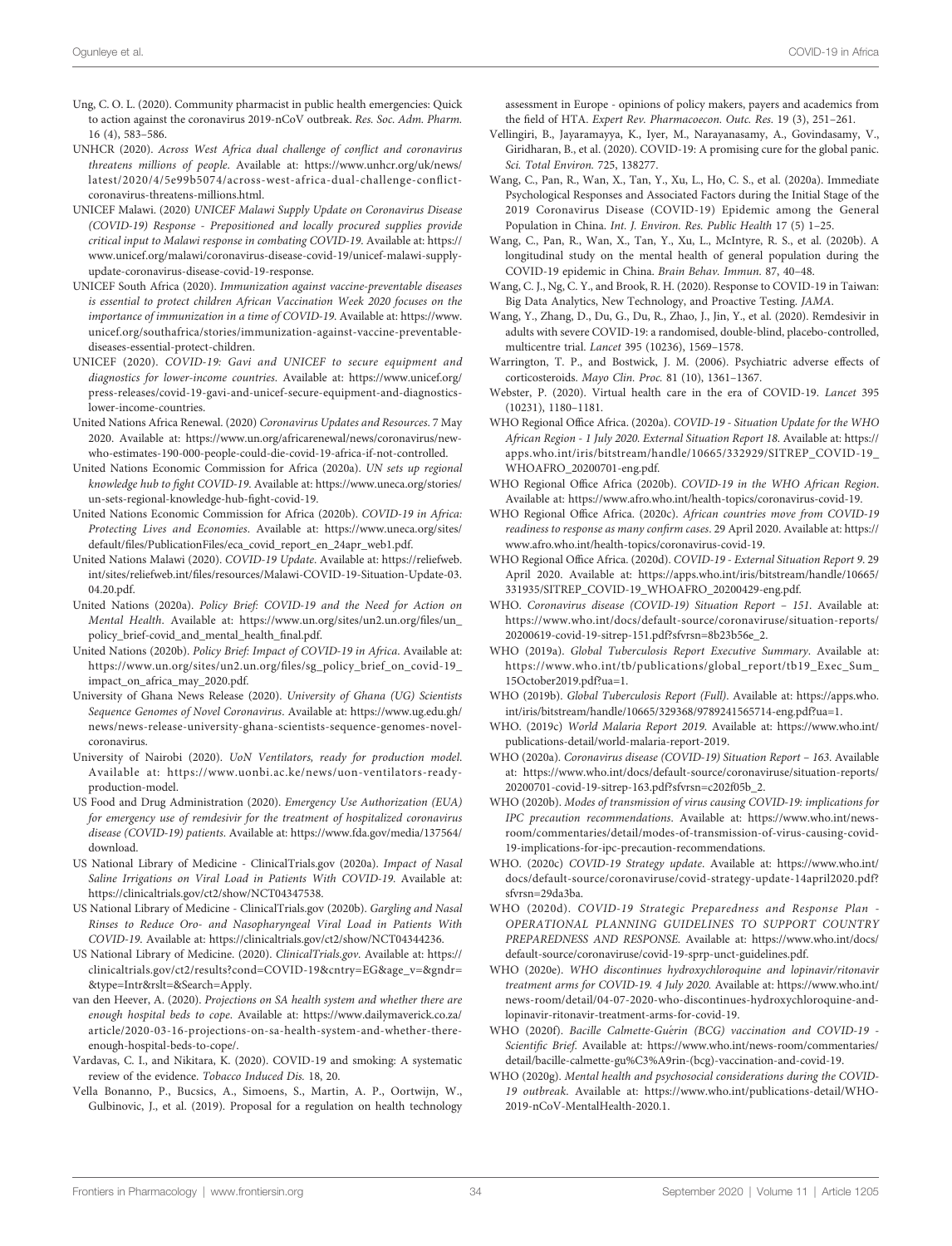- <span id="page-34-0"></span>WHO. (2020h) WHO Director-General's opening remarks at the media briefing on COVID-19 - 25 May 2020. Available at: [https://www.who.int/dg/speeches/](https://www.who.int/dg/speeches/detail/who-director-general-s-opening-remarks-at-the-media-briefing-on-covid-19—25-may-2020) [detail/who-director-general-s-opening-remarks-at-the-media-brie](https://www.who.int/dg/speeches/detail/who-director-general-s-opening-remarks-at-the-media-briefing-on-covid-19—25-may-2020)fing-oncovid-19—[25-may-2020.](https://www.who.int/dg/speeches/detail/who-director-general-s-opening-remarks-at-the-media-briefing-on-covid-19—25-may-2020)
- WHO (2020i). Emergency Ministerial meeting on COVID-19 organized by the African Union and the Africa Centres for Disease Control and Prevention. Available at: [https://www.who.int/dg/speeches/detail/emergency-ministerial](https://www.who.int/dg/speeches/detail/emergency-ministerial-meeting-on-covid-19-organized-by-the-african-union-and-the-africa-centres-for-disease-control-and-prevention)[meeting-on-covid-19-organized-by-the-african-union-and-the-africa-centres](https://www.who.int/dg/speeches/detail/emergency-ministerial-meeting-on-covid-19-organized-by-the-african-union-and-the-africa-centres-for-disease-control-and-prevention)[for-disease-control-and-prevention.](https://www.who.int/dg/speeches/detail/emergency-ministerial-meeting-on-covid-19-organized-by-the-african-union-and-the-africa-centres-for-disease-control-and-prevention)
- WHO (2020j). Coronavirus disease (COVID-19) pandemic. Available at: [https://](https://www.who.int/emergencies/diseases/novel-coronavirus-2019) [www.who.int/emergencies/diseases/novel-coronavirus-2019.](https://www.who.int/emergencies/diseases/novel-coronavirus-2019)
- WHO (2020k). Launch of the Lomé Initiative. Available at: [https://www.who.int/](https://www.who.int/dg/speeches/detail/launch-of-the-lom%C3%A9-initiative) [dg/speeches/detail/launch-of-the-lom%C3%A9-initiative.](https://www.who.int/dg/speeches/detail/launch-of-the-lom%C3%A9-initiative)
- WHO (2020l). "Solidarity" clinical trial for COVID-19 treatments. Available at: [https://www.who.int/emergencies/diseases/novel-coronavirus-2019/global](https://www.who.int/emergencies/diseases/novel-coronavirus-2019/global-research-on-novel-coronavirus-2019-ncov/solidarity-clinical-trial-for-covid-19-treatments)[research-on-novel-coronavirus-2019-ncov/solidarity-clinical-trial-for-covid-](https://www.who.int/emergencies/diseases/novel-coronavirus-2019/global-research-on-novel-coronavirus-2019-ncov/solidarity-clinical-trial-for-covid-19-treatments)[19-treatments](https://www.who.int/emergencies/diseases/novel-coronavirus-2019/global-research-on-novel-coronavirus-2019-ncov/solidarity-clinical-trial-for-covid-19-treatments).
- WHO (2020m). Ebola virus disease Democratic Republic of the Congo. Available at: [https://www.who.int/csr/don/23-April-2020-ebola-drc/en/.](https://www.who.int/csr/don/23-April-2020-ebola-drc/en/)
- WHO (2020n). Protecting lifesaving immunization services during COVID-19: New guidance from WHO. Available at: [https://www.who.int/immunization/](https://www.who.int/immunization/news_guidance_immunization_services_during_COVID-19/en/) [news\\_guidance\\_immunization\\_services\\_during\\_COVID-19/en/.](https://www.who.int/immunization/news_guidance_immunization_services_during_COVID-19/en/)
- Wilkinson, L., and Grimsrud, A. (2020). The time is now: expedited HIV differentiated service delivery during the COVID-19 pandemic. J. Int. AIDS Soc. 23, e25503.
- Williams, F. M. K., Freidin, M. B., Mangino, M., Couvreur, S., Visconti, A., Bowyer, R. C. E., et al. (2020). Self-reported symptoms of covid-19 including symptoms most predictive of SARS-CoV2 infection, are heritable. MedRxiv preprint. Available at: [https://www.medrxiv.org/content/10.1101/2020.04.22.](https://www.medrxiv.org/content/10.1101/2020.04.22.20072124v2.full.pdf) [20072124v2.full.pdf](https://www.medrxiv.org/content/10.1101/2020.04.22.20072124v2.full.pdf). doi: [10.1101/2020.04.22.20072124](https://doi.org/10.1101/2020.04.22.20072124)
- Wits University. (2020a) The first Covid-19 vaccine trial in South Africa begins. 23 June 2020. Available at: [https://www.wits.ac.za/covid19/covid19-news/latest/](https://www.wits.ac.za/covid19/covid19-news/latest/the-first-covid-19-vaccine-trial-in-south-africa-begins.html) the-fi[rst-covid-19-vaccine-trial-in-south-africa-begins.html.](https://www.wits.ac.za/covid19/covid19-news/latest/the-first-covid-19-vaccine-trial-in-south-africa-begins.html)
- Wits University (2020b). Wits engineers make face shields to protect healthcare workers. Available at: [https://www.wits.ac.za/covid19/covid19-news/latest/](https://www.wits.ac.za/covid19/covid19-news/latest/wits-engineers-make-face-shields-to-protect-healthcare-workers.html) [wits-engineers-make-face-shields-to-protect-healthcare-workers.html.](https://www.wits.ac.za/covid19/covid19-news/latest/wits-engineers-make-face-shields-to-protect-healthcare-workers.html)
- Woldesemayat, E. M. (2020). Chronic Diseases Multimorbidity among Adult People Living with HIV at Hawassa University Comprehensive Specialized Hospital, Southern Ethiopia. Int. J. Chronic Dis. 2020, 2190395.
- World Bank (2020). South Sudan: World Bank Provides \$7.6 Million in Support of Coronavirus Emergency Response. Available at: [https://www.worldbank.org/en/](https://www.worldbank.org/en/news/press-release/2020/04/09/south-sudan-world-bank-provides-76-million-in-support-of-coronavirus-emergency-response) [news/press-release/2020/04/09/south-sudan-world-bank-provides-76-million](https://www.worldbank.org/en/news/press-release/2020/04/09/south-sudan-world-bank-provides-76-million-in-support-of-coronavirus-emergency-response)[in-support-of-coronavirus-emergency-response.](https://www.worldbank.org/en/news/press-release/2020/04/09/south-sudan-world-bank-provides-76-million-in-support-of-coronavirus-emergency-response)
- World Food Programme (2020). COVID-19 will double number of people facing food crises unless swift action is taken. Available at: [https://www.wfp.org/news/covid-19](https://www.wfp.org/news/covid-19-will-double-number-people-facing-food-crises-unless-swift-action-taken) [will-double-number-people-facing-food-crises-unless-swift-action-taken.](https://www.wfp.org/news/covid-19-will-double-number-people-facing-food-crises-unless-swift-action-taken)
- World Health Organisation Europe. (2020) Health Systems Respond to COVID-19 Technical Guidance 2 - Creating surge capacity for acute and intensive care - Recommendations for the WHO European Region . Available at: [http://www.](http://www.euro.who.int/:data/assets/pdf_file/0006/437469/TG2-CreatingSurgeAcuteICUcapacity-eng.pdf) euro.who.int/:data/assets/pdf\_fi[le/0006/437469/TG2-CreatingSurge](http://www.euro.who.int/:data/assets/pdf_file/0006/437469/TG2-CreatingSurgeAcuteICUcapacity-eng.pdf) [AcuteICUcapacity-eng.pdf](http://www.euro.who.int/:data/assets/pdf_file/0006/437469/TG2-CreatingSurgeAcuteICUcapacity-eng.pdf).
- World Health Organisation (2019). Global Health Observatory data repository. Number of people (all ages) living with HIV - Estimates by WHO region. Available at:<https://apps.who.int/gho/data/view.main.22100WHO?lang=en>.
- World Health Organisation. (2020a). Naming the coronavirus disease (COVID-19) and the virus that causes it. Available at: [https://www.who.int/emergencies/](https://www.who.int/emergencies/diseases/novel-coronavirus-2019/technical-guidance/naming-the-coronavirus-disease-(covid-2019)-and-the-virus-that-causes-it) [diseases/novel-coronavirus-2019/technical-guidance/naming-the](https://www.who.int/emergencies/diseases/novel-coronavirus-2019/technical-guidance/naming-the-coronavirus-disease-(covid-2019)-and-the-virus-that-causes-it)[coronavirus-disease-\(covid-2019\)-and-the-virus-that-causes-it.](https://www.who.int/emergencies/diseases/novel-coronavirus-2019/technical-guidance/naming-the-coronavirus-disease-(covid-2019)-and-the-virus-that-causes-it)
- World Health Organisation. (2020b). Operational considerations for case management of COVID-19 in health facility and community: interim guidance, 19 March 2020. Available at: [https://apps.who.int/iris/handle/](https://apps.who.int/iris/handle/10665/331492) [10665/331492](https://apps.who.int/iris/handle/10665/331492).
- World Health Organisation (2020c). The potential impact of health service disruptions on the burden of malaria: a modelling analysis for countries in sub-Saharan Africa. Available at: [https://apps.who.int/iris/bitstream/handle/](https://apps.who.int/iris/bitstream/handle/10665/331845/9789240004641-eng.pdf?sequence=1&isAllowed=y) [10665/331845/9789240004641-eng.pdf?sequence=1&isAllowed=y.](https://apps.who.int/iris/bitstream/handle/10665/331845/9789240004641-eng.pdf?sequence=1&isAllowed=y)
- World Health Organization. (2020d) Guiding principles for immunization activities during the COVID-19 pandemic: interim guidance, 26 March 2020. Available at:<https://apps.who.int/iris/handle/10665/331590>.
- World Health Organisation (2020e). Medical Product Alert N°4/2020 Falsified chloroquine products circulating in the WHO region of Africa. Available at: [https://www.who.int/docs/default-source/essential-medicines/drug-alerts20/](https://www.who.int/docs/default-source/essential-medicines/drug-alerts20/drug-alert-4/n-4-2020-falsified-chloroquine-en.pdf?sfvrsn=c4354802_6) drug-alert-4/n-4-2020-falsifi[ed-chloroquine-en.pdf?sfvrsn=c4354802\\_6.](https://www.who.int/docs/default-source/essential-medicines/drug-alerts20/drug-alert-4/n-4-2020-falsified-chloroquine-en.pdf?sfvrsn=c4354802_6)
- World Health Organisation (2020f). Coronavirus disease (COVID-19) advice for the public: Myth busters. Available at: [https://www.who.int/emergencies/](https://www.who.int/emergencies/diseases/novel-coronavirus-2019/advice-for-public/myth-busters) [diseases/novel-coronavirus-2019/advice-for-public/myth-busters](https://www.who.int/emergencies/diseases/novel-coronavirus-2019/advice-for-public/myth-busters).
- Worldometer (2020). African Countries by population. Available at: [https://www.](https://www.worldometers.info/population/countries-in-africa-by-population/) [worldometers.info/population/countries-in-africa-by-population/.](https://www.worldometers.info/population/countries-in-africa-by-population/)
- Wu, Z., and McGoogan, J. M. (2020). Characteristics of and Important Lessons From the Coronavirus Disease 2019 (COVID-19) Outbreak in China: Summary of a Report of 72 314 Cases From the Chinese Center for Disease Control and Prevention. JAMA 323 (13), 123942.
- Wu, F., Wang, A., Liu, M., Wang, Q., Chen, J., Xia, S., et al. (2020). Neutralizing antibody responses to SARS-CoV-2 in a COVID-19 recovered patient cohort and their implications. MedRxiv preprint. Available at: [https://www.medrxiv.org/](https://www.medrxiv.org/content/10.1101/2020.03.30.20047365v2.full.pdf) [content/10.1101/2020.03.30.20047365v2.full.pdf](https://www.medrxiv.org/content/10.1101/2020.03.30.20047365v2.full.pdf). doi: [10.1101/2020.03.30.20047365](https://doi.org/10.1101/2020.03.30.20047365)
- Xiang, Y. T., Yang, Y., Li, W., Zhang, L., Zhang, Q., Cheung, T., et al. (2020). Timely mental health care for the 2019 novel coronavirus outbreak is urgently needed. Lancet Psychiatry 7 (3), 228–229.
- Xinhua (2020a). Uganda braces for economic impact of COVID-19. Available at: [http://www.xinhuanet.com/english/2020-03/20/c\\_138898637.htm.](http://www.xinhuanet.com/english/2020-03/20/c_138898637.htm)
- Xinhua (2020b). China's Jack Ma gives Zambia COVID-19 medical supplies. Available at: [https://www.focac.org/eng/zfgx\\_4/jmhz/t1760745.htm](https://www.focac.org/eng/zfgx_4/jmhz/t1760745.htm).
- Xu, X., Ong, Y. K., and Wang, D. Y. (2020). Role of adjunctive treatment strategies in COVID-19 and a review of international and national clinical guidelines. Mil. Med. Res. 7 (1), 22 .
- Yang, Y. (2020). Use of herbal drugs to treat COVID-19 should be with caution. Lancet 395 (10238), 1689–1690.
- Yao, H., Chen, J. H., and Xu, Y. F. (2020). Patients with mental health disorders in the COVID-19 epidemic. Lancet Psychiatry 7 (4), e21.
- Zhang, C., Wu, Z., Li, J. W., Zhao, H., and Wang, G. Q. (2020). The cytokine release syndrome (CRS) of severe COVID-19 and Interleukin-6 receptor (IL-6R) antagonist Tocilizumab may be the key to reduce the mortality. Int. J. Antimicrob. Agents 105954, 1–6.
- Zhang, L., Yu, J., Zhou, Y., Shen, M., and Sun, L. (2020). Becoming a Faithful Defender: Traditional Chinese Medicine against Coronavirus Disease 2019 (COVID-19). Am. J. Chin. Med. 48 (4), 763–777.
- Zheng, Z., Peng, F., Xu, B., Zhao, J., Liu, H., Peng, J., et al. (2020). Risk factors of critical & mortal COVID-19 cases: A systematic literature review and metaanalysis. J. Infection.
- Zheng, S. Q., Yang, L., Zhou, P. X., Li, H. B., Liu, F., and Zhao, R. S. (2020). Recommendations and guidance for providing pharmaceutical care services during COVID-19 pandemic: A China perspective. Res. Soc. Adm. Pharm.
- Zhong, H., Wang, Y., Zhang, Z. L., Liu, Y. X., Le, K. J., Cui, M., et al. (2020). Efficacy and safety of current therapeutic options for COVID-19 - lessons to be learnt from SARS and MERS epidemic: A systematic review and meta-analysis. Pharmacol. Res. 157, 104872.
- Zhong, B. L., Luo, W., Li, H. M., Zhang, Q. Q., Liu, X. G., Li, W. T., et al. (2020). Knowledge, attitudes, and practices towards COVID-19 among Chinese residents during the rapid rise period of the COVID-19 outbreak: a quick online cross-sectional survey. Int. J. Biol. Sci. 16 (10), 1745–1752.
- Zhou, F., Yu, T., Du, R., Fan, G., Liu, Y., Liu, Z., et al. (2020). Clinical course and risk factors for mortality of adult inpatients with COVID-19 in Wuhan, China: a retrospective cohort study. Lancet 395 (10229), 1054–1062.
- Zhu, Z., Lu, Z., Xu, T., Chen, C., Yang, G., Zha, T., et al. (2020). Arbidol monotherapy is superior to lopinavir/ritonavir in treating COVID-19. J. Infection 81 (1), e21–ee3.
- Zurek, K. (2020). COVID-19: President Akufo-Addo lifts partial lockdown effective Monday. Available at: [https://www.graphic.com.gh/news/general-news/prez](https://www.graphic.com.gh/news/general-news/prez-akufo-addo-covid-update-7.html)[akufo-addo-covid-update-7.html](https://www.graphic.com.gh/news/general-news/prez-akufo-addo-covid-update-7.html).

### Conflict of Interest: AM is employed by HCD Economics.

The remaining authors declare that the research was conducted in the absence of any commercial or financial relationships that could be construed as a potential conflict of interest. However, a number of them are employed by national or regional governments in Ministries of Health or are advisers to them.